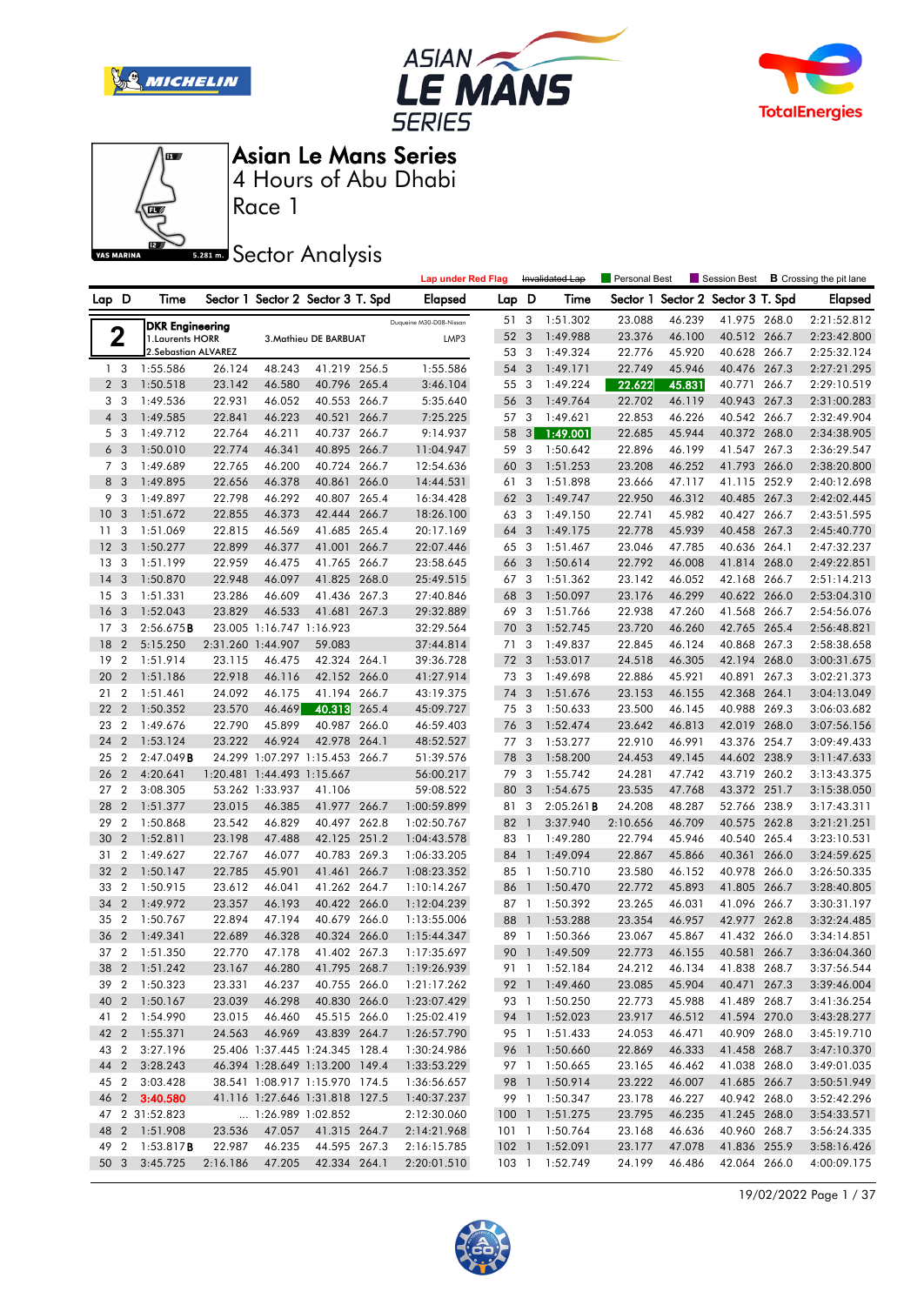







Race 1

## **Sector Analysis**

|                 |                |                      |                  |                            |                                                                  |       | <b>Lap under Red Flag</b>  |      |              | Invalidated Lap           | Personal Best    |                  | Session Best                 |       | <b>B</b> Crossing the pit lane |
|-----------------|----------------|----------------------|------------------|----------------------------|------------------------------------------------------------------|-------|----------------------------|------|--------------|---------------------------|------------------|------------------|------------------------------|-------|--------------------------------|
| Lap D           |                | Time                 |                  |                            | Sector 1 Sector 2 Sector 3 T. Spd                                |       | <b>Elapsed</b>             | Lap. | D            | Time                      | Sector 1         |                  | Sector 2 Sector 3 T. Spd     |       | <b>Elapsed</b>                 |
| 104             | $\overline{1}$ | 1:52.498             | 23.407           | 46.282                     | 42.809 269.3                                                     |       | 4:02:01.673                | 49   | 3            | 1:56.157                  | 24.108           | 48.974           | 43.075 231.3                 |       | 2:20:26.428                    |
| 105             | -1             | 1:52.487             | 23.876           | 46.675                     | 41.936 267.3                                                     |       | 4:03:54.160                | 50   | 3            | 1:51.979                  | 23.827           | 47.355           | 40.797 266.0                 |       | 2:22:18.407                    |
|                 |                | <b>CD Sport</b>      |                  |                            |                                                                  |       | Ligier JS P320-Nissan      | 51   | 3            | 1:51.113                  | 23.154           | 46.428           | 41.531                       | 266.0 | 2:24:09.520                    |
|                 | 3              | 1. Michael JENSEN    |                  |                            | 3. Edouard CAUHAUPE                                              |       | LMP3                       | 52   | 3            | 1:49.859                  | 23.202           | 46.120           | 40.537                       | 256.5 | 2:25:59.379                    |
|                 |                | 2. Nick ADCOCK       |                  |                            |                                                                  |       |                            | 53   | 3            | 1:49.616                  | 23.026           | 45.945           | 40.645 267.3                 |       | 2:27:48.995                    |
|                 | 1 <sub>2</sub> | 2:04.129             | 28.978           | 50.841                     | 44.310 224.5                                                     |       | 2:04.129                   | 54   | -3           | 1:51.071                  | 23.908           | 46.272           | 40.891 267.3                 |       | 2:29:40.066                    |
|                 | 2 <sub>2</sub> | 2:13.231             |                  | 24.946 1:04.957            | 43.328 256.5                                                     |       | 4:17.360                   | 55   | 3            | 1:50.200                  | 23.037           | 46.282           | 40.881 267.3                 |       | 2:31:30.266                    |
|                 | 3 <sub>2</sub> | 1:55.797             | 24.646           | 48.127                     | 43.024 249.4                                                     |       | 6:13.157                   | 56 3 |              | 1:50.389                  | 22.977           | 45.848           | 41.564 268.0                 |       | 2:33:20.655                    |
|                 | 4 <sup>2</sup> | 1:58.963             | 25.055           | 50.093                     | 43.815 245.5                                                     |       | 8:12.120                   | 57   | 3            | 1:50.042                  | 23.071           | 46.022           | 40.949                       | 266.0 | 2:35:10.697                    |
|                 | 5 <sub>2</sub> | 1:57.149             | 25.644           | 47.895                     | 43.610 255.3                                                     |       | 10:09.269                  | 58   | $\mathbf{3}$ | 1:50.210                  | 22.893           | 46.664           | 40.653 266.0                 |       | 2:37:00.907                    |
|                 | 6 <sub>2</sub> | 1:56.778             | 24.609           | 48.658                     | 43.511 251.7                                                     |       | 12:06.047                  | 59   | 3            | 1:49.844                  | 22.934           | 46.043           | 40.867                       | 265.4 | 2:38:50.751                    |
| $7^{\circ}$     | $\overline{2}$ | 1:56.727             | 25.890           | 47.838                     | 42.999 262.8                                                     |       | 14:02.774                  | 60 3 |              | 1:50.176                  | 22.971           | 45.922           | 41.283 267.3                 |       | 2:40:40.927                    |
|                 | 8 2            | 1:54.655             | 24.370           | 47.691                     | 42.594 264.1                                                     |       | 15:57.429                  | 61   | 3            | 1:51.442                  | 23.866           | 46.503           | 41.073                       | 265.4 | 2:42:32.369                    |
|                 | 9 <sub>2</sub> | 1:57.770             | 25.301           | 48.195                     | 44.274 260.2                                                     |       | 17:55.199                  | 62 3 |              | 1:50.195                  | 23.010           | 46.026           | 41.159 266.0                 |       | 2:44:22.564                    |
| 10 <sub>2</sub> |                | 1:54.991             | 24.689           | 47.816                     | 42.486 262.8                                                     |       | 19:50.190                  | 63   | 3            | 1:50.936                  | 23.186           | 46.366           | 41.384 265.4                 |       | 2:46:13.500                    |
| 11              | $\overline{2}$ | 1:55.696             | 24.117           | 47.493                     | 44.086 260.9                                                     |       | 21:45.886                  | 64 3 |              | 1:51.129                  | 23.066           | 45.952           | 42.111                       | 268.0 | 2:48:04.629                    |
| 12              | $\overline{2}$ | 1:53.470             | 24.097           | 47.381                     | 41.992 262.8                                                     |       | 23:39.356                  | 65 3 |              | 1:51.342                  | 23.541           | 46.440           | 41.361                       | 252.9 | 2:49:55.971                    |
| 13              | $\overline{2}$ | 1:53.329             | 24.234           | 47.085                     | 42.010 266.0                                                     |       | 25:32.685                  | 66 3 |              | 1:50.388                  | 23.195           | 45.960           | 41.233 265.4                 |       | 2:51:46.359                    |
| 14              | $\overline{2}$ | 1:53.303             | 23.867           | 47.279                     | 42.157 264.1                                                     |       | 27:25.988                  | 67   | 3            | 1:50.044                  | 23.027           | 45.946           | 41.071                       | 265.4 | 2:53:36.403                    |
| 15              | $\overline{2}$ | 1:54.161             | 23.893           | 47.236                     | 43.032 264.1                                                     |       | 29:20.149                  | 68 3 |              | 1:50.720                  | 23.041           | 45.914           | 41.765 267.3                 |       | 2:55:27.123                    |
| 16              | $\overline{2}$ | 2:48.471B            |                  |                            | 23.861 1:08.292 1:16.318                                         | 265.4 | 32:08.620                  | 69   | 3            | 1:51.714                  | 23.430           | 46.625           | 41.659                       | 266.7 | 2:57:18.837                    |
| 17              | $\overline{2}$ | 5:18.494             |                  | 2:22.912 1:45.119 1:10.463 |                                                                  |       | 37:27.114                  | 70 3 |              | 1:51.423                  | 23.259           | 46.158           | 42.006 254.7                 |       | 2:59:10.260                    |
| 18              | $\overline{2}$ | 1:54.686             | 24.262           | 47.753                     | 42.671 260.2                                                     |       | 39:21.800                  | 71   | 3            | 1:53.062                  | 24.313           | 46.529           | 42.220 269.3                 |       | 3:01:03.322                    |
| 19              | $\overline{2}$ | 1:55.107             | 24.293           | 48.086                     | 42.728 260.9                                                     |       | 41:16.907                  | 72   | 3            | 1:51.131                  | 23.334           | 46.223           | 41.574 267.3                 |       | 3:02:54.453                    |
| 20              | $\overline{2}$ | 1:53.941             | 24.123           | 47.365                     | 42.453                                                           | 263.4 | 43:10.848                  | 73   | 3            | 1:54.581                  | 23.418           | 48.162           | 43.001                       | 258.4 | 3:04:49.034                    |
| 21              | $\overline{2}$ | 1:53.747             | 24.113           | 47.209                     | 42.425 263.4                                                     |       | 45:04.595                  | 74 3 |              | 1:51.494                  | 23.859           | 46.439           | 41.196 267.3                 |       | 3:06:40.528                    |
| 22              | $\overline{2}$ | 1:53.708             | 23.829           | 47.217                     | 42.662 264.7                                                     |       | 46:58.303                  | 75 3 |              | 1:50.825                  | 23.280           | 46.185           | 41.360 266.0                 |       | 3:08:31.353                    |
| 23              | $\overline{2}$ | 1:55.287             | 24.227           | 47.717                     | 43.343 262.1                                                     |       | 48:53.590                  | 76   | 3            | 1:50.474                  | 23.165           | 46.050           | 41.259                       | 267.3 | 3:10:21.827                    |
| 24              | $\overline{2}$ | 2:49.441             |                  |                            | 24.944 1:08.835 1:15.662 264.1                                   |       | 51:43.031                  | 77   | 3            | 1:50.246                  | 23.051           | 45.881           | 41.314                       | 267.3 | 3:12:12.073                    |
| 25              | $\overline{2}$ | $3:54.063$ B         |                  | 53.324 1:44.481 1:16.258   |                                                                  |       | 55:37.094                  | 78   | 3            | 1:51.128                  | 23.322           | 46.369           | 41.437 266.7                 |       | 3:14:03.201                    |
| 26              | -1             | 4:05.318             | 2:25.972         | 55.396                     | 43.950 247.7                                                     |       | 59:42.412                  | 79 3 |              | 1:54.862 B                | 23.279           | 46.071           | 45.512 267.3                 |       | 3:15:58.063                    |
| 27              | $\overline{1}$ | 1:56.269             | 24.343           | 48.494                     | 43.432 244.9                                                     |       | 1:01:38.681                | 80   | 3            | 3:39.076                  | 2:10.722         | 46.858           | 41.496 264.1                 |       | 3:19:37.139                    |
| 28              | $\mathbf{1}$   | 1:54.783             | 23.941           | 47.706                     | 43.136                                                           | 260.2 | 1:03:33.464                | 81   | 3            | 1:52.331                  | 23.212           | 47.112           | 42.007 264.7                 |       | 3:21:29.470                    |
| 29              | $\mathbf{1}$   | 1:55.237             | 23.951           | 48.007                     | 43.279 257.8                                                     |       | 1:05:28.701                | 82 3 |              | 1:52.752                  | 23.701           | 46.779           | 42.272 265.4                 |       | 3:23:22.222                    |
| 30              | $\overline{1}$ | 1:54.403             | 24.033           | 47.747                     | 42.623 263.4                                                     |       | 1:07:23.104                | 83 3 |              | 1:50.480                  | 23.221           | 46.079           | 41.180 266.0                 |       | 3:25:12.702                    |
| 31              | $\overline{1}$ | 1:53.912             | 23.701           | 47.184                     | 43.027 260.9                                                     |       | 1:09:17.016                | 84   | 3            | 1:51.719                  | 23.388           | 46.921           | 41.410                       | 245.5 | 3:27:04.421                    |
| 32              | -1             | 1:53.728             | 23.930           | 47.279                     | 42.519 261.5                                                     |       | 1:11:10.744                | 85 3 |              | 1:50.512                  | 23.234           | 46.205           | 41.073 264.7                 |       | 3:28:54.933                    |
| 33              | $\mathbf{1}$   | 1:56.447             | 24.035           | 47.461                     | 44.951 260.9                                                     |       | 1:13:07.191                | 86   | 3            | 1:51.446                  | 23.639           | 46.333           | 41.474 265.4                 |       | 3:30:46.379                    |
| 34              | $\overline{1}$ | 1:55.011             | 24.208           | 47.476                     | 43.327 260.9                                                     |       | 1:15:02.202                | 87   | 3            | 1:51.348                  | 23.295           | 46.559           | 41.494 265.4                 |       | 3:32:37.727                    |
| 35              | $\overline{1}$ | 1:54.278             | 23.925           | 47.333                     | 43.020 259.0                                                     |       | 1:16:56.480                | 88 3 |              | 1:51.880                  | 24.000           | 46.476           | 41.404 266.0                 |       | 3:34:29.607                    |
|                 |                | 36 1 1:54.270        | 24.042           | 47.405                     | 42.823 263.4                                                     |       | 1:18:50.750                |      |              | 89 3 1:50.899             | 23.222           | 46.217           | 41.460 265.4                 |       | 3:36:20.506                    |
|                 |                | 37 1 1:53.382        | 23.926           | 47.106                     | 42.350 261.5                                                     |       | 1:20:44.132                |      |              | 90 3 1:52.468             | 23.182           | 46.799           | 42.487 264.7                 |       | 3:38:12.974                    |
|                 |                | 38 1 1:56.335        | 23.968<br>23.893 | 47.657                     | 44.710 244.3                                                     |       | 1:22:40.467                |      |              | 91 3 1:52.240             | 23.685<br>23.598 | 46.350           | 42.205 267.3                 |       | 3:40:05.214                    |
|                 |                | 39 1 1:54.117        |                  | 47.439                     | 42.785 260.2                                                     |       | 1:24:34.584                |      | 92 3         | 1:51.625                  |                  | 46.724           | 41.303 269.3                 |       | 3:41:56.839                    |
| 40 1            | 41 1           | 2:01.705<br>3:42.468 | 24.030           | 49.336                     | 48.339 206.9                                                     |       | 1:26:36.289                |      | 93 3         | 1:50.830<br>94 3 1:52.350 | 23.229           | 46.346           | 41.255 268.7<br>42.177 259.6 |       | 3:43:47.669                    |
| 42 1            |                | 3:30.414             |                  |                            | 38.476 1:39.782 1:24.210 121.6<br>47.843 1:28.768 1:13.803 135.0 |       | 1:30:18.757                |      |              |                           | 23.289<br>23.452 | 46.884<br>46.705 |                              |       | 3:45:40.019                    |
|                 |                |                      |                  |                            |                                                                  |       | 1:33:49.171                |      |              | 95 3 1:51.437             |                  |                  | 41.280 267.3                 |       | 3:47:31.456                    |
|                 | 43 1<br>44 1   | 2:27.924<br>2:04.816 | 25.095           | 38.935 1:02.375<br>53.013  | 46.614 137.1<br>46.708 232.8                                     |       | 1:36:17.095<br>1:38:21.911 |      | 96 3<br>97 3 | 1:51.395<br>1:52.142      | 23.295<br>23.309 | 46.444<br>46.533 | 41.656 266.7<br>42.300 266.7 |       | 3:49:22.851<br>3:51:14.993     |
|                 |                | 45 1 31:34.133       | 24.995           | 50.694                     |                                                                  | 252.9 | 2:09:56.044                |      |              | 98 3 1:50.774             | 23.395           | 46.104           | 41.275 266.7                 |       | 3:53:05.767                    |
| 46 1            |                | 2:56.964B            |                  |                            | 34.087 1:20.435 1:02.442                                         |       | 2:12:53.008                |      |              | 99 3 1:51.107             | 23.281           | 46.046           | 41.780 267.3                 |       | 3:54:56.874                    |
|                 |                | 47 3 3:44.699        | 2:15.710         | 47.155                     | 41.834 254.1                                                     |       | 2:16:37.707                |      |              | 100 3 1:52.000            | 23.246           | 46.202           | 42.552 266.0                 |       | 3:56:48.874                    |
|                 |                | 48 3 1:52.564        | 23.357           | 46.360                     | 42.847 267.3                                                     |       | 2:18:30.271                |      |              | 101 3 1:52.033            | 23.654           | 46.389           | 41.990 266.7                 |       | 3:58:40.907                    |
|                 |                |                      |                  |                            |                                                                  |       |                            |      |              |                           |                  |                  |                              |       |                                |

19/02/2022 Page 2 / 37

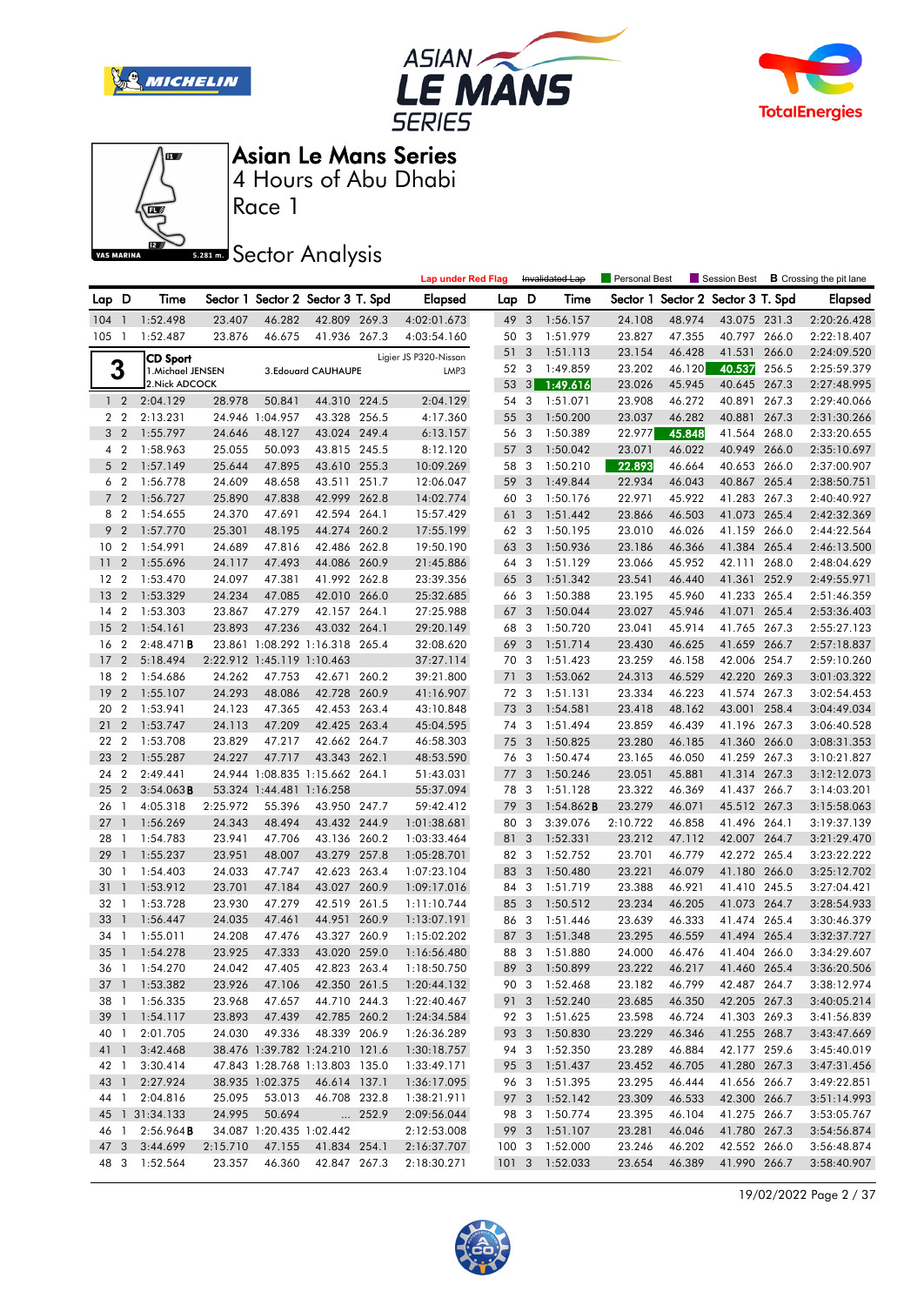







Race 1

**Sector Analysis** 

| Lap D<br>Time<br>Sector 1 Sector 2 Sector 3 T. Spd<br><b>Elapsed</b><br>Lap D<br>Sector 1 Sector 2 Sector 3 T. Spd<br>Time<br>23.258<br>42.012 267.3<br>4:00:32.323<br>48 3 31:54.267<br>102 <sub>3</sub><br>1:51.416<br>46.146<br>$\ldots$ 1:26.692 1:03.212<br>$\overline{\mathbf{3}}$<br>103<br>1:52.960<br>23.905<br>46.931<br>42.124 266.7<br>49<br>3<br>1:45.682<br>22.169<br>44.767<br>38.746 278.4<br>4:02:25.283<br>$\overline{\mathbf{3}}$<br>23.832<br>43.939<br>37.954 279.1<br>104<br>1:53.725<br>46.589<br>43.304 264.1<br>4:04:19.008<br>50 3<br>1:43.614<br>21.721<br>2:15:57.578<br>1:42.679<br>21.356<br>37.685 280.5<br>51<br>3<br>43.638<br>2:17:40.257<br>Oreca 07-Gibson<br>Nielsen Racing<br>4<br>52<br>3<br>1:46.297B<br>20.994<br>43.419<br>41.884 282.0<br>2:19:26.554<br>1. Rodrigo SALES<br>3.Ben HANLEY<br>LMP <sub>2</sub><br>2. Matt BELL<br>$\overline{2}$<br>44.726<br>39.087<br>276.9<br>53<br>3:16.493<br>1:52.680<br>2:22:43.047<br>1:49.813<br>$\overline{2}$<br>1:42.209<br>37.346<br>$1\quad$<br>1:49.813<br>24.545<br>45.247<br>40.021 276.2<br>54<br>21.126<br>43.737<br>278.4<br>2:24:25.256<br>39.886 279.8<br>1:46.471<br>22.012<br>44.573<br>3:36.284<br>55<br>$\overline{2}$<br>1:46.979<br>21.888<br>44.918<br>40.173 276.2<br>2 1<br>39.740 279.8<br>3 <sup>1</sup><br>1:46.123<br>21.822<br>44.561<br>5:22.407<br>56 2<br>1:46.968<br>21.724<br>46.045<br>39.199 269.3<br>2:27:59.203<br>39.488 276.9<br>$\overline{2}$<br>37.988 281.2<br>4 1<br>1:45.874<br>21.818<br>44.568<br>7:08.281<br>57<br>1:43.042<br>21.167<br>43.887<br>39.766 279.8<br>5<br>$\overline{1}$<br>1:45.887<br>21.675<br>44.446<br>8:54.168<br>58 2<br>1:43.522<br>21.189<br>43.853<br>38.480 279.8<br>21.688<br>39.534 281.2<br>10:39.734<br>59<br>$\overline{2}$<br>21.222<br>37.876 281.2<br>2:33:08.419<br>1:45.566<br>44.344<br>1:42.652<br>43.554<br>6 1<br>1:45.719<br>21.474<br>44.989<br>39.256 279.1<br>12:25.453<br>60 2<br>7 <sup>1</sup><br>1:42.824<br>21.186<br>43.590<br>38.048 281.2<br>39.490 279.8<br>$\overline{2}$<br>8 1<br>1:45.594<br>21.526<br>44.578<br>14:11.047<br>61<br>1:42.727<br>21.156<br>43.897<br>37.674<br>281.2<br>2:36:33.970<br>21.477<br>44.747<br>42.190 280.5<br>15:59.461<br>62 2<br>1:45.539<br>21.428<br>39.894 282.0<br>9<br>$\overline{1}$<br>1:48.414<br>44.217<br>2:38:19.509<br>22.834<br>44.329 279.1<br>21.943<br>1:52.450<br>45.287<br>17:51.911<br>63<br>$\overline{2}$<br>1:44.368<br>44.014<br>38.411 279.8<br>2:40:03.877<br>10 <sub>1</sub><br>39.097 282.0<br>1:48.247<br>23.979<br>64 2<br>1:42.695<br>11<br>45.171<br>19:40.158<br>21.142<br>43.819<br>37.734 280.5<br>2:41:46.572<br>$\overline{1}$<br>21.721<br>44.370<br>40.508 279.8<br>$\overline{2}$<br>1:45.599<br>40.509<br>282.0<br>2:43:32.171<br>12<br>$\overline{1}$<br>1:46.599<br>21:26.757<br>65<br>21.255<br>43.835<br>13<br>24.205<br>46.875<br>43.204 244.9<br>$\overline{1}$<br>1:54.284<br>23:21.041<br>66 2<br>22.839<br>280.5<br>1:46.275<br>43.819<br>39.617<br>22.858<br>40.035 281.2<br>67<br>$\overline{2}$<br>14<br>$\overline{1}$<br>1:47.391<br>44.498<br>25:08.432<br>1:43.710<br>21.401<br>44.194<br>38.115 283.5<br>2:47:02.156<br>15<br>21.592<br>40.806 282.0<br>68 2<br>37.931 267.3<br>$\overline{\phantom{a}}$<br>1:46.586<br>44.188<br>26:55.018<br>1:45.600<br>21.776<br>45.893<br>2:48:47.756<br>21.544<br>39.986 283.5<br>69<br>$\overline{2}$<br>38.424<br>281.2<br>16<br>$\overline{1}$<br>1:45.670<br>44.140<br>28:40.688<br>1:44.572<br>22.125<br>44.023<br>17<br>21.535<br>44.134<br>53.746 282.0<br>70 2<br>1:43.824<br>22.015<br>43.834<br>37.975 280.5<br>1:59.415B<br>30:40.103<br>2:52:16.152<br>$\mathbf{1}$<br>2:13.042 1:45.057 1:15.728<br>$\overline{2}$<br>18<br>5:13.827<br>35:53.930<br>71<br>1:42.542<br>21.100<br>43.991<br>37.451 282.0<br>2:53:58.694<br>-1<br>19<br>2:38.883<br>53.661 1:05.392<br>39.830 235.3<br>38:32.813<br>72 2<br>1:42.606<br>37.502 280.5<br>$\overline{\phantom{a}}$<br>21.437<br>43.667<br>2:55:41.300<br>1:46.190<br>22.549<br>44.593<br>39.048 277.6<br>73<br>$\overline{2}$<br>21.030<br>38.405<br>282.0<br>2:57:24.440<br>20<br>$\mathbf{1}$<br>40:19.003<br>1:43.140<br>43.705<br>24.203<br>44.693<br>39.065 279.1<br>21<br>1:47.961<br>42:06.964<br>74 2<br>1:44.835<br>22.114<br>43.862<br>38.859 282.0<br>2:59:09.275<br>$\mathbf{1}$<br>44.273<br>39.541 279.8<br>$\overline{2}$<br>39.177 272.0<br>22 1<br>1:45.236<br>21.422<br>43:52.200<br>75<br>1:46.026<br>21.171<br>45.678<br>3:00:55.301<br>23<br>23.691<br>44.748<br>42.614 280.5<br>76 2<br>41.589 282.0<br>$\overline{1}$<br>1:51.053<br>45:43.253<br>$1:46.834$ <b>B</b><br>21.265<br>43.980<br>3:02:42.135<br>21.934<br>$\overline{2}$<br>41.092<br>279.8<br>24<br>- 1<br>1:45.196<br>44.615<br>38.647 281.2<br>47:28.449<br>77<br>3:15.146<br>1:49.628<br>44.426<br>3:05:57.281<br>21.678<br>44.802<br>43.080 282.7<br>78 2<br>22.501<br>25<br>1:49.560<br>49:18.009<br>1:47.067<br>44.081<br>40.485 279.1<br>3:07:44.348<br>$\mathbf{1}$<br>24.396 1:40.110 1:17.074<br>79<br>$\overline{2}$<br>22.076<br>26<br>3:21.580B<br>52:39.589<br>1:44.734<br>44.038<br>38.620 280.5<br>3:09:29.082<br>- 1<br>27<br>3<br>4:56.795<br>1:55.105 1:45.068 1:16.622<br>80 2<br>21.396<br>37.586 279.8<br>57:36.384<br>1:43.014<br>44.032<br>3:11:12.096<br>28<br>3<br>2:12.076<br>47.344<br>45.353<br>39.379 258.4<br>59:48.460<br>$\overline{2}$<br>21.220<br>37.421<br>279.8<br>81<br>1:42.471<br>43.830<br>3:12:54.567<br>29<br>21.309<br>38.198 268.0<br>82 2<br>3<br>1:44.206<br>44.699<br>1:01:32.666<br>1:43.011<br>21.146<br>43.777<br>38.088 280.5<br>3:14:37.578<br>30<br>3<br>1:45.494<br>21.516<br>44.106<br>39.872 267.3<br>1:03:18.160<br>83 2<br>1:42.418<br>21.090<br>43.851<br>37.477 282.0<br>3:16:19.996<br>31<br>3<br>38.132 279.8<br>84 2<br>1:43.302<br>21.407<br>43.763<br>1:05:01.462<br>1:44.445<br>21.249<br>45.124<br>38.072 270.7<br>3:18:04.441<br>$\overline{2}$<br>38.828 282.0<br>32<br>-3<br>1:46.505<br>21.504<br>43.905<br>41.096 282.0<br>1:06:47.967<br>85<br>1:43.877<br>21.199<br>43.850<br>3:19:48.318<br>33<br>$\overline{\mathbf{3}}$<br>39.258 279.8<br>86 2<br>1:46.633<br>41.462 281.2<br>1:44.859<br>21.512<br>44.089<br>1:08:32.826<br>21.274<br>43.897<br>3:21:34.951<br>87 2 1:46.761<br>21.635<br>40.451 281.2<br>34 3<br>1:50.252<br>23.132<br>43.942<br>43.178 279.1<br>1:10:23.078<br>44.675<br>3:23:21.712<br>35 3 1:43.599<br>43.768<br>38.016 281.2<br>88 2 1:43.145<br>21.396<br>37.799 279.8<br>21.815<br>1:12:06.677<br>43.950<br>3:25:04.857<br>36 3 1:43.333<br>21.139<br>44.005<br>38.189 280.5<br>1:13:50.010<br>37.965 280.5<br>89 2 1:43.233<br>21.297<br>43.971<br>3:26:48.090<br>40.922 280.5<br>37 3 1:46.036<br>21.386<br>43.916<br>40.734 282.7<br>1:15:36.046<br>90 2 1:46.781<br>21.964<br>43.895<br>3:28:34.871<br>38 3 1:44.823<br>21.848<br>43.822<br>39.153 280.5<br>1:17:20.869<br>91 2 1:44.228<br>21.685<br>43.997<br>38.546 280.5<br>3:30:19.099<br>22.342<br>43.787<br>37.995 279.8<br>92 2 1:45.459<br>22.728<br>38.400 279.8<br>39 3 1:44.124<br>1:19:04.993<br>44.331<br>3:32:04.558<br>22.701<br>93 2 1:43.389<br>21.203<br>38.293 280.5<br>40 3<br>1:47.223<br>44.149<br>40.373 282.0<br>1:20:52.216<br>43.893<br>3:33:47.947<br>1:47.296<br>22.109<br>41.512 281.2<br>21.597<br>41 3<br>43.675<br>1:22:39.512<br>94 2 1:43.453<br>44.048<br>37.808 280.5<br>3:35:31.400<br>22.396<br>43.973<br>37.677 279.8<br>21.370<br>37.658 280.5<br>42 3<br>1:44.046<br>1:24:23.558<br>95 2 1:42.763<br>43.735<br>3:37:14.163 |  |  |  | <b>Lap under Red Flag</b> |  | Invalidated Lap | Personal Best | Session Best | <b>B</b> Crossing the pit lane |
|------------------------------------------------------------------------------------------------------------------------------------------------------------------------------------------------------------------------------------------------------------------------------------------------------------------------------------------------------------------------------------------------------------------------------------------------------------------------------------------------------------------------------------------------------------------------------------------------------------------------------------------------------------------------------------------------------------------------------------------------------------------------------------------------------------------------------------------------------------------------------------------------------------------------------------------------------------------------------------------------------------------------------------------------------------------------------------------------------------------------------------------------------------------------------------------------------------------------------------------------------------------------------------------------------------------------------------------------------------------------------------------------------------------------------------------------------------------------------------------------------------------------------------------------------------------------------------------------------------------------------------------------------------------------------------------------------------------------------------------------------------------------------------------------------------------------------------------------------------------------------------------------------------------------------------------------------------------------------------------------------------------------------------------------------------------------------------------------------------------------------------------------------------------------------------------------------------------------------------------------------------------------------------------------------------------------------------------------------------------------------------------------------------------------------------------------------------------------------------------------------------------------------------------------------------------------------------------------------------------------------------------------------------------------------------------------------------------------------------------------------------------------------------------------------------------------------------------------------------------------------------------------------------------------------------------------------------------------------------------------------------------------------------------------------------------------------------------------------------------------------------------------------------------------------------------------------------------------------------------------------------------------------------------------------------------------------------------------------------------------------------------------------------------------------------------------------------------------------------------------------------------------------------------------------------------------------------------------------------------------------------------------------------------------------------------------------------------------------------------------------------------------------------------------------------------------------------------------------------------------------------------------------------------------------------------------------------------------------------------------------------------------------------------------------------------------------------------------------------------------------------------------------------------------------------------------------------------------------------------------------------------------------------------------------------------------------------------------------------------------------------------------------------------------------------------------------------------------------------------------------------------------------------------------------------------------------------------------------------------------------------------------------------------------------------------------------------------------------------------------------------------------------------------------------------------------------------------------------------------------------------------------------------------------------------------------------------------------------------------------------------------------------------------------------------------------------------------------------------------------------------------------------------------------------------------------------------------------------------------------------------------------------------------------------------------------------------------------------------------------------------------------------------------------------------------------------------------------------------------------------------------------------------------------------------------------------------------------------------------------------------------------------------------------------------------------------------------------------------------------------------------------------------------------------------------------------------------------------------------------------------------------------------------------------------------------------------------------------------------------------------------------------------------------------------------------------------------------------------------------------------------------------------------------------------------------------------------------------------------------------------------------------------------------------------------------------------------------------------------------------------------------------------------------------------------------------------------------------------------------------------------------------------------------------------------------------------------------------------------------------------------------------------------------------------------------------------------------------------------------------------------------------------------------------------------------------------------------------------------------------------------------------------------------------------------------------------------------------------------------------------------------------------------------------------------------------------------------------------------------------------------------------------------------------------------------------------------------------------------------------------------------------------------------------------------------------------------------------------------------------------------------------------------------------------------------------------------------------------------------------------------------------------------------------------------------------------------------------|--|--|--|---------------------------|--|-----------------|---------------|--------------|--------------------------------|
|                                                                                                                                                                                                                                                                                                                                                                                                                                                                                                                                                                                                                                                                                                                                                                                                                                                                                                                                                                                                                                                                                                                                                                                                                                                                                                                                                                                                                                                                                                                                                                                                                                                                                                                                                                                                                                                                                                                                                                                                                                                                                                                                                                                                                                                                                                                                                                                                                                                                                                                                                                                                                                                                                                                                                                                                                                                                                                                                                                                                                                                                                                                                                                                                                                                                                                                                                                                                                                                                                                                                                                                                                                                                                                                                                                                                                                                                                                                                                                                                                                                                                                                                                                                                                                                                                                                                                                                                                                                                                                                                                                                                                                                                                                                                                                                                                                                                                                                                                                                                                                                                                                                                                                                                                                                                                                                                                                                                                                                                                                                                                                                                                                                                                                                                                                                                                                                                                                                                                                                                                                                                                                                                                                                                                                                                                                                                                                                                                                                                                                                                                                                                                                                                                                                                                                                                                                                                                                                                                                                                                                                                                                                                                                                                                                                                                                                                                                                                                                                                                                                                                                                                      |  |  |  |                           |  |                 |               |              | <b>Elapsed</b>                 |
|                                                                                                                                                                                                                                                                                                                                                                                                                                                                                                                                                                                                                                                                                                                                                                                                                                                                                                                                                                                                                                                                                                                                                                                                                                                                                                                                                                                                                                                                                                                                                                                                                                                                                                                                                                                                                                                                                                                                                                                                                                                                                                                                                                                                                                                                                                                                                                                                                                                                                                                                                                                                                                                                                                                                                                                                                                                                                                                                                                                                                                                                                                                                                                                                                                                                                                                                                                                                                                                                                                                                                                                                                                                                                                                                                                                                                                                                                                                                                                                                                                                                                                                                                                                                                                                                                                                                                                                                                                                                                                                                                                                                                                                                                                                                                                                                                                                                                                                                                                                                                                                                                                                                                                                                                                                                                                                                                                                                                                                                                                                                                                                                                                                                                                                                                                                                                                                                                                                                                                                                                                                                                                                                                                                                                                                                                                                                                                                                                                                                                                                                                                                                                                                                                                                                                                                                                                                                                                                                                                                                                                                                                                                                                                                                                                                                                                                                                                                                                                                                                                                                                                                                      |  |  |  |                           |  |                 |               |              | 2:12:28.282                    |
|                                                                                                                                                                                                                                                                                                                                                                                                                                                                                                                                                                                                                                                                                                                                                                                                                                                                                                                                                                                                                                                                                                                                                                                                                                                                                                                                                                                                                                                                                                                                                                                                                                                                                                                                                                                                                                                                                                                                                                                                                                                                                                                                                                                                                                                                                                                                                                                                                                                                                                                                                                                                                                                                                                                                                                                                                                                                                                                                                                                                                                                                                                                                                                                                                                                                                                                                                                                                                                                                                                                                                                                                                                                                                                                                                                                                                                                                                                                                                                                                                                                                                                                                                                                                                                                                                                                                                                                                                                                                                                                                                                                                                                                                                                                                                                                                                                                                                                                                                                                                                                                                                                                                                                                                                                                                                                                                                                                                                                                                                                                                                                                                                                                                                                                                                                                                                                                                                                                                                                                                                                                                                                                                                                                                                                                                                                                                                                                                                                                                                                                                                                                                                                                                                                                                                                                                                                                                                                                                                                                                                                                                                                                                                                                                                                                                                                                                                                                                                                                                                                                                                                                                      |  |  |  |                           |  |                 |               |              | 2:14:13.964                    |
|                                                                                                                                                                                                                                                                                                                                                                                                                                                                                                                                                                                                                                                                                                                                                                                                                                                                                                                                                                                                                                                                                                                                                                                                                                                                                                                                                                                                                                                                                                                                                                                                                                                                                                                                                                                                                                                                                                                                                                                                                                                                                                                                                                                                                                                                                                                                                                                                                                                                                                                                                                                                                                                                                                                                                                                                                                                                                                                                                                                                                                                                                                                                                                                                                                                                                                                                                                                                                                                                                                                                                                                                                                                                                                                                                                                                                                                                                                                                                                                                                                                                                                                                                                                                                                                                                                                                                                                                                                                                                                                                                                                                                                                                                                                                                                                                                                                                                                                                                                                                                                                                                                                                                                                                                                                                                                                                                                                                                                                                                                                                                                                                                                                                                                                                                                                                                                                                                                                                                                                                                                                                                                                                                                                                                                                                                                                                                                                                                                                                                                                                                                                                                                                                                                                                                                                                                                                                                                                                                                                                                                                                                                                                                                                                                                                                                                                                                                                                                                                                                                                                                                                                      |  |  |  |                           |  |                 |               |              |                                |
|                                                                                                                                                                                                                                                                                                                                                                                                                                                                                                                                                                                                                                                                                                                                                                                                                                                                                                                                                                                                                                                                                                                                                                                                                                                                                                                                                                                                                                                                                                                                                                                                                                                                                                                                                                                                                                                                                                                                                                                                                                                                                                                                                                                                                                                                                                                                                                                                                                                                                                                                                                                                                                                                                                                                                                                                                                                                                                                                                                                                                                                                                                                                                                                                                                                                                                                                                                                                                                                                                                                                                                                                                                                                                                                                                                                                                                                                                                                                                                                                                                                                                                                                                                                                                                                                                                                                                                                                                                                                                                                                                                                                                                                                                                                                                                                                                                                                                                                                                                                                                                                                                                                                                                                                                                                                                                                                                                                                                                                                                                                                                                                                                                                                                                                                                                                                                                                                                                                                                                                                                                                                                                                                                                                                                                                                                                                                                                                                                                                                                                                                                                                                                                                                                                                                                                                                                                                                                                                                                                                                                                                                                                                                                                                                                                                                                                                                                                                                                                                                                                                                                                                                      |  |  |  |                           |  |                 |               |              |                                |
|                                                                                                                                                                                                                                                                                                                                                                                                                                                                                                                                                                                                                                                                                                                                                                                                                                                                                                                                                                                                                                                                                                                                                                                                                                                                                                                                                                                                                                                                                                                                                                                                                                                                                                                                                                                                                                                                                                                                                                                                                                                                                                                                                                                                                                                                                                                                                                                                                                                                                                                                                                                                                                                                                                                                                                                                                                                                                                                                                                                                                                                                                                                                                                                                                                                                                                                                                                                                                                                                                                                                                                                                                                                                                                                                                                                                                                                                                                                                                                                                                                                                                                                                                                                                                                                                                                                                                                                                                                                                                                                                                                                                                                                                                                                                                                                                                                                                                                                                                                                                                                                                                                                                                                                                                                                                                                                                                                                                                                                                                                                                                                                                                                                                                                                                                                                                                                                                                                                                                                                                                                                                                                                                                                                                                                                                                                                                                                                                                                                                                                                                                                                                                                                                                                                                                                                                                                                                                                                                                                                                                                                                                                                                                                                                                                                                                                                                                                                                                                                                                                                                                                                                      |  |  |  |                           |  |                 |               |              |                                |
|                                                                                                                                                                                                                                                                                                                                                                                                                                                                                                                                                                                                                                                                                                                                                                                                                                                                                                                                                                                                                                                                                                                                                                                                                                                                                                                                                                                                                                                                                                                                                                                                                                                                                                                                                                                                                                                                                                                                                                                                                                                                                                                                                                                                                                                                                                                                                                                                                                                                                                                                                                                                                                                                                                                                                                                                                                                                                                                                                                                                                                                                                                                                                                                                                                                                                                                                                                                                                                                                                                                                                                                                                                                                                                                                                                                                                                                                                                                                                                                                                                                                                                                                                                                                                                                                                                                                                                                                                                                                                                                                                                                                                                                                                                                                                                                                                                                                                                                                                                                                                                                                                                                                                                                                                                                                                                                                                                                                                                                                                                                                                                                                                                                                                                                                                                                                                                                                                                                                                                                                                                                                                                                                                                                                                                                                                                                                                                                                                                                                                                                                                                                                                                                                                                                                                                                                                                                                                                                                                                                                                                                                                                                                                                                                                                                                                                                                                                                                                                                                                                                                                                                                      |  |  |  |                           |  |                 |               |              |                                |
|                                                                                                                                                                                                                                                                                                                                                                                                                                                                                                                                                                                                                                                                                                                                                                                                                                                                                                                                                                                                                                                                                                                                                                                                                                                                                                                                                                                                                                                                                                                                                                                                                                                                                                                                                                                                                                                                                                                                                                                                                                                                                                                                                                                                                                                                                                                                                                                                                                                                                                                                                                                                                                                                                                                                                                                                                                                                                                                                                                                                                                                                                                                                                                                                                                                                                                                                                                                                                                                                                                                                                                                                                                                                                                                                                                                                                                                                                                                                                                                                                                                                                                                                                                                                                                                                                                                                                                                                                                                                                                                                                                                                                                                                                                                                                                                                                                                                                                                                                                                                                                                                                                                                                                                                                                                                                                                                                                                                                                                                                                                                                                                                                                                                                                                                                                                                                                                                                                                                                                                                                                                                                                                                                                                                                                                                                                                                                                                                                                                                                                                                                                                                                                                                                                                                                                                                                                                                                                                                                                                                                                                                                                                                                                                                                                                                                                                                                                                                                                                                                                                                                                                                      |  |  |  |                           |  |                 |               |              |                                |
|                                                                                                                                                                                                                                                                                                                                                                                                                                                                                                                                                                                                                                                                                                                                                                                                                                                                                                                                                                                                                                                                                                                                                                                                                                                                                                                                                                                                                                                                                                                                                                                                                                                                                                                                                                                                                                                                                                                                                                                                                                                                                                                                                                                                                                                                                                                                                                                                                                                                                                                                                                                                                                                                                                                                                                                                                                                                                                                                                                                                                                                                                                                                                                                                                                                                                                                                                                                                                                                                                                                                                                                                                                                                                                                                                                                                                                                                                                                                                                                                                                                                                                                                                                                                                                                                                                                                                                                                                                                                                                                                                                                                                                                                                                                                                                                                                                                                                                                                                                                                                                                                                                                                                                                                                                                                                                                                                                                                                                                                                                                                                                                                                                                                                                                                                                                                                                                                                                                                                                                                                                                                                                                                                                                                                                                                                                                                                                                                                                                                                                                                                                                                                                                                                                                                                                                                                                                                                                                                                                                                                                                                                                                                                                                                                                                                                                                                                                                                                                                                                                                                                                                                      |  |  |  |                           |  |                 |               |              | 2:26:12.235                    |
|                                                                                                                                                                                                                                                                                                                                                                                                                                                                                                                                                                                                                                                                                                                                                                                                                                                                                                                                                                                                                                                                                                                                                                                                                                                                                                                                                                                                                                                                                                                                                                                                                                                                                                                                                                                                                                                                                                                                                                                                                                                                                                                                                                                                                                                                                                                                                                                                                                                                                                                                                                                                                                                                                                                                                                                                                                                                                                                                                                                                                                                                                                                                                                                                                                                                                                                                                                                                                                                                                                                                                                                                                                                                                                                                                                                                                                                                                                                                                                                                                                                                                                                                                                                                                                                                                                                                                                                                                                                                                                                                                                                                                                                                                                                                                                                                                                                                                                                                                                                                                                                                                                                                                                                                                                                                                                                                                                                                                                                                                                                                                                                                                                                                                                                                                                                                                                                                                                                                                                                                                                                                                                                                                                                                                                                                                                                                                                                                                                                                                                                                                                                                                                                                                                                                                                                                                                                                                                                                                                                                                                                                                                                                                                                                                                                                                                                                                                                                                                                                                                                                                                                                      |  |  |  |                           |  |                 |               |              |                                |
|                                                                                                                                                                                                                                                                                                                                                                                                                                                                                                                                                                                                                                                                                                                                                                                                                                                                                                                                                                                                                                                                                                                                                                                                                                                                                                                                                                                                                                                                                                                                                                                                                                                                                                                                                                                                                                                                                                                                                                                                                                                                                                                                                                                                                                                                                                                                                                                                                                                                                                                                                                                                                                                                                                                                                                                                                                                                                                                                                                                                                                                                                                                                                                                                                                                                                                                                                                                                                                                                                                                                                                                                                                                                                                                                                                                                                                                                                                                                                                                                                                                                                                                                                                                                                                                                                                                                                                                                                                                                                                                                                                                                                                                                                                                                                                                                                                                                                                                                                                                                                                                                                                                                                                                                                                                                                                                                                                                                                                                                                                                                                                                                                                                                                                                                                                                                                                                                                                                                                                                                                                                                                                                                                                                                                                                                                                                                                                                                                                                                                                                                                                                                                                                                                                                                                                                                                                                                                                                                                                                                                                                                                                                                                                                                                                                                                                                                                                                                                                                                                                                                                                                                      |  |  |  |                           |  |                 |               |              | 2:29:42.245                    |
|                                                                                                                                                                                                                                                                                                                                                                                                                                                                                                                                                                                                                                                                                                                                                                                                                                                                                                                                                                                                                                                                                                                                                                                                                                                                                                                                                                                                                                                                                                                                                                                                                                                                                                                                                                                                                                                                                                                                                                                                                                                                                                                                                                                                                                                                                                                                                                                                                                                                                                                                                                                                                                                                                                                                                                                                                                                                                                                                                                                                                                                                                                                                                                                                                                                                                                                                                                                                                                                                                                                                                                                                                                                                                                                                                                                                                                                                                                                                                                                                                                                                                                                                                                                                                                                                                                                                                                                                                                                                                                                                                                                                                                                                                                                                                                                                                                                                                                                                                                                                                                                                                                                                                                                                                                                                                                                                                                                                                                                                                                                                                                                                                                                                                                                                                                                                                                                                                                                                                                                                                                                                                                                                                                                                                                                                                                                                                                                                                                                                                                                                                                                                                                                                                                                                                                                                                                                                                                                                                                                                                                                                                                                                                                                                                                                                                                                                                                                                                                                                                                                                                                                                      |  |  |  |                           |  |                 |               |              | 2:31:25.767                    |
|                                                                                                                                                                                                                                                                                                                                                                                                                                                                                                                                                                                                                                                                                                                                                                                                                                                                                                                                                                                                                                                                                                                                                                                                                                                                                                                                                                                                                                                                                                                                                                                                                                                                                                                                                                                                                                                                                                                                                                                                                                                                                                                                                                                                                                                                                                                                                                                                                                                                                                                                                                                                                                                                                                                                                                                                                                                                                                                                                                                                                                                                                                                                                                                                                                                                                                                                                                                                                                                                                                                                                                                                                                                                                                                                                                                                                                                                                                                                                                                                                                                                                                                                                                                                                                                                                                                                                                                                                                                                                                                                                                                                                                                                                                                                                                                                                                                                                                                                                                                                                                                                                                                                                                                                                                                                                                                                                                                                                                                                                                                                                                                                                                                                                                                                                                                                                                                                                                                                                                                                                                                                                                                                                                                                                                                                                                                                                                                                                                                                                                                                                                                                                                                                                                                                                                                                                                                                                                                                                                                                                                                                                                                                                                                                                                                                                                                                                                                                                                                                                                                                                                                                      |  |  |  |                           |  |                 |               |              |                                |
|                                                                                                                                                                                                                                                                                                                                                                                                                                                                                                                                                                                                                                                                                                                                                                                                                                                                                                                                                                                                                                                                                                                                                                                                                                                                                                                                                                                                                                                                                                                                                                                                                                                                                                                                                                                                                                                                                                                                                                                                                                                                                                                                                                                                                                                                                                                                                                                                                                                                                                                                                                                                                                                                                                                                                                                                                                                                                                                                                                                                                                                                                                                                                                                                                                                                                                                                                                                                                                                                                                                                                                                                                                                                                                                                                                                                                                                                                                                                                                                                                                                                                                                                                                                                                                                                                                                                                                                                                                                                                                                                                                                                                                                                                                                                                                                                                                                                                                                                                                                                                                                                                                                                                                                                                                                                                                                                                                                                                                                                                                                                                                                                                                                                                                                                                                                                                                                                                                                                                                                                                                                                                                                                                                                                                                                                                                                                                                                                                                                                                                                                                                                                                                                                                                                                                                                                                                                                                                                                                                                                                                                                                                                                                                                                                                                                                                                                                                                                                                                                                                                                                                                                      |  |  |  |                           |  |                 |               |              | 2:34:51.243                    |
|                                                                                                                                                                                                                                                                                                                                                                                                                                                                                                                                                                                                                                                                                                                                                                                                                                                                                                                                                                                                                                                                                                                                                                                                                                                                                                                                                                                                                                                                                                                                                                                                                                                                                                                                                                                                                                                                                                                                                                                                                                                                                                                                                                                                                                                                                                                                                                                                                                                                                                                                                                                                                                                                                                                                                                                                                                                                                                                                                                                                                                                                                                                                                                                                                                                                                                                                                                                                                                                                                                                                                                                                                                                                                                                                                                                                                                                                                                                                                                                                                                                                                                                                                                                                                                                                                                                                                                                                                                                                                                                                                                                                                                                                                                                                                                                                                                                                                                                                                                                                                                                                                                                                                                                                                                                                                                                                                                                                                                                                                                                                                                                                                                                                                                                                                                                                                                                                                                                                                                                                                                                                                                                                                                                                                                                                                                                                                                                                                                                                                                                                                                                                                                                                                                                                                                                                                                                                                                                                                                                                                                                                                                                                                                                                                                                                                                                                                                                                                                                                                                                                                                                                      |  |  |  |                           |  |                 |               |              |                                |
|                                                                                                                                                                                                                                                                                                                                                                                                                                                                                                                                                                                                                                                                                                                                                                                                                                                                                                                                                                                                                                                                                                                                                                                                                                                                                                                                                                                                                                                                                                                                                                                                                                                                                                                                                                                                                                                                                                                                                                                                                                                                                                                                                                                                                                                                                                                                                                                                                                                                                                                                                                                                                                                                                                                                                                                                                                                                                                                                                                                                                                                                                                                                                                                                                                                                                                                                                                                                                                                                                                                                                                                                                                                                                                                                                                                                                                                                                                                                                                                                                                                                                                                                                                                                                                                                                                                                                                                                                                                                                                                                                                                                                                                                                                                                                                                                                                                                                                                                                                                                                                                                                                                                                                                                                                                                                                                                                                                                                                                                                                                                                                                                                                                                                                                                                                                                                                                                                                                                                                                                                                                                                                                                                                                                                                                                                                                                                                                                                                                                                                                                                                                                                                                                                                                                                                                                                                                                                                                                                                                                                                                                                                                                                                                                                                                                                                                                                                                                                                                                                                                                                                                                      |  |  |  |                           |  |                 |               |              |                                |
|                                                                                                                                                                                                                                                                                                                                                                                                                                                                                                                                                                                                                                                                                                                                                                                                                                                                                                                                                                                                                                                                                                                                                                                                                                                                                                                                                                                                                                                                                                                                                                                                                                                                                                                                                                                                                                                                                                                                                                                                                                                                                                                                                                                                                                                                                                                                                                                                                                                                                                                                                                                                                                                                                                                                                                                                                                                                                                                                                                                                                                                                                                                                                                                                                                                                                                                                                                                                                                                                                                                                                                                                                                                                                                                                                                                                                                                                                                                                                                                                                                                                                                                                                                                                                                                                                                                                                                                                                                                                                                                                                                                                                                                                                                                                                                                                                                                                                                                                                                                                                                                                                                                                                                                                                                                                                                                                                                                                                                                                                                                                                                                                                                                                                                                                                                                                                                                                                                                                                                                                                                                                                                                                                                                                                                                                                                                                                                                                                                                                                                                                                                                                                                                                                                                                                                                                                                                                                                                                                                                                                                                                                                                                                                                                                                                                                                                                                                                                                                                                                                                                                                                                      |  |  |  |                           |  |                 |               |              |                                |
|                                                                                                                                                                                                                                                                                                                                                                                                                                                                                                                                                                                                                                                                                                                                                                                                                                                                                                                                                                                                                                                                                                                                                                                                                                                                                                                                                                                                                                                                                                                                                                                                                                                                                                                                                                                                                                                                                                                                                                                                                                                                                                                                                                                                                                                                                                                                                                                                                                                                                                                                                                                                                                                                                                                                                                                                                                                                                                                                                                                                                                                                                                                                                                                                                                                                                                                                                                                                                                                                                                                                                                                                                                                                                                                                                                                                                                                                                                                                                                                                                                                                                                                                                                                                                                                                                                                                                                                                                                                                                                                                                                                                                                                                                                                                                                                                                                                                                                                                                                                                                                                                                                                                                                                                                                                                                                                                                                                                                                                                                                                                                                                                                                                                                                                                                                                                                                                                                                                                                                                                                                                                                                                                                                                                                                                                                                                                                                                                                                                                                                                                                                                                                                                                                                                                                                                                                                                                                                                                                                                                                                                                                                                                                                                                                                                                                                                                                                                                                                                                                                                                                                                                      |  |  |  |                           |  |                 |               |              |                                |
|                                                                                                                                                                                                                                                                                                                                                                                                                                                                                                                                                                                                                                                                                                                                                                                                                                                                                                                                                                                                                                                                                                                                                                                                                                                                                                                                                                                                                                                                                                                                                                                                                                                                                                                                                                                                                                                                                                                                                                                                                                                                                                                                                                                                                                                                                                                                                                                                                                                                                                                                                                                                                                                                                                                                                                                                                                                                                                                                                                                                                                                                                                                                                                                                                                                                                                                                                                                                                                                                                                                                                                                                                                                                                                                                                                                                                                                                                                                                                                                                                                                                                                                                                                                                                                                                                                                                                                                                                                                                                                                                                                                                                                                                                                                                                                                                                                                                                                                                                                                                                                                                                                                                                                                                                                                                                                                                                                                                                                                                                                                                                                                                                                                                                                                                                                                                                                                                                                                                                                                                                                                                                                                                                                                                                                                                                                                                                                                                                                                                                                                                                                                                                                                                                                                                                                                                                                                                                                                                                                                                                                                                                                                                                                                                                                                                                                                                                                                                                                                                                                                                                                                                      |  |  |  |                           |  |                 |               |              |                                |
|                                                                                                                                                                                                                                                                                                                                                                                                                                                                                                                                                                                                                                                                                                                                                                                                                                                                                                                                                                                                                                                                                                                                                                                                                                                                                                                                                                                                                                                                                                                                                                                                                                                                                                                                                                                                                                                                                                                                                                                                                                                                                                                                                                                                                                                                                                                                                                                                                                                                                                                                                                                                                                                                                                                                                                                                                                                                                                                                                                                                                                                                                                                                                                                                                                                                                                                                                                                                                                                                                                                                                                                                                                                                                                                                                                                                                                                                                                                                                                                                                                                                                                                                                                                                                                                                                                                                                                                                                                                                                                                                                                                                                                                                                                                                                                                                                                                                                                                                                                                                                                                                                                                                                                                                                                                                                                                                                                                                                                                                                                                                                                                                                                                                                                                                                                                                                                                                                                                                                                                                                                                                                                                                                                                                                                                                                                                                                                                                                                                                                                                                                                                                                                                                                                                                                                                                                                                                                                                                                                                                                                                                                                                                                                                                                                                                                                                                                                                                                                                                                                                                                                                                      |  |  |  |                           |  |                 |               |              | 2:45:18.446                    |
|                                                                                                                                                                                                                                                                                                                                                                                                                                                                                                                                                                                                                                                                                                                                                                                                                                                                                                                                                                                                                                                                                                                                                                                                                                                                                                                                                                                                                                                                                                                                                                                                                                                                                                                                                                                                                                                                                                                                                                                                                                                                                                                                                                                                                                                                                                                                                                                                                                                                                                                                                                                                                                                                                                                                                                                                                                                                                                                                                                                                                                                                                                                                                                                                                                                                                                                                                                                                                                                                                                                                                                                                                                                                                                                                                                                                                                                                                                                                                                                                                                                                                                                                                                                                                                                                                                                                                                                                                                                                                                                                                                                                                                                                                                                                                                                                                                                                                                                                                                                                                                                                                                                                                                                                                                                                                                                                                                                                                                                                                                                                                                                                                                                                                                                                                                                                                                                                                                                                                                                                                                                                                                                                                                                                                                                                                                                                                                                                                                                                                                                                                                                                                                                                                                                                                                                                                                                                                                                                                                                                                                                                                                                                                                                                                                                                                                                                                                                                                                                                                                                                                                                                      |  |  |  |                           |  |                 |               |              |                                |
|                                                                                                                                                                                                                                                                                                                                                                                                                                                                                                                                                                                                                                                                                                                                                                                                                                                                                                                                                                                                                                                                                                                                                                                                                                                                                                                                                                                                                                                                                                                                                                                                                                                                                                                                                                                                                                                                                                                                                                                                                                                                                                                                                                                                                                                                                                                                                                                                                                                                                                                                                                                                                                                                                                                                                                                                                                                                                                                                                                                                                                                                                                                                                                                                                                                                                                                                                                                                                                                                                                                                                                                                                                                                                                                                                                                                                                                                                                                                                                                                                                                                                                                                                                                                                                                                                                                                                                                                                                                                                                                                                                                                                                                                                                                                                                                                                                                                                                                                                                                                                                                                                                                                                                                                                                                                                                                                                                                                                                                                                                                                                                                                                                                                                                                                                                                                                                                                                                                                                                                                                                                                                                                                                                                                                                                                                                                                                                                                                                                                                                                                                                                                                                                                                                                                                                                                                                                                                                                                                                                                                                                                                                                                                                                                                                                                                                                                                                                                                                                                                                                                                                                                      |  |  |  |                           |  |                 |               |              |                                |
|                                                                                                                                                                                                                                                                                                                                                                                                                                                                                                                                                                                                                                                                                                                                                                                                                                                                                                                                                                                                                                                                                                                                                                                                                                                                                                                                                                                                                                                                                                                                                                                                                                                                                                                                                                                                                                                                                                                                                                                                                                                                                                                                                                                                                                                                                                                                                                                                                                                                                                                                                                                                                                                                                                                                                                                                                                                                                                                                                                                                                                                                                                                                                                                                                                                                                                                                                                                                                                                                                                                                                                                                                                                                                                                                                                                                                                                                                                                                                                                                                                                                                                                                                                                                                                                                                                                                                                                                                                                                                                                                                                                                                                                                                                                                                                                                                                                                                                                                                                                                                                                                                                                                                                                                                                                                                                                                                                                                                                                                                                                                                                                                                                                                                                                                                                                                                                                                                                                                                                                                                                                                                                                                                                                                                                                                                                                                                                                                                                                                                                                                                                                                                                                                                                                                                                                                                                                                                                                                                                                                                                                                                                                                                                                                                                                                                                                                                                                                                                                                                                                                                                                                      |  |  |  |                           |  |                 |               |              | 2:50:32.328                    |
|                                                                                                                                                                                                                                                                                                                                                                                                                                                                                                                                                                                                                                                                                                                                                                                                                                                                                                                                                                                                                                                                                                                                                                                                                                                                                                                                                                                                                                                                                                                                                                                                                                                                                                                                                                                                                                                                                                                                                                                                                                                                                                                                                                                                                                                                                                                                                                                                                                                                                                                                                                                                                                                                                                                                                                                                                                                                                                                                                                                                                                                                                                                                                                                                                                                                                                                                                                                                                                                                                                                                                                                                                                                                                                                                                                                                                                                                                                                                                                                                                                                                                                                                                                                                                                                                                                                                                                                                                                                                                                                                                                                                                                                                                                                                                                                                                                                                                                                                                                                                                                                                                                                                                                                                                                                                                                                                                                                                                                                                                                                                                                                                                                                                                                                                                                                                                                                                                                                                                                                                                                                                                                                                                                                                                                                                                                                                                                                                                                                                                                                                                                                                                                                                                                                                                                                                                                                                                                                                                                                                                                                                                                                                                                                                                                                                                                                                                                                                                                                                                                                                                                                                      |  |  |  |                           |  |                 |               |              |                                |
|                                                                                                                                                                                                                                                                                                                                                                                                                                                                                                                                                                                                                                                                                                                                                                                                                                                                                                                                                                                                                                                                                                                                                                                                                                                                                                                                                                                                                                                                                                                                                                                                                                                                                                                                                                                                                                                                                                                                                                                                                                                                                                                                                                                                                                                                                                                                                                                                                                                                                                                                                                                                                                                                                                                                                                                                                                                                                                                                                                                                                                                                                                                                                                                                                                                                                                                                                                                                                                                                                                                                                                                                                                                                                                                                                                                                                                                                                                                                                                                                                                                                                                                                                                                                                                                                                                                                                                                                                                                                                                                                                                                                                                                                                                                                                                                                                                                                                                                                                                                                                                                                                                                                                                                                                                                                                                                                                                                                                                                                                                                                                                                                                                                                                                                                                                                                                                                                                                                                                                                                                                                                                                                                                                                                                                                                                                                                                                                                                                                                                                                                                                                                                                                                                                                                                                                                                                                                                                                                                                                                                                                                                                                                                                                                                                                                                                                                                                                                                                                                                                                                                                                                      |  |  |  |                           |  |                 |               |              |                                |
|                                                                                                                                                                                                                                                                                                                                                                                                                                                                                                                                                                                                                                                                                                                                                                                                                                                                                                                                                                                                                                                                                                                                                                                                                                                                                                                                                                                                                                                                                                                                                                                                                                                                                                                                                                                                                                                                                                                                                                                                                                                                                                                                                                                                                                                                                                                                                                                                                                                                                                                                                                                                                                                                                                                                                                                                                                                                                                                                                                                                                                                                                                                                                                                                                                                                                                                                                                                                                                                                                                                                                                                                                                                                                                                                                                                                                                                                                                                                                                                                                                                                                                                                                                                                                                                                                                                                                                                                                                                                                                                                                                                                                                                                                                                                                                                                                                                                                                                                                                                                                                                                                                                                                                                                                                                                                                                                                                                                                                                                                                                                                                                                                                                                                                                                                                                                                                                                                                                                                                                                                                                                                                                                                                                                                                                                                                                                                                                                                                                                                                                                                                                                                                                                                                                                                                                                                                                                                                                                                                                                                                                                                                                                                                                                                                                                                                                                                                                                                                                                                                                                                                                                      |  |  |  |                           |  |                 |               |              |                                |
|                                                                                                                                                                                                                                                                                                                                                                                                                                                                                                                                                                                                                                                                                                                                                                                                                                                                                                                                                                                                                                                                                                                                                                                                                                                                                                                                                                                                                                                                                                                                                                                                                                                                                                                                                                                                                                                                                                                                                                                                                                                                                                                                                                                                                                                                                                                                                                                                                                                                                                                                                                                                                                                                                                                                                                                                                                                                                                                                                                                                                                                                                                                                                                                                                                                                                                                                                                                                                                                                                                                                                                                                                                                                                                                                                                                                                                                                                                                                                                                                                                                                                                                                                                                                                                                                                                                                                                                                                                                                                                                                                                                                                                                                                                                                                                                                                                                                                                                                                                                                                                                                                                                                                                                                                                                                                                                                                                                                                                                                                                                                                                                                                                                                                                                                                                                                                                                                                                                                                                                                                                                                                                                                                                                                                                                                                                                                                                                                                                                                                                                                                                                                                                                                                                                                                                                                                                                                                                                                                                                                                                                                                                                                                                                                                                                                                                                                                                                                                                                                                                                                                                                                      |  |  |  |                           |  |                 |               |              |                                |
|                                                                                                                                                                                                                                                                                                                                                                                                                                                                                                                                                                                                                                                                                                                                                                                                                                                                                                                                                                                                                                                                                                                                                                                                                                                                                                                                                                                                                                                                                                                                                                                                                                                                                                                                                                                                                                                                                                                                                                                                                                                                                                                                                                                                                                                                                                                                                                                                                                                                                                                                                                                                                                                                                                                                                                                                                                                                                                                                                                                                                                                                                                                                                                                                                                                                                                                                                                                                                                                                                                                                                                                                                                                                                                                                                                                                                                                                                                                                                                                                                                                                                                                                                                                                                                                                                                                                                                                                                                                                                                                                                                                                                                                                                                                                                                                                                                                                                                                                                                                                                                                                                                                                                                                                                                                                                                                                                                                                                                                                                                                                                                                                                                                                                                                                                                                                                                                                                                                                                                                                                                                                                                                                                                                                                                                                                                                                                                                                                                                                                                                                                                                                                                                                                                                                                                                                                                                                                                                                                                                                                                                                                                                                                                                                                                                                                                                                                                                                                                                                                                                                                                                                      |  |  |  |                           |  |                 |               |              |                                |
|                                                                                                                                                                                                                                                                                                                                                                                                                                                                                                                                                                                                                                                                                                                                                                                                                                                                                                                                                                                                                                                                                                                                                                                                                                                                                                                                                                                                                                                                                                                                                                                                                                                                                                                                                                                                                                                                                                                                                                                                                                                                                                                                                                                                                                                                                                                                                                                                                                                                                                                                                                                                                                                                                                                                                                                                                                                                                                                                                                                                                                                                                                                                                                                                                                                                                                                                                                                                                                                                                                                                                                                                                                                                                                                                                                                                                                                                                                                                                                                                                                                                                                                                                                                                                                                                                                                                                                                                                                                                                                                                                                                                                                                                                                                                                                                                                                                                                                                                                                                                                                                                                                                                                                                                                                                                                                                                                                                                                                                                                                                                                                                                                                                                                                                                                                                                                                                                                                                                                                                                                                                                                                                                                                                                                                                                                                                                                                                                                                                                                                                                                                                                                                                                                                                                                                                                                                                                                                                                                                                                                                                                                                                                                                                                                                                                                                                                                                                                                                                                                                                                                                                                      |  |  |  |                           |  |                 |               |              |                                |
|                                                                                                                                                                                                                                                                                                                                                                                                                                                                                                                                                                                                                                                                                                                                                                                                                                                                                                                                                                                                                                                                                                                                                                                                                                                                                                                                                                                                                                                                                                                                                                                                                                                                                                                                                                                                                                                                                                                                                                                                                                                                                                                                                                                                                                                                                                                                                                                                                                                                                                                                                                                                                                                                                                                                                                                                                                                                                                                                                                                                                                                                                                                                                                                                                                                                                                                                                                                                                                                                                                                                                                                                                                                                                                                                                                                                                                                                                                                                                                                                                                                                                                                                                                                                                                                                                                                                                                                                                                                                                                                                                                                                                                                                                                                                                                                                                                                                                                                                                                                                                                                                                                                                                                                                                                                                                                                                                                                                                                                                                                                                                                                                                                                                                                                                                                                                                                                                                                                                                                                                                                                                                                                                                                                                                                                                                                                                                                                                                                                                                                                                                                                                                                                                                                                                                                                                                                                                                                                                                                                                                                                                                                                                                                                                                                                                                                                                                                                                                                                                                                                                                                                                      |  |  |  |                           |  |                 |               |              |                                |
|                                                                                                                                                                                                                                                                                                                                                                                                                                                                                                                                                                                                                                                                                                                                                                                                                                                                                                                                                                                                                                                                                                                                                                                                                                                                                                                                                                                                                                                                                                                                                                                                                                                                                                                                                                                                                                                                                                                                                                                                                                                                                                                                                                                                                                                                                                                                                                                                                                                                                                                                                                                                                                                                                                                                                                                                                                                                                                                                                                                                                                                                                                                                                                                                                                                                                                                                                                                                                                                                                                                                                                                                                                                                                                                                                                                                                                                                                                                                                                                                                                                                                                                                                                                                                                                                                                                                                                                                                                                                                                                                                                                                                                                                                                                                                                                                                                                                                                                                                                                                                                                                                                                                                                                                                                                                                                                                                                                                                                                                                                                                                                                                                                                                                                                                                                                                                                                                                                                                                                                                                                                                                                                                                                                                                                                                                                                                                                                                                                                                                                                                                                                                                                                                                                                                                                                                                                                                                                                                                                                                                                                                                                                                                                                                                                                                                                                                                                                                                                                                                                                                                                                                      |  |  |  |                           |  |                 |               |              |                                |
|                                                                                                                                                                                                                                                                                                                                                                                                                                                                                                                                                                                                                                                                                                                                                                                                                                                                                                                                                                                                                                                                                                                                                                                                                                                                                                                                                                                                                                                                                                                                                                                                                                                                                                                                                                                                                                                                                                                                                                                                                                                                                                                                                                                                                                                                                                                                                                                                                                                                                                                                                                                                                                                                                                                                                                                                                                                                                                                                                                                                                                                                                                                                                                                                                                                                                                                                                                                                                                                                                                                                                                                                                                                                                                                                                                                                                                                                                                                                                                                                                                                                                                                                                                                                                                                                                                                                                                                                                                                                                                                                                                                                                                                                                                                                                                                                                                                                                                                                                                                                                                                                                                                                                                                                                                                                                                                                                                                                                                                                                                                                                                                                                                                                                                                                                                                                                                                                                                                                                                                                                                                                                                                                                                                                                                                                                                                                                                                                                                                                                                                                                                                                                                                                                                                                                                                                                                                                                                                                                                                                                                                                                                                                                                                                                                                                                                                                                                                                                                                                                                                                                                                                      |  |  |  |                           |  |                 |               |              |                                |
|                                                                                                                                                                                                                                                                                                                                                                                                                                                                                                                                                                                                                                                                                                                                                                                                                                                                                                                                                                                                                                                                                                                                                                                                                                                                                                                                                                                                                                                                                                                                                                                                                                                                                                                                                                                                                                                                                                                                                                                                                                                                                                                                                                                                                                                                                                                                                                                                                                                                                                                                                                                                                                                                                                                                                                                                                                                                                                                                                                                                                                                                                                                                                                                                                                                                                                                                                                                                                                                                                                                                                                                                                                                                                                                                                                                                                                                                                                                                                                                                                                                                                                                                                                                                                                                                                                                                                                                                                                                                                                                                                                                                                                                                                                                                                                                                                                                                                                                                                                                                                                                                                                                                                                                                                                                                                                                                                                                                                                                                                                                                                                                                                                                                                                                                                                                                                                                                                                                                                                                                                                                                                                                                                                                                                                                                                                                                                                                                                                                                                                                                                                                                                                                                                                                                                                                                                                                                                                                                                                                                                                                                                                                                                                                                                                                                                                                                                                                                                                                                                                                                                                                                      |  |  |  |                           |  |                 |               |              |                                |
|                                                                                                                                                                                                                                                                                                                                                                                                                                                                                                                                                                                                                                                                                                                                                                                                                                                                                                                                                                                                                                                                                                                                                                                                                                                                                                                                                                                                                                                                                                                                                                                                                                                                                                                                                                                                                                                                                                                                                                                                                                                                                                                                                                                                                                                                                                                                                                                                                                                                                                                                                                                                                                                                                                                                                                                                                                                                                                                                                                                                                                                                                                                                                                                                                                                                                                                                                                                                                                                                                                                                                                                                                                                                                                                                                                                                                                                                                                                                                                                                                                                                                                                                                                                                                                                                                                                                                                                                                                                                                                                                                                                                                                                                                                                                                                                                                                                                                                                                                                                                                                                                                                                                                                                                                                                                                                                                                                                                                                                                                                                                                                                                                                                                                                                                                                                                                                                                                                                                                                                                                                                                                                                                                                                                                                                                                                                                                                                                                                                                                                                                                                                                                                                                                                                                                                                                                                                                                                                                                                                                                                                                                                                                                                                                                                                                                                                                                                                                                                                                                                                                                                                                      |  |  |  |                           |  |                 |               |              |                                |
|                                                                                                                                                                                                                                                                                                                                                                                                                                                                                                                                                                                                                                                                                                                                                                                                                                                                                                                                                                                                                                                                                                                                                                                                                                                                                                                                                                                                                                                                                                                                                                                                                                                                                                                                                                                                                                                                                                                                                                                                                                                                                                                                                                                                                                                                                                                                                                                                                                                                                                                                                                                                                                                                                                                                                                                                                                                                                                                                                                                                                                                                                                                                                                                                                                                                                                                                                                                                                                                                                                                                                                                                                                                                                                                                                                                                                                                                                                                                                                                                                                                                                                                                                                                                                                                                                                                                                                                                                                                                                                                                                                                                                                                                                                                                                                                                                                                                                                                                                                                                                                                                                                                                                                                                                                                                                                                                                                                                                                                                                                                                                                                                                                                                                                                                                                                                                                                                                                                                                                                                                                                                                                                                                                                                                                                                                                                                                                                                                                                                                                                                                                                                                                                                                                                                                                                                                                                                                                                                                                                                                                                                                                                                                                                                                                                                                                                                                                                                                                                                                                                                                                                                      |  |  |  |                           |  |                 |               |              |                                |
|                                                                                                                                                                                                                                                                                                                                                                                                                                                                                                                                                                                                                                                                                                                                                                                                                                                                                                                                                                                                                                                                                                                                                                                                                                                                                                                                                                                                                                                                                                                                                                                                                                                                                                                                                                                                                                                                                                                                                                                                                                                                                                                                                                                                                                                                                                                                                                                                                                                                                                                                                                                                                                                                                                                                                                                                                                                                                                                                                                                                                                                                                                                                                                                                                                                                                                                                                                                                                                                                                                                                                                                                                                                                                                                                                                                                                                                                                                                                                                                                                                                                                                                                                                                                                                                                                                                                                                                                                                                                                                                                                                                                                                                                                                                                                                                                                                                                                                                                                                                                                                                                                                                                                                                                                                                                                                                                                                                                                                                                                                                                                                                                                                                                                                                                                                                                                                                                                                                                                                                                                                                                                                                                                                                                                                                                                                                                                                                                                                                                                                                                                                                                                                                                                                                                                                                                                                                                                                                                                                                                                                                                                                                                                                                                                                                                                                                                                                                                                                                                                                                                                                                                      |  |  |  |                           |  |                 |               |              |                                |
|                                                                                                                                                                                                                                                                                                                                                                                                                                                                                                                                                                                                                                                                                                                                                                                                                                                                                                                                                                                                                                                                                                                                                                                                                                                                                                                                                                                                                                                                                                                                                                                                                                                                                                                                                                                                                                                                                                                                                                                                                                                                                                                                                                                                                                                                                                                                                                                                                                                                                                                                                                                                                                                                                                                                                                                                                                                                                                                                                                                                                                                                                                                                                                                                                                                                                                                                                                                                                                                                                                                                                                                                                                                                                                                                                                                                                                                                                                                                                                                                                                                                                                                                                                                                                                                                                                                                                                                                                                                                                                                                                                                                                                                                                                                                                                                                                                                                                                                                                                                                                                                                                                                                                                                                                                                                                                                                                                                                                                                                                                                                                                                                                                                                                                                                                                                                                                                                                                                                                                                                                                                                                                                                                                                                                                                                                                                                                                                                                                                                                                                                                                                                                                                                                                                                                                                                                                                                                                                                                                                                                                                                                                                                                                                                                                                                                                                                                                                                                                                                                                                                                                                                      |  |  |  |                           |  |                 |               |              |                                |
|                                                                                                                                                                                                                                                                                                                                                                                                                                                                                                                                                                                                                                                                                                                                                                                                                                                                                                                                                                                                                                                                                                                                                                                                                                                                                                                                                                                                                                                                                                                                                                                                                                                                                                                                                                                                                                                                                                                                                                                                                                                                                                                                                                                                                                                                                                                                                                                                                                                                                                                                                                                                                                                                                                                                                                                                                                                                                                                                                                                                                                                                                                                                                                                                                                                                                                                                                                                                                                                                                                                                                                                                                                                                                                                                                                                                                                                                                                                                                                                                                                                                                                                                                                                                                                                                                                                                                                                                                                                                                                                                                                                                                                                                                                                                                                                                                                                                                                                                                                                                                                                                                                                                                                                                                                                                                                                                                                                                                                                                                                                                                                                                                                                                                                                                                                                                                                                                                                                                                                                                                                                                                                                                                                                                                                                                                                                                                                                                                                                                                                                                                                                                                                                                                                                                                                                                                                                                                                                                                                                                                                                                                                                                                                                                                                                                                                                                                                                                                                                                                                                                                                                                      |  |  |  |                           |  |                 |               |              |                                |
|                                                                                                                                                                                                                                                                                                                                                                                                                                                                                                                                                                                                                                                                                                                                                                                                                                                                                                                                                                                                                                                                                                                                                                                                                                                                                                                                                                                                                                                                                                                                                                                                                                                                                                                                                                                                                                                                                                                                                                                                                                                                                                                                                                                                                                                                                                                                                                                                                                                                                                                                                                                                                                                                                                                                                                                                                                                                                                                                                                                                                                                                                                                                                                                                                                                                                                                                                                                                                                                                                                                                                                                                                                                                                                                                                                                                                                                                                                                                                                                                                                                                                                                                                                                                                                                                                                                                                                                                                                                                                                                                                                                                                                                                                                                                                                                                                                                                                                                                                                                                                                                                                                                                                                                                                                                                                                                                                                                                                                                                                                                                                                                                                                                                                                                                                                                                                                                                                                                                                                                                                                                                                                                                                                                                                                                                                                                                                                                                                                                                                                                                                                                                                                                                                                                                                                                                                                                                                                                                                                                                                                                                                                                                                                                                                                                                                                                                                                                                                                                                                                                                                                                                      |  |  |  |                           |  |                 |               |              |                                |
|                                                                                                                                                                                                                                                                                                                                                                                                                                                                                                                                                                                                                                                                                                                                                                                                                                                                                                                                                                                                                                                                                                                                                                                                                                                                                                                                                                                                                                                                                                                                                                                                                                                                                                                                                                                                                                                                                                                                                                                                                                                                                                                                                                                                                                                                                                                                                                                                                                                                                                                                                                                                                                                                                                                                                                                                                                                                                                                                                                                                                                                                                                                                                                                                                                                                                                                                                                                                                                                                                                                                                                                                                                                                                                                                                                                                                                                                                                                                                                                                                                                                                                                                                                                                                                                                                                                                                                                                                                                                                                                                                                                                                                                                                                                                                                                                                                                                                                                                                                                                                                                                                                                                                                                                                                                                                                                                                                                                                                                                                                                                                                                                                                                                                                                                                                                                                                                                                                                                                                                                                                                                                                                                                                                                                                                                                                                                                                                                                                                                                                                                                                                                                                                                                                                                                                                                                                                                                                                                                                                                                                                                                                                                                                                                                                                                                                                                                                                                                                                                                                                                                                                                      |  |  |  |                           |  |                 |               |              |                                |
|                                                                                                                                                                                                                                                                                                                                                                                                                                                                                                                                                                                                                                                                                                                                                                                                                                                                                                                                                                                                                                                                                                                                                                                                                                                                                                                                                                                                                                                                                                                                                                                                                                                                                                                                                                                                                                                                                                                                                                                                                                                                                                                                                                                                                                                                                                                                                                                                                                                                                                                                                                                                                                                                                                                                                                                                                                                                                                                                                                                                                                                                                                                                                                                                                                                                                                                                                                                                                                                                                                                                                                                                                                                                                                                                                                                                                                                                                                                                                                                                                                                                                                                                                                                                                                                                                                                                                                                                                                                                                                                                                                                                                                                                                                                                                                                                                                                                                                                                                                                                                                                                                                                                                                                                                                                                                                                                                                                                                                                                                                                                                                                                                                                                                                                                                                                                                                                                                                                                                                                                                                                                                                                                                                                                                                                                                                                                                                                                                                                                                                                                                                                                                                                                                                                                                                                                                                                                                                                                                                                                                                                                                                                                                                                                                                                                                                                                                                                                                                                                                                                                                                                                      |  |  |  |                           |  |                 |               |              |                                |
|                                                                                                                                                                                                                                                                                                                                                                                                                                                                                                                                                                                                                                                                                                                                                                                                                                                                                                                                                                                                                                                                                                                                                                                                                                                                                                                                                                                                                                                                                                                                                                                                                                                                                                                                                                                                                                                                                                                                                                                                                                                                                                                                                                                                                                                                                                                                                                                                                                                                                                                                                                                                                                                                                                                                                                                                                                                                                                                                                                                                                                                                                                                                                                                                                                                                                                                                                                                                                                                                                                                                                                                                                                                                                                                                                                                                                                                                                                                                                                                                                                                                                                                                                                                                                                                                                                                                                                                                                                                                                                                                                                                                                                                                                                                                                                                                                                                                                                                                                                                                                                                                                                                                                                                                                                                                                                                                                                                                                                                                                                                                                                                                                                                                                                                                                                                                                                                                                                                                                                                                                                                                                                                                                                                                                                                                                                                                                                                                                                                                                                                                                                                                                                                                                                                                                                                                                                                                                                                                                                                                                                                                                                                                                                                                                                                                                                                                                                                                                                                                                                                                                                                                      |  |  |  |                           |  |                 |               |              |                                |
|                                                                                                                                                                                                                                                                                                                                                                                                                                                                                                                                                                                                                                                                                                                                                                                                                                                                                                                                                                                                                                                                                                                                                                                                                                                                                                                                                                                                                                                                                                                                                                                                                                                                                                                                                                                                                                                                                                                                                                                                                                                                                                                                                                                                                                                                                                                                                                                                                                                                                                                                                                                                                                                                                                                                                                                                                                                                                                                                                                                                                                                                                                                                                                                                                                                                                                                                                                                                                                                                                                                                                                                                                                                                                                                                                                                                                                                                                                                                                                                                                                                                                                                                                                                                                                                                                                                                                                                                                                                                                                                                                                                                                                                                                                                                                                                                                                                                                                                                                                                                                                                                                                                                                                                                                                                                                                                                                                                                                                                                                                                                                                                                                                                                                                                                                                                                                                                                                                                                                                                                                                                                                                                                                                                                                                                                                                                                                                                                                                                                                                                                                                                                                                                                                                                                                                                                                                                                                                                                                                                                                                                                                                                                                                                                                                                                                                                                                                                                                                                                                                                                                                                                      |  |  |  |                           |  |                 |               |              |                                |
|                                                                                                                                                                                                                                                                                                                                                                                                                                                                                                                                                                                                                                                                                                                                                                                                                                                                                                                                                                                                                                                                                                                                                                                                                                                                                                                                                                                                                                                                                                                                                                                                                                                                                                                                                                                                                                                                                                                                                                                                                                                                                                                                                                                                                                                                                                                                                                                                                                                                                                                                                                                                                                                                                                                                                                                                                                                                                                                                                                                                                                                                                                                                                                                                                                                                                                                                                                                                                                                                                                                                                                                                                                                                                                                                                                                                                                                                                                                                                                                                                                                                                                                                                                                                                                                                                                                                                                                                                                                                                                                                                                                                                                                                                                                                                                                                                                                                                                                                                                                                                                                                                                                                                                                                                                                                                                                                                                                                                                                                                                                                                                                                                                                                                                                                                                                                                                                                                                                                                                                                                                                                                                                                                                                                                                                                                                                                                                                                                                                                                                                                                                                                                                                                                                                                                                                                                                                                                                                                                                                                                                                                                                                                                                                                                                                                                                                                                                                                                                                                                                                                                                                                      |  |  |  |                           |  |                 |               |              |                                |
|                                                                                                                                                                                                                                                                                                                                                                                                                                                                                                                                                                                                                                                                                                                                                                                                                                                                                                                                                                                                                                                                                                                                                                                                                                                                                                                                                                                                                                                                                                                                                                                                                                                                                                                                                                                                                                                                                                                                                                                                                                                                                                                                                                                                                                                                                                                                                                                                                                                                                                                                                                                                                                                                                                                                                                                                                                                                                                                                                                                                                                                                                                                                                                                                                                                                                                                                                                                                                                                                                                                                                                                                                                                                                                                                                                                                                                                                                                                                                                                                                                                                                                                                                                                                                                                                                                                                                                                                                                                                                                                                                                                                                                                                                                                                                                                                                                                                                                                                                                                                                                                                                                                                                                                                                                                                                                                                                                                                                                                                                                                                                                                                                                                                                                                                                                                                                                                                                                                                                                                                                                                                                                                                                                                                                                                                                                                                                                                                                                                                                                                                                                                                                                                                                                                                                                                                                                                                                                                                                                                                                                                                                                                                                                                                                                                                                                                                                                                                                                                                                                                                                                                                      |  |  |  |                           |  |                 |               |              |                                |
|                                                                                                                                                                                                                                                                                                                                                                                                                                                                                                                                                                                                                                                                                                                                                                                                                                                                                                                                                                                                                                                                                                                                                                                                                                                                                                                                                                                                                                                                                                                                                                                                                                                                                                                                                                                                                                                                                                                                                                                                                                                                                                                                                                                                                                                                                                                                                                                                                                                                                                                                                                                                                                                                                                                                                                                                                                                                                                                                                                                                                                                                                                                                                                                                                                                                                                                                                                                                                                                                                                                                                                                                                                                                                                                                                                                                                                                                                                                                                                                                                                                                                                                                                                                                                                                                                                                                                                                                                                                                                                                                                                                                                                                                                                                                                                                                                                                                                                                                                                                                                                                                                                                                                                                                                                                                                                                                                                                                                                                                                                                                                                                                                                                                                                                                                                                                                                                                                                                                                                                                                                                                                                                                                                                                                                                                                                                                                                                                                                                                                                                                                                                                                                                                                                                                                                                                                                                                                                                                                                                                                                                                                                                                                                                                                                                                                                                                                                                                                                                                                                                                                                                                      |  |  |  |                           |  |                 |               |              |                                |
|                                                                                                                                                                                                                                                                                                                                                                                                                                                                                                                                                                                                                                                                                                                                                                                                                                                                                                                                                                                                                                                                                                                                                                                                                                                                                                                                                                                                                                                                                                                                                                                                                                                                                                                                                                                                                                                                                                                                                                                                                                                                                                                                                                                                                                                                                                                                                                                                                                                                                                                                                                                                                                                                                                                                                                                                                                                                                                                                                                                                                                                                                                                                                                                                                                                                                                                                                                                                                                                                                                                                                                                                                                                                                                                                                                                                                                                                                                                                                                                                                                                                                                                                                                                                                                                                                                                                                                                                                                                                                                                                                                                                                                                                                                                                                                                                                                                                                                                                                                                                                                                                                                                                                                                                                                                                                                                                                                                                                                                                                                                                                                                                                                                                                                                                                                                                                                                                                                                                                                                                                                                                                                                                                                                                                                                                                                                                                                                                                                                                                                                                                                                                                                                                                                                                                                                                                                                                                                                                                                                                                                                                                                                                                                                                                                                                                                                                                                                                                                                                                                                                                                                                      |  |  |  |                           |  |                 |               |              |                                |
|                                                                                                                                                                                                                                                                                                                                                                                                                                                                                                                                                                                                                                                                                                                                                                                                                                                                                                                                                                                                                                                                                                                                                                                                                                                                                                                                                                                                                                                                                                                                                                                                                                                                                                                                                                                                                                                                                                                                                                                                                                                                                                                                                                                                                                                                                                                                                                                                                                                                                                                                                                                                                                                                                                                                                                                                                                                                                                                                                                                                                                                                                                                                                                                                                                                                                                                                                                                                                                                                                                                                                                                                                                                                                                                                                                                                                                                                                                                                                                                                                                                                                                                                                                                                                                                                                                                                                                                                                                                                                                                                                                                                                                                                                                                                                                                                                                                                                                                                                                                                                                                                                                                                                                                                                                                                                                                                                                                                                                                                                                                                                                                                                                                                                                                                                                                                                                                                                                                                                                                                                                                                                                                                                                                                                                                                                                                                                                                                                                                                                                                                                                                                                                                                                                                                                                                                                                                                                                                                                                                                                                                                                                                                                                                                                                                                                                                                                                                                                                                                                                                                                                                                      |  |  |  |                           |  |                 |               |              |                                |
|                                                                                                                                                                                                                                                                                                                                                                                                                                                                                                                                                                                                                                                                                                                                                                                                                                                                                                                                                                                                                                                                                                                                                                                                                                                                                                                                                                                                                                                                                                                                                                                                                                                                                                                                                                                                                                                                                                                                                                                                                                                                                                                                                                                                                                                                                                                                                                                                                                                                                                                                                                                                                                                                                                                                                                                                                                                                                                                                                                                                                                                                                                                                                                                                                                                                                                                                                                                                                                                                                                                                                                                                                                                                                                                                                                                                                                                                                                                                                                                                                                                                                                                                                                                                                                                                                                                                                                                                                                                                                                                                                                                                                                                                                                                                                                                                                                                                                                                                                                                                                                                                                                                                                                                                                                                                                                                                                                                                                                                                                                                                                                                                                                                                                                                                                                                                                                                                                                                                                                                                                                                                                                                                                                                                                                                                                                                                                                                                                                                                                                                                                                                                                                                                                                                                                                                                                                                                                                                                                                                                                                                                                                                                                                                                                                                                                                                                                                                                                                                                                                                                                                                                      |  |  |  |                           |  |                 |               |              |                                |
| 43 3<br>23.112<br>46.645<br>52.814 280.5<br>21.253<br>44.797<br>38.276 280.5<br>2:02.571<br>1:26:26.129<br>96 2 1:44.326                                                                                                                                                                                                                                                                                                                                                                                                                                                                                                                                                                                                                                                                                                                                                                                                                                                                                                                                                                                                                                                                                                                                                                                                                                                                                                                                                                                                                                                                                                                                                                                                                                                                                                                                                                                                                                                                                                                                                                                                                                                                                                                                                                                                                                                                                                                                                                                                                                                                                                                                                                                                                                                                                                                                                                                                                                                                                                                                                                                                                                                                                                                                                                                                                                                                                                                                                                                                                                                                                                                                                                                                                                                                                                                                                                                                                                                                                                                                                                                                                                                                                                                                                                                                                                                                                                                                                                                                                                                                                                                                                                                                                                                                                                                                                                                                                                                                                                                                                                                                                                                                                                                                                                                                                                                                                                                                                                                                                                                                                                                                                                                                                                                                                                                                                                                                                                                                                                                                                                                                                                                                                                                                                                                                                                                                                                                                                                                                                                                                                                                                                                                                                                                                                                                                                                                                                                                                                                                                                                                                                                                                                                                                                                                                                                                                                                                                                                                                                                                                             |  |  |  |                           |  |                 |               |              | 3:38:58.489                    |
| 40.344 1:38.957 1:25.784<br>44 3<br>3:45.085<br>1:30:11.214<br>97 2 1:46.320<br>22.337<br>39.950 282.7<br>44.033                                                                                                                                                                                                                                                                                                                                                                                                                                                                                                                                                                                                                                                                                                                                                                                                                                                                                                                                                                                                                                                                                                                                                                                                                                                                                                                                                                                                                                                                                                                                                                                                                                                                                                                                                                                                                                                                                                                                                                                                                                                                                                                                                                                                                                                                                                                                                                                                                                                                                                                                                                                                                                                                                                                                                                                                                                                                                                                                                                                                                                                                                                                                                                                                                                                                                                                                                                                                                                                                                                                                                                                                                                                                                                                                                                                                                                                                                                                                                                                                                                                                                                                                                                                                                                                                                                                                                                                                                                                                                                                                                                                                                                                                                                                                                                                                                                                                                                                                                                                                                                                                                                                                                                                                                                                                                                                                                                                                                                                                                                                                                                                                                                                                                                                                                                                                                                                                                                                                                                                                                                                                                                                                                                                                                                                                                                                                                                                                                                                                                                                                                                                                                                                                                                                                                                                                                                                                                                                                                                                                                                                                                                                                                                                                                                                                                                                                                                                                                                                                                     |  |  |  |                           |  |                 |               |              | 3:40:44.809                    |
| 49.275 1:26.191 1:13.244<br>38.237 279.8<br>45 3<br>3:28.710<br>1:33:39.924<br>98 2 1:44.030<br>21.789<br>44.004                                                                                                                                                                                                                                                                                                                                                                                                                                                                                                                                                                                                                                                                                                                                                                                                                                                                                                                                                                                                                                                                                                                                                                                                                                                                                                                                                                                                                                                                                                                                                                                                                                                                                                                                                                                                                                                                                                                                                                                                                                                                                                                                                                                                                                                                                                                                                                                                                                                                                                                                                                                                                                                                                                                                                                                                                                                                                                                                                                                                                                                                                                                                                                                                                                                                                                                                                                                                                                                                                                                                                                                                                                                                                                                                                                                                                                                                                                                                                                                                                                                                                                                                                                                                                                                                                                                                                                                                                                                                                                                                                                                                                                                                                                                                                                                                                                                                                                                                                                                                                                                                                                                                                                                                                                                                                                                                                                                                                                                                                                                                                                                                                                                                                                                                                                                                                                                                                                                                                                                                                                                                                                                                                                                                                                                                                                                                                                                                                                                                                                                                                                                                                                                                                                                                                                                                                                                                                                                                                                                                                                                                                                                                                                                                                                                                                                                                                                                                                                                                                     |  |  |  |                           |  |                 |               |              | 3:42:28.839                    |
| 39.179 1:20.066 1:15.952 140.4<br>99 2 1:48.113B<br>21.452<br>42.376 280.5<br>46 3<br>3:15.197<br>1:36:55.121<br>44.285                                                                                                                                                                                                                                                                                                                                                                                                                                                                                                                                                                                                                                                                                                                                                                                                                                                                                                                                                                                                                                                                                                                                                                                                                                                                                                                                                                                                                                                                                                                                                                                                                                                                                                                                                                                                                                                                                                                                                                                                                                                                                                                                                                                                                                                                                                                                                                                                                                                                                                                                                                                                                                                                                                                                                                                                                                                                                                                                                                                                                                                                                                                                                                                                                                                                                                                                                                                                                                                                                                                                                                                                                                                                                                                                                                                                                                                                                                                                                                                                                                                                                                                                                                                                                                                                                                                                                                                                                                                                                                                                                                                                                                                                                                                                                                                                                                                                                                                                                                                                                                                                                                                                                                                                                                                                                                                                                                                                                                                                                                                                                                                                                                                                                                                                                                                                                                                                                                                                                                                                                                                                                                                                                                                                                                                                                                                                                                                                                                                                                                                                                                                                                                                                                                                                                                                                                                                                                                                                                                                                                                                                                                                                                                                                                                                                                                                                                                                                                                                                              |  |  |  |                           |  |                 |               |              | 3:44:16.952                    |
| 47 3 3:38.894<br>1:40:34.015<br>100 2 2:51.564<br>1:26.679<br>45.562<br>39.323 263.4<br>40.740 1:27.175 1:30.979 122.0                                                                                                                                                                                                                                                                                                                                                                                                                                                                                                                                                                                                                                                                                                                                                                                                                                                                                                                                                                                                                                                                                                                                                                                                                                                                                                                                                                                                                                                                                                                                                                                                                                                                                                                                                                                                                                                                                                                                                                                                                                                                                                                                                                                                                                                                                                                                                                                                                                                                                                                                                                                                                                                                                                                                                                                                                                                                                                                                                                                                                                                                                                                                                                                                                                                                                                                                                                                                                                                                                                                                                                                                                                                                                                                                                                                                                                                                                                                                                                                                                                                                                                                                                                                                                                                                                                                                                                                                                                                                                                                                                                                                                                                                                                                                                                                                                                                                                                                                                                                                                                                                                                                                                                                                                                                                                                                                                                                                                                                                                                                                                                                                                                                                                                                                                                                                                                                                                                                                                                                                                                                                                                                                                                                                                                                                                                                                                                                                                                                                                                                                                                                                                                                                                                                                                                                                                                                                                                                                                                                                                                                                                                                                                                                                                                                                                                                                                                                                                                                                               |  |  |  |                           |  |                 |               |              | 3:47:08.516                    |

19/02/2022 Page 3 / 37

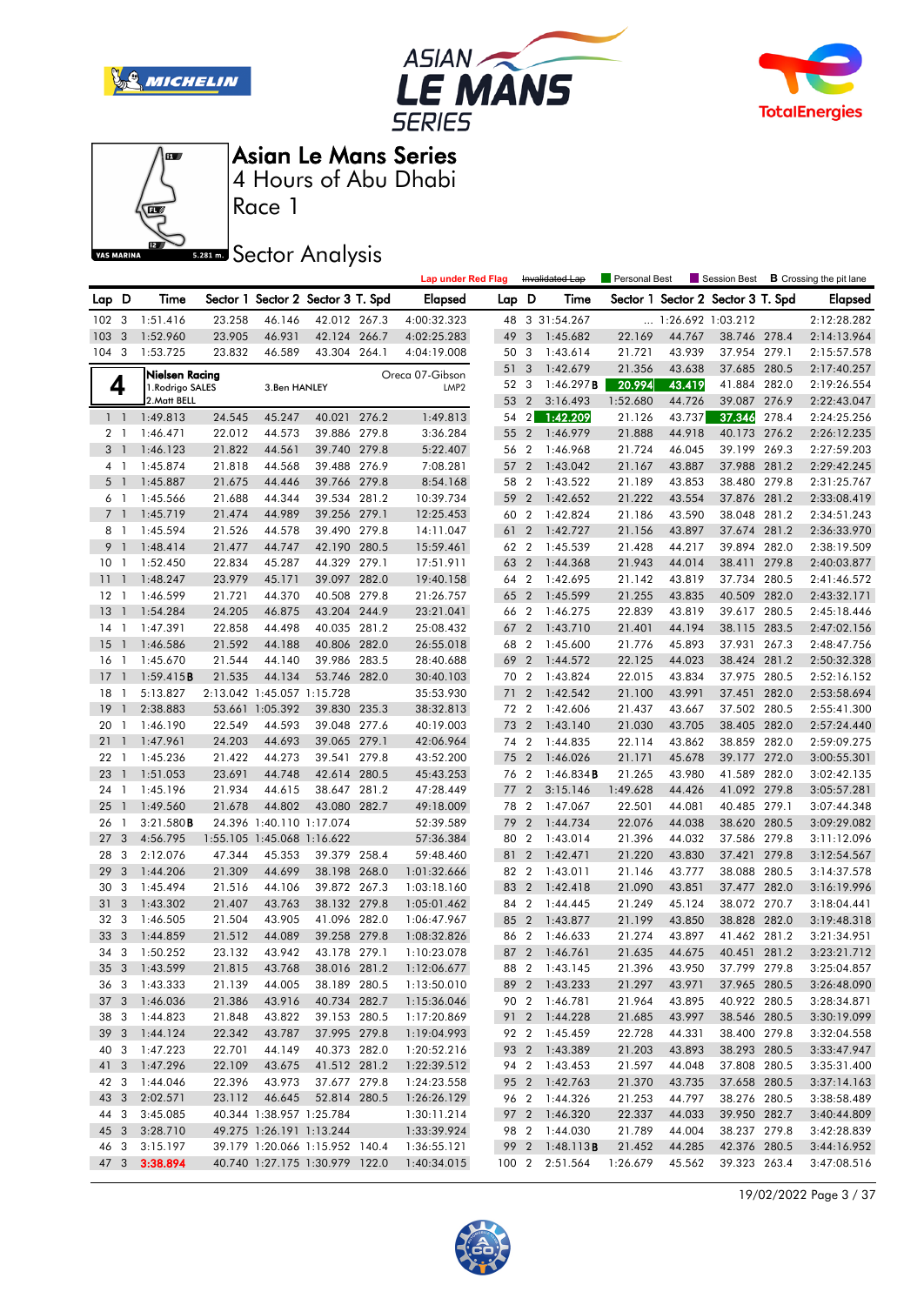







Race 1

## **Sector Analysis**

|                |                              |                           |        |                                                        |                                   | <b>Lap under Red Flag</b> |          |                | Invalidated Lap                | Personal Best    |                          | Session Best                      |       | <b>B</b> Crossing the pit lane |
|----------------|------------------------------|---------------------------|--------|--------------------------------------------------------|-----------------------------------|---------------------------|----------|----------------|--------------------------------|------------------|--------------------------|-----------------------------------|-------|--------------------------------|
| Lap D          |                              | Time                      |        |                                                        | Sector 1 Sector 2 Sector 3 T. Spd | <b>Elapsed</b>            | Lap D    |                | Time                           |                  |                          | Sector 1 Sector 2 Sector 3 T. Spd |       | <b>Elapsed</b>                 |
|                |                              | 101 2 1:45.462            | 22.877 | 44.223                                                 | 38.362 280.5                      | 3:48:53.978               | 41 1     |                | 3:11.707                       |                  | 25.394 1:20.589 1:25.724 |                                   |       | 1:30:32.058                    |
| 102            | $\overline{2}$               | 1:44.852                  | 22.225 | 44.451                                                 | 38.176 279.8                      | 3:50:38.830               | 42 1     |                | 3:27.474                       |                  |                          | 45.810 1:28.723 1:12.941 175.3    |       | 1:33:59.532                    |
| 103            | $\overline{2}$               | 1:44.827                  | 22.177 | 44.137                                                 | 38.513 279.8                      | 3:52:23.657               | 43 1     |                | 2:33.858                       |                  | 39.372 1:04.950          | 49.536 194.2                      |       | 1:36:33.390                    |
| 104            | $\overline{2}$               | 1:44.436                  | 21.934 | 44.247                                                 | 38.255 280.5                      | 3:54:08.093               | 44 1     |                | 2:01.090                       | 24.732           | 49.296                   | 47.062 257.1                      |       | 1:38:34.480                    |
| 105            | $\overline{2}$               | 1:44.321                  | 21.597 | 44.698                                                 | 38.026 276.2                      | 3:55:52.414               |          |                | 45 1 31:36.014                 |                  | 26.241 1:08.761          | $\cdots$                          | 226.4 | 2:10:10.494                    |
| 106            | $\overline{2}$               | 1:46.603                  | 21.390 | 44.890                                                 | 40.323 282.7                      | 3:57:39.017               | 46       | $\overline{1}$ | 2:49.607B                      |                  | 33.752 1:14.243 1:01.612 |                                   |       | 2:13:00.101                    |
| 107            | $\overline{2}$               | 1:45.550                  | 21.997 | 44.495                                                 | 39.058 276.9                      | 3:59:24.567               | 47       | $\overline{2}$ | 3:07.374                       | 1:35.702         | 48.665                   | 43.007 255.3                      |       | 2:16:07.475                    |
| 108            | $\overline{2}$               | 1:47.484                  | 22.396 | 44.131                                                 | 40.957 282.0                      | 4:01:12.051               | 48 2     |                | 1:54.284                       | 24.273           | 47.570                   | 42.441 255.9                      |       | 2:18:01.759                    |
| 109            | $\overline{2}$               | 1:46.638                  | 22.080 | 45.179                                                 | 39.379 242.2                      | 4:02:58.689               | 49 2     |                | 1:54.105                       | 24.148           | 47.543                   | 42.414 256.5                      |       | 2:19:55.864                    |
| 110            | $\overline{2}$               | 1:45.399                  | 22.289 | 44.163                                                 | 38.947 282.0                      | 4:04:44.088               | 50 2     |                | 1:56.711                       | 23.927           | 47.824                   | 44.960 256.5                      |       | 2:21:52.575                    |
|                |                              | <b>Haupt Racing Team</b>  |        |                                                        |                                   | Mercedes AMG GT3          | 51       | $\overline{2}$ | 1:55.204                       | 24.837           | 47.330                   | 43.037 257.8                      |       | 2:23:47.779                    |
|                | 6                            | 1.Hubert HAUPT            |        | 3. Arjun MAINI                                         |                                   | GT                        | 52 2     |                | 1:54.810                       | 24.325           | 47.799                   | 42.686 258.4                      |       | 2:25:42.589                    |
|                |                              | 2. Rory PENTTINEN         |        |                                                        |                                   |                           | 53 2     |                | 1:53.835                       | 24.079           | 47.312                   | 42.444                            | 257.8 | 2:27:36.424                    |
|                | $1\quad$                     | 2:03.633                  | 29.678 | 49.882                                                 | 44.073 245.5                      | 2:03.633                  | 54       | $\overline{2}$ | 1:54.573                       | 24.013           | 47.479                   | 43.081                            | 257.1 | 2:29:30.997                    |
| 2 1            |                              | 1:56.649                  | 24.864 | 47.975                                                 | 43.810 258.4                      | 4:00.282                  | 55       | $\overline{2}$ | 1:54.749                       | 24.237           | 47.520                   | 42.992 258.4                      |       | 2:31:25.746                    |
| 3 1            |                              | 1:56.025                  | 24.777 | 47.832                                                 | 43.416 258.4                      | 5:56.307                  | 56 2     |                | 1:54.728                       | 24.366           | 47.457                   | 42.905 257.8                      |       | 2:33:20.474                    |
|                | 4 1                          | 1:55.799                  | 24.616 | 47.954                                                 | 43.229 258.4                      | 7:52.106                  | 57 2     |                | 1:54.188                       | 24.452           | 47.336                   | 42.400 259.0                      |       | 2:35:14.662                    |
| 5              | $\overline{1}$               | 1:55.306                  | 24.540 | 47.683                                                 | 43.083 259.0                      | 9:47.412                  | 58 2     |                | 1:54.391                       | 24.191           | 47.442                   | 42.758 257.8                      |       | 2:37:09.053                    |
| 6 <sub>1</sub> |                              | 1:55.505                  | 24.577 | 47.981                                                 | 42.947 259.6                      | 11:42.917                 | 59       | $\overline{2}$ | 1:54.820                       | 24.691           | 47.577                   | 42.552 258.4                      |       | 2:39:03.873                    |
| 7 <sup>1</sup> |                              | 1:57.558                  | 24.481 | 48.967                                                 | 44.110 257.8                      | 13:40.475                 | 60 2     |                | 1:54.274                       | 24.074           | 47.517                   | 42.683 257.1                      |       | 2:40:58.147                    |
| 8 1            |                              | 1:55.172                  | 24.444 | 47.632                                                 | 43.096 259.0                      | 15:35.647                 | 61       | $\overline{2}$ | 1:54.408                       | 24.208           | 47.555                   | 42.645 257.1                      |       | 2:42:52.555                    |
| 9              | $\overline{\phantom{a}}$     | 1:56.007                  | 24.461 | 47.853                                                 | 43.693 249.4                      | 17:31.654                 | 62 2     |                | 1:54.347                       | 24.161           | 47.503                   | 42.683 256.5                      |       | 2:44:46.902                    |
| 10             | $\mathbf{1}$                 | 1:56.964                  | 24.853 | 48.021                                                 | 44.090 258.4                      | 19:28.618                 | 63 2     |                | 1:54.152                       | 24.254           | 47.387                   | 42.511                            | 257.8 | 2:46:41.054                    |
| 11             | $\overline{1}$               | 1:56.459                  | 24.563 | 47.868                                                 | 44.028 259.6                      | 21:25.077                 | 64 2     |                | 1:55.758                       | 24.173           | 47.388                   | 44.197 258.4                      |       | 2:48:36.812                    |
| $12 \,$        | $\mathbf{1}$                 | 1:56.814                  | 24.886 | 47.718                                                 | 44.210 262.1                      | 23:21.891                 | 65 2     |                | 1:55.110                       | 24.311           | 47.817                   | 42.982 255.9                      |       | 2:50:31.922                    |
| 13             | $\overline{1}$               | 1:55.222                  | 24.420 | 47.354                                                 | 43.448 261.5                      | 25:17.113                 | 66 2     |                | 1:55.620                       | 24.737           | 47.977                   | 42.906 259.0                      |       | 2:52:27.542                    |
| 14             | $\mathbf{1}$                 | 1:55.322                  | 24.463 | 47.482                                                 | 43.377 260.9                      | 27:12.435                 | 67       | $\overline{2}$ | 1:55.656                       | 24.145           | 47.585                   | 43.926 259.6                      |       | 2:54:23.198                    |
| 15             | $\overline{1}$               | 1:58.569                  | 24.549 | 48.289                                                 | 45.731 261.5                      | 29:11.004                 | 68       | $\overline{2}$ | 1:54.545                       | 24.074           | 47.323                   | 43.148 258.4                      |       | 2:56:17.743                    |
| 16             | $\mathbf{1}$                 | 2:35.815B                 | 24.497 |                                                        | 55.657 1:15.661 259.0             | 31:46.819                 | 69 2     |                | 1:53.844                       | 24.039           | 47.350                   | 42.455 259.6                      |       | 2:58:11.587                    |
| 17             | $\mathbf{1}$                 | 5:26.673                  |        | 2:25.158 1:45.322 1:16.193                             |                                   | 37:13.492                 | 70 2     |                | 1:55.199                       | 24.057           | 47.415                   | 43.727                            | 259.6 | 3:00:06.786                    |
| 18             | $\mathbf{1}$                 | 2:00.753                  | 29.357 | 47.929                                                 | 43.467 258.4                      | 39:14.245                 | 71       | $\overline{2}$ | 1:54.637                       | 24.227           | 47.334                   | 43.076 260.9                      |       | 3:02:01.423                    |
| 19             | $\mathbf{1}$                 | 2:21.079                  |        | 25.157 1:11.930                                        | 43.992 221.3                      | 41:35.324                 | 72 2     |                | 2:01.048B                      | 25.170           | 48.638                   | 47.240 260.2                      |       | 3:04:02.471                    |
| 20             | $\mathbf{1}$                 | 1:56.861                  | 25.064 | 48.412                                                 | 43.385 255.3                      | 43:32.185                 | 73 3     |                | 3:33.215                       | 2:02.821         | 47.842                   | 42.552 255.9                      |       | 3:07:35.686                    |
| 21             | $\mathbf{1}$                 | 1:54.640                  | 24.382 | 47.332                                                 | 42.926 257.1                      | 45:26.825                 | 74 3     |                | 1:53.344                       | 24.000           | 47.061                   | 42.283 259.0                      |       | 3:09:29.030                    |
| 22             | $\overline{1}$               | 1:55.301                  | 24.469 | 47.526<br>47.533                                       | 43.306 257.1                      | 47:22.126                 | 75       | 3              | 1:53.435                       | 24.150           | 47.595                   | 41.690                            | 259.0 | 3:11:22.465                    |
| 23             | $\mathbf{1}$<br>$\mathbf{1}$ | 1:56.056                  | 24.612 |                                                        | 43.911 257.8                      | 49:18.182                 | 76 3     |                | 1:52.961                       | 23.986           | 46.998                   | 41.977 259.6<br>41.937            |       | 3:13:15.426                    |
| 24             | $\mathbf{1}$                 | 3:24.112B                 |        | 24.999 1:41.784 1:17.329<br>2:25.039 1:44.804 1:16.715 |                                   | 52:42.294<br>58:08.852    | 77       | 3<br>3         | 1:53.101                       | 23.942           | 47.222                   |                                   | 257.8 | 3:15:08.527                    |
| 25<br>26       | -1                           | 5:26.558                  | 31.799 | 48.016                                                 |                                   | 1:00:11.944               | 78<br>79 | 3              | 1:52.903<br>1:52.867           | 24.000<br>24.052 | 46.946<br>46.964         | 41.957 260.2<br>41.851            | 259.0 | 3:17:01.430<br>3:18:54.297     |
|                |                              | 2:03.092<br>27 1 1:55.870 | 24.430 | 48.237                                                 | 43.277 256.5<br>43.203 257.8      | 1:02:07.814               | 80 3     |                | 1:53.776                       | 23.890           | 47.710                   | 42.176 260.2                      |       | 3:20:48.073                    |
|                |                              | 28 1 1:55.224             | 24.471 | 47.698                                                 | 43.055 255.9                      | 1:04:03.038               |          |                | 81 3 1:53.055                  | 24.042           | 46.974                   | 42.039 259.0                      |       | 3:22:41.128                    |
|                |                              | 29 1 1:56.337             | 24.386 | 48.553                                                 | 43.398 257.1                      | 1:05:59.375               |          |                |                                | 24.003           | 47.423                   | 41.909 259.6                      |       |                                |
|                |                              | 30 1 1:55.363             | 24.434 | 47.519                                                 | 43.410 257.1                      | 1:07:54.738               |          |                | 82 3 1:53.335<br>83 3 1:53.002 | 23.949           | 47.010                   | 42.043 260.2                      |       | 3:24:34.463<br>3:26:27.465     |
|                |                              | 31 1 1:55.011             | 24.557 | 47.484                                                 | 42.970 256.5                      | 1:09:49.749               |          |                | 84 3 1:53.019                  | 23.974           | 47.112                   | 41.933 259.6                      |       | 3:28:20.484                    |
|                |                              | 32 1 1:54.960             | 24.373 | 47.601                                                 | 42.986 257.1                      | 1:11:44.709               |          |                | 85 3 1:54.320                  | 24.037           | 47.300                   | 42.983 261.5                      |       | 3:30:14.804                    |
|                |                              | 33 1 1:55.170             | 24.434 | 47.513                                                 | 43.223 257.8                      | 1:13:39.879               | 86 3     |                | 1:53.130                       | 24.077           | 46.923                   | 42.130 259.0                      |       | 3:32:07.934                    |
|                |                              | 34 1 1:56.162             | 24.734 | 47.453                                                 | 43.975 258.4                      | 1:15:36.041               |          |                | 87 3 1:53.666                  | 24.003           | 47.307                   | 42.356 259.0                      |       | 3:34:01.600                    |
|                |                              | 35 1 1:55.508             | 24.565 | 47.750                                                 | 43.193 257.8                      | 1:17:31.549               |          |                | 88 3 1:53.362                  | 24.096           | 47.170                   | 42.096 259.6                      |       | 3:35:54.962                    |
|                |                              | 36 1 1:55.256             | 24.508 | 47.476                                                 | 43.272 257.8                      | 1:19:26.805               |          |                | 89 3 1:53.267                  | 24.091           | 47.242                   | 41.934 259.6                      |       | 3:37:48.229                    |
|                |                              | 37 1 1:55.802             | 24.802 | 47.655                                                 | 43.345 258.4                      | 1:21:22.607               | 90 3     |                | 1:52.922                       | 23.954           | 46.988                   | 41.980 260.9                      |       | 3:39:41.151                    |
|                |                              | 38 1 1:56.097             | 24.569 | 48.207                                                 | 43.321 257.8                      | 1:23:18.704               |          |                | 91 3 1:53.481                  | 23.963           | 47.303                   | 42.215 259.6                      |       | 3:41:34.632                    |
|                |                              | 39 1 1:56.472             | 24.518 | 47.673                                                 | 44.281 257.8                      | 1:25:15.176               |          |                | 92 3 1:53.108                  | 23.985           | 47.036                   | 42.087 260.2                      |       | 3:43:27.740                    |
|                |                              | 40 1 2:05.175             | 25.036 | 50.053                                                 | 50.086 215.1                      | 1:27:20.351               |          |                | 93 3 1:54.101                  | 24.522           | 47.369                   | 42.210 262.1                      |       | 3:45:21.841                    |
|                |                              |                           |        |                                                        |                                   |                           |          |                |                                |                  |                          |                                   |       |                                |

19/02/2022 Page 4 / 37

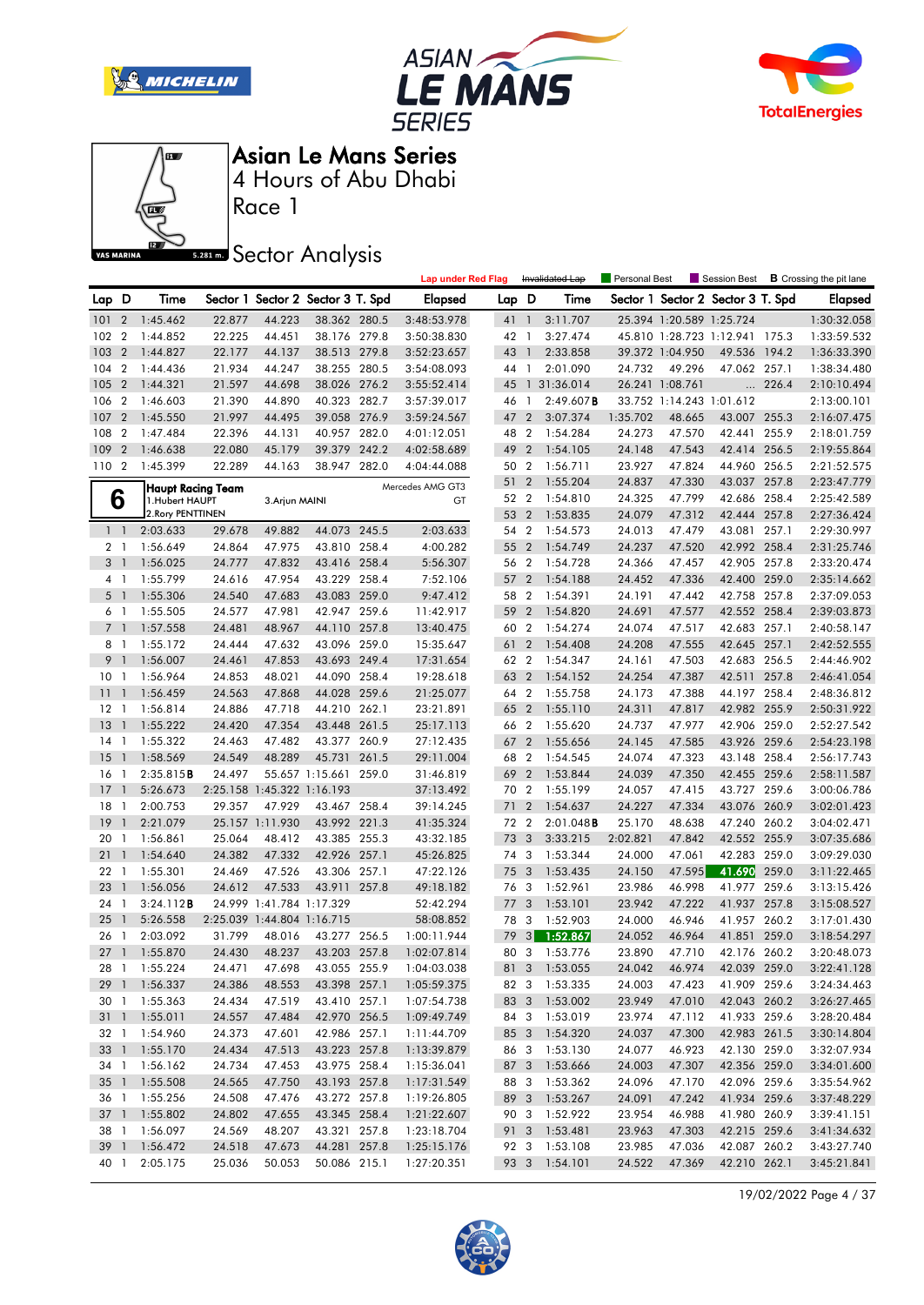







Race 1

## **Sector Analysis**

|                |                          |                                            |                  |                          |                                   |       | <b>Lap under Red Flag</b> |       |                | Invalidated Lap        | Personal Best |        | Session Best                      |       | <b>B</b> Crossing the pit lane |
|----------------|--------------------------|--------------------------------------------|------------------|--------------------------|-----------------------------------|-------|---------------------------|-------|----------------|------------------------|---------------|--------|-----------------------------------|-------|--------------------------------|
| Lap D          |                          | Time                                       |                  |                          | Sector 1 Sector 2 Sector 3 T. Spd |       | <b>Elapsed</b>            | Lap D |                | Time                   |               |        | Sector 1 Sector 2 Sector 3 T. Spd |       | <b>Elapsed</b>                 |
| 94 3           |                          | 1:54.373                                   | 23.939           | 47.840                   | 42.594 261.5                      |       | 3:47:16.214               | 42 2  |                | 2:13.112               | 26.618        | 51.467 | 55.027 218.6                      |       | 1:31:46.663                    |
| 95             | 3                        | 1:57.643B                                  | 24.152           | 47.531                   | 45.960 260.2                      |       | 3:49:13.857               | 43 2  |                | 2:24.370               | 28.764        |        | 51.288 1:04.318 213.9             |       | 1:34:11.033                    |
| 96             | 3                        | 2:31.386                                   | 1:02.171         | 47.145                   | 42.070 259.0                      |       | 3:51:45.243               | 44 2  |                | 2:56.772               |               |        | 39.739 1:03.011 1:14.022 145.9    |       | 1:37:07.805                    |
| 97             | 3                        | 1:53.152                                   | 24.002           | 47.043                   | 42.107 259.6                      |       | 3:53:38.395               | 45    | $\overline{2}$ | 4:01.995               |               |        | 42.198 1:35.203 1:44.594 166.4    |       | 1:41:09.800                    |
| 98             | 3                        | 1:54.236                                   | 24.395           | 47.011                   | 42.830 261.5                      |       | 3:55:32.631               |       |                | 46 2 31:30.919         |               |        | 1:24.917 1:00.253 126.9           |       | 2:12:40.719                    |
| 99             | 3                        | 1:52.920                                   | 23.967           | 46.903                   | 42.050 260.2                      |       | 3:57:25.551               | 47    | $\overline{2}$ | 1:55.934               | 24.678        | 48.014 | 43.242 259.0                      |       | 2:14:36.653                    |
| 100            | 3                        | 1:53.374                                   | 23.854           | 47.090                   | 42.430                            | 260.9 | 3:59:18.925               | 48 2  |                | 1:55.669               | 24.293        | 48.130 | 43.246 256.5                      |       | 2:16:32.322                    |
| 101            | 3                        | 1:53.463                                   | 23.904           | 46.952                   | 42.607 261.5                      |       | 4:01:12.388               | 49    | $\overline{2}$ | 1:56.673               | 24.143        | 48.507 | 44.023 257.1                      |       | 2:18:28.995                    |
| 1023           |                          | 1:55.313                                   | 24.037           | 47.299                   | 43.977 261.5                      |       | 4:03:07.701               | 50 2  |                | 1:55.051               | 24.883        | 47.942 | 42.226 264.7                      |       | 2:20:24.046                    |
|                |                          |                                            |                  |                          |                                   |       |                           | 51    | $\overline{2}$ | 1:53.228               | 23.807        | 46.990 | 42.431                            | 262.8 | 2:22:17.274                    |
|                |                          | <b>Inception Racing</b><br>1.Brendan IRIBE |                  |                          | 3. Ben BARNICOAT                  |       | McLaren 720S GT3<br>GT    | 52 2  |                | 1:53.752               | 23.930        | 47.273 | 42.549 262.8                      |       | 2:24:11.026                    |
|                | I                        | 2.Ollie MILLROY                            |                  |                          |                                   |       |                           | 53    | $\overline{2}$ | 1:54.039               | 24.008        | 47.060 | 42.971                            | 262.1 | 2:26:05.065                    |
| 1 <sup>1</sup> |                          | 2:04.932                                   | 29.638           | 51.387                   | 43.907 233.3                      |       | 2:04.932                  | 54 2  |                | 1:54.658               | 24.063        | 47.453 | 43.142 263.4                      |       | 2:27:59.723                    |
|                | 2 1                      | 1:59.161                                   | 24.830           | 50.875                   | 43.456 255.9                      |       | 4:04.093                  | 55    | $\overline{2}$ | 1:56.531B              | 24.353        | 47.332 | 44.846                            | 262.1 | 2:29:56.254                    |
| 3 <sup>1</sup> |                          | 1:55.081                                   | 24.352           | 47.715                   | 43.014 260.2                      |       | 5:59.174                  | 56    | 3              | 3:38.495               | 2:10.189      | 46.991 | 41.315                            | 259.0 | 2:33:34.749                    |
|                | 4 1                      | 1:56.230                                   | 24.165           | 48.119                   | 43.946 262.1                      |       | 7:55.404                  | 57    | 3              | 1:51.985               | 23.608        | 46.838 | 41.539 260.2                      |       | 2:35:26.734                    |
| 5 <sub>1</sub> |                          | 1:58.033                                   | 24.763           | 48.780                   | 44.490 262.1                      |       | 9:53.437                  | 58 3  |                | 1:52.753               | 23.934        | 46.841 | 41.978 261.5                      |       | 2:37:19.487                    |
|                | 6 1                      | 1:55.491                                   | 24.601           | 47.624                   | 43.266 260.9                      |       | 11:48.928                 | 59    | 3              | 1:53.538               | 24.614        | 47.197 | 41.727                            | 259.6 | 2:39:13.025                    |
| $\overline{7}$ | $\overline{\phantom{a}}$ | 1:54.998                                   | 24.387           | 47.543                   | 43.068 260.9                      |       | 13:43.926                 | 60 3  |                | 1:52.300               | 23.866        | 46.776 | 41.658                            | 260.2 | 2:41:05.325                    |
|                | 8 1                      | 1:54.974                                   | 24.432           | 47.416                   | 43.126 260.9                      |       | 15:38.900                 | 61    | 3              | 1:52.389               | 23.796        | 46.892 | 41.701                            | 260.2 | 2:42:57.714                    |
|                | 9 <sub>1</sub>           | 1:55.804                                   | 25.104           | 47.667                   | 43.033 261.5                      |       | 17:34.704                 | 62 3  |                | 1:52.677               | 23.961        | 46.881 | 41.835 260.2                      |       | 2:44:50.391                    |
| 10             | $\overline{1}$           | 1:55.476                                   | 24.517           | 47.600                   | 43.359                            | 262.8 | 19:30.180                 | 63    | 3              | 1:52.878               | 23.977        | 46.906 | 41.995 261.5                      |       | 2:46:43.269                    |
| 11             | $\mathbf{1}$             | 1:56.548                                   | 24.768           | 47.616                   | 44.164 262.8                      |       | 21:26.728                 | 64 3  |                | 1:53.757               | 24.030        | 47.067 | 42.660 261.5                      |       | 2:48:37.026                    |
| $12-1$         |                          | 1:57.620                                   | 25.074           | 48.716                   | 43.830 261.5                      |       | 23:24.348                 | 65    | 3              |                        | 24.308        | 47.897 | 43.010 248.3                      |       |                                |
|                |                          |                                            |                  |                          | 43.894 262.1                      |       |                           |       |                | 1:55.215               |               | 47.454 |                                   |       | 2:50:32.241<br>2:52:26.513     |
| 13             | $\overline{1}$           | 1:56.220                                   | 24.584           | 47.742                   |                                   |       | 25:20.568                 | 66 3  |                | 1:54.272               | 24.749        |        | 42.069 262.8                      |       |                                |
| 14             | $\overline{1}$           | 1:57.258                                   | 24.571<br>24.510 | 48.450<br>47.946         | 44.237 259.6<br>43.885 260.9      |       | 27:17.826                 | 67    | 3              | 1:52.942               | 23.952        | 46.841 | 42.149                            | 260.2 | 2:54:19.455                    |
| 15             | $\overline{1}$           | 1:56.341                                   |                  |                          |                                   |       | 29:14.167                 | 68    | -3             | 1:53.288               | 24.162        | 46.976 | 42.150 261.5                      |       | 2:56:12.743                    |
| 16             | -1                       | 2:45.809                                   |                  |                          | 24.539 1:05.323 1:15.947 259.0    |       | 31:59.976                 | 69    | 3              | 1:53.217               | 23.917        | 47.200 | 42.100 261.5                      |       | 2:58:05.960                    |
| 17             | $\overline{\phantom{a}}$ | 3:55.102                                   |                  | 53.598 1:45.765 1:15.739 |                                   |       | 35:55.078                 | 70 3  |                | 1:53.985               | 23.928        | 47.670 | 42.387 256.5                      |       | 2:59:59.945                    |
| 18             | $\mathbf{1}$             | 2:46.107                                   |                  | 53.255 1:07.691          | 45.161                            | 213.4 | 38:41.185                 | 71    | 3              | 1:53.078               | 23.973        | 47.004 | 42.101                            | 260.9 | 3:01:53.023                    |
| 19             | $\overline{1}$           | 1:55.682                                   | 24.645           | 47.662                   | 43.375 262.1                      |       | 40:36.867                 | 72 3  |                | 1:53.144               | 23.913        | 47.289 | 41.942 261.5                      |       | 3:03:46.167                    |
| 20             | - 1                      | 1:56.201                                   | 24.713           | 47.793                   | 43.695 262.1                      |       | 42:33.068                 | 73    | 3              | 1:52.978               | 23.975        | 46.964 | 42.039                            | 260.9 | 3:05:39.145                    |
| 21             | $\overline{1}$           | 1:57.503                                   | 24.421           | 48.641                   | 44.441                            | 244.9 | 44:30.571                 | 74 3  |                | 1:53.091               | 23.907        | 47.091 | 42.093 260.9                      |       | 3:07:32.236                    |
| 22             | -1                       | 1:56.505                                   | 24.507           | 48.285                   | 43.713                            | 262.1 | 46:27.076                 | 75    | 3              | 1:53.511               | 24.004        | 46.972 | 42.535                            | 262.1 | 3:09:25.747                    |
| 23             | $\mathbf{1}$             | 1:56.388                                   | 24.593           | 47.934                   | 43.861                            | 252.9 | 48:23.464                 | 76 3  |                | 1:52.866               | 23.913        | 47.121 | 41.832 263.4                      |       | 3:11:18.613                    |
| 24             | -1                       | 2:20.014                                   | 24.345           |                          | 47.961 1:07.708 260.2             |       | 50:43.478                 | 77    | 3              | 1:53.123               | 23.910        | 47.097 | 42.116 262.1                      |       | 3:13:11.736                    |
| 25             | $\mathbf{1}$             | 4:27.659B                                  |                  | 53.251 1:44.735 1:49.673 |                                   |       | 55:11.137                 | 78    | 3              | 1:53.233               | 24.096        | 47.130 | 42.007 260.9                      |       | 3:15:04.969                    |
| 26             | $\overline{2}$           | 4:20.129                                   |                  | 2:24.311 1:13.464        | 42.354                            | 202.2 | 59:31.266                 | 79    | 3              | 1:53.371               | 23.981        | 47.277 | 42.113 261.5                      |       | 3:16:58.340                    |
| 27             | $\overline{2}$           | 1:54.011                                   | 24.087           | 47.181                   | 42.743 258.4                      |       | 1:01:25.277               | 80    | 3              | 1:52.802               | 24.005        | 46.967 | 41.830 261.5                      |       | 3:18:51.142                    |
| 28 2           |                          | 1:54.784                                   | 24.119           | 48.132                   | 42.533 248.3                      |       | 1:03:20.061               | 81 3  |                | 1:53.007               | 24.051        | 46.983 | 41.973 261.5                      |       | 3:20:44.149                    |
|                |                          | 29 2 1:53.532                              | 24.102           | 47.209                   | 42.221 259.6                      |       | 1:05:13.593               |       |                | 82 3 1:53.056          | 23.951        | 47.138 | 41.967 260.9                      |       | 3:22:37.205                    |
|                |                          | 30 2 1:54.310                              | 24.155           | 47.280                   | 42.875 260.9                      |       | 1:07:07.903               |       |                | 83 3 1:54.313          | 23.964        | 47.960 | 42.389 257.8                      |       | 3:24:31.518                    |
|                |                          | 31 2 1:54.322                              | 24.730           | 47.207                   | 42.385 259.6                      |       | 1:09:02.225               |       |                | 84 3 1:55.671 <b>B</b> | 23.979        | 46.997 | 44.695 262.8                      |       | 3:26:27.189                    |
|                |                          | 32 2 1:53.671                              | 23.917           | 47.530                   | 42.224 259.6                      |       | 1:10:55.896               |       |                | 85 3 3:38.122          | 2:09.601      | 46.860 | 41.661 259.0                      |       | 3:30:05.311                    |
|                |                          | 33 2 1:53.117                              | 23.905           | 47.084                   | 42.128 259.6                      |       | 1:12:49.013               |       |                | 86 3 1:52.478          | 23.855        | 47.085 | 41.538 261.5                      |       | 3:31:57.789                    |
|                |                          | 34 2 1:53.454                              | 24.006           | 47.124                   | 42.324 260.2                      |       | 1:14:42.467               |       |                | 87 3 1:53.328          | 24.810        | 46.884 | 41.634 260.2                      |       | 3:33:51.117                    |
|                |                          | 35 2 1:53.565                              | 23.971           | 47.109                   | 42.485 260.2                      |       | 1:16:36.032               |       |                | 88 3 1:52.195          | 23.752        | 46.875 | 41.568 260.9                      |       | 3:35:43.312                    |
|                |                          | 36 2 1:54.127                              | 24.199           | 47.402                   | 42.526 260.9                      |       | 1:18:30.159               |       |                | 89 3 1:52.345          | 23.707        | 47.011 | 41.627 260.9                      |       | 3:37:35.657                    |
|                |                          | 37 2 1:55.480                              | 24.137           | 47.796                   | 43.547 259.0                      |       | 1:20:25.639               |       |                | 90 3 1:52.313          | 23.844        | 46.768 | 41.701 262.1                      |       | 3:39:27.970                    |
|                |                          | 38 2 1:56.429                              | 24.921           | 48.774                   | 42.734 259.6                      |       | 1:22:22.068               |       |                | 91 3 1:52.728          | 23.855        | 46.936 | 41.937 262.8                      |       | 3:41:20.698                    |
|                |                          | 39 2 1:53.495                              | 24.067           | 47.022                   | 42.406 261.5                      |       | 1:24:15.563               |       |                | 92 3 1:52.567          | 23.893        | 46.976 | 41.698 261.5                      |       | 3:43:13.265                    |
|                |                          | 40 2 2:05.871                              | 24.097           | 48.438                   | 53.336 259.0                      |       | 1:26:21.434               |       |                | 93 3 1:53.111          | 24.016        | 47.047 | 42.048 262.8                      |       | 3:45:06.376                    |
|                |                          | 41 2 3:12.117                              |                  | 40.802 1:38.005          | 53.310                            |       | 1:29:33.551               |       |                | 94 3 1:53.137          | 24.015        | 47.026 | 42.096 262.8                      |       | 3:46:59.513                    |

19/02/2022 Page 5 / 37

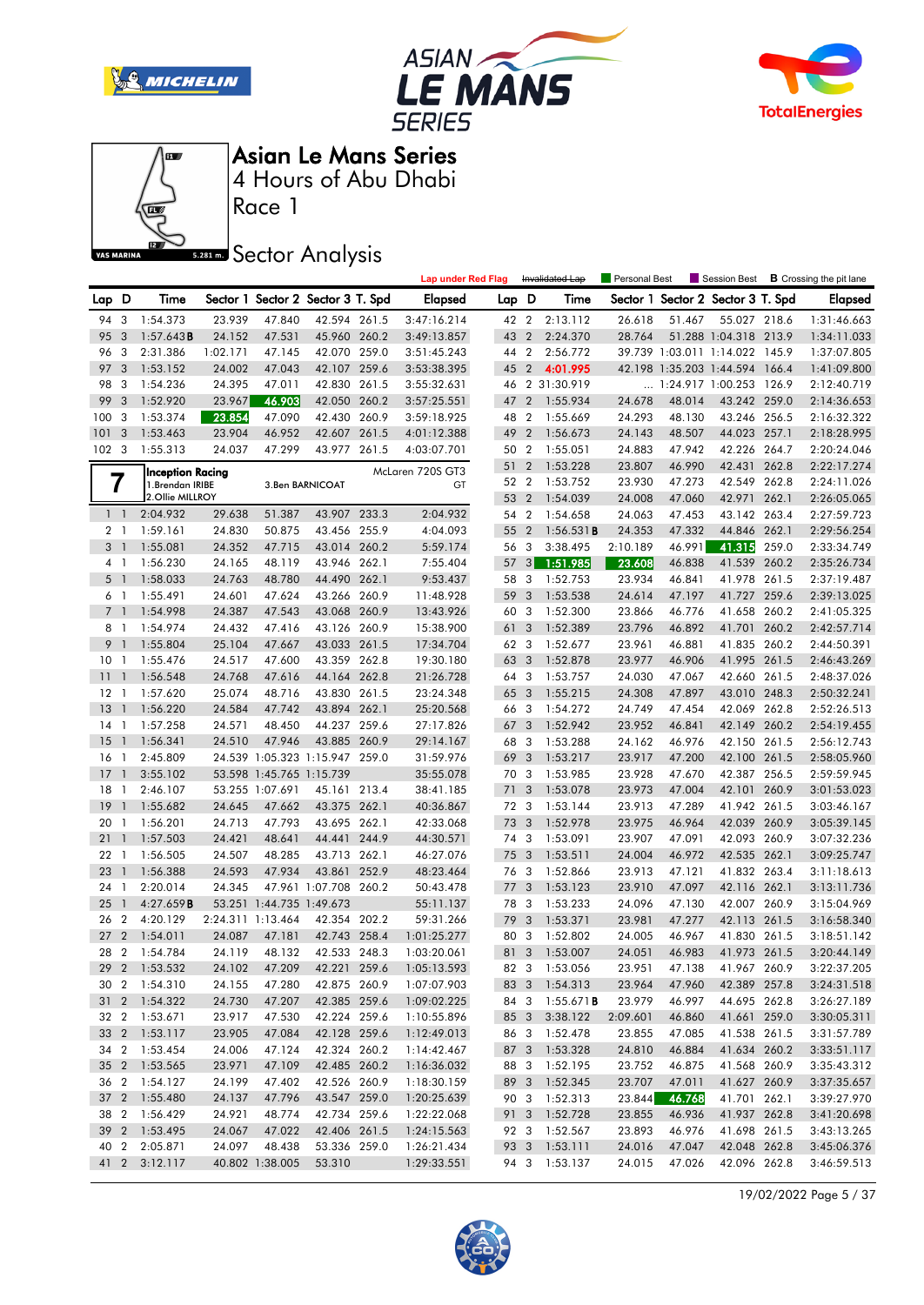







Race 1

# **Sector Analysis**

|                |                |                 |        |                            |                                   |       | <b>Lap under Red Flag</b> |       |                | Invalidated Lap      | Personal Best |        | Session Best                      |       | <b>B</b> Crossing the pit lane |
|----------------|----------------|-----------------|--------|----------------------------|-----------------------------------|-------|---------------------------|-------|----------------|----------------------|---------------|--------|-----------------------------------|-------|--------------------------------|
| Lap D          |                | Time            |        |                            | Sector 1 Sector 2 Sector 3 T. Spd |       | <b>Elapsed</b>            | Lap D |                | Time                 |               |        | Sector 1 Sector 2 Sector 3 T. Spd |       | <b>Elapsed</b>                 |
| 95             | 3              | 1:52.598        | 23.919 | 46.921                     | 41.758 262.1                      |       | 3:48:52.111               |       | 42 1           | 2:57.455             |               |        | 24.809 1:06.787 1:25.859 243.8    |       | 1:30:36.334                    |
| 96             | 3              | 1:53.438        | 23.862 | 47.520                     | 42.056 257.8                      |       | 3:50:45.549               | 43    | $\overline{1}$ | 3:26.767             |               |        | 45.813 1:28.260 1:12.694 156.7    |       | 1:34:03.101                    |
| 97             | 3              | 1:53.915        | 23.942 | 47.176                     | 42.797 262.1                      |       | 3:52:39.464               | 44    | $\overline{1}$ | 2:55.682             |               |        | 38.429 1:04.693 1:12.560 175.9    |       | 1:36:58.783                    |
| 98             | 3              | 1:52.856        | 23.980 | 46.980                     | 41.896 261.5                      |       | 3:54:32.320               |       | 45 1           | 3:43.374             |               |        | 40.991 1:28.770 1:33.613 157.0    |       | 1:40:42.157                    |
| 99             | 3              | 1:53.512        | 23.893 | 47.456                     | 42.163 261.5                      |       | 3:56:25.832               | 46    |                | 1 31:57.339 <b>B</b> |               |        | $\ldots$ 1:26.991 1:10.016        |       | 2:12:39.496                    |
| 100            | 3              | 1:54.501        | 24.058 | 47.188                     | 43.255 262.8                      |       | 3:58:20.333               | 47    | $\overline{2}$ | 3:37.931             | 2:10.200      | 47.013 | 40.718 262.8                      |       | 2:16:17.427                    |
| 101            | 3              | 1:54.514        | 24.083 | 47.814                     | 42.617 242.7                      |       | 4:00:14.847               | 48    | $\overline{2}$ | 1:50.311             | 23.280        | 46.261 | 40.770 265.4                      |       | 2:18:07.738                    |
| 102            | 3              | 1:53.651        | 24.346 | 47.131                     | 42.174 262.8                      |       | 4:02:08.498               |       | 49 2           | 1:49.771             | 23.049        | 46.274 | 40.448 266.0                      |       | 2:19:57.509                    |
| 103            | 3              | 1:54.199        | 24.407 | 47.110                     | 42.682 262.1                      |       | 4:04:02.697               | 50    | $\overline{2}$ | 1:49.498             | 22.969        | 46.287 | 40.242                            | 266.0 | 2:21:47.007                    |
|                |                | Nielsen Racing  |        |                            |                                   |       | Ligier JS P320-Nissan     | 51    | $\overline{2}$ | 1:49.316             | 22.959        | 46.072 | 40.285 265.4                      |       | 2:23:36.323                    |
|                | 8              | 1.Anthony WELLS |        |                            |                                   |       | LMP3                      | 52    | $\overline{2}$ | 1:50.148             | 22.961        | 46.609 | 40.578 266.0                      |       | 2:25:26.471                    |
|                |                | 2.Colin NOBLE   |        |                            |                                   |       |                           | 53    | $\vert$ 2      | 1:49.280             | 22.848        | 45.944 | 40.488 267.3                      |       | 2:27:15.751                    |
| $1\quad$       |                | 1:59.502        | 27.910 | 48.470                     | 43.122 249.4                      |       | 1:59.502                  | 54    | $\overline{2}$ | 1:50.360             | 23.002        | 45.949 | 41.409                            | 264.1 | 2:29:06.111                    |
| 2 <sub>1</sub> |                | 1:55.920        | 23.805 | 47.528                     | 44.587 259.0                      |       | 3:55.422                  |       | 55 2           | 1:49.631             | 23.050        | 46.122 | 40.459 266.7                      |       | 2:30:55.742                    |
| 31             |                | 1:53.429        | 23.741 | 46.904                     | 42.784 262.1                      |       | 5:48.851                  | 56    | $\overline{2}$ | 1:49.465             | 22.898        | 46.124 | 40.443 265.4                      |       | 2:32:45.207                    |
| 4 <sup>1</sup> |                | 1:54.002        | 23.870 | 47.324                     | 42.808 263.4                      |       | 7:42.853                  |       | 57 2           | 1:49.416             | 22.921        | 45.921 | 40.574 266.0                      |       | 2:34:34.623                    |
| 5 1            |                | 1:53.793        | 23.769 | 47.421                     | 42.603 262.1                      |       | 9:36.646                  | 58    | $\overline{2}$ | 1:52.181             | 23.041        | 46.975 | 42.165 257.8                      |       | 2:36:26.804                    |
| 6              | $\mathbf{1}$   | 1:54.176        | 23.548 | 47.580                     | 43.048 264.1                      |       | 11:30.822                 | 59    | $\overline{2}$ | 1:51.599             | 24.019        | 46.522 | 41.058 266.7                      |       | 2:38:18.403                    |
| 7 <sub>1</sub> |                | 1:54.103        | 24.469 | 47.306                     | 42.328 263.4                      |       | 13:24.925                 | 60    | $\overline{2}$ | 1:50.062             | 23.062        | 46.389 | 40.611                            | 266.7 | 2:40:08.465                    |
| 8              | $\overline{1}$ | 1:53.230        | 23.729 | 47.239                     | 42.262 262.8                      |       | 15:18.155                 | 61    | $\overline{2}$ | 1:50.368             | 23.403        | 46.208 | 40.757 265.4                      |       | 2:41:58.833                    |
| 9              | $\overline{1}$ | 1:53.176        | 23.645 | 46.882                     | 42.649 264.1                      |       | 17:11.331                 |       | 62 2           | 1:50.577             | 23.142        | 46.214 | 41.221                            | 266.7 | 2:43:49.410                    |
| 10             | $\mathbf{1}$   | 1:53.668        | 23.694 | 47.420                     | 42.554 262.1                      |       | 19:04.999                 |       | 63 2           | 1:50.006             | 23.056        | 46.126 | 40.824 266.7                      |       | 2:45:39.416                    |
| 11             | - 1            | 1:53.989        | 23.637 | 47.692                     | 42.660 246.6                      |       | 20:58.988                 |       | 64 2           | 1:50.460             | 23.246        | 46.462 | 40.752 266.7                      |       | 2:47:29.876                    |
| 12             | $\mathbf{1}$   | 1:53.544        | 23.602 | 47.441                     | 42.501                            | 263.4 | 22:52.532                 |       | 65 2           | 1:49.880             | 22.988        | 46.133 | 40.759 266.7                      |       | 2:49:19.756                    |
| 13             | $\overline{1}$ | 1:53.923        | 23.745 | 47.295                     | 42.883                            | 264.1 | 24:46.455                 | 66    | $\overline{2}$ | 1:50.936             | 23.718        | 46.385 | 40.833 265.4                      |       | 2:51:10.692                    |
| 14             | $\mathbf{1}$   | 1:54.209        | 23.925 | 47.533                     | 42.751 261.5                      |       | 26:40.664                 |       | 67 2           | 1:49.470             | 22.987        | 45.953 | 40.530 268.0                      |       | 2:53:00.162                    |
| 15             | -1             | 2:03.371        | 23.780 | 56.075                     | 43.516 264.1                      |       | 28:44.035                 | 68    | $\overline{2}$ | 1:50.321             | 22.904        | 46.122 | 41.295 267.3                      |       | 2:54:50.483                    |
| <b>16</b>      | $\mathbf{1}$   | 2:08.994B       | 23.695 | 46.902                     | 58.397 262.1                      |       | 30:53.029                 | 69    | $\overline{2}$ | 1:52.196             | 23.239        | 46.950 | 42.007 268.7                      |       | 2:56:42.679                    |
| 17             | -1             | 5:26.097        |        | 2:25.667 1:44.912 1:15.518 |                                   |       | 36:19.126                 | 70    | $\overline{2}$ | 1:49.957             | 23.109        | 46.083 | 40.765 266.7                      |       | 2:58:32.636                    |
| 18             | -1             | 2:28.550        | 53.114 | 52.838                     | 42.598 255.3                      |       | 38:47.676                 |       | 71 2           | 1:51.318             | 23.015        | 46.042 | 42.261 267.3                      |       | 3:00:23.954                    |
| 19             | -1             | 1:52.673        | 23.526 | 46.956                     | 42.191 262.1                      |       | 40:40.349                 |       | 72 2           | 1:51.535             | 23.271        | 46.310 | 41.954 268.7                      |       | 3:02:15.489                    |
| 20             | $\mathbf{1}$   | 1:53.577        | 24.019 | 46.886                     | 42.672 263.4                      |       | 42:33.926                 |       | 73 2           | 1:50.769             | 23.135        | 46.138 | 41.496 266.7                      |       | 3:04:06.258                    |
| 21             | $\mathbf{1}$   | 1:55.764        | 23.869 | 47.982                     | 43.913 264.1                      |       | 44:29.690                 | 74    | $\overline{2}$ | 1:51.338             | 23.140        | 46.142 | 42.056 268.0                      |       | 3:05:57.596                    |
| 22             | $\overline{1}$ | 1:55.045        | 24.686 | 48.042                     | 42.317 254.7                      |       | 46:24.735                 |       | 75 2           | 1:53.148             | 23.975        | 46.775 | 42.398 260.2                      |       | 3:07:50.744                    |
| 23             | $\mathbf{1}$   | 1:51.982        | 23.396 | 46.746                     | 41.840 262.8                      |       | 48:16.717                 |       | 76 2           | 1:51.487             | 23.438        | 46.465 | 41.584 270.0                      |       | 3:09:42.231                    |
| 24             | $\mathbf{1}$   | 2:09.849B       | 23.651 | 46.797                     | 59.401                            | 263.4 | 50:26.566                 | 77    | $\overline{2}$ | $1:55.186$ B         | 22.891        | 46.174 | 46.121                            | 267.3 | 3:11:37.417                    |
| 25             | -1             | 5:25.040        |        | 2:24.717 1:44.712 1:15.611 |                                   |       | 55:51.606                 | 78    | $\overline{2}$ | 2:55.762             | 1:27.540      | 47.079 | 41.143 264.1                      |       | 3:14:33.179                    |
| 26             | $\overline{1}$ | 3:15.070        |        | 53.014 1:39.100            | 42.956                            |       | 59:06.676                 | 79    | $\overline{2}$ | 1:50.528             | 23.251        | 46.452 | 40.825 264.7                      |       | 3:16:23.707                    |
| 27             | -1             | 1:52.925        | 23.741 | 47.231                     | 41.953 261.5                      |       | 1:00:59.601               | 80    | $\overline{2}$ | 1:51.445             | 23.389        | 47.008 | 41.048 264.7                      |       | 3:18:15.152                    |
| 28             | $\overline{1}$ | 1:55.491        | 23.765 | 47.708                     | 44.018 236.3                      |       | 1:02:55.092               |       | 81 2           | 1:51.001             | 23.417        | 46.488 | 41.096 266.0                      |       | 3:20:06.153                    |
|                |                | 29 1 1:54.588   | 24.425 | 48.001                     | 42.162 264.1                      |       | 1:04:49.680               |       |                | 82 2 1:52.485        | 23.508        | 46.742 | 42.235 262.8                      |       | 3:21:58.638                    |
|                |                | 30 1 1:53.536   | 24.322 | 47.304                     | 41.910 262.1                      |       | 1:06:43.216               |       |                | 83 2 1:55.017        | 24.905        | 47.648 | 42.464 248.8                      |       | 3:23:53.655                    |
|                |                | 31 1 1:52.913   | 23.486 | 46.974                     | 42.453 263.4                      |       | 1:08:36.129               |       |                | 84 2 1:53.438        | 23.411        | 46.452 | 43.575 265.4                      |       | 3:25:47.093                    |
|                |                | 32 1 1:54.489   | 23.688 | 47.292                     | 43.509 259.6                      |       | 1:10:30.618               |       |                | 85 2 1:51.457        | 23.329        | 46.580 | 41.548 268.0                      |       | 3:27:38.550                    |
|                |                | 33 1 1:52.050   | 23.464 | 46.823                     | 41.763 264.1                      |       | 1:12:22.668               |       |                | 86 2 1:51.415        | 23.184        | 46.558 | 41.673 267.3                      |       | 3:29:29.965                    |
|                |                | 34 1 1:53.452   | 24.340 | 46.986                     | 42.126 266.7                      |       | 1:14:16.120               |       |                | 87 2 1:53.143        | 23.722        | 46.796 | 42.625 258.4                      |       | 3:31:23.108                    |
| 35 1           |                | 1:53.096        | 23.636 | 47.193                     | 42.267 260.9                      |       | 1:16:09.216               |       |                | 88 2 1:52.325        | 23.922        | 47.040 | 41.363 266.7                      |       | 3:33:15.433                    |
| 36 1           |                | 1:52.317        | 23.516 | 46.911                     | 41.890 264.1                      |       | 1:18:01.533               |       |                | 89 2 1:52.152        | 23.222        | 46.524 | 42.406 266.7                      |       | 3:35:07.585                    |
| 37 1           |                | 1:51.568        | 23.302 | 46.682                     | 41.584 262.8                      |       | 1:19:53.101               |       |                | 90 2 1:52.286        | 23.452        | 46.874 | 41.960 266.7                      |       | 3:36:59.871                    |
| 38 1           |                | 1:52.511        | 23.284 | 47.343                     | 41.884 264.7                      |       | 1:21:45.612               |       |                | 91 2 1:52.573        | 23.569        | 46.634 | 42.370 268.7                      |       | 3:38:52.444                    |
| 39 1           |                | 1:52.793        | 23.341 | 46.824                     | 42.628 266.0                      |       | 1:23:38.405               |       |                | 92 2 1:52.184        | 23.490        | 46.645 | 42.049 268.0                      |       | 3:40:44.628                    |
| 40 1           |                | 1:55.596        | 23.367 | 46.485                     | 45.744 263.4                      |       | 1:25:34.001               |       |                | 93 2 1:51.931        | 23.608        | 46.582 | 41.741 267.3                      |       | 3:42:36.559                    |
| 41 1           |                | 2:04.878        | 24.435 | 51.129                     | 49.314 249.4                      |       | 1:27:38.879               |       |                | 94 2 1:51.141        | 23.254        | 46.554 | 41.333 268.0                      |       | 3:44:27.700                    |

19/02/2022 Page 6 / 37

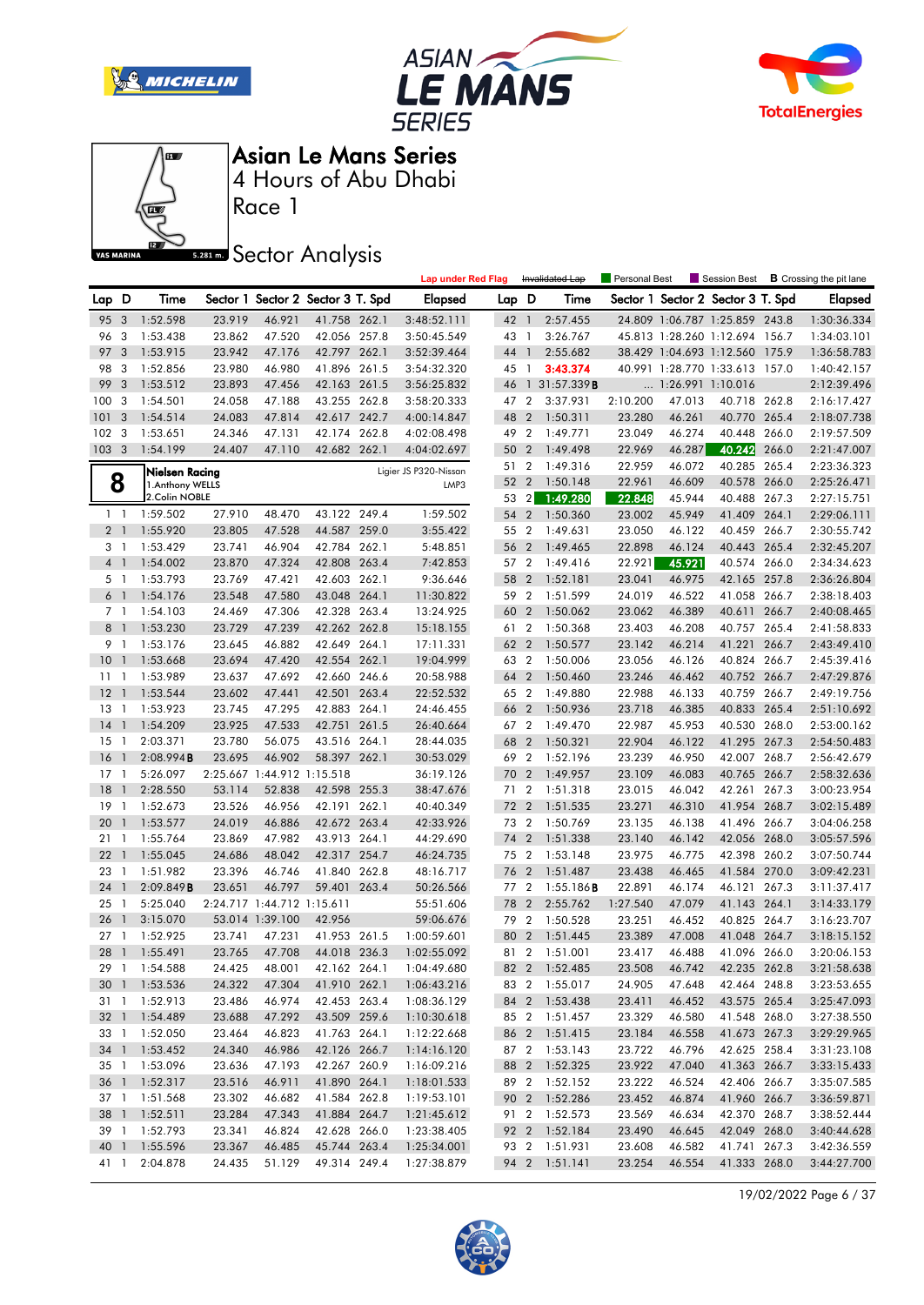







Race 1

## **Sector Analysis**

|                 |                                  |                                              |        |                          |                                   |       | <b>Lap under Red Flag</b> |       |                | Invalidated Lap      | Personal Best    |                          | Session Best                      |       | <b>B</b> Crossing the pit lane |
|-----------------|----------------------------------|----------------------------------------------|--------|--------------------------|-----------------------------------|-------|---------------------------|-------|----------------|----------------------|------------------|--------------------------|-----------------------------------|-------|--------------------------------|
| Lap D           |                                  | Time                                         |        |                          | Sector 1 Sector 2 Sector 3 T. Spd |       | <b>Elapsed</b>            | Lap D |                | Time                 |                  |                          | Sector 1 Sector 2 Sector 3 T. Spd |       | <b>Elapsed</b>                 |
| 95 2            |                                  | 1:51.256                                     | 23.296 | 46.544                   | 41.416 267.3                      |       | 3:46:18.956               | 41 3  |                | 3:26.785             |                  | 25.473 1:36.323 1:24.989 |                                   |       | 1:30:24.054                    |
| 96              | $\overline{2}$                   | 1:52.852                                     | 23.504 | 47.086                   | 42.262 267.3                      |       | 3:48:11.808               | 42 3  |                | 3:28.676             |                  |                          | 46.431 1:28.649 1:13.596 130.9    |       | 1:33:52.730                    |
| 97              | $\overline{2}$                   | 1:52.935                                     | 23.807 | 46.917                   | 42.211                            | 251.7 | 3:50:04.743               | 43 3  |                | 2:28.804             |                  | 38.503 1:02.229          | 48.072 145.4                      |       | 1:36:21.534                    |
| 98              | $\overline{2}$                   | 1:51.923                                     | 23.877 | 46.685                   | 41.361 268.7                      |       | 3:51:56.666               | 44    | 3              | 2:07.123             | 25.470           | 54.399                   | 47.254 232.8                      |       | 1:38:28.657                    |
| 99              | 2                                | 1:51.611                                     | 23.200 | 46.800                   | 41.611 267.3                      |       | 3:53:48.277               |       |                | 45 3 31:34.387       | 25.162           | 57.400                   |                                   | 246.6 | 2:10:03.044                    |
| 100             | $\overline{2}$                   | 1:52.049                                     | 23.276 | 46.274                   | 42.499 271.4                      |       | 3:55:40.326               | 46    | 3              | 2:49.649             |                  | 34.597 1:16.258          | 58.794                            |       | 2:12:52.693                    |
| 101             | 2                                | 1:52.336                                     | 23.454 | 46.850                   | 42.032 268.0                      |       | 3:57:32.662               | 47 3  |                | 2:03.128B            | 26.071           | 48.898                   | 48.159 250.6                      |       | 2:14:55.821                    |
| 102             | $\overline{2}$                   | 1:51.494                                     | 23.500 | 46.410                   | 41.584 267.3                      |       | 3:59:24.156               | 48    | $\overline{2}$ | 3:37.969             | 2:08.391         | 47.395                   | 42.183 260.2                      |       | 2:18:33.790                    |
| 103             | $\overline{2}$                   | 1:53.845                                     | 23.944 | 46.627                   | 43.274 268.0                      |       | 4:01:18.001               | 49 2  |                | 1:54.164             | 23.956           | 46.943                   | 43.265 261.5                      |       | 2:20:27.954                    |
| 104             | $\overline{2}$                   | 1:53.506                                     | 23.936 | 46.855                   | 42.715 268.0                      |       | 4:03:11.507               | 50 2  |                | 1:55.564             | 24.257           | 47.473                   | 43.834 260.9                      |       | 2:22:23.518                    |
|                 |                                  |                                              |        |                          |                                   |       |                           | 51 2  |                | 1:54.054             | 24.542           | 47.324                   | 42.188 257.8                      |       | 2:24:17.572                    |
|                 | 12                               | <b>Dinamic Motorsport</b><br>1. Giorgio RODA |        | 3. Philipp SAGER         |                                   |       | Porsche 911 GT3 R<br>GT   | 52    | $\overline{2}$ | 1:53.058             | 24.022           | 46.938                   | 42.098 262.8                      |       | 2:26:10.630                    |
|                 |                                  | 2. Benjamin BARKER                           |        |                          |                                   |       |                           | 53 2  |                | 1:53.694             | 23.948           | 47.067                   | 42.679 264.1                      |       | 2:28:04.324                    |
|                 | $1\quad1$                        | 2:09.441                                     | 30.896 | 52.096                   | 46.449 253.5                      |       | 2:09.441                  | 54    | $\overline{2}$ | 1:53.477             | 24.490           | 46.766                   | 42.221                            | 260.9 | 2:29:57.801                    |
| 2 <sub>1</sub>  |                                  | 1:58.504                                     | 25.597 | 48.816                   | 44.091                            | 262.1 | 4:07.945                  | 55 2  |                | 1:53.783             | 24.007           | 47.422                   | 42.354 259.0                      |       | 2:31:51.584                    |
|                 | 3 1                              | 1:56.634                                     | 24.799 | 47.872                   | 43.963 260.9                      |       | 6:04.579                  | 56    | $\overline{2}$ | 1:53.088             | 23.845           | 46.855                   | 42.388 263.4                      |       | 2:33:44.672                    |
|                 | 4 <sup>1</sup>                   | 1:57.882                                     | 24.930 | 48.770                   | 44.182 260.9                      |       | 8:02.461                  | 57 2  |                | 1:53.390             | 24.073           | 46.805                   | 42.512 261.5                      |       | 2:35:38.062                    |
|                 | 5 1                              | 1:59.074                                     | 25.024 | 48.761                   | 45.289 258.4                      |       | 10:01.535                 | 58    | $\overline{2}$ | 1:53.395             | 23.952           | 46.931                   | 42.512 262.8                      |       | 2:37:31.457                    |
| 6 <sup>1</sup>  |                                  | 1:58.458                                     | 25.107 | 49.488                   | 43.863 260.9                      |       | 11:59.993                 | 59 2  |                | 1:53.536             | 23.998           | 46.919                   | 42.619 264.1                      |       | 2:39:24.993                    |
|                 | 7 1                              | 1:56.289                                     | 24.616 | 48.393                   | 43.280 262.8                      |       | 13:56.282                 | 60    | $\overline{2}$ | 1:54.402             | 24.073           | 46.940                   | 43.389 261.5                      |       | 2:41:19.395                    |
| $8-1$           |                                  | 1:57.014                                     | 24.827 | 48.264                   | 43.923 255.9                      |       | 15:53.296                 | 61 2  |                | 1:53.302             | 23.895           | 46.834                   | 42.573 262.1                      |       | 2:43:12.697                    |
| 9               | $\overline{1}$                   | 1:58.116                                     | 25.534 | 47.896                   | 44.686 260.2                      |       | 17:51.412                 | 62 2  |                | 1:53.534             | 23.949           | 47.096                   | 42.489 262.8                      |       | 2:45:06.231                    |
| 10              | $\mathbf{1}$                     | 1:56.407                                     | 24.889 | 48.104                   | 43.414 262.1                      |       | 19:47.819                 | 63 2  |                | 1:53.406             | 23.889           | 46.802                   | 42.715 262.1                      |       | 2:46:59.637                    |
| $11-1$          |                                  | 1:57.553                                     | 25.085 | 48.276                   | 44.192 262.8                      |       | 21:45.372                 | 64    | $\overline{2}$ | 1:54.514             | 24.207           | 47.611                   | 42.696 254.7                      |       | 2:48:54.151                    |
| 12              | $\overline{1}$                   | 1:57.337                                     | 24.396 | 48.246                   | 44.695 259.0                      |       | 23:42.709                 | 65 2  |                | 1:53.959             | 24.143           | 46.911                   | 42.905 263.4                      |       | 2:50:48.110                    |
|                 | $\overline{1}$                   | 1:55.896                                     | 24.471 | 47.629                   | 43.796 260.9                      |       |                           | 66 2  |                | 1:53.453             |                  |                          | 42.531                            | 260.9 |                                |
| 13<br>14        | $\mathbf{1}$                     | 1:56.539                                     | 24.598 | 48.442                   | 43.499 259.6                      |       | 25:38.605<br>27:35.144    | 67 2  |                | 1:53.476             | 24.108<br>23.989 | 46.814<br>47.268         | 42.219 260.9                      |       | 2:52:41.563<br>2:54:35.039     |
| 15              |                                  |                                              | 24.489 | 47.668                   | 43.869 260.9                      |       | 29:31.170                 | 68    | $\overline{2}$ |                      | 23.915           |                          | 42.738 262.1                      |       |                                |
| 16              | $\overline{1}$<br>$\overline{1}$ | 1:56.026                                     |        | 24.539 1:18.613 1:16.338 |                                   |       |                           | 69 2  |                | 1:53.556<br>1:53.067 | 23.886           | 46.903<br>46.874         | 42.307 262.1                      |       | 2:56:28.595                    |
|                 | $\overline{1}$                   | 2:59.490                                     |        |                          |                                   |       | 32:30.660                 |       | $\overline{2}$ |                      | 24.087           |                          |                                   |       | 2:58:21.662                    |
| 17              |                                  | 3:55.355                                     |        | 53.513 1:45.224 1:16.618 |                                   |       | 36:26.015                 | 70    |                | 1:53.684             |                  | 47.026                   | 42.571                            | 260.9 | 3:00:15.346                    |
| 18              | $\mathbf{1}$                     | 2:26.646                                     | 53.069 | 49.719                   | 43.858 256.5                      |       | 38:52.661                 | 71 2  |                | 1:53.161             | 23.869           | 46.951                   | 42.341 260.9                      |       | 3:02:08.507                    |
| 19              | $\overline{1}$                   | 1:54.996                                     | 24.374 | 47.431                   | 43.191 259.0                      |       | 40:47.657                 | 72 2  |                | 1:53.465             | 23.998           | 47.002                   | 42.465 262.8                      |       | 3:04:01.972                    |
| 20              | $\mathbf{1}$                     | 1:55.494                                     | 24.552 | 47.664                   | 43.278 259.0                      |       | 42:43.151                 | 73 2  |                | 1:55.168             | 23.940           | 48.495                   | 42.733 254.1                      |       | 3:05:57.140                    |
| 21              | $\mathbf{1}$                     | 1:56.311                                     | 24.460 | 48.197<br>47.645         | 43.654 259.0<br>43.684 257.8      |       | 44:39.462                 | 74    | $\overline{2}$ | 1:54.774             | 24.124           | 47.037                   | 43.613                            | 263.4 | 3:07:51.914                    |
| 22              | $\mathbf{1}$                     | 1:56.123                                     | 24.794 |                          |                                   |       | 46:35.585                 | 75 2  |                | 1:54.184             | 24.055<br>24.064 | 46.969                   | 43.160 263.4                      |       | 3:09:46.098                    |
| 23              | $\overline{1}$                   | 1:56.670                                     | 25.014 | 47.857                   | 43.799 259.6                      |       | 48:32.255                 | 76 2  |                | 1:53.521             |                  | 47.109                   | 42.348 262.1                      |       | 3:11:39.619                    |
| 24              | $\overline{1}$                   | 2:26.758                                     | 24.880 |                          | 47.773 1:14.105 259.6             |       | 50:59.013                 | 77 2  |                | 1:54.510             | 24.860           | 46.889                   | 42.761 262.1                      |       | 3:13:34.129                    |
| 25              | $\mathbf{1}$                     | $4:13.053$ <b>B</b>                          |        | 53.594 1:45.300 1:34.159 |                                   |       | 55:12.066                 | 78    | $\overline{2}$ | 1:53.308             | 24.213           | 46.845                   | 42.250 260.9                      |       | 3:15:27.437                    |
| 26              | -3                               | 4:24.189                                     |        | 2:25.135 1:15.162        | 43.892 203.4                      |       | 59:36.255                 | 79 2  |                | 1:53.467             | 23.771           | 46.894                   | 42.802 260.9                      |       | 3:17:20.904                    |
| 27 3            |                                  | 1:55.990                                     | 24.771 | 47.840                   | 43.379 258.4                      |       | 1:01:32.245               |       |                | 80 2 1:52.965        | 23.822           | 46.746                   | 42.397 263.4                      |       | 3:19:13.869                    |
|                 |                                  | 28 3 1:56.080                                |        | 24.782 47.882            | 43.416 255.3                      |       | 1:03:28.325               |       |                | 81 2 1:56.600 B      | 24.807           | 47.045                   | 44.748 260.2                      |       | 3:21:10.469                    |
|                 |                                  | 29 3 1:55.755                                | 24.333 | 47.613                   | 43.809 257.8                      |       | 1:05:24.080               |       |                | 82 2 3:37.385        | 2:08.458         | 46.992                   | 41.935 261.5                      |       | 3:24:47.854                    |
| 30 <sub>3</sub> |                                  | 1:57.084                                     | 24.615 | 48.421                   | 44.048 251.7                      |       | 1:07:21.164               |       |                | 83 2 1:53.097        | 24.099           | 47.071                   | 41.927 262.8                      |       | 3:26:40.951                    |
|                 |                                  | 31 3 1:55.240                                | 24.253 | 47.885                   | 43.102 257.1                      |       | 1:09:16.404               |       |                | 84 2 1:54.773        | 24.477           | 46.760                   | 43.536 263.4                      |       | 3:28:35.724                    |
|                 |                                  | 32 3 1:58.121                                | 24.532 | 49.383                   | 44.206 258.4                      |       | 1:11:14.525               |       |                | 85 2 1:54.545        | 23.804           | 47.180                   | 43.561 261.5                      |       | 3:30:30.269                    |
| 33 3            |                                  | 1:55.428                                     | 24.541 | 47.503                   | 43.384 257.8                      |       | 1:13:09.953               |       |                | 86 2 1:53.986        | 24.119           | 46.876                   | 42.991 264.7                      |       | 3:32:24.255                    |
|                 |                                  | 34 3 1:56.773                                | 24.709 | 48.478                   | 43.586 257.1                      |       | 1:15:06.726               |       |                | 87 2 1:52.798        | 24.280           | 46.778                   | 41.740 259.6                      |       | 3:34:17.053                    |
| 35 3            |                                  | 1:55.692                                     | 24.466 | 47.646                   | 43.580 258.4                      |       | 1:17:02.418               |       |                | 88 2 1:52.893        | 23.898           | 46.923                   | 42.072 261.5                      |       | 3:36:09.946                    |
|                 |                                  | 36 3 1:57.881                                | 25.071 | 47.747                   | 45.063 258.4                      |       | 1:19:00.299               |       |                | 89 2 1:53.374        | 24.016           | 46.935                   | 42.423 260.9                      |       | 3:38:03.320                    |
| 37 3            |                                  | 1:57.132                                     | 25.312 | 48.235                   | 43.585 257.8                      |       | 1:20:57.431               |       |                | 90 2 1:52.364        | 23.700           | 46.638                   | 42.026 261.5                      |       | 3:39:55.684                    |
| 38 3            |                                  | 1:58.414                                     | 26.032 | 48.326                   | 44.056 258.4                      |       | 1:22:55.845               |       |                | 91 2 1:52.547        | 23.748           | 46.678                   | 42.121 262.1                      |       | 3:41:48.231                    |
| 39 3            |                                  | 1:58.711                                     | 24.613 | 48.078                   | 46.020 257.8                      |       | 1:24:54.556               |       |                | 92 2 1:52.907        | 23.848           | 46.962                   | 42.097 261.5                      |       | 3:43:41.138                    |
|                 | 40 3                             | 2:02.713                                     | 25.780 | 49.593                   | 47.340 253.5                      |       | 1:26:57.269               |       |                | 93 2 1:52.443        | 23.638           | 46.781                   | 42.024 262.1                      |       | 3:45:33.581                    |

19/02/2022 Page 7 / 37

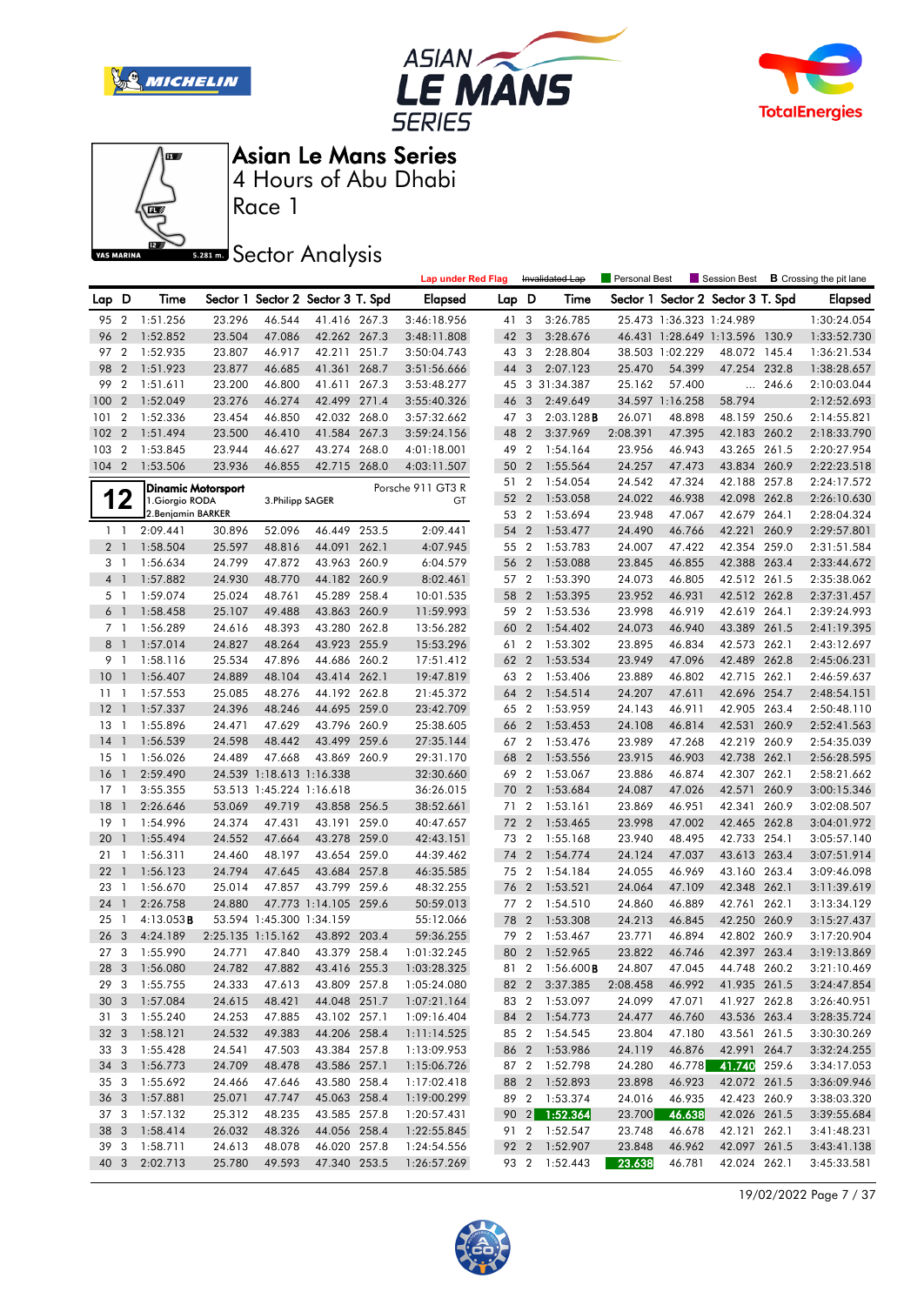







Race 1

## **Sector Analysis**

|                 |                          |                     |                                  |                          |                                   | <b>Lap under Red Flag</b> |       |                | Invalidated Lap         | Personal Best |                   | Session Best                      |       | <b>B</b> Crossing the pit lane |
|-----------------|--------------------------|---------------------|----------------------------------|--------------------------|-----------------------------------|---------------------------|-------|----------------|-------------------------|---------------|-------------------|-----------------------------------|-------|--------------------------------|
| Lap D           |                          | Time                |                                  |                          | Sector 1 Sector 2 Sector 3 T. Spd | <b>Elapsed</b>            | Lap D |                | Time                    |               |                   | Sector 1 Sector 2 Sector 3 T. Spd |       | <b>Elapsed</b>                 |
| 94 2            |                          | 1:53.120            | 23.753                           | 47.181                   | 42.186 261.5                      | 3:47:26.701               | 42 1  |                | 2:24.332                | 29.327        |                   | 51.261 1:03.744 229.3             |       | 1:34:08.897                    |
| 95              | $\overline{2}$           | $1:56.063$ <b>B</b> | 23.844                           | 47.799                   | 44.420 259.0                      | 3:49:22.764               | 43 1  |                | 2:56.331                |               |                   | 39.434 1:03.378 1:13.519 172.5    |       | 1:37:05.228                    |
| 96              | $\overline{2}$           | 2:25.496B           | 54.102                           | 46.947                   | 44.447 260.9                      | 3:51:48.260               | 44 1  |                | 3:52.374                |               |                   | 42.696 1:33.193 1:36.485 128.9    |       | 1:40:57.602                    |
| 97              | $\overline{2}$           | 2:25.947            | 55.875                           | 47.224                   | 42.848 260.2                      | 3:54:14.207               |       |                | 45 1 31:45.368 <b>B</b> |               | 1:26.074 1:06.242 |                                   |       | 2:12:42.970                    |
| 98              | $\overline{2}$           | 1:53.932            | 24.032                           | 46.912                   | 42.988 262.8                      | 3:56:08.139               | 46    | 3              | 3:43.991                | 2:15.794      | 46.999            | 41.198 256.5                      |       | 2:16:26.961                    |
| 99              | $\overline{2}$           | 1:53.076            | 24.102                           | 46.840                   | 42.134 261.5                      | 3:58:01.215               | 47 3  |                | 1:51.662                | 23.095        | 47.186            | 41.381 260.9                      |       | 2:18:18.623                    |
| 100             | $\overline{2}$           | 1:53.900            | 24.011                           | 46.879                   | 43.010 261.5                      | 3:59:55.115               | 48    | 3              | 1:50.007                | 23.373        | 46.046            | 40.588 262.8                      |       | 2:20:08.630                    |
| 101             | $\overline{2}$           | 1:53.445            | 24.015                           | 46.983                   | 42.447 261.5                      | 4:01:48.560               | 49 3  |                | 1:49.658                | 22.932        | 45.988            | 40.738 262.8                      |       | 2:21:58.288                    |
| 102             | $\overline{2}$           | 1:54.420            | 23.752                           | 46.877                   | 43.791 264.7                      | 4:03:42.980               | 50 3  |                | 1:49.935                | 22.892        | 46.330            | 40.713 264.7                      |       | 2:23:48.223                    |
|                 |                          |                     | <b>Inter Europol Competition</b> |                          |                                   | Ligier JS P320-Nissan     | 51    | 3              | 1:50.515                | 23.949        | 45.930            | 40.636 264.1                      |       | 2:25:38.738                    |
| 1               | 3                        | 1. James DAYSON     |                                  |                          | 3.Guilherme MOURA DE OLI          | LMP3                      | 52    | 3              | 1:49.821                | 23.389        | 45.949            | 40.483 265.4                      |       | 2:27:28.559                    |
|                 |                          | 2. Nicolas PINO     |                                  |                          |                                   |                           | 53    | 3              | 1:49.768                | 22.994        | 45.882            | 40.892 264.7                      |       | 2:29:18.327                    |
| $1\quad$        |                          | 1:58.907            | 27.478                           | 48.490                   | 42.939 250.0                      | 1:58.907                  | 54    | 3              | 1:49.320                | 23.069        | 45.891            | 40.360                            | 264.1 | 2:31:07.647                    |
| 2 <sub>1</sub>  |                          | 1:54.597            | 24.003                           | 47.846                   | 42.748 260.2                      | 3:53.504                  | 55    | 3              | 1:49.394                | 23.048        | 45.822            | 40.524 264.7                      |       | 2:32:57.041                    |
| 3 <sup>1</sup>  |                          | 1:54.763            | 23.803                           | 47.598                   | 43.362 260.2                      | 5:48.267                  | 56    | 3              | 1:49.878                | 23.047        | 45.999            | 40.832 266.7                      |       | 2:34:46.919                    |
| 4 1             |                          | 1:53.942            | 23.985                           | 47.425                   | 42.532 262.1                      | 7:42.209                  | 57 3  |                | 1:50.112                | 23.260        | 46.260            | 40.592 264.1                      |       | 2:36:37.031                    |
|                 | 5 1                      | 1:53.834            | 23.967                           | 47.393                   | 42.474 259.6                      | 9:36.043                  | 58 3  |                | 1:50.722                | 22.996        | 46.204            | 41.522 264.1                      |       | 2:38:27.753                    |
| 6 1             |                          | 1:52.828            | 23.696                           | 46.932                   | 42.200 263.4                      | 11:28.871                 | 59 3  |                | 1:51.615                | 23.201        | 47.179            | 41.235 259.6                      |       | 2:40:19.368                    |
| 7 <sub>1</sub>  |                          | 1:53.719            | 23.852                           | 47.304                   | 42.563 262.1                      | 13:22.590                 | 60    | 3              | 1:51.836                | 23.255        | 46.653            | 41.928 260.2                      |       | 2:42:11.204                    |
| 8               | -1                       | 1:53.949            | 24.027                           | 47.254                   | 42.668 262.1                      | 15:16.539                 | 61    | 3              | 1:50.797                | 23.264        | 46.659            | 40.874 259.6                      |       | 2:44:02.001                    |
| 9 1             |                          | 1:53.623            | 23.894                           | 47.245                   | 42.484 263.4                      | 17:10.162                 | 62 3  |                | 1:52.025                | 23.718        | 47.254            | 41.053 260.2                      |       | 2:45:54.026                    |
| 10 <sub>1</sub> |                          | 1:53.926            | 23.961                           | 47.524                   | 42.441 262.1                      | 19:04.088                 | 63    | 3              | 1:50.457                | 23.033        | 46.888            | 40.536 260.2                      |       | 2:47:44.483                    |
| 11              | $\mathbf{1}$             | 1:54.124            | 23.925                           | 47.722                   | 42.477 260.2                      | 20:58.212                 | 64    | 3              | 1:51.287                | 23.192        | 46.865            | 41.230 255.9                      |       | 2:49:35.770                    |
| 12              | -1                       | 1:53.656            | 23.954                           | 47.259                   | 42.443 263.4                      | 22:51.868                 | 65 3  |                | 1:51.140                | 23.396        | 46.852            | 40.892 259.6                      |       | 2:51:26.910                    |
| 13              | $\mathbf{1}$             | 1:54.053            | 23.945                           | 47.350                   | 42.758 262.8                      | 24:45.921                 | 66 3  |                | 1:52.090                | 23.122        | 46.510            | 42.458 260.2                      |       | 2:53:19.000                    |
| 14              | $\overline{1}$           | 1:54.214            | 24.082                           | 47.644                   | 42.488 258.4                      | 26:40.135                 | 67 3  |                | 1:50.813                | 23.357        | 46.651            | 40.805 261.5                      |       | 2:55:09.813                    |
| 15              | $\mathbf{1}$             | 2:18.608            |                                  | 23.879 1:11.109          | 43.620 263.4                      | 28:58.743                 | 68    | 3              | 1:51.654                | 24.073        | 46.857            | 40.724 260.2                      |       | 2:57:01.467                    |
| 16              | $\mathbf{1}$             | 2:25.025            | 24.138                           |                          | 47.615 1:13.272 261.5             | 31:23.768                 | 69    | 3              | 1:51.151                | 22.979        | 46.738            | 41.434 260.9                      |       | 2:58:52.618                    |
| 17              | $\mathbf{1}$             | 3:58.615B           |                                  | 53.695 1:46.981 1:17.939 |                                   | 35:22.383                 | 70 3  |                | 1:51.316                | 24.153        | 46.774            | 40.389 261.5                      |       | 3:00:43.934                    |
| 18              | $\mathbf{1}$             | 3:47.635            | 2:14.795                         | 48.899                   | 43.941 254.1                      | 39:10.018                 | 71    | 3              | 1:50.448                | 23.115        | 46.364            | 40.969                            | 261.5 | 3:02:34.382                    |
| 19              | $\mathbf{1}$             | 1:57.180            | 24.719                           | 49.314                   | 43.147 257.8                      | 41:07.198                 | 72 3  |                | 1:51.065                | 23.074        | 46.639            | 41.352 262.8                      |       | 3:04:25.447                    |
| 20              | $\mathbf{1}$             | 1:55.665            | 24.517                           | 48.204                   | 42.944 250.0                      | 43:02.863                 | 73 3  |                | 1:51.970                | 23.359        | 47.461            | 41.150 252.3                      |       | 3:06:17.417                    |
| 21              | $\mathbf{1}$             | 1:56.102            | 24.707                           | 48.440                   | 42.955 251.2                      | 44:58.965                 | 74 3  |                | 1:56.276B               | 23.761        | 47.193            | 45.322 258.4                      |       | 3:08:13.693                    |
| 22              | $\overline{1}$           | 1:56.260            | 24.414                           | 48.157                   | 43.689 248.3                      | 46:55.225                 | 75 2  |                | 3:26.929                | 1:55.370      | 48.395            | 43.164 259.0                      |       | 3:11:40.622                    |
| 23              | $\mathbf{1}$             | 2:01.841            | 24.560                           | 50.407                   | 46.874 246.0                      | 48:57.066                 | 76    | $\overline{2}$ | 1:56.675                | 25.218        | 48.639            | 42.818 232.8                      |       | 3:13:37.297                    |
| 24              | $\overline{\phantom{a}}$ | 3:10.294B           |                                  |                          | 24.994 1:18.355 1:26.945 236.3    | 52:07.360                 | 77 2  |                | 1:52.993                | 24.058        | 47.440            | 41.495 260.2                      |       | 3:15:30.290                    |
| 25              | $\mathbf{1}$             | 6:50.272            |                                  | 4:04.162 1:55.138        | 50.972                            | 58:57.632                 | 78    | $\overline{2}$ | 1:52.230                | 23.472        | 46.912            | 41.846 259.6                      |       | 3:17:22.520                    |
| 26              | $\overline{1}$           | 1:55.738            | 24.457                           | 48.417                   | 42.864 252.9                      | 1:00:53.370               | 79 2  |                | 1:51.502                | 23.325        | 46.948            | 41.229 260.9                      |       | 3:19:14.022                    |
| 27              | $\overline{1}$           | 1:55.381            | 24.450                           | 48.253                   | 42.678 255.9                      | 1:02:48.751               | 80    | $\overline{2}$ | 1:51.397                | 23.629        | 46.886            | 40.882 260.2                      |       | 3:21:05.419                    |
| 28              |                          | 1 1:57.879          | 24.029                           | 50.494                   | 43.356 255.3                      | 1:04:46.630               | 81 2  |                | 1:51.121                | 23.245        | 46.917            | 40.959 260.9                      |       | 3:22:56.540                    |
|                 |                          | 29 1 1:55.430       | 24.157                           | 48.581                   | 42.692 258.4                      | 1:06:42.060               |       |                | 82 2 1:51.772           | 23.571        | 46.910            | 41.291 262.8                      |       | 3:24:48.312                    |
|                 |                          | 30 1 1:54.877       | 24.001                           | 48.229                   | 42.647 257.8                      | 1:08:36.937               |       |                | 83 2 1:53.710           | 23.861        | 47.281            | 42.568 262.1                      |       | 3:26:42.022                    |
|                 |                          | 31 1 1:54.963       | 24.122                           | 47.979                   | 42.862 259.0                      | 1:10:31.900               |       |                | 84 2 1:53.194           | 23.853        | 46.895            | 42.446 263.4                      |       | 3:28:35.216                    |
|                 |                          | 32 1 1:55.429       | 25.169                           | 47.710                   | 42.550 260.2                      | 1:12:27.329               |       |                | 85 2 1:52.605           | 23.787        | 47.174            | 41.644 260.9                      |       | 3:30:27.821                    |
|                 |                          | 33 1 1:54.374       | 24.119                           | 47.712                   | 42.543 260.2                      | 1:14:21.703               |       |                | 86 2 1:51.468           | 23.344        | 47.064            | 41.060 263.4                      |       | 3:32:19.289                    |
|                 |                          | 34 1 1:57.466       | 25.054                           | 48.584                   | 43.828 232.8                      | 1:16:19.169               |       |                | 87 2 1:51.420           | 23.342        | 47.123            | 40.955 260.9                      |       | 3:34:10.709                    |
|                 |                          | 35 1 1:54.481       | 24.091                           | 47.782                   | 42.608 259.0                      | 1:18:13.650               |       |                | 88 2 1:51.260           | 23.262        | 46.757            | 41.241 262.8                      |       | 3:36:01.969                    |
|                 |                          | 36 1 1:54.760       | 24.059                           | 47.924                   | 42.777 259.0                      | 1:20:08.410               |       |                | 89 2 1:51.255           | 23.608        | 46.765            | 40.882 260.9                      |       | 3:37:53.224                    |
|                 |                          | 37 1 1:54.701       | 24.057                           | 47.895                   | 42.749 259.0                      | 1:22:03.111               |       |                | 90 2 1:50.954           | 23.286        | 46.710            | 40.958 262.8                      |       | 3:39:44.178                    |
|                 |                          | 38 1 1:54.452       | 24.006                           | 47.850                   | 42.596 259.0                      | 1:23:57.563               |       |                | 91 2 1:51.696           | 23.173        | 46.609            | 41.914 263.4                      |       | 3:41:35.874                    |
|                 |                          | 39 1 2:20.326       | 24.040                           |                          | 48.698 1:07.588 259.6             | 1:26:17.889               |       |                | 92 2 1:52.035           | 23.884        | 46.556            | 41.595 264.1                      |       | 3:43:27.909                    |
| 40 1            |                          | 3:12.108            |                                  | 41.366 1:38.383          | 52.359                            | 1:29:29.997               |       |                | 93 2 1:50.932           | 23.499        | 46.651            | 40.782 261.5                      |       | 3:45:18.841                    |
|                 |                          | 41 1 2:14.568       | 28.319                           | 51.513                   | 54.736 232.8                      | 1:31:44.565               |       |                | 94 2 1:52.409           | 23.333        | 47.436            | 41.640 260.2                      |       | 3:47:11.250                    |

19/02/2022 Page 8 / 37

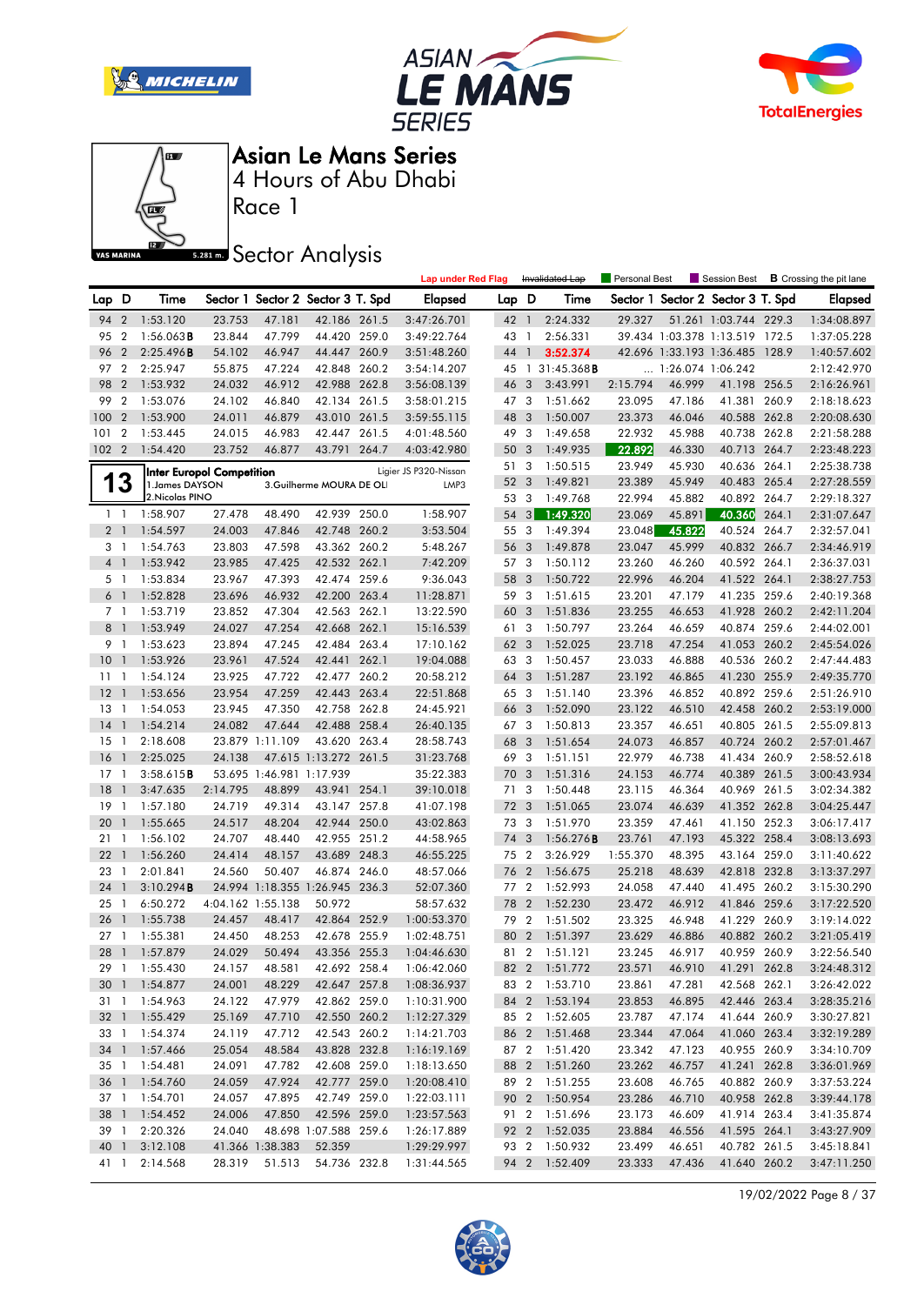







4 Hours of Abu Dhabi Asian Le Mans Series

Race 1

**Sector Analysis** 

|       |                |                 |        |        |                                   |       | <b>Lap under Red Flag</b> |     |   | Invalidated Lap | <b>Personal Best</b> |                                   | Session Best |               | <b>B</b> Crossing the pit lane |
|-------|----------------|-----------------|--------|--------|-----------------------------------|-------|---------------------------|-----|---|-----------------|----------------------|-----------------------------------|--------------|---------------|--------------------------------|
| Lap D |                | Time            |        |        | Sector 1 Sector 2 Sector 3 T. Spd |       | Elapsed                   | Lap | D | Time            |                      | Sector 1 Sector 2 Sector 3 T. Spd |              |               | Elapsed                        |
| 95    | 2              | 1:51.471        | 23.249 | 47.029 | 41.193                            | 265.4 | 3:49:02.721               | 42  |   | 3:28.328        | 46.362               | 1:28.472 1:13.494                 |              | 122.3         | 1:33:56.636                    |
| 96    | $\overline{2}$ | 1:52.017        | 23.356 | 46.966 | 41.695 258.4                      |       | 3:50:54.738               | 43  |   | 2:29.359        |                      | 38.996 1:01.914                   | 48.449       | 174.8         | 1:36:25.995                    |
| 97    | 2              | 1:51.595        | 23.418 | 46.910 | 41.267                            | 260.9 | 3:52:46.333               | 44  |   | 2:07.952        | 25.825               | 53.553                            | 48.574       | 238.4         | 1:38:33.947                    |
| 98    | 2              | 1:51.786        | 23,408 | 47.252 | 41.126 262.8                      |       | 3:54:38.119               | 45  |   | 31:33.328       |                      | 26.265 1:07.697                   |              | $\dots$ 241.6 | 2:10:07.275                    |
| 99    | $\overline{2}$ | 1:51.247        | 23.334 | 46.706 | 41.207                            | 262.8 | 3:56:29.366               | 46  |   | 2:48.602        | 35.201               | 1:14.788                          | 58.613       |               | 2:12:55.877                    |
| 100   | 2              | 1:51.764        | 23.258 | 46.687 | 41.819                            | 262.1 | 3:58:21.130               | 47  |   | 1:57.455        | 25.563               | 48.238                            | 43.654       | 255.3         | 2:14:53.332                    |
| 101   | $\mathcal{P}$  | 1:52.889        | 23.500 | 47.161 | 42.228 259.6                      |       | 4:00:14.019               | 48  |   | :54.631         | 24.295               | 47.839                            | 42.497       | 257.1         | 2:16:47.963                    |
| 102   | $\mathcal{P}$  | 1:52.200        | 23,408 | 46.680 | 42.112 261.5                      |       | 4:02:06.219               | 49  |   | 1:53.797        | 24.017               | 47.500                            | 42.280       | 256.5         | 2:18:41.760                    |
| 103   | $\overline{2}$ | 1:53.048        | 23.397 | 47.999 | 41.652 262.8                      |       | 4:03:59.267               | 50  |   | 1:53.456        | 23.944               | 47.360                            | 42.152 256.5 |               | 2:20:35.216                    |
|       |                | <b>AF Corse</b> |        |        |                                   |       | Ferrari 488 GT3           | 51  |   | 1:53.892        | 24.008               | 47.406                            | 42.478       | 257.1         | 2:22:29.108                    |
|       |                | Louis PRETTE    |        |        | 3. Conrad GRUNEWALD               |       | GT                        | 52  |   | 1:53.701        | 24,000               | 47.278                            | 42.423       | 257.1         | 2:24:22.809                    |
|       |                | 2.Vincent ABRIL |        |        |                                   |       |                           | 53  |   | 1:54.731        | 24.071               | 47.767                            | 42.893       | 261.5         | 2:26:17.540                    |
|       | 3              | 2:06.049        | 30.370 | 51.465 | 44.214                            | 243.2 | 2:06.049                  | 54  |   | 1:55.331        | 24.338               | 47.287                            | 43.706       | 257.8         | 2:28:12.871                    |

| 102            | $\overline{2}$           | 1:52.200         | 23.408   | 46.680                     | 42.112 261.5        |       | 4:02:06.219     | 49   | $\overline{1}$               | 1:53.797  | 24.017   | 47.500 | 42.280 256.5 |       | 2:18:41.760 |
|----------------|--------------------------|------------------|----------|----------------------------|---------------------|-------|-----------------|------|------------------------------|-----------|----------|--------|--------------|-------|-------------|
| 103 2          |                          | 1:53.048         | 23.397   | 47.999                     | 41.652 262.8        |       | 4:03:59.267     | 50 1 |                              | 1:53.456  | 23.944   | 47.360 | 42.152 256.5 |       | 2:20:35.216 |
|                |                          | <b>AF Corse</b>  |          |                            |                     |       | Ferrari 488 GT3 | 51   | $\overline{1}$               | 1:53.892  | 24.008   | 47.406 | 42.478 257.1 |       | 2:22:29.108 |
| 1              | 7                        | 1. Louis PRETTE  |          |                            | 3. Conrad GRUNEWALD |       | GT              | 52 1 |                              | 1:53.701  | 24.000   | 47.278 | 42.423 257.1 |       | 2:24:22.809 |
|                |                          | 2. Vincent ABRIL |          |                            |                     |       |                 | 53   | $\overline{1}$               | 1:54.731  | 24.071   | 47.767 | 42.893 261.5 |       | 2:26:17.540 |
| 1 <sub>3</sub> |                          | 2:06.049         | 30.370   | 51.465                     | 44.214 243.2        |       | 2:06.049        | 54 1 |                              | 1:55.331  | 24.338   | 47.287 | 43.706 257.8 |       | 2:28:12.871 |
| 2 <sub>3</sub> |                          | 1:56.305         | 24.377   | 48.987                     | 42.941 258.4        |       | 4:02.354        | 55   | $\overline{1}$               | 1:53.686  | 24.155   | 47.302 | 42.229 258.4 |       | 2:30:06.557 |
| 3 <sub>3</sub> |                          | 1:55.654         | 24.538   | 47.880                     | 43.236 261.5        |       | 5:58.008        | 56   | $\overline{1}$               | 1:56.564B | 24.068   | 47.242 | 45.254 257.8 |       | 2:32:03.121 |
|                | 4 3                      | 1:54.986         | 24.280   | 47.687                     | 43.019 259.6        |       | 7:52.994        | 57 2 |                              | 3:52.949  | 2:22.765 | 48.081 | 42.103 255.3 |       | 2:35:56.070 |
| 5              | 3                        | 2:08.903         | 24.422   | 59.419                     | 45.062 255.3        |       | 10:01.897       | 58   | $\overline{2}$               | 1:53.516  | 24.240   | 47.421 | 41.855 256.5 |       | 2:37:49.586 |
|                | 6 3                      | 1:57.642         | 25.031   | 49.179                     | 43.432 257.8        |       | 11:59.539       | 59   | $\left  \frac{2}{2} \right $ | 1:52.880  | 23.767   | 47.155 | 41.958 258.4 |       | 2:39:42.466 |
| $\overline{7}$ | 3                        | 1:56.232         | 24.489   | 47.897                     | 43.846 257.8        |       | 13:55.771       | 60   | $\overline{2}$               | 1:54.415  | 24.343   | 47.477 | 42.595 257.8 |       | 2:41:36.881 |
| 8              | $\mathbf{3}$             | 1:57.836         | 25.077   | 48.780                     | 43.979 257.8        |       | 15:53.607       | 61   | $\overline{2}$               | 1:55.007  | 24.709   | 47.336 | 42.962 255.9 |       | 2:43:31.888 |
| 9              | 3                        | 1:58.147         | 25.502   | 47.937                     | 44.708 258.4        |       | 17:51.754       | 62 2 |                              | 1:55.468  | 24.872   | 47.537 | 43.059 257.8 |       | 2:45:27.356 |
| 10             | 3                        | 1:56.620         | 24.996   | 47.885                     | 43.739 258.4        |       | 19:48.374       | 63 2 |                              | 1:54.363  | 24.750   | 47.778 | 41.835       | 257.1 | 2:47:21.719 |
| 11             | 3                        | 1:57.725         | 24.598   | 48.509                     | 44.618 258.4        |       | 21:46.099       | 64 2 |                              | 1:53.396  | 23.910   | 47.344 | 42.142 257.1 |       | 2:49:15.115 |
| 12             | 3                        | 1:56.891         | 24.569   | 47.875                     | 44.447 259.0        |       | 23:42.990       | 65   | $\overline{2}$               | 1:53.214  | 23.879   | 47.383 | 41.952 257.1 |       | 2:51:08.329 |
| 13             | 3                        | 1:56.145         | 24.435   | 47.736                     | 43.974 258.4        |       | 25:39.135       | 66 2 |                              | 1:53.733  | 23.835   | 47.460 | 42.438       | 256.5 | 2:53:02.062 |
| 14             | 3                        | 1:54.941         | 24.185   | 47.792                     | 42.964 256.5        |       | 27:34.076       | 67 2 |                              | 1:53.657  | 23.955   | 47.520 | 42.182 257.8 |       | 2:54:55.719 |
| 15             | 3                        | 1:55.164         | 24.269   | 47.697                     | 43.198              | 257.1 | 29:29.240       | 68 2 |                              | 1:55.106  | 23.873   | 47.839 | 43.394 259.0 |       | 2:56:50.825 |
| 16             | 3                        | 2:59.359B        |          | 24.387 1:18.657 1:16.315   |                     |       | 32:28.599       | 69   | $\overline{2}$               | 1:53.613  | 24.049   | 47.260 | 42.304 257.8 |       | 2:58:44.438 |
| 17             | 3                        | 5:12.511         |          | 2:25.605 1:45.437 1:01.469 |                     |       | 37:41.110       | 70 2 |                              | 1:53.197  | 23.829   | 47.299 | 42.069 257.8 |       | 3:00:37.635 |
| 18             | 3                        | 1:55.429         | 24.521   | 47.910                     | 42.998 255.3        |       | 39:36.539       | 71   | $\overline{2}$               | 1:53.790  | 24.061   | 47.474 | 42.255 257.8 |       | 3:02:31.425 |
| 19             | 3                        | 1:54.955         | 24.724   | 47.635                     | 42.596 256.5        |       | 41:31.494       | 72 2 |                              | 1:53.861  | 23.889   | 47.500 | 42.472 259.6 |       | 3:04:25.286 |
| 20             | 3                        | 1:54.262         | 24.183   | 47.591                     | 42.488 257.1        |       | 43:25.756       | 73   | $\overline{2}$               | 1:55.268  | 25.052   | 47.495 | 42.721       | 260.2 | 3:06:20.554 |
| 21             | 3                        | 1:57.602         | 24.570   | 48.556                     | 44.476 256.5        |       | 45:23.358       | 74 2 |                              | 1:54.054  | 24.047   | 47.287 | 42.720 259.0 |       | 3:08:14.608 |
| 22             | 3                        | 1:57.069         | 24.553   | 48.817                     | 43.699 259.6        |       | 47:20.427       | 75   | $\overline{2}$               | 1:53.986  | 24.300   | 47.361 | 42.325 260.2 |       | 3:10:08.594 |
| 23             | 3                        | 1:55.516         | 24.169   | 47.418                     | 43.929 258.4        |       | 49:15.943       | 76 2 |                              | 1:53.887  | 24.087   | 47.355 | 42.445 260.9 |       | 3:12:02.481 |
| 24             | 3                        | 3:18.253         |          | 24.502 1:38.212 1:15.539   |                     |       | 52:34.196       | 77   | $\overline{2}$               | 1:54.275  | 24.244   | 47.462 | 42.569 260.2 |       | 3:13:56.756 |
| 25             | 3                        | 3:56.366B        |          | 53.162 1:44.857 1:18.347   |                     |       | 56:30.562       | 78 2 |                              | 1:55.007  | 24.052   | 47.894 | 43.061 259.0 |       | 3:15:51.763 |
| 26             | $\mathbf{1}$             | 3:41.641         | 2:10.595 | 48.151                     | 42.895 253.5        |       | 1:00:12.203     | 79   | $\overline{2}$               | 1:53.917  | 24.030   | 47.374 | 42.513 260.2 |       | 3:17:45.680 |
| 27             | $\overline{\phantom{a}}$ | 1:55.794         | 24.650   | 48.146                     | 42.998 254.1        |       | 1:02:07.997     | 80   | $\overline{2}$               | 1:54.404  | 24.098   | 48.004 | 42.302 261.5 |       | 3:19:40.084 |
| 28             | $\overline{1}$           | 1:55.263         | 24.678   | 47.801                     | 42.784 255.9        |       | 1:04:03.260     | 81   | $\overline{2}$               | 1:56.533  | 24.501   | 48.226 | 43.806 259.6 |       | 3:21:36.617 |
| 29             | $\mathbf{1}$             | 1:54.834         | 24.438   | 48.043                     | 42.353 258.4        |       | 1:05:58.094     | 82 2 |                              | 1:55.825  | 25.227   | 47.683 | 42.915 256.5 |       | 3:23:32.442 |
| 30             | $\overline{1}$           | 1:53.931         | 24.152   | 47.534                     | 42.245 255.9        |       | 1:07:52.025     | 83 2 |                              | 1:53.532  | 23.859   | 47.557 | 42.116 258.4 |       | 3:25:25.974 |
| 31             | $\mathbf{1}$             | 1:53.947         | 24.222   | 47.349                     | 42.376 256.5        |       | 1:09:45.972     | 84   | $\overline{2}$               | 1:53.742  | 23.884   | 47.551 | 42.307 260.2 |       | 3:27:19.716 |
| 32             | $\overline{1}$           | 1:54.694         | 24.172   | 47.444                     | 43.078 257.1        |       | 1:11:40.666     | 85 2 |                              | 1:53.865  | 23.903   | 47.378 | 42.584 257.8 |       | 3:29:13.581 |
| 33             | $\overline{1}$           | 1:55.537         | 25.382   | 47.568                     | 42.587 255.9        |       | 1:13:36.203     | 86   | $\overline{2}$               | 1:54.084  | 24.149   | 47.412 | 42.523 259.0 |       | 3:31:07.665 |
| 34             | $\overline{1}$           | 1:54.291         | 24.204   | 47.569                     | 42.518 255.3        |       | 1:15:30.494     | 87   | $\overline{2}$               | 1:54.141  | 24.080   | 47.285 | 42.776 259.0 |       | 3:33:01.806 |
| 35             | $\mathbf{1}$             | 1:53.969         | 24.040   | 47.476                     | 42.453 255.9        |       | 1:17:24.463     | 88 2 |                              | 1:53.873  | 23.961   | 47.479 | 42.433 258.4 |       | 3:34:55.679 |
| 36             | $\overline{1}$           | 1:57.115         | 24.765   | 48.375                     | 43.975 255.9        |       | 1:19:21.578     | 89   | $\overline{2}$               | 1:56.190B | 23.970   | 47.350 | 44.870 259.0 |       | 3:36:51.869 |
| 37             | $\overline{\phantom{a}}$ | 1:54.355         | 24.078   | 47.622                     | 42.655 255.3        |       | 1:21:15.933     | 90   | $\overline{2}$               | 2:39.126  | 1:09.190 | 47.576 | 42.360 259.0 |       | 3:39:30.995 |
| 38             | $\mathbf{1}$             | 1:55.123         | 24.329   | 48.107                     | 42.687 256.5        |       | 1:23:11.056     | 91   | $\overline{2}$               | 1:54.002  | 24.072   | 47.578 | 42.352 259.0 |       | 3:41:24.997 |
| 39             | $\mathbf{1}$             | 1:56.203         | 24.214   | 47.545                     | 44.444 256.5        |       | 1:25:07.259     | 92 2 |                              | 1:54.623  | 24.099   | 47.943 | 42.581 260.9 |       | 3:43:19.620 |
| 40             | 1                        | 2:09.059         | 27.089   | 53.680                     | 48.290 201.1        |       | 1:27:16.318     | 93   | $\overline{2}$               | 1:54.180  | 24.117   | 47.557 | 42.506 259.6 |       | 3:45:13.800 |
| 41             | $\overline{1}$           | 3:11.990         |          | 26.272 1:20.725 1:24.993   |                     |       | 1:30:28.308     | 94 2 |                              | 1:54.142  | 24.392   | 47.513 | 42.237 259.6 |       | 3:47:07.942 |
|                |                          |                  |          |                            |                     |       |                 |      |                              |           |          |        |              |       |             |

19/02/2022 Page 9 / 37

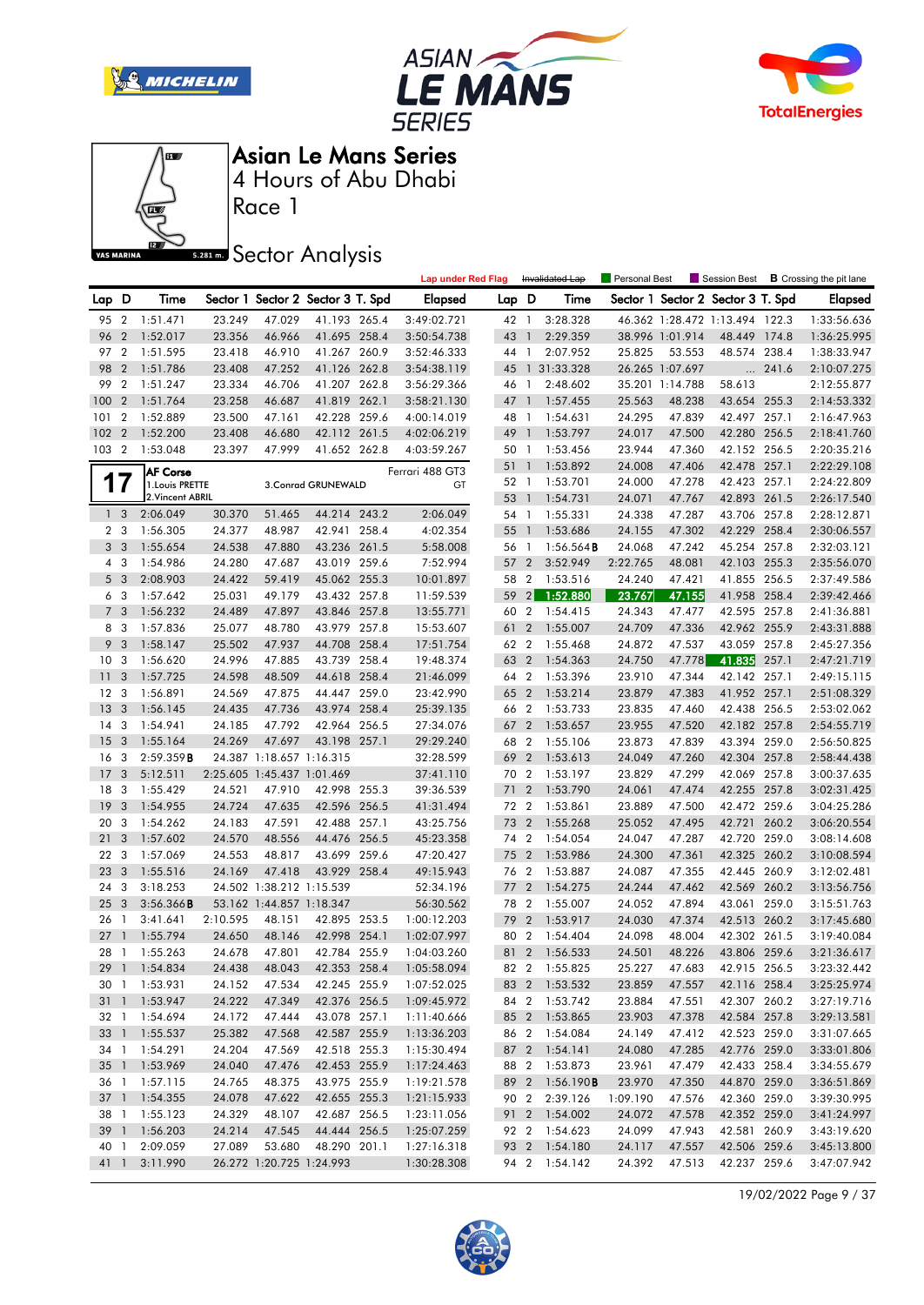







Race 1

**Sector Analysis** 

|                 |                |                                |                                   |                                   |                              |       | <b>Lap under Red Flag</b>  |       |                | Invalidated Lap                | Personal Best |                   | Session Best                      |       | <b>B</b> Crossing the pit lane |
|-----------------|----------------|--------------------------------|-----------------------------------|-----------------------------------|------------------------------|-------|----------------------------|-------|----------------|--------------------------------|---------------|-------------------|-----------------------------------|-------|--------------------------------|
| Lap D           |                | Time                           |                                   | Sector 1 Sector 2 Sector 3 T. Spd |                              |       | <b>Elapsed</b>             | Lap D |                | Time                           |               |                   | Sector 1 Sector 2 Sector 3 T. Spd |       | <b>Elapsed</b>                 |
| 95 2            |                | 1:56.467                       | 25.578                            | 47.856                            | 43.033 261.5                 |       | 3:49:04.409                | 42 2  |                | 3:28.014                       |               |                   | 46.170 1:28.962 1:12.882 179.7    |       | 1:33:58.137                    |
| 96              | $\overline{2}$ | 1:54.747                       | 24.483                            | 47.669                            | 42.595 260.9                 |       | 3:50:59.156                | 43 2  |                | 2:59.539                       |               |                   | 39.271 1:05.673 1:14.595 182.4    |       | 1:36:57.676                    |
| 97              | $\overline{2}$ | 1:53.797                       | 24.117                            | 47.416                            | 42.264 259.0                 |       | 3:52:52.953                | 44    | $\overline{2}$ | 3:42.302                       |               |                   | 40.932 1:28.582 1:32.788 144.6    |       | 1:40:39.978                    |
| 98              | $\overline{2}$ | 1:53.811                       | 24.004                            | 47.555                            | 42.252 258.4                 |       | 3:54:46.764                |       |                | 45 2 31:58.144 <b>B</b>        |               | 1:27.113 1:09.689 |                                   |       | 2:12:38.122                    |
| 99              | $\overline{2}$ | 1:53.895                       | 24.150                            | 47.414                            | 42.331 259.0                 |       | 3:56:40.659                | 46    | $\overline{1}$ | 3:46.580                       | 2:14.119      | 48.493            | 43.968 257.8                      |       | 2:16:24.702                    |
| 100             | $\overline{2}$ | 1:54.300                       | 23.988                            | 47.571                            | 42.741 259.0                 |       | 3:58:34.959                | 47 1  |                | 1:57.020                       | 24.953        | 48.838            | 43.229 248.8                      |       | 2:18:21.722                    |
| 101             | $\overline{2}$ | 1:53.987                       | 24.233                            | 47.546                            | 42.208 259.6                 |       | 4:00:28.946                | 48    | $\overline{1}$ | 1:55.938                       | 24.541        | 47.446            | 43.951                            | 258.4 | 2:20:17.660                    |
| 102             | $\overline{2}$ | 1:54.044                       | 24.044                            | 47.332                            | 42.668 259.0                 |       | 4:02:22.990                | 49 1  |                | 1:56.973                       | 24.870        | 48.887            | 43.216 240.0                      |       | 2:22:14.633                    |
| 103 2           |                | 1:55.451                       | 24.754                            | 47.614                            | 43.083 259.0                 |       | 4:04:18.441                | 50 1  |                | 1:54.776                       | 24.405        | 47.477            | 42.894 257.1                      |       | 2:24:09.409                    |
|                 |                |                                | <b>SPS Automotive Performance</b> |                                   |                              |       | Mercedes AMG GT3           | 51 1  |                | 1:57.389                       | 24.749        | 47.563            | 45.077 257.1                      |       | 2:26:06.798                    |
|                 | 20             | 1. Valentin PIERBURG           |                                   |                                   | 3. Mikael GRENIER            |       | GT AM                      | 52 1  |                | 1:56.935                       | 24.520        | 49.179            | 43.236 253.5                      |       | 2:28:03.733                    |
|                 |                | 2.John LOGGIE                  |                                   |                                   |                              |       |                            | 53 1  |                | 1:56.519                       | 25.591        | 47.963            | 42.965 258.4                      |       | 2:30:00.252                    |
|                 | 1 <sub>2</sub> | 2:18.525                       |                                   | 29.325 1:05.495                   | 43.705 240.5                 |       | 2:18.525                   | 54 1  |                | 1:55.127                       | 24.478        | 47.628            | 43.021                            | 259.0 | 2:31:55.379                    |
|                 | 2 <sub>2</sub> | 1:57.495                       | 24.934                            | 48.540                            | 44.021                       | 256.5 | 4:16.020                   | 55 1  |                | 1:57.865                       | 24.460        | 48.240            | 45.165 242.7                      |       | 2:33:53.244                    |
|                 | 3 <sub>2</sub> | 1:56.827                       | 24.829                            | 48.042                            | 43.956 258.4                 |       | 6:12.847                   | 56    | $\overline{1}$ | 1:56.485                       | 24.490        | 48.386            | 43.609 246.6                      |       | 2:35:49.729                    |
|                 | 4 <sub>2</sub> | 2:02.328                       | 24.738                            | 53.900                            | 43.690 256.5                 |       | 8:15.175                   | 57 1  |                | 1:56.731                       | 24.668        | 48.521            | 43.542 251.2                      |       | 2:37:46.460                    |
|                 | 5 <sub>2</sub> | 1:58.315                       | 24.744                            | 47.862                            | 45.709 258.4                 |       | 10:13.490                  | 58 1  |                | 1:54.980                       | 24.505        | 47.501            | 42.974 258.4                      |       | 2:39:41.440                    |
|                 | 6 <sub>2</sub> | 1:56.916                       | 25.200                            | 47.926                            | 43.790 258.4                 |       | 12:10.406                  | 59 1  |                | 1:57.535                       | 24.162        | 48.162            | 45.211                            | 258.4 | 2:41:38.975                    |
|                 | 7 <sub>2</sub> | 1:56.415                       | 25.155                            | 47.742                            | 43.518 258.4                 |       | 14:06.821                  | 60    | $\overline{1}$ | 1:55.618                       | 24.302        | 47.392            | 43.924 259.0                      |       | 2:43:34.593                    |
|                 | 8 2            | 1:57.149                       | 24.829                            | 48.480                            | 43.840 247.1                 |       | 16:03.970                  | 61 1  |                | 1:55.304                       | 24.198        | 47.809            | 43.297 258.4                      |       | 2:45:29.897                    |
| 9               | $\overline{2}$ | 1:56.641                       | 24.888                            | 47.721                            | 44.032 259.0                 |       | 18:00.611                  | 62 1  |                | 1:57.428                       | 24.291        | 49.702            | 43.435 257.8                      |       | 2:47:27.325                    |
| 10 <sub>2</sub> |                | 1:57.555                       | 24.744                            | 48.256                            | 44.555 258.4                 |       | 19:58.166                  | 63 1  |                | 1:55.410                       | 24.274        | 47.336            | 43.800 257.1                      |       | 2:49:22.735                    |
| 11              | $\overline{2}$ | 1:57.731                       | 25.082                            | 48.335                            | 44.314 259.0                 |       | 21:55.897                  | 64    | $\overline{1}$ | 1:55.779                       | 24.856        | 47.668            | 43.255 257.1                      |       | 2:51:18.514                    |
| 12              | $\overline{2}$ | 1:57.529                       | 24.489                            | 48.168                            | 44.872 257.8                 |       | 23:53.426                  | 65 1  |                | 1:55.705                       | 24.280        | 47.974            | 43.451 257.8                      |       | 2:53:14.219                    |
| 13              | $\overline{2}$ | 1:56.446                       | 24.453                            | 48.201                            | 43.792 259.0                 |       | 25:49.872                  | 66 1  |                | 1:55.168                       | 24.400        | 47.456            | 43.312 257.8                      |       | 2:55:09.387                    |
| 14              | $\overline{2}$ | 1:56.507                       | 24.509                            | 47.870                            | 44.128 259.6                 |       | 27:46.379                  | 67 1  |                | 1:56.058                       | 24.403        | 48.166            | 43.489 251.7                      |       | 2:57:05.445                    |
| 15              | $\overline{2}$ | 1:56.748                       | 24.851                            | 47.837                            | 44.060 259.0                 |       | 29:43.127                  | 68    | $\overline{1}$ | 1:55.026                       | 24.312        | 47.557            | 43.157 257.8                      |       | 2:59:00.471                    |
| 16              | $\overline{2}$ | 3:25.617B                      |                                   | 25.064 1:41.596 1:18.957          |                              |       | 33:08.744                  | 69 1  |                | 1:56.834                       | 24.842        | 48.571            | 43.421 240.5                      |       | 3:00:57.305                    |
| 17              | $\overline{2}$ | 4:58.969                       |                                   | 2:27.538 1:45.422                 | 46.009                       |       | 38:07.713                  | 70 1  |                | 1:55.250                       | 24.365        | 47.581            | 43.304 257.8                      |       | 3:02:52.555                    |
| 18              | $\overline{2}$ | 1:55.610                       | 24.461                            | 47.695                            | 43.454 256.5                 |       | 40:03.323                  | 71 1  |                | 2:01.122B                      | 24.457        | 49.196            | 47.469                            | 254.1 | 3:04:53.677                    |
| 19              | $\overline{2}$ | 1:55.840                       | 24.660                            | 47.925                            | 43.255 257.1                 |       | 41:59.163                  | 72    | 3              | 3:42.124                       | 2:11.582      | 48.669            | 41.873 255.9                      |       | 3:08:35.801                    |
| 20              | $\overline{2}$ | 1:56.838                       | 24.442                            | 47.628                            | 44.768 258.4                 |       | 43:56.001                  | 73 3  |                | 1:52.248                       | 23.836        | 46.946            | 41.466                            | 258.4 | 3:10:28.049                    |
| 21              | $\overline{2}$ | 1:55.751                       | 24.667                            | 47.960                            | 43.124 256.5                 |       | 45:51.752                  | 74    | 3              | 1:52.027                       | 23.627        | 46.908            | 41.492 258.4                      |       | 3:12:20.076                    |
| 22              | $\overline{2}$ | 1:55.924                       | 24.845                            | 47.865                            | 43.214 256.5                 |       | 47:47.676                  | 75 3  |                | 1:52.626                       | 23.659        | 46.854            | 42.113                            | 258.4 | 3:14:12.702                    |
| 23 2            |                | 1:57.284                       | 24.619                            | 47.842                            | 44.823 252.3                 |       | 49:44.960                  | 76    | 3              | 1:52.593                       | 23.832        | 46.795            | 41.966 259.6                      |       | 3:16:05.295                    |
| 24              | $\overline{2}$ | 3:59.934                       |                                   | 54.666 1:47.636 1:17.632          |                              |       | 53:44.894                  | 77 3  |                | 1:52.887                       | 23.813        | 46.980            | 42.094 259.0                      |       | 3:17:58.182                    |
| 25              | $\overline{2}$ | 4:00.053                       |                                   | 54.556 1:47.457 1:18.040          |                              |       | 57:44.947                  | 78    | 3              | 1:52.704                       | 23.787        | 46.847            | 42.070 259.0                      |       | 3:19:50.886                    |
| 26              | $\overline{2}$ | 2:17.460                       | 43.390                            | 48.808                            | 45.262 249.4                 |       | 1:00:02.407                | 79 3  |                | 1:53.260                       | 23.899        | 47.479            | 41.882 257.8                      |       | 3:21:44.146                    |
| 27 <sub>2</sub> |                | 1:58.073                       | 25.074                            | 49.145                            | 43.854 257.1                 |       | 1:02:00.480                | 80    | 3              | 1:55.034                       | 24.305        | 47.931            | 42.798 259.0                      |       | 3:23:39.180                    |
|                 |                | 28 2 1:56.445                  | 24.771                            | 48.084                            | 43.590 255.3                 |       | 1:03:56.925                | 81 3  |                | 1:52.764                       | 23.790        | 47.005            | 41.969 257.8                      |       | 3:25:31.944                    |
|                 |                | 29 2 1:55.501                  | 24.447                            | 47.620                            | 43.434 257.8                 |       | 1:05:52.426                |       |                | 82 3 1:52.877                  | 23.798        | 47.144            | 41.935 257.8                      |       | 3:27:24.821                    |
|                 |                | 30 2 1:56.140                  | 24.687                            | 47.725                            | 43.728 256.5                 |       | 1:07:48.566                |       |                | 83 3 1:53.091                  | 24.049        | 47.123            | 41.919 259.6                      |       | 3:29:17.912                    |
|                 |                | 31 2 1:56.219                  | 24.759                            | 47.995                            | 43.465 257.8                 |       | 1:09:44.785                |       |                | 84 3 1:52.794                  | 23.798        | 47.070            | 41.926 259.0                      |       | 3:31:10.706                    |
|                 |                | 32 2 1:55.624                  | 24.735                            | 47.586                            | 43.303 257.1                 |       | 1:11:40.409                |       |                | 85 3 1:53.214                  | 23.837        | 47.031            | 42.346 259.0                      |       | 3:33:03.920                    |
|                 |                | 33 2 1:57.430                  | 25.957                            | 48.282                            | 43.191 257.8                 |       | 1:13:37.839                |       |                | 86 3 1:53.089                  | 23.906        | 47.095            | 42.088 259.6                      |       | 3:34:57.009                    |
|                 |                | 34 2 1:55.880                  | 24.710                            | 47.801                            | 43.369 257.8                 |       | 1:15:33.719                | 87 3  |                | 1:53.281                       | 23.985        | 47.102            | 42.194 259.0                      |       | 3:36:50.290                    |
|                 |                |                                |                                   |                                   |                              |       |                            |       |                |                                |               |                   |                                   |       |                                |
|                 |                | 35 2 1:55.948<br>36 2 1:55.794 | 24.776                            | 47.809                            | 43.363 255.9                 |       | 1:17:29.667                |       |                | 88 3 1:54.047<br>89 3 1:54.087 | 24.144        | 47.723            | 42.180 260.9                      |       | 3:38:44.337                    |
|                 |                | 37 2 1:56.078                  | 24.466                            | 47.514                            | 43.814 257.1                 |       | 1:19:25.461                |       |                |                                | 24.658        | 47.280            | 42.149 260.2                      |       | 3:40:38.424                    |
|                 |                | 38 2 1:55.661                  | 24.676<br>24.766                  | 48.005<br>47.956                  | 43.397 258.4<br>42.939 257.8 |       | 1:21:21.539                |       |                | 90 3 1:53.524                  | 23.980        | 47.202            | 42.342 259.0                      |       | 3:42:31.948                    |
|                 |                | 39 2 1:56.059                  | 24.444                            |                                   |                              |       | 1:23:17.200<br>1:25:13.259 | 91 3  |                | 1:53.127                       | 23.943        | 47.112            | 42.072 259.6                      |       | 3:44:25.075<br>3:46:18.227     |
|                 |                | 40 2 2:05.787                  | 25.390                            | 47.424<br>50.651                  | 44.191 257.8<br>49.746 193.2 |       | 1:27:19.046                |       |                | 92 3 1:53.152                  | 23.869        | 47.214            | 42.069 259.6                      |       |                                |
|                 |                |                                |                                   |                                   |                              |       |                            |       |                | 93 3 1:53.235                  | 23.882        | 47.239            | 42.114 259.6                      |       | 3:48:11.462                    |
|                 |                | 41 2 3:11.077                  |                                   | 24.920 1:21.213 1:24.944 121.5    |                              |       | 1:30:30.123                |       |                | 94 3 1:52.978                  | 23.853        | 47.018            | 42.107 257.8                      |       | 3:50:04.440                    |

19/02/2022 Page 10 / 37

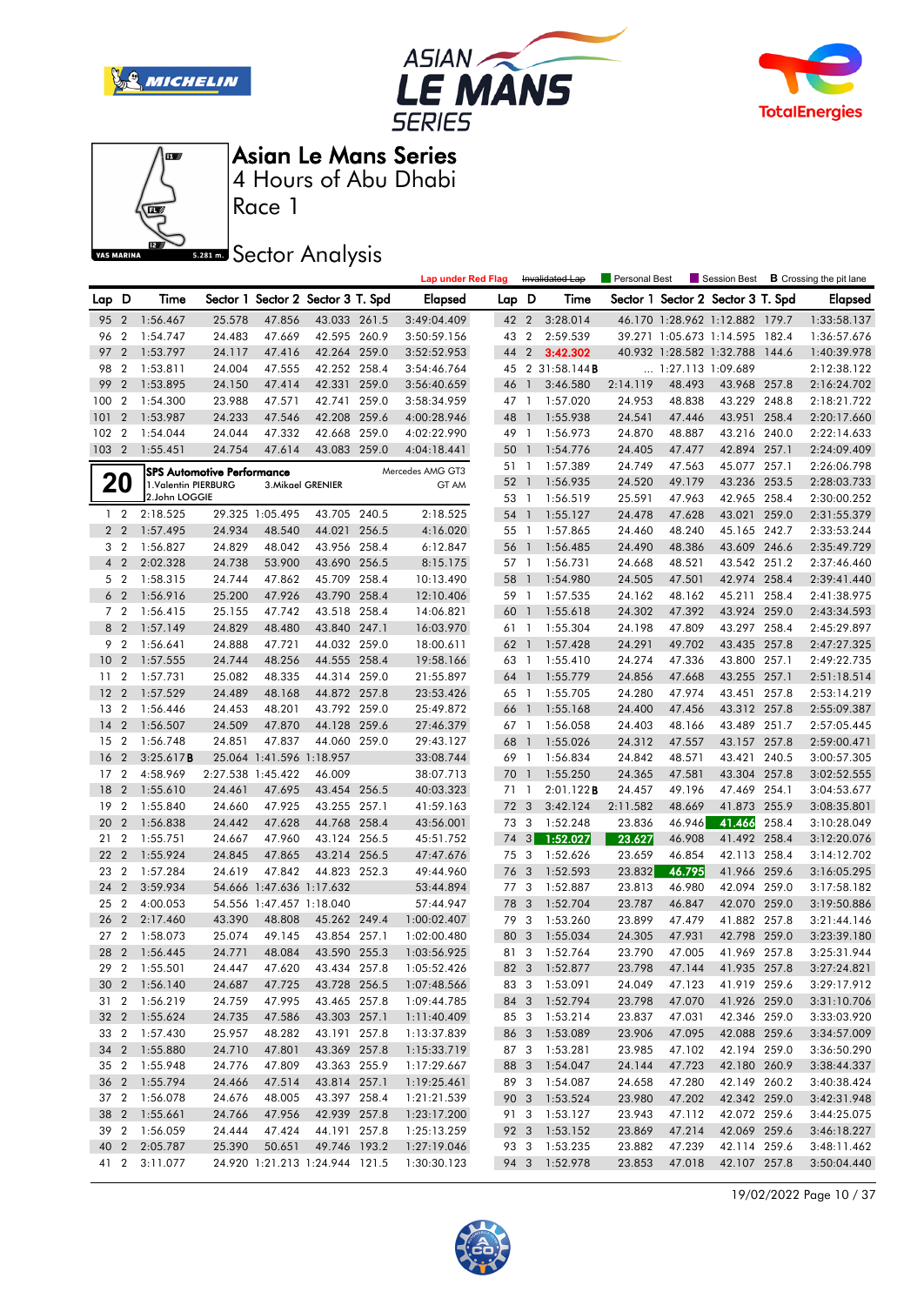







Race 1

## **Sector Analysis**

|                 |                  |                                         |        |                            |                                   | <b>Lap under Red Flag</b>      |       |                | Invalidated Lap      | Personal Best |                 | Session Best                      |       | <b>B</b> Crossing the pit lane |
|-----------------|------------------|-----------------------------------------|--------|----------------------------|-----------------------------------|--------------------------------|-------|----------------|----------------------|---------------|-----------------|-----------------------------------|-------|--------------------------------|
| Lap D           |                  | Time                                    |        |                            | Sector 1 Sector 2 Sector 3 T. Spd | <b>Elapsed</b>                 | Lap D |                | Time                 |               |                 | Sector 1 Sector 2 Sector 3 T. Spd |       | Elapsed                        |
| 95              | - 3              | 1:53.460                                | 23.985 | 47.233                     | 42.242 259.0                      | 3:51:57.900                    | 44 1  |                | 2:06.164             | 25.517        | 53.213          | 47.434 232.8                      |       | 1:38:26.092                    |
| 96              | 3                | 1:53.278                                | 24.034 | 47.108                     | 42.136 259.6                      | 3:53:51.178                    |       |                | 45 1 31:33.756       | 25.449        | 52.075          |                                   | 241.6 | 2:09:59.848                    |
| 97              | 3                | 1:52.939                                | 23.858 | 47.058                     | 42.023 258.4                      | 3:55:44.117                    | 46 1  |                | 2:51.295             |               | 35.049 1:17.323 | 58.923                            |       | 2:12:51.143                    |
| 98              | 3                | 1:54.669                                | 25.006 | 47.168                     | 42.495 259.6                      | 3:57:38.786                    | 47    | $\mathbf{1}$   | 1:56.595             | 24.451        | 47.325          | 44.819 259.6                      |       | 2:14:47.738                    |
| 99              | 3                | 1:54.101                                | 24.049 | 47.174                     | 42.878 259.0                      | 3:59:32.887                    | 48 1  |                | 1:53.901             | 24.010        | 47.160          | 42.731 260.2                      |       | 2:16:41.639                    |
| 100             | 3                | 1:53.722                                | 24.191 | 47.148                     | 42.383 259.0                      | 4:01:26.609                    | 49 1  |                | 1:53.932             | 24.163        | 47.544          | 42.225 236.8                      |       | 2:18:35.571                    |
| 101             | 3                | 1:53.295                                | 23.929 | 47.027                     | 42.339 262.1                      | 4:03:19.904                    | 50 1  |                | 1:53.624             | 23.954        | 46.753          | 42.917 255.3                      |       | 2:20:29.195                    |
|                 |                  |                                         |        |                            |                                   | Ginetta G61-LT-P315-EVO-Nissan | 51    | $\mathbf{1}$   | 1:55.679             | 24.330        | 48.789          | 42.560 248.8                      |       | 2:22:24.874                    |
| 21              |                  | Konrad Motorsport<br>1.Gabriele RINDONE |        | 3. Shaun THONG             |                                   | LMP3                           | 52 1  |                | 1:54.314             | 23.966        | 47.593          | 42.755 241.6                      |       | 2:24:19.188                    |
|                 |                  | 2.Jordan GROGOR                         |        |                            |                                   |                                | 53    | $\overline{1}$ | 1:55.240             | 24.612        | 47.075          | 43.553 258.4                      |       | 2:26:14.428                    |
|                 | $1\quad2$        | 2:00.947                                | 28.967 | 48.682                     | 43.298 241.6                      | 2:00.947                       | 54 1  |                | 1:54.936             | 24.673        | 47.745          | 42.518 258.4                      |       | 2:28:09.364                    |
|                 | 2 <sub>2</sub>   | 1:53.304                                | 24.011 | 47.383                     | 41.910 260.2                      | 3:54.251                       | 55    | $\mathbf{1}$   | 1:54.028             | 24.049        | 47.390          | 42.589 263.4                      |       | 2:30:03.392                    |
| 3               | $\overline{2}$   | 1:53.069                                | 23.293 | 47.949                     | 41.827 262.8                      | 5:47.320                       | 56 1  |                | 1:53.534             | 24.069        | 47.333          | 42.132 243.2                      |       | 2:31:56.926                    |
| 4               | $\overline{2}$   | 1:51.898                                | 23.220 | 47.034                     | 41.644 261.5                      | 7:39.218                       | 57 1  |                | 1:54.753             | 23.888        | 47.560          | 43.305 248.8                      |       | 2:33:51.679                    |
| 5               | $\overline{2}$   | 1:51.293                                | 23.093 | 46.954                     | 41.246 260.9                      | 9:30.511                       | 58 1  |                | 1:53.258             | 23.962        | 47.112          | 42.184                            | 263.4 | 2:35:44.937                    |
|                 | 6 2              | 1:51.170                                | 23.077 | 46.623                     | 41.470 262.8                      | 11:21.681                      | 59    | $\overline{1}$ | 1:56.455             | 24.783        | 47.926          | 43.746 259.0                      |       | 2:37:41.392                    |
|                 | 7 <sub>2</sub>   | 1:50.984                                | 23.145 | 46.572                     | 41.267 262.8                      | 13:12.665                      | 60 1  |                | 1:59.061B            | 24.427        | 47.159          | 47.475 262.1                      |       | 2:39:40.453                    |
| 8               | $\overline{2}$   | 1:51.242                                | 23.191 | 46.694                     | 41.357 264.1                      | 15:03.907                      | 61    | $\overline{1}$ | 2:42.334             | 1:12.358      | 47.614          | 42.362 260.2                      |       | 2:42:22.787                    |
| 9               | $\overline{2}$   | 1:51.539                                | 23.235 | 46.789                     | 41.515 263.4                      | 16:55.446                      | 62 1  |                | 1:53.897             | 24.403        | 47.265          | 42.229                            | 262.8 | 2:44:16.684                    |
| 10              | $\overline{2}$   | 1:51.164                                | 23.094 | 46.573                     | 41.497 263.4                      | 18:46.610                      | 63    | $\mathbf{1}$   | 1:53.765             | 24.515        | 47.302          | 41.948 260.2                      |       | 2:46:10.449                    |
| 11              | $\overline{2}$   | 1:51.397                                | 23.267 | 46.728                     | 41.402 262.8                      | 20:38.007                      | 64 1  |                | 1:53.121             | 24.020        | 47.046          | 42.055 261.5                      |       | 2:48:03.570                    |
| 12              | $\overline{2}$   | 1:51.663                                | 23.086 | 47.085                     | 41.492 264.1                      | 22:29.670                      | 65    | $\overline{1}$ | 2:05.583             | 23.886        | 58.386          | 43.311                            | 260.2 | 2:50:09.153                    |
| 13              | $\overline{2}$   | 1:51.964                                | 23.266 | 46.866                     | 41.832 261.5                      | 24:21.634                      | 66    | -1             | 1:54.902             | 24.283        | 47.888          | 42.731                            | 260.9 | 2:52:04.055                    |
| 14              | $\overline{2}$   | 1:51.412                                | 23.272 | 46.829                     | 41.311 262.1                      | 26:13.046                      | 67    | $\overline{1}$ | 1:54.169             | 24.022        | 46.918          | 43.229 262.1                      |       | 2:53:58.224                    |
| 15              | $\overline{2}$   | 2:23.283B                               | 23.239 |                            | 47.429 1:12.615 262.1             | 28:36.329                      | 68    | $\overline{1}$ | 1:59.279B            | 24.747        | 47.316          | 47.216 262.1                      |       | 2:55:57.503                    |
| 16              | $\overline{2}$   | 5:43.987                                |        | 2:41.050 1:45.963 1:16.974 |                                   | 34:20.316                      | 69    | 3              | 4:15.610             | 2:46.236      | 48.008          | 41.366                            | 259.0 | 3:00:13.113                    |
| 17              | $\overline{2}$   | 3:31.125                                |        | 53.984 1:45.541            | 51.600                            | 37:51.441                      | 70 3  |                | 1:54.112             | 23.976        | 47.227          | 42.909                            | 228.8 |                                |
| 18              | 2                | 1:53.300                                | 23.443 | 47.985                     | 41.872 259.0                      | 39:44.741                      | 71    | 3              | 1:53.027             | 23.571        | 46.867          | 42.589 262.8                      |       | 3:02:07.225<br>3:04:00.252     |
| 19              | $\overline{2}$   | 1:52.052                                | 23.203 | 47.419                     | 41.430 262.1                      | 41:36.793                      | 72 3  |                | 1:52.255             | 23.781        | 46.997          | 41.477 262.8                      |       | 3:05:52.507                    |
| 20              | $\boldsymbol{2}$ |                                         | 23.645 |                            | 41.285 262.8                      |                                | 73    | 3              |                      | 23.541        | 47.070          | 42.109                            | 262.8 |                                |
| 21              | $\overline{2}$   | 1:52.317                                | 23.195 | 47.387<br>46.883           | 43.520 260.2                      | 43:29.110                      | 74 3  |                | 1:52.720<br>1:51.033 | 23.172        | 46.514          | 41.347 262.8                      |       | 3:07:45.227                    |
|                 |                  | 1:53.598                                |        |                            |                                   | 45:22.708                      |       |                |                      | 23.238        |                 |                                   |       | 3:09:36.260                    |
| 22              | $\overline{2}$   | 1:55.742                                | 24.661 | 47.639                     | 43.442 260.2                      | 47:18.450                      | 75    | 3              | 1:52.801             |               | 47.259          | 42.304 262.8                      |       | 3:11:29.061                    |
| 23              | 2                | 1:52.678                                | 23.494 | 47.125                     | 42.059 261.5                      | 49:11.128                      | 76 3  |                | 1:51.205             | 23.138        | 46.729          | 41.338 262.8                      |       | 3:13:20.266                    |
| 24              | 2                | $3:10.901$ <b>B</b><br>5:32.406         |        | 23.208 1:29.639 1:18.054   |                                   | 52:22.029                      | 77    | 3              | 1:51.259<br>1:51.058 | 23.161        | 46.781          | 41.317                            | 263.4 | 3:15:11.525                    |
| 25              |                  |                                         |        | 2:28.654 1:46.595 1:17.157 |                                   | 57:54.435                      | 78    | 3              |                      | 23.135        | 46.608          | 41.315 264.7                      |       | 3:17:02.583                    |
| 26              | -1               | 2:08.395                                | 37.684 | 48.187                     | 42.524 252.3                      | 1:00:02.830                    | 79    | 3              | 1:52.052             | 23.080        | 47.060          | 41.912 245.5                      |       | 3:18:54.635                    |
| 27              | $\mathbf{1}$     | 1:55.457                                | 24.773 | 47.678                     | 43.006 259.0                      | 1:01:58.287                    | 80    | 3              | 1:51.688             | 23.601        | 47.158          | 40.929 263.4                      |       | 3:20:46.323                    |
| 28              | -1               | 1:53.290                                | 23.890 | 47.294                     | 42.106 258.4                      | 1:03:51.577                    | 81    | 3              | 1:51.266             | 23.072        | 46.704          | 41.490                            | 263.4 | 3:22:37.589                    |
| 29              |                  | 1:52.553                                | 23.688 | 46.806                     | 42.059 260.2                      | 1:05:44.130                    | 82    | 3              | 1:52.417             | 23.699        | 47.348          | 41.370 261.5                      |       | 3:24:30.006                    |
| 30 1            |                  | 1:53.536                                | 23.986 | 47.205                     | 42.345 262.1                      | 1:07:37.666                    | 83 3  |                | 1:50.821             | 23.160        | 46.740          | 40.921 263.4                      |       | 3:26:20.827                    |
|                 |                  | 31 1 1:52.898                           | 23.699 | 47.055                     | 42.144 260.2                      | 1:09:30.564                    |       |                | 84 3 1:52.225        | 23.074        | 46.758          | 42.393 264.1                      |       | 3:28:13.052                    |
|                 |                  | 32 1 1:53.851                           | 23.850 | 47.140                     | 42.861 254.7                      | 1:11:24.415                    |       |                | 85 3 1:51.008        | 23.095        | 46.702          | 41.211 262.8                      |       | 3:30:04.060                    |
|                 |                  | 33 1 1:53.842                           | 23.823 | 47.548                     | 42.471 257.8                      | 1:13:18.257                    |       |                | 86 3 1:51.557        | 23.300        | 46.642          | 41.615 261.5                      |       | 3:31:55.617                    |
|                 |                  | 34 1 1:54.934                           | 24.119 | 47.078                     | 43.737 254.1                      | 1:15:13.191                    |       |                | 87 3 1:50.899        | 23.292        | 46.596          | 41.011 262.8                      |       | 3:33:46.516                    |
|                 |                  | 35 1 1:53.869                           | 23.907 | 47.281                     | 42.681 258.4                      | 1:17:07.060                    |       |                | 88 3 1:51.638        | 23.019        | 47.170          | 41.449 264.1                      |       | 3:35:38.154                    |
|                 |                  | 36 1 1:54.393                           | 23.914 | 47.653                     | 42.826 259.0                      | 1:19:01.453                    |       |                | 89 3 1:51.535        | 23.482        | 46.796          | 41.257 261.5                      |       | 3:37:29.689                    |
|                 |                  | 37 1 1:56.417                           | 25.905 | 47.352                     | 43.160 261.5                      | 1:20:57.870                    |       |                | 90 3 1:50.961        | 23.191        | 46.545          | 41.225 263.4                      |       | 3:39:20.650                    |
| 38 1            |                  | 1:54.063                                | 24.429 | 47.242                     | 42.392 262.1                      | 1:22:51.933                    |       |                | 91 3 1:50.769        | 23.101        | 46.632          | 41.036 263.4                      |       | 3:41:11.419                    |
| 39 <sup>1</sup> |                  | 1:54.057                                | 24.075 | 47.364                     | 42.618 259.6                      | 1:24:45.990                    |       |                | 92 3 1:51.476        | 23.051        | 46.492          | 41.933 264.7                      |       | 3:43:02.895                    |
| 40 1            |                  | 2:00.323                                | 24.077 | 48.530                     | 47.716 237.4                      | 1:26:46.313                    |       |                | 93 3 1:51.430        | 23.132        | 46.564          | 41.734 265.4                      |       | 3:44:54.325                    |
| 41 1            |                  | 3:34.191                                |        |                            | 29.707 1:40.630 1:23.854 127.4    | 1:30:20.504                    |       |                | 94 3 1:50.871        | 23.199        | 46.589          | 41.083 264.7                      |       | 3:46:45.196                    |
| 42 1            |                  | 3:30.433                                |        |                            | 48.233 1:28.448 1:13.752 146.3    | 1:33:50.937                    |       |                | 95 3 1:50.775        | 22.929        | 46.606          | 41.240 261.5                      |       | 3:48:35.971                    |
| 43 1            |                  | 2:28.991                                |        | 38.783 1:02.304            | 47.904 138.8                      | 1:36:19.928                    |       |                | 96 3 1:51.816        | 23.131        | 47.098          | 41.587 257.8                      |       | 3:50:27.787                    |

19/02/2022 Page 11 / 37

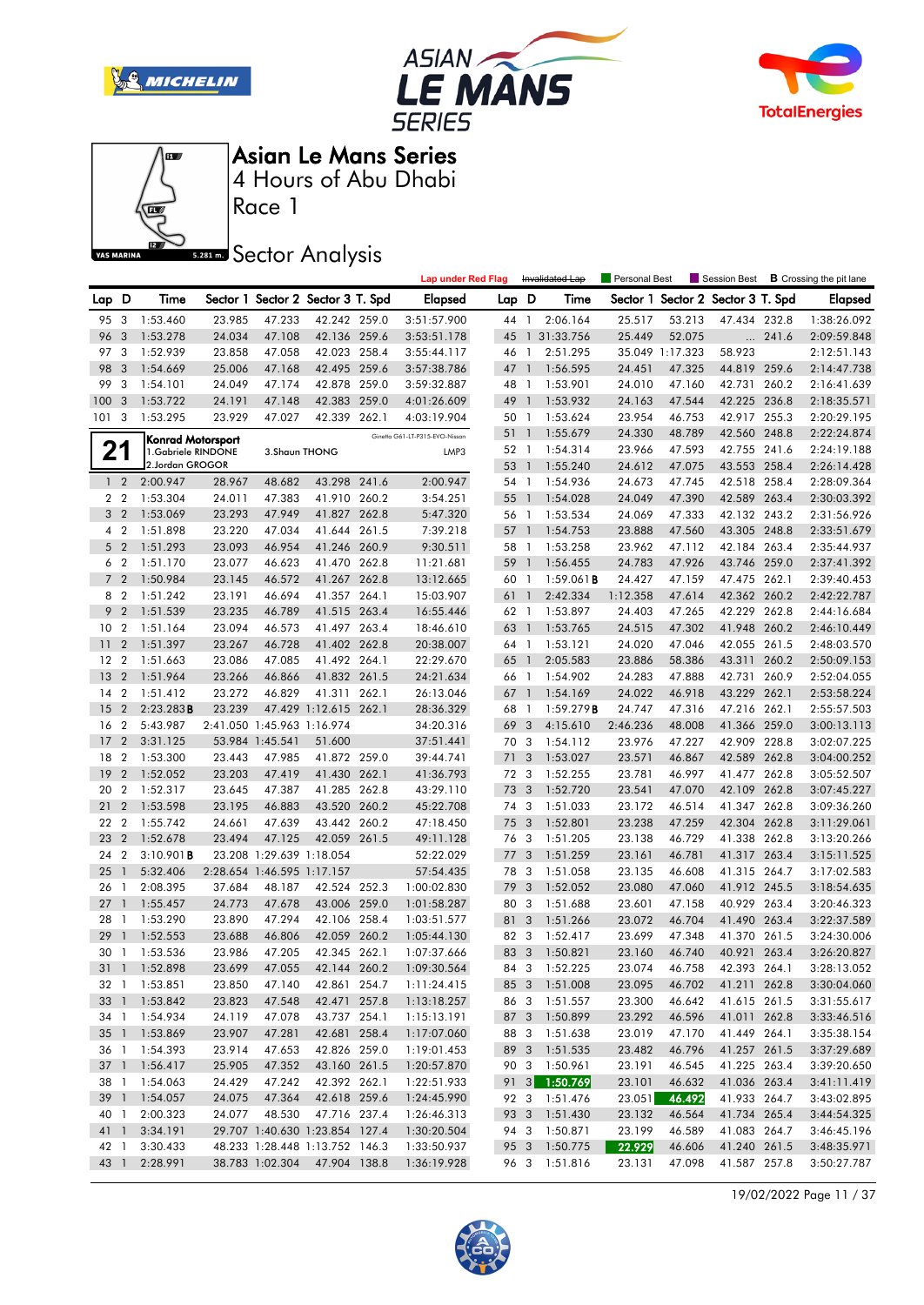







Race 1

## **Sector Analysis**

|                |                  |                  |        |                            |                                   |       | <b>Lap under Red Flag</b> |       |                | Invalidated Lap | Personal Best |        | Session Best                      |       | <b>B</b> Crossing the pit lane |
|----------------|------------------|------------------|--------|----------------------------|-----------------------------------|-------|---------------------------|-------|----------------|-----------------|---------------|--------|-----------------------------------|-------|--------------------------------|
| Lap D          |                  | Time             |        |                            | Sector 1 Sector 2 Sector 3 T. Spd |       | <b>Elapsed</b>            | Lap D |                | Time            |               |        | Sector 1 Sector 2 Sector 3 T. Spd |       | <b>Elapsed</b>                 |
| 97             | 3                | 1:51.712         | 23.562 | 47.336                     | 40.814 260.2                      |       | 3:52:19.499               | 44    | $\overline{2}$ | 2:24.196        | 28.894        |        | 51.144 1:04.158 231.8             |       | 1:34:10.310                    |
| 98             | 3                | 1:52.535         | 23.181 | 46.799                     | 42.555 262.8                      |       | 3:54:12.034               | 45    | $\overline{2}$ | 2:56.315        |               |        | 39.438 1:03.056 1:13.821          | 166.4 | 1:37:06.625                    |
| 99             | 3                | 1:52.006         | 23.156 | 46.677                     | 42.173 262.8                      |       | 3:56:04.040               | 46    | $\overline{2}$ | 3:56.088        |               |        | 42.507 1:34.882 1:38.699 150.2    |       | 1:41:02.713                    |
| 100            | 3                | 1:52.751         | 23.672 | 47.458                     | 41.621 252.9                      |       | 3:57:56.791               |       |                | 47 2 31:37.345  |               |        | 1:25.793 1:01.079 133.8           |       | 2:12:40.058                    |
| 101            | 3                | 1:54.134         | 23.360 | 47.769                     | 43.005                            | 257.1 | 3:59:50.925               | 48    | $\overline{2}$ | 1:55.705        | 24.880        | 47.695 | 43.130 253.5                      |       | 2:14:35.763                    |
| 102            | 3                | 1:53.840         | 23.583 | 47.649                     | 42.608 240.0                      |       | 4:01:44.765               | 49    | $\overline{2}$ | 1:55.836        | 24.308        | 48.669 | 42.859 244.9                      |       | 2:16:31.599                    |
| 103            | $\overline{3}$   | 2:00.791         | 24.092 | 48.143                     | 48.556 236.3                      |       | 4:03:45.556               | 50    | $\overline{2}$ | 1:53.799        | 23.965        | 47.708 | 42.126 251.2                      |       | 2:18:25.398                    |
|                |                  | Rinaldi Racina   |        |                            |                                   |       | Duqueine M30-D08-Nissan   | 51 2  |                | 1:52.748        | 23.548        | 46.864 | 42.336 264.7                      |       | 2:20:18.146                    |
|                | 22               | 1.Leonard WEISS  |        | 3. Hendrik STILL           |                                   |       | LMP3                      | 52 2  |                | $1:57.841$ B    | 24.382        | 47.076 | 46.383 262.8                      |       | 2:22:15.987                    |
|                |                  | 2. Torsten KRATZ |        |                            |                                   |       |                           | 53    | -1             | 3:49.851        | 2:20.356      | 46.782 | 42.713 264.1                      |       | 2:26:05.838                    |
| $1\quad 2$     |                  | 1:56.943         | 26.673 | 48.179                     | 42.091 265.4                      |       | 1:56.943                  | 54    | $\overline{1}$ | 1:50.412        | 23.265        | 46.555 | 40.592                            | 266.7 | 2:27:56.250                    |
|                | 2 <sub>2</sub>   | 1:51.842         | 23.550 | 46.845                     | 41.447 265.4                      |       | 3:48.785                  | 55    | $\overline{1}$ | 1:50.143        | 23.037        | 46.189 | 40.917 266.7                      |       | 2:29:46.393                    |
| 3              | $\overline{2}$   | 1:51.235         | 23.334 | 46.604                     | 41.297 266.0                      |       | 5:40.020                  | 56    | $\overline{1}$ | 1:50.471        | 23.086        | 46.073 | 41.312 266.7                      |       | 2:31:36.864                    |
| 4 <sub>2</sub> |                  | 1:51.160         | 23.339 | 46.560                     | 41.261 264.7                      |       | 7:31.180                  | 57 1  |                | 1:50.150        | 23.073        | 46.333 | 40.744 265.4                      |       | 2:33:27.014                    |
|                | 5 2              | 1:50.795         | 23.165 | 46.328                     | 41.302 266.0                      |       | 9:21.975                  | 58    | $\overline{1}$ | 1:49.889        | 23.109        | 45.917 | 40.863 266.0                      |       | 2:35:16.903                    |
|                | 6 <sub>2</sub>   | 1:50.866         | 23.278 | 46.327                     | 41.261                            | 266.0 | 11:12.841                 | 59 1  |                | 1:52.273        | 23.439        | 46.393 | 42.441 266.7                      |       | 2:37:09.176                    |
| 7 <sub>2</sub> |                  | 1:51.090         | 23.496 | 46.540                     | 41.054 265.4                      |       | 13:03.931                 | 60    | $\overline{1}$ | 1:50.365        | 23.639        | 46.077 | 40.649                            | 266.0 | 2:38:59.541                    |
| 8 2            |                  | 1:50.760         | 23.149 | 46.370                     | 41.241                            | 266.7 | 14:54.691                 | 61    | $\overline{1}$ | 1:49.837        | 23.061        | 46.077 | 40.699 265.4                      |       | 2:40:49.378                    |
| 9              | $\overline{2}$   | 1:51.308         | 23.237 | 46.582                     | 41.489 265.4                      |       | 16:45.999                 | 62 1  |                | 1:50.318        | 23.014        | 46.140 | 41.164 266.7                      |       | 2:42:39.696                    |
| 10             | $\overline{2}$   | 1:51.010         | 23.181 | 46.419                     | 41.410 266.7                      |       | 18:37.009                 | 63 1  |                | 1:50.549        | 23.059        | 46.269 | 41.221 267.3                      |       | 2:44:30.245                    |
| 11             | $\overline{2}$   | 1:51.465         | 23.357 | 46.449                     | 41.659 266.0                      |       | 20:28.474                 | 64    | $\overline{1}$ | 1:50.906        | 23.095        | 46.123 | 41.688 266.0                      |       | 2:46:21.151                    |
| 12             | $\overline{2}$   | 1:52.104         | 23.364 | 46.637                     | 42.103 255.3                      |       | 22:20.578                 | 65 1  |                | 1:50.851        | 23.300        | 46.168 | 41.383 266.0                      |       | 2:48:12.002                    |
| 13             | $\overline{2}$   | 1:51.683         | 23.208 | 46.522                     | 41.953 267.3                      |       | 24:12.261                 | 66 1  |                | 1:50.360        | 23.027        | 46.329 | 41.004 267.3                      |       | 2:50:02.362                    |
| 14             | $\overline{2}$   | 1:52.617         | 23.339 | 47.015                     | 42.263 263.4                      |       | 26:04.878                 | 67    | $\overline{1}$ | 1:49.814        | 23.025        | 46.125 | 40.664 266.0                      |       | 2:51:52.176                    |
| 15             | $\overline{2}$   | 1:52.571         | 23.425 | 46.855                     | 42.291 267.3                      |       | 27:57.449                 | 68    | $\overline{1}$ | 1:50.309        | 23.059        | 46.104 | 41.146 266.0                      |       | 2:53:42.485                    |
| 16             | $\overline{2}$   | 1:52.259         | 23.299 | 46.643                     | 42.317 265.4                      |       | 29:49.708                 | 69    | $\overline{1}$ | 1:51.311        | 23.646        | 46.657 | 41.008 264.7                      |       | 2:55:33.796                    |
| 17             | $\overline{2}$   | 3:22.559B        |        | 24.240 1:41.172 1:17.147   |                                   |       | 33:12.267                 | 70    | $\overline{1}$ | 1:50.588        | 23.083        | 46.084 | 41.421                            | 265.4 | 2:57:24.384                    |
| 18             | $\overline{2}$   | 4:52.040         |        | 2:25.238 1:44.373          | 42.429                            |       | 38:04.307                 | 71    | $\overline{1}$ | 1:51.214        | 23.824        | 46.339 | 41.051                            | 266.7 | 2:59:15.598                    |
| 19             | $\boldsymbol{2}$ | 1:52.433         | 23.679 | 46.961                     | 41.793 262.1                      |       | 39:56.740                 | 72    | $\overline{1}$ | 1:51.510        | 23.196        | 46.756 | 41.558 266.7                      |       | 3:01:07.108                    |
| 20             | $\overline{2}$   | 1:52.441         | 24.022 | 46.745                     | 41.674 265.4                      |       | 41:49.181                 | 73 1  |                | 1:51.821        | 23.415        | 46.154 | 42.252 268.7                      |       | 3:02:58.929                    |
| 21             | 2                | 1:52.151         | 23.531 | 46.437                     | 42.183 268.0                      |       | 43:41.332                 | 74 1  |                | 1:52.394        | 24.974        | 46.291 | 41.129 267.3                      |       | 3:04:51.323                    |
| 22             | $\overline{2}$   | 1:51.493         | 23.256 | 46.516                     | 41.721 264.7                      |       | 45:32.825                 | 75    | $\overline{1}$ | 1:51.688        | 23.395        | 46.238 | 42.055 269.3                      |       | 3:06:43.011                    |
| 23             | $\overline{2}$   | 1:51.414         | 23.297 | 46.422                     | 41.695 266.7                      |       | 47:24.239                 | 76    | $\overline{1}$ | 1:51.043        | 23.159        | 46.777 | 41.107 266.0                      |       | 3:08:34.054                    |
| 24             | $\overline{2}$   | 1:54.525         | 23.474 | 46.925                     | 44.126 237.4                      |       | 49:18.764                 | 77 1  |                | 1:50.410        | 23.195        | 46.207 | 41.008 267.3                      |       | 3:10:24.464                    |
| 25             | $\overline{2}$   | 3:24.280B        |        | 24.485 1:42.317 1:17.478   |                                   |       | 52:43.044                 | 78    | $\overline{1}$ | 1:51.081        | 23.359        | 46.381 | 41.341                            | 266.7 | 3:12:15.545                    |
| 26             | $\overline{2}$   | 4:37.283         |        | 1:34.074 1:46.509 1:16.700 |                                   |       | 57:20.327                 | 79    | $\overline{1}$ | $1:56.345$ B    | 23.429        | 46.327 | 46.589 268.0                      |       | 3:14:11.890                    |
| 27             | $\overline{2}$   | 2:28.131         | 54.167 | 51.726                     | 42.238 242.7                      |       | 59:48.458                 | 80    | 3              | 3:38.556        | 2:10.317      | 47.057 | 41.182 251.2                      |       | 3:17:50.446                    |
| 28             | $\overline{2}$   | 1:52.802         | 23.698 | 47.120                     | 41.984 262.1                      |       | 1:01:41.260               | 81 3  |                | 1:50.656        | 23.187        | 46.395 | 41.074 262.8                      |       | 3:19:41.102                    |
| 29             | $\overline{2}$   | 1:52.676         | 23.565 | 46.864                     | 42.247 266.0                      |       | 1:03:33.936               | 82 3  |                | 1:54.174        | 23.624        | 46.905 | 43.645 259.0                      |       | 3:21:35.276                    |
| 30             | $\overline{2}$   | 1:52.867         | 23.877 | 47.185                     | 41.805 268.0                      |       | 1:05:26.803               | 83 3  |                | 1:50.204        | 23.191        | 46.275 | 40.738 264.1                      |       | 3:23:25.480                    |
|                |                  | 31 2 1:52.234    | 23.354 | 46.998                     | 41.882 262.1                      |       | 1:07:19.037               |       |                | 84 3 1:51.674   | 23.515        | 46.467 | 41.692 262.8                      |       | 3:25:17.154                    |
|                |                  | 32 2 1:52.458    | 23.392 | 47.306                     | 41.760 261.5                      |       | 1:09:11.495               |       |                | 85 3 1:51.475   | 23.215        | 47.305 | 40.955 260.2                      |       | 3:27:08.629                    |
|                |                  | 33 2 1:51.956    | 23.291 | 46.525                     | 42.140 265.4                      |       | 1:11:03.451               |       |                | 86 3 1:50.499   | 23.213        | 46.158 | 41.128 266.7                      |       | 3:28:59.128                    |
|                |                  | 34 2 1:52.473    | 24.095 | 46.682                     | 41.696 265.4                      |       | 1:12:55.924               |       |                | 87 3 1:49.998   | 23.024        | 46.082 | 40.892 265.4                      |       | 3:30:49.126                    |
|                |                  | 35 2 1:51.926    | 23.299 | 46.776                     | 41.851 264.7                      |       | 1:14:47.850               |       |                | 88 3 1:50.347   | 23.017        | 46.234 | 41.096 264.7                      |       | 3:32:39.473                    |
|                |                  | 36 2 1:51.892    | 23.440 | 46.505                     | 41.947 266.0                      |       | 1:16:39.742               |       |                | 89 3 1:50.795   | 23.232        | 46.282 | 41.281 262.8                      |       | 3:34:30.268                    |
|                |                  | 37 2 1:52.905    | 23.537 | 47.173                     | 42.195 256.5                      |       | 1:18:32.647               |       |                | 90 3 1:50.842   | 23.098        | 46.111 | 41.633 261.5                      |       | 3:36:21.110                    |
|                |                  | 38 2 1:53.235    | 24.130 | 46.948                     | 42.157 266.0                      |       | 1:20:25.882               |       |                | 91 3 1:51.037   | 23.198        | 46.262 | 41.577 254.1                      |       | 3:38:12.147                    |
|                |                  | 39 2 1:54.930    | 24.765 | 48.402                     | 41.763 266.0                      |       | 1:22:20.812               |       |                | 92 3 1:51.272   | 23.300        | 46.343 | 41.629 265.4                      |       | 3:40:03.419                    |
|                |                  | 40 2 1:52.568    | 23.254 | 46.570                     | 42.744 266.0                      |       | 1:24:13.380               |       |                | 93 3 1:50.610   | 23.468        | 46.339 | 40.803 266.0                      |       | 3:41:54.029                    |
|                |                  | 41 2 2:07.381    | 24.155 | 49.472                     | 53.754 265.4                      |       | 1:26:20.761               |       |                | 94 3 1:51.183   | 23.063        | 46.162 | 41.958 266.7                      |       | 3:43:45.212                    |
|                |                  | 42 2 3:12.006    |        | 39.677 1:38.780            | 53.549                            |       | 1:29:32.767               |       |                | 95 3 1:50.170   | 23.324        | 46.049 | 40.797 265.4                      |       | 3:45:35.382                    |
|                |                  | 43 2 2:13.347    | 26.723 | 51.432                     | 55.192 223.1                      |       | 1:31:46.114               |       |                | 96 3 1:51.599   | 23.810        | 46.107 | 41.682 266.0                      |       | 3:47:26.981                    |

19/02/2022 Page 12 / 37

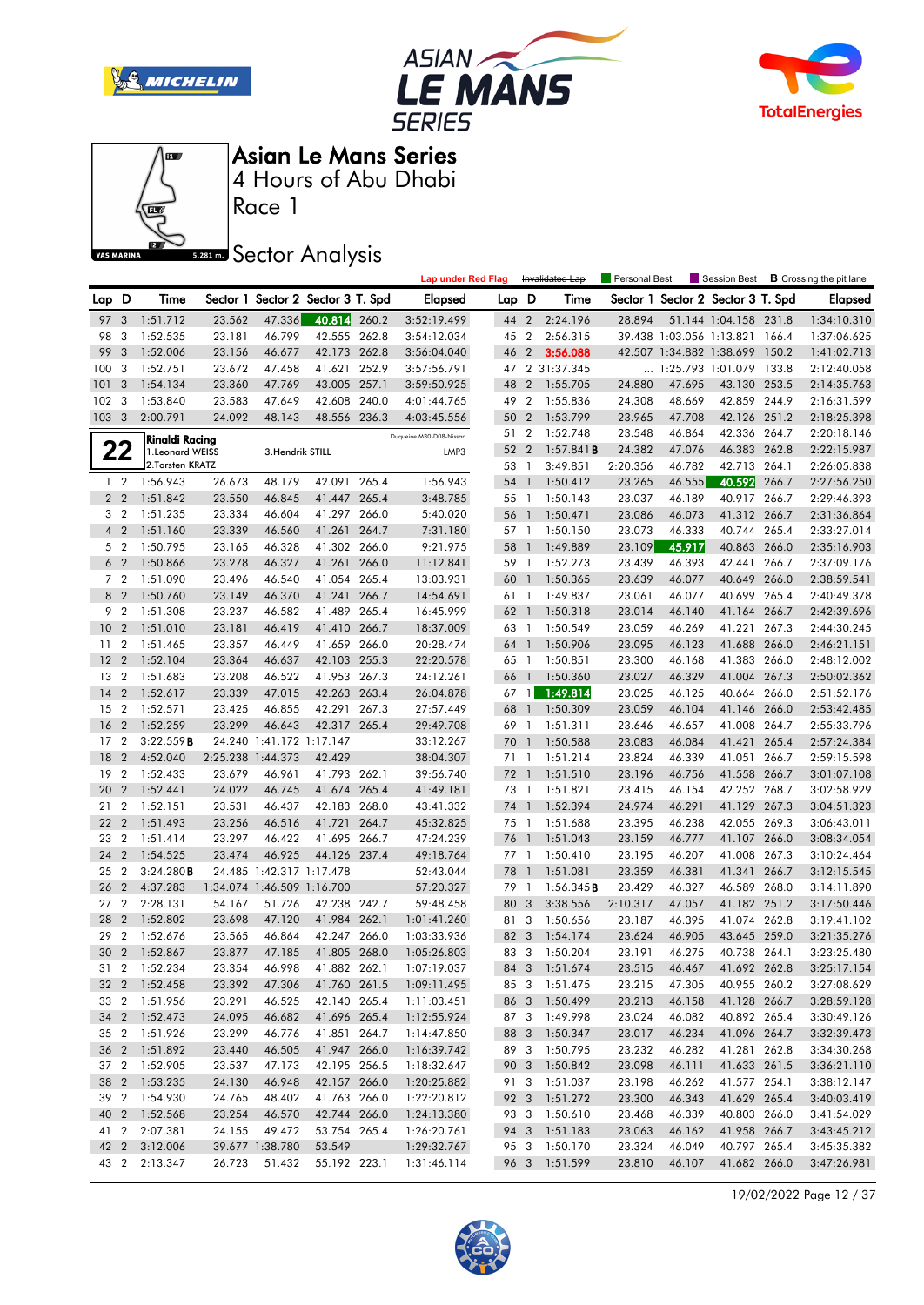







Race 1

# **S281ms** Sector Analysis

|                |                |                          |        |                            |                                   |       | <b>Lap under Red Flag</b> |       |                | Invalidated Lap | <b>Personal Best</b> |                          | Session Best                      |       | <b>B</b> Crossing the pit lane |
|----------------|----------------|--------------------------|--------|----------------------------|-----------------------------------|-------|---------------------------|-------|----------------|-----------------|----------------------|--------------------------|-----------------------------------|-------|--------------------------------|
| Lap D          |                | Time                     |        |                            | Sector 1 Sector 2 Sector 3 T. Spd |       | <b>Elapsed</b>            | Lap D |                | Time            |                      |                          | Sector 1 Sector 2 Sector 3 T. Spd |       | <b>Elapsed</b>                 |
| 97             | $\mathbf{3}$   | 1:51.850                 | 23.802 | 46.960                     | 41.088 268.7                      |       | 3:49:18.831               | 42 1  |                | 1:44.156        | 21.227               | 44.189                   | 38.740 279.8                      |       | 1:22:34.193                    |
| 98             | 3              | 1:50.145                 | 23.010 | 46.225                     | 40.910 268.7                      |       | 3:51:08.976               | 43 1  |                | 1:46.171        | 21.015               | 43.727                   | 41.429 284.2                      |       | 1:24:20.364                    |
| 99             | 3              | 1:50.914                 | 23.380 | 46.493                     | 41.041 263.4                      |       | 3:52:59.890               | 44 1  |                | 2:03.908        | 21.628               | 49.937                   | 52.343 248.8                      |       | 1:26:24.272                    |
| 100            | 3              | 1:51.105                 | 23.099 | 46.234                     | 41.772 266.0                      |       | 3:54:50.995               | 45 1  |                | 3:45.478        |                      | 39.910 1:38.782 1:26.786 |                                   |       | 1:30:09.750                    |
| 101            | 3              | 1:50.832                 | 23.497 | 46.324                     | 41.011                            | 266.0 | 3:56:41.827               | 46 1  |                | 3:28.850        |                      | 49.156 1:26.566 1:13.128 |                                   |       | 1:33:38.600                    |
| 102            | $\overline{3}$ | 1:51.636                 | 23.268 | 47.048                     | 41.320 252.3                      |       | 3:58:33.463               | 47    | $\overline{1}$ | 3:15.777        |                      |                          | 39.271 1:20.530 1:15.976 157.4    |       | 1:36:54.377                    |
| 103            | 3              | 1:51.397                 | 23.149 | 46.211                     | 42.037 265.4                      |       | 4:00:24.860               | 48 1  |                | 3:36.138        |                      |                          | 40.924 1:26.733 1:28.481 128.0    |       | 1:40:30.515                    |
| 104            | 3              | 1:54.582                 | 23.723 | 46.575                     | 44.284 265.4                      |       | 4:02:19.442               |       |                | 49 1 31:57.215  |                      | 1:25.884 1:04.168        |                                   |       | 2:12:27.730                    |
| 105            | 3              | 1:57.675                 | 24.364 | 49.017                     | 44.294 225.5                      |       | 4:04:17.117               | 50 1  |                | 1:47.136        | 22.518               | 45.161                   | 39.457 256.5                      |       | 2:14:14.866                    |
|                |                | <b>United Autosports</b> |        |                            |                                   |       | Oreca 07 - Gibson         | 51    | $\overline{1}$ | 1:44.977        | 21.556               | 44.887                   | 38.534 268.0                      |       | 2:15:59.843                    |
|                | 23             | 1. Joshua PIERSON        |        |                            |                                   |       | LMP <sub>2</sub>          | 52 1  |                | 1:43.782        | 21.486               | 44.181                   | 38.115 281.2                      |       | 2:17:43.625                    |
|                |                | 2.Paul DI RESTA          |        |                            |                                   |       |                           | 53 1  |                | 1:42.930        | 21.353               | 43.713                   | 37.864 284.2                      |       | 2:19:26.555                    |
|                | $1\quad$       | 1:45.075                 | 22.118 | 44.570                     | 38.387 252.9                      |       | 1:45.075                  | 54 1  |                | 1:42.978        | 21.245               | 43.941                   | 37.792 273.4                      |       | 2:21:09.533                    |
|                | 2 1            | 1:43.811                 | 21.384 | 44.268                     | 38.159 265.4                      |       | 3:28.886                  | 55    | $\mathbf{1}$   | 1:46.332B       | 21.173               | 43.891                   | 41.268 282.7                      |       | 2:22:55.865                    |
| 3 <sup>1</sup> |                | 1:43.825                 | 21.307 | 44.357                     | 38.161 267.3                      |       | 5:12.711                  | 56 1  |                | 3:11.017        | 1:45.804             | 44.990                   | 40.223 256.5                      |       | 2:26:06.882                    |
|                | $4-1$          | 1:43.139                 | 21.177 | 43.877                     | 38.085 270.7                      |       | 6:55.850                  | 57 1  |                | 1:44.420        | 22.364               | 44.512                   | 37.544 278.4                      |       | 2:27:51.302                    |
| 5              | $\overline{1}$ | 1:43.098                 | 21.166 | 43.835                     | 38.097 273.4                      |       | 8:38.948                  | 58 1  |                | 1:42.678        | 21.357               | 43.594                   | 37.727                            | 279.1 | 2:29:33.980                    |
| 6              | $\overline{1}$ | 1:43.551                 | 21.225 | 44.387                     | 37.939 274.8                      |       | 10:22.499                 | 59    | $\mathbf{1}$   | 1:42.575        | 21.143               | 43.515                   | 37.917 279.8                      |       | 2:31:16.555                    |
|                | 7 <sub>1</sub> | 1:44.369                 | 21.189 | 43.777                     | 39.403 279.1                      |       | 12:06.868                 | 60 1  |                | 1:42.455        | 21.060               | 43.539                   | 37.856 274.8                      |       | 2:32:59.010                    |
|                | 8 1            | 1:47.894                 | 22.355 | 44.174                     | 41.365 274.1                      |       | 13:54.762                 | 61 1  |                | 1:43.338        | 21.559               | 43.856                   | 37.923 276.9                      |       | 2:34:42.348                    |
| 9              | $\overline{1}$ | 1:45.111                 | 21.163 | 43.699                     | 40.249 278.4                      |       | 15:39.873                 | 62 1  |                | 1:45.177        | 20.897               | 44.284                   | 39.996 280.5                      |       | 2:36:27.525                    |
| 10             | $\overline{1}$ | 1:45.782                 | 21.860 | 44.720                     | 39.202 259.6                      |       | 17:25.655                 | 63    | $\overline{1}$ | 1:44.031        | 22.528               | 43.808                   | 37.695 273.4                      |       | 2:38:11.556                    |
| 11             | $\mathbf{1}$   | 1:43.322                 | 21.068 | 43.873                     | 38.381 276.2                      |       | 19:08.977                 | 64 1  |                | 1:42.991        | 21.217               | 43.699                   | 38.075 279.8                      |       | 2:39:54.547                    |
| $12 \,$        | $\overline{1}$ | 1:43.835                 | 21.155 | 44.740                     | 37.940 247.7                      |       | 20:52.812                 | 65 1  |                | 1:42.567        | 20.907               | 43.546                   | 38.114 284.2                      |       | 2:41:37.114                    |
| 13             | $\overline{1}$ | 1:42.653                 | 21.026 | 43.696                     | 37.931 272.7                      |       | 22:35.465                 | 66 1  |                | 1:45.034        | 21.528               | 43.615                   | 39.891                            | 285.0 | 2:43:22.148                    |
| 14             | $\overline{1}$ | 1:44.465                 | 21.303 | 43.726                     | 39.436 272.7                      |       | 24:19.930                 | 67    | $\overline{1}$ | 1:44.328        | 22.062               | 43.887                   | 38.379 281.2                      |       | 2:45:06.476                    |
| 15             | $\mathbf{1}$   | 1:44.371                 | 21.089 | 43.863                     | 39.419 276.2                      |       | 26:04.301                 | 68 1  |                | 1:45.060        | 22.248               | 43.731                   | 39.081 284.2                      |       | 2:46:51.536                    |
| 16             | $\overline{1}$ | 1:44.519                 | 21.615 | 43.817                     | 39.087 275.5                      |       | 27:48.820                 | 69    | $\overline{1}$ | 1:44.444        | 21.013               | 43.594                   | 39.837                            | 285.0 | 2:48:35.980                    |
| 17             | $\mathbf{1}$   | 1:46.279                 | 21.945 | 44.145                     | 40.189 275.5                      |       | 29:35.099                 | 70 1  |                | 1:44.129        | 21.049               | 43.946                   | 39.134 277.6                      |       | 2:50:20.109                    |
| 18             | $\overline{1}$ | 2:52.646B                |        | 21.449 1:14.150 1:17.047   |                                   |       | 32:27.745                 | 71    | $\overline{1}$ | 1:43.244        | 20.947               | 43.643                   | 38.654 281.2                      |       | 2:52:03.353                    |
| 19             | $\mathbf{1}$   | 4:51.202                 |        | 1:49.790 1:45.254 1:16.158 |                                   |       | 37:18.947                 | 72 1  |                | 1:41.944        | 20.915               | 43.556                   | 37.473 276.2                      |       | 2:53:45.297                    |
| 20             | $\mathbf{1}$   | 1:49.551                 | 24.220 | 45.257                     | 40.074 246.6                      |       | 39:08.498                 | 73    | $\overline{1}$ | 1:42.735        | 21.031               | 44.061                   | 37.643                            | 283.5 | 2:55:28.032                    |
| 21             | $\mathbf{1}$   | 1:45.710                 | 21.908 | 44.290                     | 39.512 270.0                      |       | 40:54.208                 | 74 1  |                | 1:44.684        | 22.474               | 43.621                   | 38.589                            | 284.2 | 2:57:12.716                    |
| 22             | $\overline{1}$ | 1:45.314                 | 21.926 | 44.164                     | 39.224 273.4                      |       | 42:39.522                 | 75    | $\mathbf{1}$   | 1:42.047        | 20.851               | 43.491                   | 37.705 280.5                      |       | 2:58:54.763                    |
| 23             | $\mathbf{1}$   | 1:44.884                 | 21.266 | 44.416                     | 39.202 264.1                      |       | 44:24.406                 | 76 1  |                | 1:42.984        | 21.699               | 43.509                   | 37.776 284.2                      |       | 3:00:37.747                    |
| 24             | $\overline{1}$ | 1:43.654                 | 21.125 | 44.545                     | 37.984 276.2                      |       | 46:08.060                 | 77    | $\overline{1}$ | 1:43.625        | 21.056               | 44.042                   | 38.527                            | 275.5 | 3:02:21.372                    |
| 25             | $\mathbf{1}$   | 1:43.242                 | 21.117 | 44.171                     | 37.954 271.4                      |       | 47:51.302                 | 78    | $\overline{1}$ | 1:44.510        | 21.377               | 43.895                   | 39.238 276.2                      |       | 3:04:05.882                    |
| 26             | $\overline{1}$ | 1:43.648                 | 21.192 | 43.920                     | 38.536 274.1                      |       | 49:34.950                 | 79    | $\overline{1}$ | 1:44.715        | 21.193               | 43.803                   | 39.719 283.5                      |       | 3:05:50.597                    |
| 27             | $\mathbf{1}$   | 3:40.949B                |        | 38.537 1:45.219 1:17.193   |                                   |       | 53:15.899                 | 80 1  |                | 1:47.475B       | 21.159               | 43.801                   | 42.515 278.4                      |       | 3:07:38.072                    |
| 28             | $\overline{1}$ | 4:24.025                 |        | 1:21.606 1:45.348 1:17.071 |                                   |       | 57:39.924                 | 81 2  |                | 3:06.941        | 1:46.581             | 43.575                   | 36.785 278.4                      |       | 3:10:45.013                    |
| $29\,$         | $\overline{1}$ | 2:10.714                 |        |                            | 45.322  46.105  39.287  243.8     |       | 59:50.638                 |       |                | 82 2 1:42.179   | 20.911               | 43.289                   | 37.979 283.5                      |       | 3:12:27.192                    |
|                |                | 30 1 1:46.680            | 21.628 | 44.330                     | 40.722 273.4                      |       | 1:01:37.318               |       |                | 83 2 1:43.774   | 21.728               | 43.404                   | 38.642 283.5                      |       | 3:14:10.966                    |
|                |                | 31 1 1:44.335            | 21.601 | 43.884                     | 38.850 278.4                      |       | 1:03:21.653               |       |                | 84 2 1:42.760   | 21.463               | 43.343                   | 37.954 283.5                      |       | 3:15:53.726                    |
|                |                | 32 1 1:43.782            | 21.722 | 44.031                     | 38.029 279.1                      |       | 1:05:05.435               |       |                | 85 2 1:43.283   | 21.878               | 43.551                   | 37.854 282.7                      |       | 3:17:37.009                    |
|                |                | 33 1 1:46.714            | 21.142 | 43.799                     | 41.773 282.7                      |       | 1:06:52.149               |       |                | 86 2 1:42.326   | 21.371               | 43.239                   | 37.716 282.7                      |       | 3:19:19.335                    |
|                |                | 34 1 1:44.923            | 21.609 | 43.687                     | 39.627 283.5                      |       | 1:08:37.072               |       |                | 87 2 1:41.657   | 20.904               | 43.515                   | 37.238 281.2                      |       | 3:21:00.992                    |
|                |                | 35 1 1:45.722            | 22.014 | 43.850                     | 39.858 281.2                      |       | 1:10:22.794               |       |                | 88 2 1:42.451   | 21.651               | 43.516                   | 37.284 281.2                      |       | 3:22:43.443                    |
|                |                | 36 1 1:42.820            | 21.387 | 43.557                     | 37.876 282.0                      |       | 1:12:05.614               |       |                | 89 2 1:42.366   | 21.336               | 43.669                   | 37.361 282.0                      |       | 3:24:25.809                    |
|                |                | 37 1 1:43.593            | 21.517 | 44.162                     | 37.914 283.5                      |       | 1:13:49.207               |       |                | 90 2 1:42.231   | 20.872               | 43.318                   | 38.041 284.2                      |       | 3:26:08.040                    |
|                |                | 38 1 1:44.844            | 21.401 | 43.835                     | 39.608 285.0                      |       | 1:15:34.051               |       |                | 91 2 1:43.758   | 21.980               | 43.503                   | 38.275 281.2                      |       | 3:27:51.798                    |
|                |                | 39 1 1:44.083            | 21.166 | 43.794                     | 39.123 284.2                      |       | 1:17:18.134               |       |                | 92 2 1:42.197   | 20.883               | 43.168                   | 38.146 283.5                      |       | 3:29:33.995                    |
| 40 1           |                | 1:43.940                 | 21.115 | 43.794                     | 39.031 282.7                      |       | 1:19:02.074               |       |                | 93 2 1:43.710   | 21.057               | 43.458                   | 39.195 282.0                      |       | 3:31:17.705                    |
|                |                | 41 1 1:47.963            | 24.346 | 44.553                     | 39.064 283.5                      |       | 1:20:50.037               |       |                | 94 2 1:42.241   | 20.819               | 43.267                   | 38.155 285.0                      |       | 3:32:59.946                    |

19/02/2022 Page 13 / 37

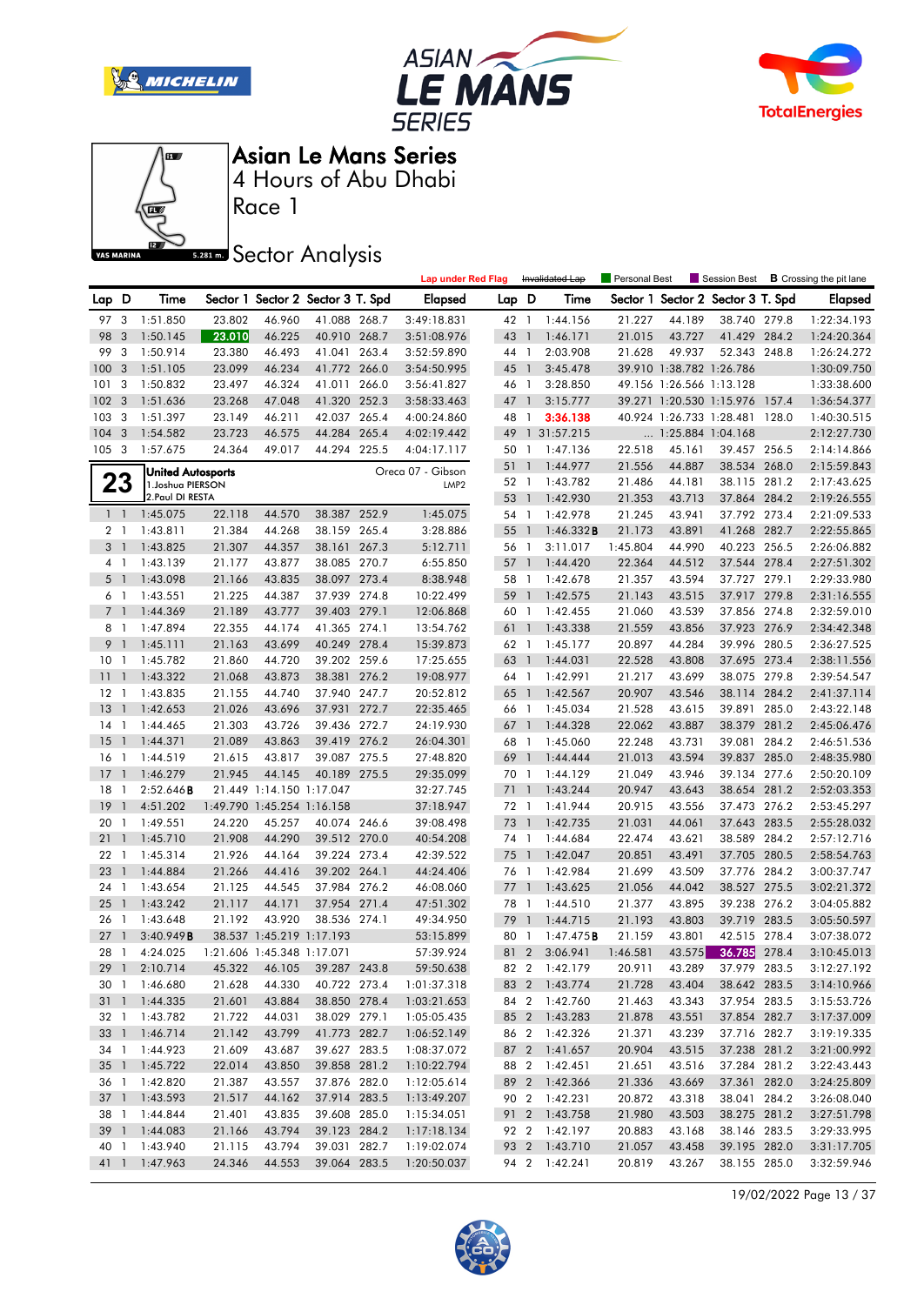







Race 1

**Sector Analysis** 

|                 |                |                     |          |                          |                                   |       | <b>Lap under Red Flag</b> |        |                | Invalidated Lap     | <b>Personal Best</b> |                          | Session Best                   |       | <b>B</b> Crossing the pit lane |
|-----------------|----------------|---------------------|----------|--------------------------|-----------------------------------|-------|---------------------------|--------|----------------|---------------------|----------------------|--------------------------|--------------------------------|-------|--------------------------------|
| Lap D           |                | Time                |          |                          | Sector 1 Sector 2 Sector 3 T. Spd |       | <b>Elapsed</b>            | Lap D  |                | Time                | Sector 1             |                          | Sector 2 Sector 3 T. Spd       |       | <b>Elapsed</b>                 |
| 95              | $\overline{2}$ | 1:42.393            | 20.839   | 43.272                   | 38.282 282.7                      |       | 3:34:42.339               | 34 1   |                | 1:53.423            | 23.679               | 47.719                   | 42.025 262.1                   |       | 1:13:14.366                    |
| 96              | $\overline{2}$ | 1:42.289            | 21.692   | 43.241                   | 37.356 281.2                      |       | 3:36:24.628               | 35     | $\overline{1}$ | 1:57.221B           | 23.805               | 47.194                   | 46.222 262.8                   |       | 1:15:11.587                    |
| 97              | $\overline{2}$ | 1:42.575            | 20.737   | 43.626                   | 38.212 281.2                      |       | 3:38:07.203               | 36     | 3              | 3:44.658            | 2:14.576             | 47.582                   | 42.500 260.9                   |       | 1:18:56.245                    |
| 98              | $\overline{2}$ | 1:42.798            | 22.161   | 43.538                   | 37.099 273.4                      |       | 3:39:50.001               | 37 3   |                | 1:54.334            | 23.557               | 47.138                   | 43.639 260.9                   |       | 1:20:50.579                    |
| 99              | $\overline{2}$ | 1:44.017            | 21.411   | 43.171                   | 39.435                            | 285.0 | 3:41:34.018               | 38     | 3              | 1:52.700            | 23.872               | 47.072                   | 41.756 262.8                   |       | 1:22:43.279                    |
| 100             | $\overline{2}$ | 1:42.320            | 20.869   | 43.150                   | 38.301 285.0                      |       | 3:43:16.338               | 39     | -3             | 2:19.990            | 24.184               |                          | 47.136 1:08.670 262.1          |       | 1:25:03.269                    |
| 101             | $\overline{2}$ | 1:41.932            | 20.848   | 43.221                   | 37.863 282.0                      |       | 3:44:58.270               | 40     | 3              | 2:11.527            | 28.587               | 54.277                   | 48.663 216.4                   |       | 1:27:14.796                    |
| 102             | 2 <sup>1</sup> | 1:40.913            | 20.778   | 43.045                   | 37.090 285.0                      |       | 3:46:39.183               | 41     | -3             | 3:12.350            |                      |                          | 27.085 1:20.572 1:24.693 126.0 |       | 1:30:27.146                    |
| 103             | $\overline{2}$ | 1:44.190            | 22.433   | 43.244                   | 38.513 281.2                      |       | 3:48:23.373               | 42 3   |                | 3:28.074            |                      |                          | 46.467 1:28.454 1:13.153 131.7 |       | 1:33:55.220                    |
| 104             | $\overline{2}$ | 1:45.857B           | 21.217   | 43.635                   | 41.005 277.6                      |       | 3:50:09.230               |        |                | <b>CD Sport</b>     |                      |                          |                                |       | Ligier JS P320-Nissan          |
| 105             | $\overline{2}$ | 2:28.666            | 1:05.920 | 43.935                   | 38.811 268.0                      |       | 3:52:37.896               |        | 27             | 1. Christophe CRESP |                      |                          | 3. Steven PALETTE              |       | LMP3                           |
| 106             | $\overline{2}$ | 1:42.801            | 20.985   | 43.361                   | 38.455 276.2                      |       | 3:54:20.697               |        |                | 2. Antoine DOQUIN   |                      |                          |                                |       |                                |
| 107             | $\overline{2}$ | 1:43.771            | 22.245   | 43.739                   | 37.787 275.5                      |       | 3:56:04.468               |        | $1\quad$       | 2:02.133            | 28.323               | 48.808                   | 45.002 254.1                   |       | 2:02.133                       |
| 108             | $\overline{2}$ | 1:44.316            | 22.129   | 43.478                   | 38.709 274.1                      |       | 3:57:48.784               |        | 2 <sub>1</sub> | 1:55.095            | 24.310               | 47.689                   | 43.096 253.5                   |       | 3:57.228                       |
| 109             | $\overline{2}$ | 1:45.225            | 21.159   | 44.480                   | 39.586 268.0                      |       | 3:59:34.009               |        | 3 1            | 1:54.627            | 24.489               | 47.084                   | 43.054 263.4                   |       | 5:51.855                       |
| 110             | $\overline{2}$ | 1:44.486            | 21.467   | 44.010                   | 39.009 264.1                      |       | 4:01:18.495               |        | 4 <sup>1</sup> | 1:55.891            | 24.585               | 48.107                   | 43.199 264.1                   |       | 7:47.746                       |
| 111             | $\overline{2}$ | 1:49.084            | 21.862   | 44.354                   | 42.868 239.5                      |       | 4:03:07.579               |        | 5 <sub>1</sub> | 1:54.814            | 24.147               | 47.490                   | 43.177 263.4                   |       | 9:42.560                       |
|                 |                | G-Drive Racing      |          |                          |                                   |       | Ligier JS P320-Nissan     | 6      | $\overline{1}$ | 1:54.521            | 24.235               | 47.219                   | 43.067 264.1                   |       | 11:37.081                      |
|                 | 26             | 1. Fabrice ROSSELLO |          |                          | 3. Viacheslav GUTAK               |       | LMP3                      |        | 7 <sub>1</sub> | 1:54.468            | 24.071               | 47.089                   | 43.308 264.7                   |       | 13:31.549                      |
|                 |                | 2. Xavier LLOVERAS  |          |                          |                                   |       |                           |        | 8 <sup>1</sup> | 1:54.229            | 24.090               | 47.174                   | 42.965 263.4                   |       | 15:25.778                      |
|                 | $1 \quad 1$    | 1:58.196            | 26.435   | 49.098                   | 42.663 253.5                      |       | 1:58.196                  |        | 9 1            | 1:54.078            | 24.059               | 47.184                   | 42.835 264.7                   |       | 17:19.856                      |
|                 | 2 <sub>1</sub> | 1:52.212            | 23.747   | 47.085                   | 41.380 260.9                      |       | 3:50.408                  | 10     | $\overline{1}$ | 1:54.437            | 24.046               | 47.246                   | 43.145 264.1                   |       | 19:14.293                      |
|                 | 3 1            | 1:52.064            | 23.619   | 47.152                   | 41.293 260.2                      |       | 5:42.472                  | 111    |                | 1:54.573            | 24.169               | 47.134                   | 43.270 264.7                   |       | 21:08.866                      |
| 4 <sub>1</sub>  |                | 1:52.029            | 23.828   | 46.908                   | 41.293 262.8                      |       | 7:34.501                  | $12-1$ |                | 1:54.567            | 23.947               | 47.439                   | 43.181                         | 265.4 | 23:03.433                      |
|                 | 5 <sub>1</sub> | 1:51.969            | 23.680   | 46.949                   | 41.340 262.8                      |       | 9:26.470                  | 13 1   |                | 1:54.922            | 23.903               | 47.374                   | 43.645 264.1                   |       | 24:58.355                      |
| 6               | $\mathbf{1}$   | 1:51.846            | 23.653   | 47.049                   | 41.144                            | 262.8 | 11:18.316                 | $14-1$ |                | 1:56.506            | 24.272               | 48.294                   | 43.940 262.1                   |       | 26:54.861                      |
|                 | 7 1            | 1:52.901            | 23.626   | 47.575                   | 41.700 262.1                      |       | 13:11.217                 | $15-1$ |                | 1:58.779            | 24.569               | 48.128                   | 46.082 263.4                   |       | 28:53.640                      |
| 8               | $\overline{1}$ | 1:52.074            | 23.858   | 46.882                   | 41.334 260.9                      |       | 15:03.291                 | 16     | $\overline{1}$ | 2:14.477            | 24.305               |                          | 47.268 1:02.904 263.4          |       | 31:08.117                      |
|                 | 9 1            | 1:53.117            | 23.728   | 47.794                   | 41.595 233.8                      |       | 16:56.408                 | $17-1$ |                | 3:57.346B           |                      | 53.339 1:45.790 1:18.217 |                                |       | 35:05.463                      |
| 10              | $\overline{1}$ | 1:52.406            | 23.766   | 46.961                   | 41.679 262.1                      |       | 18:48.814                 | 18     | $\overline{1}$ | 3:51.680            | 2:18.727             | 49.299                   | 43.654 252.3                   |       | 38:57.143                      |
| 11              | -1             | 1:52.446            | 23.714   | 47.371                   | 41.361 263.4                      |       | 20:41.260                 | $19-1$ |                | 1:55.944            | 24.547               | 47.347                   | 44.050 262.8                   |       | 40:53.087                      |
| 12              | $\overline{1}$ | 1:52.128            | 23.577   | 46.924                   | 41.627 262.8                      |       | 22:33.388                 | 201    |                | 1:56.081            | 24.824               | 47.835                   | 43.422 262.8                   |       | 42:49.168                      |
| 13              | -1             | 1:52.379            | 23.890   | 46.840                   | 41.649 262.8                      |       | 24:25.767                 | 21     | $\overline{1}$ | 1:55.813            | 24.133               | 47.963                   | 43.717 263.4                   |       | 44:44.981                      |
| 14              | $\overline{1}$ | 1:52.949            | 24.015   | 46.727                   | 42.207 262.1                      |       | 26:18.716                 | 22 1   |                | 1:56.439            | 25.008               | 47.951                   | 43.480 260.9                   |       | 46:41.420                      |
| 15              | -1             | 2:06.811            | 24.568   | 46.827                   | 55.416 263.4                      |       | 28:25.527                 | 23 1   |                | 1:55.344            | 24.285               | 47.489                   | 43.570 262.8                   |       | 48:36.764                      |
| <b>16</b>       | $\overline{1}$ | 1:52.618            | 23.805   | 46.761                   | 42.052 262.1                      |       | 30:18.145                 | 24 1   |                | 2:28.167            | 24.506               |                          | 48.099 1:15.562 262.8          |       | 51:04.931                      |
| 17              | -1             | $3:54.031$ B        |          | 52.744 1:45.197 1:16.090 |                                   |       | 34:12.176                 | 25 1   |                | 4:09.402B           |                      | 53.291 1:46.106 1:30.005 |                                |       | 55:14.333                      |
| 18              | $\overline{1}$ | 4:20.346            |          | 2:23.966 1:13.540        | 42.840 205.7                      |       | 38:32.522                 | 26 2   |                | 4:18.518            |                      | 2:24.206 1:12.196        | 42.116 213.0                   |       | 59:32.851                      |
| 19              | $\overline{1}$ | 1:55.643            | 25.129   | 48.136                   | 42.378 253.5                      |       | 40:28.165                 | 27 2   |                | 1:52.871            | 23.519               | 46.666                   | 42.686 262.8                   |       | 1:01:25.722                    |
|                 |                | 20 1 1:54.078       | 24.071   | 47.318                   | 42.689 262.1                      |       | 42:22.243                 | 28 2   |                | 1:52.268            | 23.711               | 47.477                   | 41.080 259.6                   |       | 1:03:17.990                    |
|                 |                | 21 1 1:55.734       | 24.609   | 47.627                   | 43.498 260.2                      |       | 44:17.977                 |        |                | 29 2 1:51.593       | 23.343               | 46.440                   | 41.810 264.1                   |       | 1:05:09.583                    |
|                 |                | 22 1 1:54.033       | 24.462   | 48.052                   | 41.519 262.1                      |       | 46:12.010                 |        |                | 30 2 1:50.401       | 23.156               | 46.314                   | 40.931 263.4                   |       | 1:06:59.984                    |
|                 |                | 23 1 1:53.025       | 23.857   | 47.499                   | 41.669 262.8                      |       | 48:05.035                 |        |                | 31 2 1:50.682       | 23.220               | 46.229                   | 41.233 264.1                   |       | 1:08:50.666                    |
|                 |                | 24 1 2:02.342       | 23.981   | 47.100                   | 51.261 262.1                      |       | 50:07.377                 |        |                | 32 2 1:52.724       | 23.477               | 46.197                   | 43.050 264.7                   |       | 1:10:43.390                    |
| 25 1            |                | 3:55.297            |          | 53.372 1:45.320 1:16.605 |                                   |       | 54:02.674                 |        |                | 33 2 1:50.540       | 23.350               | 46.231                   | 40.959 263.4                   |       | 1:12:33.930                    |
|                 | $26-1$         | 3:55.719            |          | 53.658 1:45.357 1:16.704 |                                   |       | 57:58.393                 |        |                | 34 2 1:51.484       | 24.092               | 46.500                   | 40.892 263.4                   |       | 1:14:25.414                    |
| 27 1            |                | 2:05.351            | 35.109   | 47.690                   | 42.552 253.5                      |       | 1:00:03.744               |        |                | 35 2 1:51.974       | 23.132               | 47.083                   | 41.759 261.5                   |       | 1:16:17.388                    |
| 28 1            |                | 1:53.874            | 24.346   | 47.240                   | 42.288 259.0                      |       | 1:01:57.618               |        |                | 36 2 1:50.662       | 23.019               | 46.784                   | 40.859 264.1                   |       | 1:18:08.050                    |
| 29 1            |                | 1:51.902            | 23.660   | 46.787                   | 41.455 261.5                      |       | 1:03:49.520               |        |                | 37 2 1:50.909       | 23.084               | 46.478                   | 41.347 264.7                   |       | 1:19:58.959                    |
|                 |                | 30 1 1:52.529       | 23.875   | 46.794                   | 41.860 262.8                      |       | 1:05:42.049               |        |                | 38 2 1:50.213       | 23.112               | 46.222                   | 40.879 263.4                   |       | 1:21:49.172                    |
|                 |                | 31 1 1:52.701       | 23.895   | 47.017                   | 41.789 263.4                      |       | 1:07:34.750               |        |                | 39 2 1:50.793       | 23.062               | 46.274                   | 41.457 264.1                   |       | 1:23:39.965                    |
| 32 <sub>1</sub> |                | 1:53.303            | 23.908   | 47.197                   | 42.198 262.8                      |       | 1:09:28.053               |        |                | 40 2 1:54.435       | 23.182               | 46.217                   | 45.036 264.7                   |       | 1:25:34.400                    |
|                 |                | 33 1 1:52.890       | 24.589   | 46.668                   | 41.633 262.8                      |       | 1:11:20.943               |        |                | 41 2 2:05.218       | 24.548               | 51.279                   | 49.391 245.5                   |       | 1:27:39.618                    |

19/02/2022 Page 14 / 37

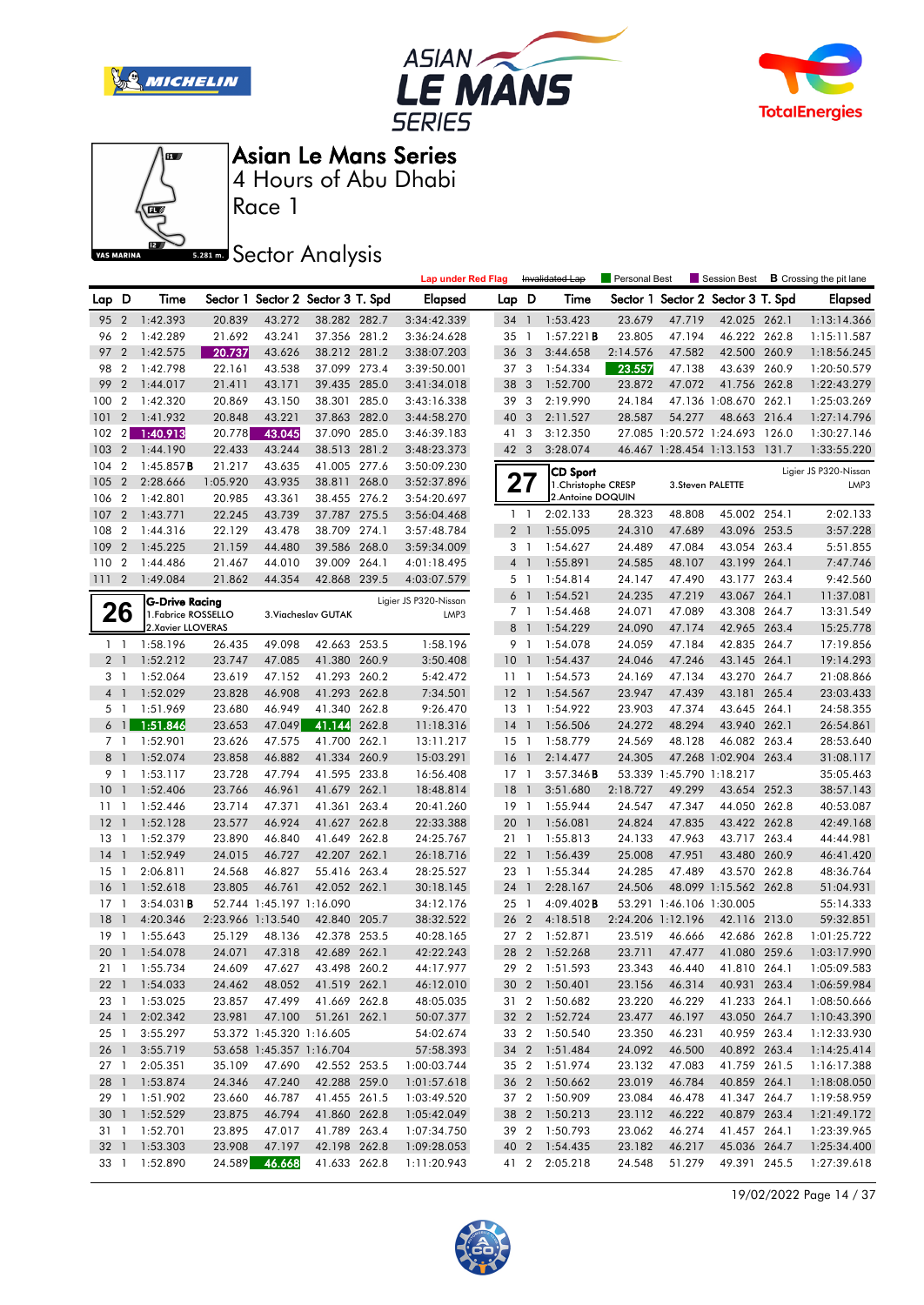







Race 1

## **Sector Analysis**

|       |                |                     |          |                   |                                   |       | <b>Lap under Red Flag</b> |                  |                | Invalidated Lap | Personal Best       |                          |                                   | Session Best <b>B</b> Crossing the pit lane |
|-------|----------------|---------------------|----------|-------------------|-----------------------------------|-------|---------------------------|------------------|----------------|-----------------|---------------------|--------------------------|-----------------------------------|---------------------------------------------|
| Lap D |                | Time                |          |                   | Sector 1 Sector 2 Sector 3 T. Spd |       | <b>Elapsed</b>            | Lap D            |                | Time            |                     |                          | Sector 1 Sector 2 Sector 3 T. Spd | Elapsed                                     |
| 42 2  |                | 2:57.847            |          |                   | 24.875 1:08.620 1:24.352 240.5    |       | 1:30:37.465               | 953              |                | 1:52.557        | 23.224              | 47.377                   | 41.956 251.2                      | 3:46:10.442                                 |
| 43    | $\overline{2}$ | 3:26.430            |          |                   | 45.456 1:28.508 1:12.466 123.1    |       | 1:34:03.895               | 96 3             |                | 1:50.679        | 23.306              | 46.296                   | 41.077 264.1                      | 3:48:01.121                                 |
| 44    | $\overline{2}$ | 2:56.194            |          |                   | 38.596 1:05.009 1:12.589          | 170.6 | 1:37:00.089               | 97 3             |                | 1:50.208        | 22.940              | 46.331                   | 40.937 264.7                      | 3:49:51.329                                 |
| 45    | $\overline{2}$ | 3:43.467            |          |                   | 40.748 1:29.354 1:33.365 166.4    |       | 1:40:43.556               | 98 3             |                | 1:49.997        | 22.863              | 46.138                   | 40.996 264.7                      | 3:51:41.326                                 |
| 46    |                | 2 31:51.274         |          | 1:27.075 1:04.610 |                                   |       | 2:12:34.830               | 993              |                | 1:50.191        | 22.889              | 46.207                   | 41.095 266.0                      | 3:53:31.517                                 |
| 47    | $\overline{2}$ | 1:52.931            | 24.033   | 47.216            | 41.682 262.1                      |       | 2:14:27.761               | 1003             |                | 1:52.333        | 23.156              | 46.292                   | 42.885 266.0                      | 3:55:23.850                                 |
| 48    | $\overline{2}$ | 1:51.913            | 23.944   | 46.611            | 41.358 265.4                      |       | 2:16:19.674               | 1013             |                | 1:50.674        | 23.155              | 46.373                   | 41.146 266.0                      | 3:57:14.524                                 |
| 49    | $\overline{2}$ | 1:50.345            | 23.126   | 46.331            | 40.888 265.4                      |       | 2:18:10.019               | 102 <sub>3</sub> |                | 1:51.217        | 22.886              | 46.808                   | 41.523 262.1                      | 3:59:05.741                                 |
| 50    | $\overline{2}$ | 1:49.692            | 22.978   | 46.170            | 40.544 262.8                      |       | 2:19:59.711               | 103 <sub>3</sub> |                | 1:52.067        | 22.911              | 46.512                   | 42.644 264.7                      | 4:00:57.808                                 |
| 51    | $\overline{2}$ | 1:51.385            | 22.777   | 46.460            | 42.148 266.7                      |       | 2:21:51.096               | $104 - 3$        |                | 1:50.842        | 23.049              | 46.390                   | 41.403 266.0                      | 4:02:48.650                                 |
| 52    | $\overline{2}$ | 1:49.571            | 22.899   | 46.019            | 40.653 266.0                      |       | 2:23:40.667               | 105 <sub>3</sub> |                | 1:51.562        | 23.706              | 46.368                   | 41.488 265.4                      | 4:04:40.212                                 |
| 53    | $\overline{2}$ | 1:49.241            | 22.823   | 45.870            | 40.548 265.4                      |       | 2:25:29.908               |                  |                |                 | Herberth Motorsport |                          |                                   | Porsche 911 GT3 R                           |
| 54    | $\overline{2}$ | 1:49.246            | 22.777   | 45.832            | 40.637 266.0                      |       | 2:27:19.154               |                  | 33             | 1. Antares AU   |                     | 3.Klaus BACHLER          |                                   | GT                                          |
| 55    | $\overline{2}$ | 1:49.482            | 22.846   | 45.820            | 40.816 266.0                      |       | 2:29:08.636               |                  |                | 2. Yifei YE     |                     |                          |                                   |                                             |
| 56    | $\overline{2}$ | 1:49.485            | 22.712   | 45.794            | 40.979 267.3                      |       | 2:30:58.121               |                  | $1 \quad 1$    | 2:08.986        | 30.530              | 52.115                   | 46.341 234.3                      | 2:08.986                                    |
| 57 2  |                | 1:49.506            | 22.858   | 46.101            | 40.547 266.0                      |       | 2:32:47.627               |                  | 2 1            | 1:58.466        | 25.656              | 48.598                   | 44.212 260.2                      | 4:07.452                                    |
| 58    | $\overline{2}$ | 1:49.937            | 22.878   | 46.230            | 40.829 261.5                      |       | 2:34:37.564               |                  | 3 <sup>1</sup> | 1:56.823        | 24.832              | 47.981                   | 44.010 259.6                      | 6:04.275                                    |
| 59    | $\overline{2}$ | 1:51.629            | 22.884   | 46.121            | 42.624 268.0                      |       | 2:36:29.193               |                  | 4 1            | 1:57.974        | 24.955              | 48.725                   | 44.294 260.2                      | 8:02.249                                    |
| 60    | $\overline{2}$ | 1:51.244            | 22.896   | 46.185            | 42.163 267.3                      |       | 2:38:20.437               |                  | $5-1$          | 1:58.394        | 24.987              | 48.855                   | 44.552 260.2                      | 10:00.643                                   |
| 61    | $\overline{2}$ | 1:55.394B           | 23.601   | 46.806            | 44.987 266.7                      |       | 2:40:15.831               |                  | 6 1            | 1:57.753        | 25.089              | 48.689                   | 43.975 259.6                      | 11:58.396                                   |
| 62    | $\overline{2}$ | 3:01.799            | 1:34.067 | 47.120            | 40.612 259.0                      |       | 2:43:17.630               |                  | 7 <sup>1</sup> | 1:57.261        | 24.837              | 47.986                   | 44.438 259.0                      | 13:55.657                                   |
| 63    | $\overline{2}$ | 1:51.446            | 23.250   | 46.961            | 41.235 264.1                      |       | 2:45:09.076               |                  | 8 1            | 1:57.398        | 25.076              | 47.952                   | 44.370 260.2                      | 15:53.055                                   |
| 64    | $\overline{2}$ | 1:51.101            | 23.000   | 46.429            | 41.672 263.4                      |       | 2:47:00.177               | 9                | $\overline{1}$ | 1:57.889        | 25.163              | 48.331                   | 44.395 259.0                      | 17:50.944                                   |
| 65 2  |                | 1:52.270            | 23.768   | 46.764            | 41.738 264.7                      |       | 2:48:52.447               | 10 <sub>1</sub>  |                | 1:56.679        | 24.960              | 48.047                   | 43.672 261.5                      | 19:47.623                                   |
| 66    | $\overline{2}$ | 1:51.274            | 24.045   | 46.540            | 40.689 266.0                      |       | 2:50:43.721               | 11 <sup>1</sup>  |                | 1:59.234        | 25.071              | 48.619                   | 45.544 254.1                      | 21:46.857                                   |
| 67    | $\overline{2}$ | 1:51.496            | 23.016   | 46.340            | 42.140 268.0                      |       | 2:52:35.217               | $12-1$           |                | 1:57.571        | 25.061              | 48.557                   | 43.953 261.5                      | 23:44.428                                   |
| 68    | $\overline{2}$ | 1:50.720            | 23.170   | 46.177            | 41.373 266.0                      |       | 2:54:25.937               | $13-1$           |                | 1:58.317        | 25.008              | 49.118                   | 44.191 259.0                      | 25:42.745                                   |
| 69    | $\overline{2}$ | 1:50.216            | 22.906   | 46.015            | 41.295 266.0                      |       | 2:56:16.153               | $14-1$           |                | 1:57.218        | 24.979              | 48.355                   | 43.884 250.6                      | 27:39.963                                   |
| 70    | $\overline{2}$ | 1:50.882            | 22.984   | 46.090            | 41.808 266.0                      |       | 2:58:07.035               | $15-1$           |                | 1:56.630        | 24.634              | 47.832                   | 44.164 262.1                      | 29:36.593                                   |
| 71    | $\overline{2}$ | 1:50.628            | 23.001   | 47.068            | 40.559 264.7                      |       | 2:59:57.663               | 16 1             |                | 3:17.987B       |                     | 25.624 1:35.888 1:16.475 |                                   | 32:54.580                                   |
| 72 2  |                | 1:50.437            | 22.954   | 46.180            | 41.303 265.4                      |       | 3:01:48.100               | 17               | $\overline{1}$ | 5:03.520        | 2:26.478 1:46.234   |                          | 50.808                            | 37:58.100                                   |
| 73 2  |                | 1:49.922            | 22.960   | 46.157            | 40.805 264.7                      |       | 3:03:38.022               | 18 1             |                | 1:57.940        | 25.213              | 48.787                   | 43.940 259.0                      | 39:56.040                                   |
| 74    | $\overline{2}$ | 1:49.802            | 22.939   | 46.229            | 40.634 265.4                      |       | 3:05:27.824               | $19-1$           |                | 1:57.116        | 24.969              | 48.269                   | 43.878 259.6                      | 41:53.156                                   |
| 75    | $\overline{2}$ | 1:49.819            | 23.036   | 46.010            | 40.773 266.0                      |       | 3:07:17.643               | 20 1             |                | 1:57.709        | 25.073              | 48.404                   | 44.232 254.7                      | 43:50.865                                   |
| 76    | $\overline{2}$ | 1:49.465            | 23.023   | 46.069            | 40.373 265.4                      |       | 3:09:07.108               | 211              |                | 1:57.703        | 25.054              | 48.499                   | 44.150 262.1                      | 45:48.568                                   |
| 77    |                | 2 1:49.146          | 22.730   | 46.264            | 40.152                            | 265.4 | 3:10:56.254               | 22 1             |                | 1:57.032        | 25.132              | 48.014                   | 43.886 259.6                      | 47:45.600                                   |
| 78    | $\overline{2}$ | $1:55.258$ <b>B</b> | 22.793   | 46.291            | 46.174 264.1                      |       | 3:12:51.512               | $23 \quad 1$     |                | 1:58.198        | 25.074              | 48.240                   | 44.884 257.8                      | 49:43.798                                   |
| 79    | 3              | 3:36.859            | 2:09.356 | 46.755            | 40.748 260.9                      |       | 3:16:28.371               | 24 1             |                | 3:55.454        |                     | 53.576 1:45.488 1:16.390 |                                   | 53:39.252                                   |
| 80    | $\overline{3}$ | 1:50.445            | 23.126   | 46.360            | 40.959 262.1                      |       | 3:18:18.816               | $25-1$           |                | 3:55.672        |                     | 53.555 1:45.684 1:16.433 |                                   | 57:34.924                                   |
| 81 3  |                | 1:50.158            | 22.946   | 46.291            | 40.921 263.4                      |       | 3:20:08.974               | 26 1             |                | 2:30.590B       | 50.850              | 50.774                   | 48.966 218.2                      | 1:00:05.514                                 |
|       |                | 82 3 1:50.898       | 23.009   | 46.228            | 41.661 264.1                      |       | 3:21:59.872               |                  |                | 27 2 3:41.005   | 2:09.940 48.417     |                          | 42.648 257.1                      | 1:03:46.519                                 |
| 83 3  |                | 1:53.988            | 23.696   | 47.466            | 42.826 255.9                      |       | 3:23:53.860               |                  |                | 28 2 1:53.736   | 24.309              | 47.299                   | 42.128 259.0                      | 1:05:40.255                                 |
| 84 3  |                | 1:52.911            | 23.962   | 46.590            | 42.359 264.7                      |       | 3:25:46.771               |                  |                | 29 2 1:53.739   | 24.106              | 47.107                   | 42.526 258.4                      | 1:07:33.994                                 |
| 85 3  |                | 1:51.120            | 23.050   | 46.696            | 41.374 264.1                      |       | 3:27:37.891               |                  |                | 30 2 1:53.894   | 24.131              | 47.339                   | 42.424 258.4                      | 1:09:27.888                                 |
| 86 3  |                | 1:50.793            | 23.195   | 46.668            | 40.930 261.5                      |       | 3:29:28.684               |                  |                | 31 2 1:56.028   | 25.544              | 47.880                   | 42.604 259.0                      | 1:11:23.916                                 |
| 87 3  |                | 1:51.167            | 23.123   | 46.225            | 41.819 265.4                      |       | 3:31:19.851               |                  |                | 32 2 1:54.043   | 24.235              | 47.302                   | 42.506 259.0                      | 1:13:17.959                                 |
| 88 3  |                | 1:50.540            | 23.149   | 46.476            | 40.915 263.4                      |       | 3:33:10.391               |                  |                | 33 2 1:54.668   | 24.072              | 47.290                   | 43.306 259.6                      | 1:15:12.627                                 |
| 89 3  |                | 1:50.223            | 23.143   | 46.210            | 40.870 264.1                      |       | 3:35:00.614               |                  |                | 34 2 1:54.013   | 24.175              | 47.370                   | 42.468 259.0                      | 1:17:06.640                                 |
| 90 3  |                | 1:51.943            | 23.109   | 46.861            | 41.973 264.7                      |       | 3:36:52.557               |                  |                | 35 2 1:53.875   | 23.990              | 47.212                   | 42.673 259.0                      | 1:19:00.515                                 |
| 91    | $\mathbf{3}$   | 1:51.981            | 23.047   | 46.963            | 41.971 262.8                      |       | 3:38:44.538               |                  |                | 36 2 1:57.117   | 25.805              | 47.827                   | 43.485 260.2                      | 1:20:57.632                                 |
| 92 3  |                | 1:51.329            | 23.540   | 46.504            | 41.285 264.7                      |       | 3:40:35.867               |                  |                | 37 2 1:55.732   | 25.413              | 47.702                   | 42.617 259.6                      | 1:22:53.364                                 |
| 93 3  |                | 1:50.317            | 23.178   | 46.205            | 40.934 264.1                      |       | 3:42:26.184               |                  |                | 38 2 1:54.537   | 24.278              | 47.327                   | 42.932 260.2                      | 1:24:47.901                                 |
|       |                | 94 3 1:51.701       | 23.171   | 46.596            | 41.934 251.7                      |       | 3:44:17.885               |                  |                | 39 2 1:58.966   | 24.225              | 47.988                   | 46.753 257.8                      | 1:26:46.867                                 |

19/02/2022 Page 15 / 37

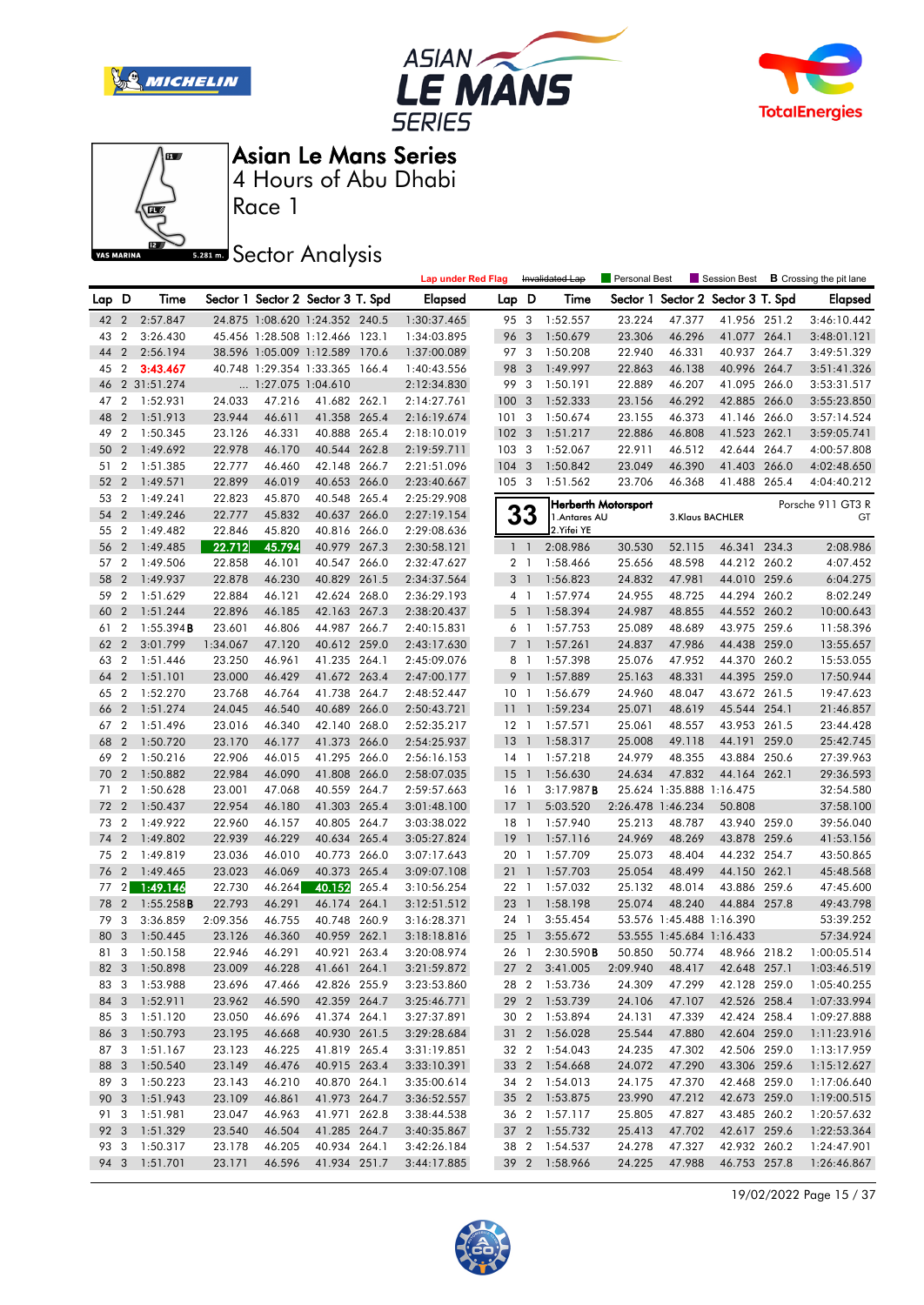







Race 1

**Sector Analysis** 

|            |                |                      |          |                 |                                   |       | <b>Lap under Red Flag</b>  |                 |                         | Invalidated Lap      | Personal Best                 |                          | Session Best                      |       | <b>B</b> Crossing the pit lane |
|------------|----------------|----------------------|----------|-----------------|-----------------------------------|-------|----------------------------|-----------------|-------------------------|----------------------|-------------------------------|--------------------------|-----------------------------------|-------|--------------------------------|
| Lap D      |                | Time                 |          |                 | Sector 1 Sector 2 Sector 3 T. Spd |       | <b>Elapsed</b>             | Lap D           |                         | Time                 |                               |                          | Sector 1 Sector 2 Sector 3 T. Spd |       | <b>Elapsed</b>                 |
| 40         | $\overline{2}$ | 3:34.569             |          |                 | 29.715 1:41.257 1:23.597 120.5    |       | 1:30:21.436                | 93 3            |                         | 1:54.217             | 24.046                        | 47.298                   | 42.873 262.1                      |       | 3:48:14.676                    |
| 41         | $\overline{2}$ | 3:30.197             |          |                 | 48.074 1:28.501 1:13.622 123.1    |       | 1:33:51.633                | 94 3            |                         | 1:52.784             | 23.965                        | 46.701                   | 42.118 262.1                      |       | 3:50:07.460                    |
| 42         | $\overline{2}$ | 2:28.845             |          | 38.910 1:01.872 | 48.063 143.2                      |       | 1:36:20.478                | 95              | $\overline{\mathbf{3}}$ | 1:52.780             | 23.890                        | 47.083                   | 41.807 262.8                      |       | 3:52:00.240                    |
| 43         | $\overline{2}$ | 2:06.393             | 25.665   | 53.554          | 47.174 248.8                      |       | 1:38:26.871                | 96 3            |                         | 1:52.656             | 24.038                        | 46.786                   | 41.832 262.8                      |       | 3:53:52.896                    |
| 44         |                | 2 31:34.172          | 25.462   | 57.456          | $\cdots$                          | 252.9 | 2:10:01.043                | 97 3            |                         | 1:52.680             | 23.814                        | 46.896                   | 41.970 263.4                      |       | 3:55:45.576                    |
| 45         | $\overline{2}$ | 2:50.488             |          | 34.735 1:17.299 | 58.454                            |       | 2:12:51.531                | 98 3            |                         | 1:54.265             | 24.264                        | 46.972                   | 43.029 262.8                      |       | 3:57:39.841                    |
| 46         | $\overline{2}$ | 1:56.640             | 25.140   | 47.771          | 43.729 260.9                      |       | 2:14:48.171                | 99              | $\overline{3}$          | 1:55.091             | 23.895                        | 46.945                   | 44.251                            | 263.4 | 3:59:34.932                    |
| 47         | $\overline{2}$ | 1:54.853             | 24.606   | 47.193          | 43.054 261.5                      |       | 2:16:43.024                | 100 3           |                         | 1:54.165             | 24.275                        | 47.360                   | 42.530 258.4                      |       | 4:01:29.097                    |
| 48         | $\overline{2}$ | 1:54.945             | 24.175   | 47.324          | 43.446 261.5                      |       | 2:18:37.969                | 1013            |                         | 1:54.642             | 24.077                        | 47.383                   | 43.182 262.1                      |       | 4:03:23.739                    |
| 49         | $\overline{2}$ | 1:53.448             | 24.105   | 46.827          | 42.516 262.1                      |       | 2:20:31.417                |                 |                         |                      |                               |                          |                                   |       |                                |
| 50         | $\overline{2}$ | 1:54.818             | 24.092   | 47.263          | 43.463 264.1                      |       | 2:22:26.235                |                 | 34                      | 1. Chandler HULL     | <b>Walkenhorst Motorsport</b> |                          | 3. Nicky CATSBURG                 |       | BMW M4 GT3<br>GT               |
| 51         | $\overline{2}$ | 1:55.354             | 24.345   | 47.260          | 43.749 264.7                      |       | 2:24:21.589                |                 |                         | 2. Jonathan MILLER   |                               |                          |                                   |       |                                |
| 52         | $\overline{2}$ | 1:55.073             | 24.492   | 47.755          | 42.826 262.1                      |       | 2:26:16.662                |                 | 1 <sub>2</sub>          | 2:06.993             | 31.072                        | 51.731                   | 44.190 252.9                      |       | 2:06.993                       |
| 53         | $\overline{2}$ | $1:58.871$ <b>B</b>  | 24.466   | 47.637          | 46.768 263.4                      |       | 2:28:15.533                | $\overline{2}$  | $\overline{2}$          | 1:57.705             | 24.695                        | 49.104                   | 43.906 259.0                      |       | 4:04.698                       |
| 54         | 3              | 4:08.930             | 2:39.726 | 47.280          | 41.924 256.5                      |       | 2:32:24.463                |                 | 3 <sub>2</sub>          | 1:55.000             | 24.397                        | 47.464                   | 43.139 263.4                      |       | 5:59.698                       |
| 55         | 3              | 2:28.678             | 56.534   | 49.096          | 43.048                            | 259.6 | 2:34:53.141                |                 | 4 <sup>2</sup>          | 1:54.961             | 24.148                        | 47.574                   | 43.239 267.3                      |       | 7:54.659                       |
| 56         | 3              | 1:52.468             | 23.803   | 47.233          | 41.432                            | 259.6 | 2:36:45.609                |                 | 5 <sub>2</sub>          | 1:54.892             | 24.267                        | 47.459                   | 43.166 261.5                      |       | 9:49.551                       |
| 57         | 3              | 1:52.214             | 23.774   | 46.648          | 41.792 258.4                      |       | 2:38:37.823                |                 | 6 <sub>2</sub>          | 1:55.193             | 24.472                        | 47.524                   | 43.197                            | 266.7 | 11:44.744                      |
| 58         | 3              | 1:52.535             | 23.931   | 46.820          | 41.784 259.6                      |       | 2:40:30.358                |                 | 7 <sub>2</sub>          | 1:56.226             | 24.403                        | 47.716                   | 44.107 266.0                      |       | 13:40.970                      |
| 59         | 3              | 1:52.997             | 23.829   | 46.956          | 42.212 260.9                      |       | 2:42:23.355                | 8               | $\overline{2}$          | 1:55.181             | 24.473                        | 47.287                   | 43.421                            | 268.0 | 15:36.151                      |
| 60         | 3              | 1:53.987             | 24.242   | 47.389          | 42.356 257.8                      |       | 2:44:17.342                |                 | 9 2                     | 1:55.823             | 24.589                        | 47.403                   | 43.831 266.7                      |       | 17:31.974                      |
| 61         | 3              | 1:53.720             | 24.296   | 47.290          | 42.134 254.7                      |       | 2:46:11.062                | 10 <sub>2</sub> |                         | 1:56.155             | 24.645                        | 47.724                   | 43.786 264.1                      |       | 19:28.129                      |
| 62         | 3              | 1:53.183             | 24.135   | 46.917          | 42.131 260.9                      |       | 2:48:04.245                | 11 <sub>2</sub> |                         | 1:55.960             | 24.791                        | 47.681                   | 43.488 267.3                      |       | 21:24.089                      |
| 63         | 3              | 1:53.447             | 23.872   | 47.569          | 42.006 259.6                      |       | 2:49:57.692                | 12 <sub>2</sub> |                         | 1:55.354             | 24.462                        | 47.402                   | 43.490 265.4                      |       | 23:19.443                      |
| 64         | 3              | 1:52.269             | 23.760   | 46.757          | 41.752 260.2                      |       | 2:51:49.961                | 13 2            |                         | 1:56.378             | 25.329                        | 47.667                   | 43.382 266.0                      |       | 25:15.821                      |
| 65         | 3              | 1:52.161             | 23.767   | 46.586          | 41.808                            | 260.9 | 2:53:42.122                | 14              | $\overline{2}$          | 1:55.320             | 24.463                        | 47.667                   | 43.190 264.1                      |       | 27:11.141                      |
| 66         | 3              | 1:53.223             | 23.848   | 46.789          | 42.586 261.5                      |       | 2:55:35.345                | 15 2            |                         | 1:55.904             | 24.781                        | 47.613                   | 43.510 266.7                      |       | 29:07.045                      |
| 67         | 3              | 1:52.860             | 23.764   | 46.998          | 42.098 260.9                      |       | 2:57:28.205                | 16              | $\overline{2}$          | 2:33.020             | 24.364                        |                          | 50.606 1:18.050 266.0             |       | 31:40.065                      |
| 68         | 3              | 1:52.781             | 23.992   | 46.915          | 41.874 260.9                      |       | 2:59:20.986                | 17 <sub>2</sub> |                         | 3:55.379             |                               | 53.387 1:45.084 1:16.908 |                                   |       | 35:35.444                      |
| 69         | 3              | 1:53.882             | 24.092   | 47.076          | 42.714 260.2                      |       | 3:01:14.868                | 18              | $\overline{2}$          | 2:55.432             |                               | 54.266 1:17.185          | 43.981 178.5                      |       | 38:30.876                      |
| 70         | 3              | 1:52.830             | 23.861   | 46.942          | 42.027 261.5                      |       | 3:03:07.698                | 19 2            |                         | 1:55.576             | 24.585                        | 47.718                   | 43.273 257.1                      |       | 40:26.452                      |
| 71         | 3              |                      | 23.859   |                 | 41.844 260.9                      |       |                            | 20              | $\overline{2}$          |                      | 24.478                        | 47.533                   | 43.430 265.4                      |       |                                |
|            | 3              | 1:52.651             | 23.859   | 46.948          |                                   |       | 3:05:00.349                | 21 2            |                         | 1:55.441<br>1:55.793 |                               |                          | 43.558 265.4                      |       | 42:21.893                      |
| 72         |                | 1:52.561             |          | 46.789          | 41.913 260.9                      |       | 3:06:52.910                | 22 2            |                         |                      | 24.719<br>24.531              | 47.516                   | 43.339 254.7                      |       | 44:17.686                      |
| 73<br>74   | 3<br>3         | 1:52.460             | 23.907   | 46.588          | 41.965 260.9                      |       | 3:08:45.370                | 23 2            |                         | 1:56.326<br>1:54.719 |                               | 48.456                   | 43.027 266.0                      |       | 46:14.012                      |
| 75         | 3              | 1:52.317<br>1:52.999 | 23.810   | 46.659          | 41.848 262.1<br>42.288 262.8      |       | 3:10:37.687<br>3:12:30.686 |                 |                         |                      | 24.490<br>24.681              | 47.202<br>47.677         | 56.341 266.0                      |       | 48:08.731                      |
| 76         | 3              |                      | 23.826   | 46.885          | 41.956 262.8                      |       |                            | 24 2<br>252     |                         | 2:08.699<br>3:55.434 |                               | 53.407 1:45.138 1:16.889 |                                   |       | 50:17.430                      |
|            | 3              | 1:52.511             | 23.864   | 46.691          |                                   |       | 3:14:23.197                |                 |                         |                      |                               | 53.367 1:45.342 1:16.407 |                                   |       | 54:12.864<br>58:07.980         |
| 77         |                | 1:53.670             | 24.054   | 47.082          | 42.534 262.1                      |       | 3:16:16.867                | 26 2<br>27 2    |                         | 3:55.116             |                               | 47.668                   |                                   |       | 1:00:11.067                    |
| 78<br>79 3 | -3             | 1:53.395             | 24.003   | 47.127          | 42.265 252.9                      |       | 3:18:10.262                |                 |                         | 2:03.087             | 31.908<br>24.439              |                          | 43.511 263.4<br>46.111 264.1      |       |                                |
|            |                | $1:56.145$ <b>B</b>  | 24.099   | 47.110          | 44.936 262.1                      |       | 3:20:06.407                | 28 2            |                         | $1:58.106$ B         |                               | 47.556                   | 43.195 260.9                      |       | 1:02:09.173                    |
|            |                | 80 3 3:34.243        | 2:01.075 | 48.860          | 44.308 260.9                      |       | 3:23:40.650                |                 |                         | 29 1 3:41.679        | 2:10.500                      | 47.984                   |                                   |       | 1:05:50.852                    |
|            |                | 81 3 1:54.802        | 24.692   | 47.843          | 42.267 253.5                      |       | 3:25:35.452                |                 |                         | 30 1 1:54.049        | 24.099                        | 47.309                   | 42.641 262.8                      |       | 1:07:44.901                    |
| 82 3       |                | 1:52.232             | 23.957   | 46.632          | 41.643 260.9                      |       | 3:27:27.684                |                 |                         | 31 1 1:54.700        | 24.118                        | 47.648                   | 42.934 262.1                      |       | 1:09:39.601                    |
| 83 3       |                | 1:52.927             | 23.886   | 47.381          | 41.660 260.9                      |       | 3:29:20.611                |                 |                         | 32 1 1:55.480        | 24.258                        | 47.912                   | 43.310 262.8                      |       | 1:11:35.081                    |
| 84 3       |                | 1:52.602             | 23.929   | 46.979          | 41.694 260.9                      |       | 3:31:13.213                |                 |                         | 33 1 1:55.400        | 24.395                        | 47.539                   | 43.466 262.8                      |       | 1:13:30.481                    |
| 85 3       |                | 1:52.989             | 23.963   | 47.026          | 42.000 261.5                      |       | 3:33:06.202                |                 |                         | 34 1 1:55.377        | 24.571                        | 47.586                   | 43.220 262.8                      |       | 1:15:25.858                    |
| 86 3       |                | 1:53.573             | 24.072   | 47.482          | 42.019 262.1                      |       | 3:34:59.775                |                 |                         | 35 1 1:55.624        | 24.318                        | 47.890                   | 43.416 264.1                      |       | 1:17:21.482                    |
|            |                | 87 3 1:54.033        | 23.877   | 47.470          | 42.686 257.8                      |       | 3:36:53.808                |                 |                         | 36 1 1:55.387        | 24.811                        | 47.670                   | 42.906 262.8                      |       | 1:19:16.869                    |
| 88 3       |                | 1:53.745             | 24.152   | 47.613          | 41.980 251.7                      |       | 3:38:47.553                |                 |                         | 37 1 1:54.873        | 24.321                        | 47.432                   | 43.120 262.1                      |       | 1:21:11.742                    |
| 89 3       |                | 1:52.769             | 23.978   | 46.949          | 41.842 262.1                      |       | 3:40:40.322                |                 |                         | 38 1 1:55.465        | 24.522                        | 47.780                   | 43.163 263.4                      |       | 1:23:07.207                    |
| 90 3       |                | 1:53.326             | 24.029   | 46.865          | 42.432 262.1                      |       | 3:42:33.648                |                 |                         | 39 1 2:03.222        | 24.562                        | 47.543                   | 51.117 264.1                      |       | 1:25:10.429                    |
| 91 3       |                | 1:52.764             | 24.034   | 46.817          | 41.913 262.1                      |       | 3:44:26.412                |                 | 40 1                    | 2:06.686             | 25.026                        | 53.103                   | 48.557 185.6                      |       | 1:27:17.115                    |
| 92 3       |                | 1:54.047             | 23.927   | 47.804          | 42.316 262.8                      |       | 3:46:20.459                |                 |                         | 41 1 3:12.143        |                               | 25.853 1:20.984 1:25.306 |                                   |       | 1:30:29.258                    |

19/02/2022 Page 16 / 37

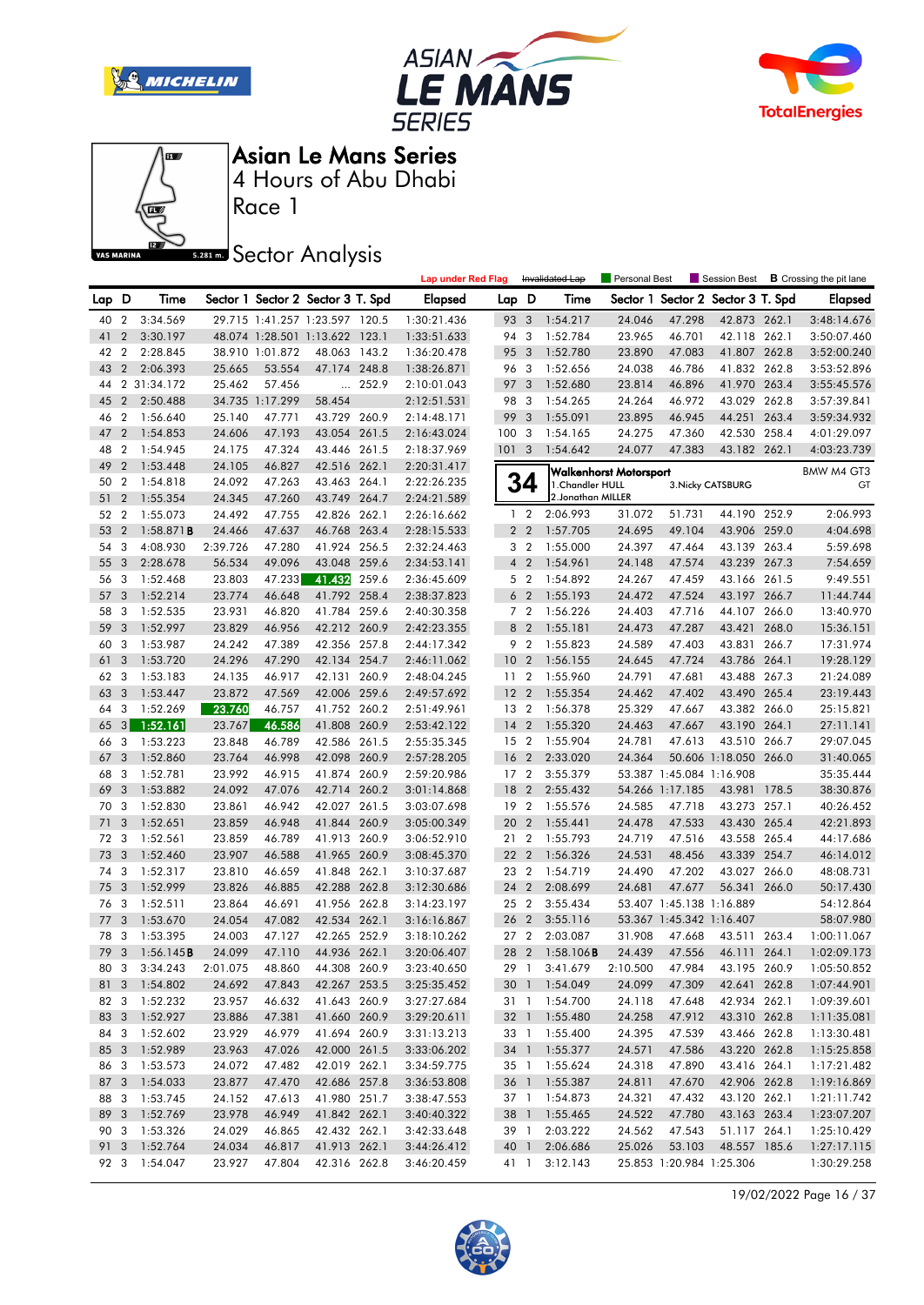







Race 1

# **Sector Analysis**

|          |                |                        |                  |                          |                                   |       | <b>Lap under Red Flag</b>  |                  |                 | Invalidated Lap      | Personal Best                          |                          | Session Best                                   |       | <b>B</b> Crossing the pit lane |
|----------|----------------|------------------------|------------------|--------------------------|-----------------------------------|-------|----------------------------|------------------|-----------------|----------------------|----------------------------------------|--------------------------|------------------------------------------------|-------|--------------------------------|
| Lap D    |                | Time                   |                  |                          | Sector 1 Sector 2 Sector 3 T. Spd |       | <b>Elapsed</b>             | Lap D            |                 | Time                 |                                        |                          | Sector 1 Sector 2 Sector 3 T. Spd              |       | <b>Elapsed</b>                 |
| 42 1     |                | 3:28.186               |                  |                          | 46.053 1:28.750 1:13.383 128.0    |       | 1:33:57.444                | 95 3             |                 | 1:53.618             | 23.939                                 | 47.017                   | 42.662 268.7                                   |       | 3:50:17.532                    |
| 43       | $\mathbf{1}$   | 2:28.778               |                  | 38.960 1:01.445          | 48.373 181.8                      |       | 1:36:26.222                | 96 3             |                 | 1:53.394             | 23.985                                 | 46.843                   | 42.566 266.7                                   |       | 3:52:10.926                    |
| 44       | $\mathbf{1}$   | 2:08.043               | 25.847           | 54.521                   | 47.675 225.5                      |       | 1:38:34.265                | 97 3             |                 | 1:52.955             | 23.836                                 | 46.733                   | 42.386 266.0                                   |       | 3:54:03.881                    |
| 45       |                | 1 31:35.355            |                  | 26.200 1:08.320          |                                   | 229.3 | 2:10:09.620                | 98               | 3               | 1:54.212             | 23.923                                 | 47.656                   | 42.633 266.7                                   |       | 3:55:58.093                    |
| 46       | $\mathbf{1}$   | 3:24.253               |                  | 34.047 1:14.205 1:36.001 |                                   |       | 2:13:33.873                | 99 3             |                 | 1:53.908             | 23.961                                 | 47.242                   | 42.705 268.0                                   |       | 3:57:52.001                    |
| 47       | $\mathbf{1}$   | 1:57.260               | 25.160           | 48.255                   | 43.845 260.9                      |       | 2:15:31.133                | 100 <sub>1</sub> | 3               | 1:55.495             | 24.640                                 | 47.232                   | 43.623 266.7                                   |       | 3:59:47.496                    |
| 48       | $\mathbf{1}$   | 1:55.898               | 24.722           | 47.665                   | 43.511 264.1                      |       | 2:17:27.031                | 101              | 3               | 1:53.101             | 23.870                                 | 46.753                   | 42.478 266.7                                   |       | 4:01:40.597                    |
| 49       | $\overline{1}$ | 1:54.880               | 24.287           | 47.245                   | 43.348 264.1                      |       | 2:19:21.911                | $102 \quad 3$    |                 | 1:53.333             | 23.982                                 | 46.914                   | 42.437 268.0                                   |       | 4:03:33.930                    |
| 50       | $\mathbf{1}$   | 1:54.700               | 24.205           | 47.297                   | 43.198 264.1                      |       | 2:21:16.611                |                  |                 |                      | <b>Walkenhorst Motorsport</b>          |                          |                                                |       | BMW M4 GT3                     |
| 51       | $\mathbf{1}$   | 1:54.350               | 24.190           | 47.148                   | 43.012 265.4                      |       | 2:23:10.961                |                  | 35              |                      | 1. Friedrich VON BOHLEN 3. Jorg BREUER |                          |                                                |       | GT AM                          |
| 52       | $\mathbf{1}$   | 1:54.797               | 24.400           | 47.375                   | 43.022 266.0                      |       | 2:25:05.758                |                  |                 |                      | 2. Henry WALKENHORST                   |                          |                                                |       |                                |
| 53       | $\overline{1}$ | 1:54.314               | 24.079           | 47.138                   | 43.097 266.0                      |       | 2:27:00.072                |                  | 1 <sub>2</sub>  | 2:12.878             | 33.395                                 | 52.305                   | 47.178 221.8                                   |       | 2:12.878                       |
| 54       | $\mathbf{1}$   | 1:54.585               | 24.271           | 47.190                   | 43.124                            | 264.1 | 2:28:54.657                |                  | 2 <sub>2</sub>  | 1:59.268             | 25.257                                 | 48.586                   | 45.425 243.2                                   |       | 4:12.146                       |
| 55       | $\mathbf{1}$   | $1:59.133$ <b>B</b>    | 24.076           | 47.137                   | 47.920 264.7                      |       | 2:30:53.790                |                  | 3 <sub>2</sub>  | 1:57.801             | 25.107                                 | 47.921                   | 44.773 256.5                                   |       | 6:09.947                       |
| 56       | 3              | 3:39.607               | 2:10.247         | 47.438                   | 41.922                            | 264.1 | 2:34:33.397                |                  | 4 <sup>2</sup>  | 1:57.501             | 25.139                                 | 48.010                   | 44.352 252.9                                   |       | 8:07.448                       |
| 57       | - 3            | 1:52.949               | 23.762           | 47.046                   | 42.141 265.4                      |       | 2:36:26.346                |                  | 5 <sub>2</sub>  | 1:57.679             | 25.395                                 | 47.906                   | 44.378 253.5                                   |       | 10:05.127                      |
| 58       | 3              | 1:53.697               | 23.768           | 46.793                   | 43.136 264.7                      |       | 2:38:20.043                |                  | 6 <sub>2</sub>  | 1:57.395             | 25.101                                 | 47.677                   | 44.617 264.1                                   |       | 12:02.522                      |
| 59       | 3              | 1:53.968               | 23.840           | 47.438                   | 42.690 257.1                      |       | 2:40:14.011                |                  | 7 <sub>2</sub>  | 1:57.386             | 24.878                                 | 48.047                   | 44.461                                         | 256.5 | 13:59.908                      |
| 60       | 3              | 1:54.584               | 23.751           | 46.749                   | 44.084                            | 264.7 | 2:42:08.595                |                  | 8 2             | 1:57.180             | 25.036                                 | 47.727                   | 44.417 260.2                                   |       | 15:57.088                      |
| 61       | 3              | 1:52.958               | 23.826           | 46.824                   | 42.308 264.7                      |       | 2:44:01.553                |                  | 9 <sub>2</sub>  | 1:58.993             | 25.344                                 | 49.004                   | 44.645 242.2                                   |       | 17:56.081                      |
| 62       | 3              | 1:54.208               | 23.861           | 47.607                   | 42.740 264.7                      |       | 2:45:55.761                | 10 <sub>2</sub>  |                 | 1:57.836             | 25.005                                 | 48.153                   | 44.678 259.0                                   |       | 19:53.917                      |
| 63       | 3              | 1:53.015               | 23.856           | 46.800                   | 42.359 265.4                      |       | 2:47:48.776                | 11 <sub>2</sub>  |                 | 1:58.165             | 24.924                                 | 47.556                   | 45.685 260.9                                   |       | 21:52.082                      |
| 64       | 3              | 1:53.167               | 23.994           | 46.772                   | 42.401                            | 265.4 | 2:49:41.943                | 12 <sub>2</sub>  |                 | 1:57.395             | 25.149                                 | 47.811                   | 44.435 262.8                                   |       | 23:49.477                      |
| 65       | 3              | 1:53.408               | 23.853           | 46.996                   | 42.559 265.4                      |       | 2:51:35.351                | 13 2             |                 | 1:56.913             | 25.113                                 | 47.648                   | 44.152 264.1                                   |       | 25:46.390                      |
| 66       | 3              | 1:53.505               | 24.151           | 46.989                   | 42.365 265.4                      |       | 2:53:28.856                | $14 \quad 2$     |                 | 1:56.702             | 24.920                                 | 47.387                   | 44.395 262.1                                   |       | 27:43.092                      |
| 67       | 3              | 1:53.327               | 23.926           | 47.024                   | 42.377 264.7                      |       | 2:55:22.183                | 15 <sup>2</sup>  |                 | 1:56.851             | 24.902                                 | 47.452                   | 44.497 265.4                                   |       | 29:39.943                      |
| 68       | 3              | 1:54.067               | 24.153           | 47.060                   | 42.854 265.4                      |       | 2:57:16.250                | 16 <sub>2</sub>  |                 | 3:21.114             |                                        | 25.143 1:39.933 1:16.038 |                                                |       | 33:01.057                      |
| 69       | 3              | 1:53.719               | 23.949           | 47.045                   | 42.725 266.0                      |       | 2:59:09.969                | 17 <sup>2</sup>  |                 | 3:54.300             |                                        | 53.278 1:45.219 1:15.803 |                                                |       | 36:55.357                      |
| 70       | 3              | 1:54.554               | 24.147           | 47.260                   | 43.147                            | 261.5 | 3:01:04.523                | 18 2             |                 | 2:10.839             | 37.688                                 | 48.161                   | 44.990 256.5                                   |       | 39:06.196                      |
| 71       | 3              | 1:53.940               | 24.046           | 46.812                   | 43.082 266.7                      |       | 3:02:58.463                | 19 2             |                 | 1:57.225             | 25.467                                 | 47.462                   | 44.296                                         | 264.1 | 41:03.421                      |
| 72       | -3             | 1:55.431               | 25.560           | 47.315                   | 42.556 266.0                      |       | 3:04:53.894                | 20               | $\overline{2}$  | 1:57.467             | 25.000                                 | 47.775                   | 44.692 260.9                                   |       | 43:00.888                      |
| 73       | -3             | 1:53.759               | 23.874           | 47.360                   | 42.525 266.0                      |       | 3:06:47.653                | 21 2             |                 | 1:57.175             | 25.152                                 | 47.563                   | 44.460 264.7                                   |       | 44:58.063                      |
| 74       | 3              | 1:54.016               | 24.184           | 47.142                   | 42.690 265.4                      |       | 3:08:41.669                | 22 2<br>23 2     |                 | 1:56.594             | 25.031<br>24.930                       | 47.412<br>47.509         | 44.151                                         | 262.8 | 46:54.657                      |
| 75<br>76 | 3<br>-3        | 1:53.554<br>1:53.897   | 24.003<br>23.979 | 46.906<br>47.002         | 42.645 267.3<br>42.916 266.0      |       | 3:10:35.223<br>3:12:29.120 | 24               | $\overline{2}$  | 1:57.312<br>2:54.047 |                                        |                          | 44.873 264.7<br>27.472 1:10.264 1:16.311 234.8 |       | 48:51.969<br>51:46.016         |
| 77       | -3             | 1:53.458               | 23.966           | 46.852                   | 42.640 267.3                      |       | 3:14:22.578                | 25 2             |                 | 3:55.599B            |                                        | 53.245 1:45.022 1:17.332 |                                                |       | 55:41.615                      |
| 78       | 3              | 1:53.926               | 24.106           | 47.130                   | 42.690 267.3                      |       | 3:16:16.504                | 26               | 3               | 4:53.420             | 3:19.131                               | 48.719                   | 45.570 251.2                                   |       | 1:00:35.035                    |
| 79       | 3              | 1:54.691               | 24.077           | 47.303                   | 43.311                            | 266.0 | 3:18:11.195                | 27 <sub>3</sub>  |                 | 2:01.336             | 25.832                                 | 48.458                   | 47.046 254.1                                   |       | 1:02:36.371                    |
| 80       | 3              | 1:54.081               | 24.049           | 47.240                   | 42.792 263.4                      |       | 3:20:05.276                | 28               | 3               | 1:58.267             | 25.775                                 | 47.940                   | 44.552 259.0                                   |       | 1:04:34.638                    |
| 81 3     |                | 1:54.481               | 24.042           | 47.003                   | 43.436 268.7                      |       | 3:21:59.757                | 29 3             |                 | 1:58.506             | 24.985                                 | 47.848                   | 45.673 256.5                                   |       | 1:06:33.144                    |
|          |                | 82 3 1:57.604 <b>B</b> | 24.850           | 47.429                   | 45.325 257.1                      |       | 3:23:57.361                |                  |                 | 30 3 1:58.100        | 25.452                                 | 47.772                   | 44.876 259.0                                   |       | 1:08:31.244                    |
| 83 3     |                | 3:39.813               | 2:10.402         | 47.447                   | 41.964 266.0                      |       | 3:27:37.174                |                  |                 | 31 3 1:59.723        | 25.116                                 | 48.973                   | 45.634 247.7                                   |       | 1:10:30.967                    |
|          |                | 84 3 1:52.518          | 23.619           | 46.756                   | 42.143 266.7                      |       | 3:29:29.692                |                  |                 | 32 3 2:01.456        | 26.275                                 | 48.627                   | 46.554 245.5                                   |       | 1:12:32.423                    |
|          |                | 85 3 1:53.236          | 23.718           | 46.661                   | 42.857 266.0                      |       | 3:31:22.928                |                  |                 | 33 3 1:59.668        | 25.783                                 | 48.625                   | 45.260 260.2                                   |       | 1:14:32.091                    |
|          |                | 86 3 1:53.729          | 24.479           | 46.991                   | 42.259 268.0                      |       | 3:33:16.657                |                  |                 | 34 3 2:27.045        | 51.174                                 | 49.151                   | 46.720 254.1                                   |       | 1:16:59.136                    |
|          |                | 87 3 1:52.599          | 23.709           | 46.703                   | 42.187 266.7                      |       | 3:35:09.256                | 35 3             |                 | 2:00.718             | 25.953                                 | 48.635                   | 46.130 255.9                                   |       | 1:18:59.854                    |
|          |                | 88 3 1:53.787          | 24.288           | 47.109                   | 42.390 266.7                      |       | 3:37:03.043                |                  | 36 <sub>3</sub> | 2:02.553             | 28.310                                 | 48.137                   | 46.106 257.8                                   |       | 1:21:02.407                    |
|          |                | 89 3 1:53.048          | 23.857           | 46.703                   | 42.488 266.7                      |       | 3:38:56.091                |                  |                 | 37 3 1:59.478        | 25.384                                 | 48.390                   | 45.704 259.0                                   |       | 1:23:01.885                    |
|          |                | 90 3 1:54.289          | 24.410           | 46.990                   | 42.889 267.3                      |       | 3:40:50.380                |                  |                 | 38 3 2:00.686        | 25.099                                 | 47.727                   | 47.860 260.2                                   |       | 1:25:02.571                    |
| 91 3     |                | 1:53.164               | 23.928           | 46.766                   | 42.470 266.7                      |       | 3:42:43.544                | 39 3             |                 | 2:09.387             | 28.037                                 | 52.368                   | 48.982 235.3                                   |       | 1:27:11.958                    |
| 92 3     |                | 1:53.633               | 24.011           | 47.186                   | 42.436 267.3                      |       | 3:44:37.177                | 40 3             |                 | 3:13.946             |                                        |                          | 26.551 1:23.103 1:24.292 131.9                 |       | 1:30:25.904                    |
|          |                | 93 3 1:53.337          | 24.010           | 46.865                   | 42.462 266.7                      |       | 3:46:30.514                | 41 3             |                 | 3:28.762             |                                        |                          | 46.939 1:28.303 1:13.520 135.7                 |       | 1:33:54.666                    |
|          |                | 94 3 1:53.400          | 23.911           | 46.892                   | 42.597 266.0                      |       | 3:48:23.914                |                  |                 | 42 3 2:30.875        |                                        | 38.919 1:03.307          | 48.649 162.9                                   |       | 1:36:25.541                    |
|          |                |                        |                  |                          |                                   |       |                            |                  |                 |                      |                                        |                          |                                                |       |                                |

19/02/2022 Page 17 / 37

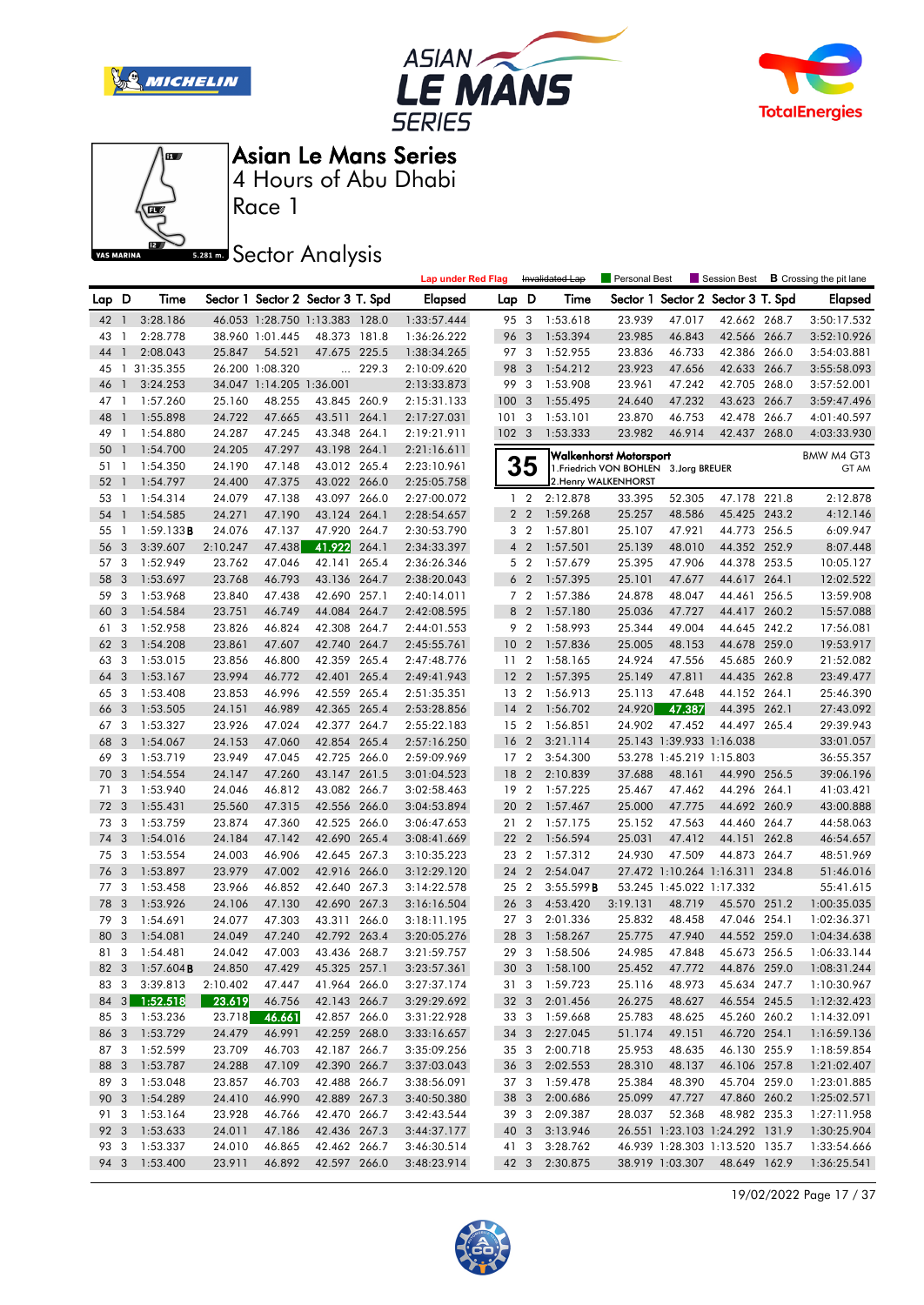







Race 1

**Sector Analysis** 

|      |                |                                |          |                 |                                   |       | <b>Lap under Red Flag</b> |                 |                | Invalidated Lap           | Personal Best |                            |                                   |       | Session Best <b>B</b> Crossing the pit lane |
|------|----------------|--------------------------------|----------|-----------------|-----------------------------------|-------|---------------------------|-----------------|----------------|---------------------------|---------------|----------------------------|-----------------------------------|-------|---------------------------------------------|
| Lap  | D              | Time                           |          |                 | Sector 1 Sector 2 Sector 3 T. Spd |       | <b>Elapsed</b>            | Lap D           |                | Time                      |               |                            | Sector 1 Sector 2 Sector 3 T. Spd |       | <b>Elapsed</b>                              |
| 43 3 |                | 2:07.704                       | 25.880   | 52.921          | 48.903 242.2                      |       | 1:38:33.245               | 96 1            |                | 2:13.414                  | 28.114        | 52.131                     | 53.169 228.3                      |       | 4:04:11.546                                 |
| 44   |                | 3 31:32.134                    |          | 26.373 1:06.734 |                                   | 250.6 | 2:10:05.379               |                 |                | <b>Graff Racing</b>       |               |                            |                                   |       | Oreca 07-Gibson                             |
| 45   | 3              | 2:50.347                       |          | 36.278 1:14.672 | 59.397                            |       | 2:12:55.726               |                 | <b>39</b>      | 1. David DROUX            |               |                            | 3. Sébastien PAGE                 |       | LMP2 AM                                     |
| 46   | 3              | 2:02.649                       | 26.818   | 49.455          | 46.376 218.6                      |       | 2:14:58.375               |                 |                | 2. Eric TROUILLET         |               |                            |                                   |       |                                             |
| 47   | -3             | 1:59.811                       | 25.913   | 48.610          | 45.288 244.9                      |       | 2:16:58.186               |                 | 1 <sub>2</sub> | 1:49.194                  | 23.882        | 45.414                     | 39.898 266.7                      |       | 1:49.194                                    |
| 48   | 3              | 1:58.062                       | 25.344   | 47.722          | 44.996 259.6                      |       | 2:18:56.248               |                 | 2 <sub>2</sub> | 1:46.610                  | 21.775        | 44.778                     | 40.057 276.2                      |       | 3:35.804                                    |
| 49   | 3              | 1:57.326                       | 25.040   | 47.840          | 44.446 264.1                      |       | 2:20:53.574               |                 | 3 <sub>2</sub> | 1:46.219                  | 21.679        | 44.647                     | 39.893 277.6                      |       | 5:22.023                                    |
| 50   | 3              | 1:57.456                       | 24.955   | 48.049          | 44.452 250.6                      |       | 2:22:51.030               |                 | 4 <sup>2</sup> | 1:45.799                  | 21.561        | 44.489                     | 39.749 277.6                      |       | 7:07.822                                    |
| 51   | 3              | 1:56.724                       | 25.134   | 47.464          | 44.126 260.2                      |       | 2:24:47.754               |                 | 5 <sub>2</sub> | 1:45.985                  | 21.621        | 44.414                     | 39.950 279.1                      |       | 8:53.807                                    |
| 52   | 3              | 1:56.406                       | 24.770   | 47.524          | 44.112                            | 262.8 | 2:26:44.160               |                 | 6 <sub>2</sub> | 1:46.610                  | 21.525        | 44.398                     | 40.687 279.1                      |       | 10:40.417                                   |
| 53   | 3              | 2:34.258                       | 24.777   |                 | 47.842 1:21.639 259.0             |       | 2:29:18.418               |                 | 7 <sub>2</sub> | 1:45.856                  | 21.720        | 44.477                     | 39.659                            | 278.4 | 12:26.273                                   |
| 54   | 3              | 1:58.998                       | 26.124   | 47.594          | 45.280 251.7                      |       | 2:31:17.416               |                 | 8 2            | 1:45.655                  | 21.599        | 44.432                     | 39.624 280.5                      |       | 14:11.928                                   |
| 55   | 3              | $2:03.821$ B                   | 24.821   | 47.505          | 51.495 264.1                      |       | 2:33:21.237               |                 | 9 <sub>2</sub> | 1:47.901                  | 21.634        | 44.558                     | 41.709 281.2                      |       | 15:59.829                                   |
| 56   | $\mathbf{1}$   | 4:39.929                       | 3:00.008 | 50.484          | 49.437 258.4                      |       | 2:38:01.166               | 10 <sub>2</sub> |                | 1:52.943                  | 22.623        | 45.488                     | 44.832 280.5                      |       | 17:52.772                                   |
| 57   | $\mathbf{1}$   | 2:04.697                       | 27.185   | 48.915          | 48.597 262.8                      |       | 2:40:05.863               | 11              | $\overline{2}$ | 1:48.156                  | 23.690        | 44.847                     | 39.619                            | 281.2 | 19:40.928                                   |
| 58   | -1             | 2:06.406                       | 26.904   | 49.561          | 49.941 245.5                      |       | 2:42:12.269               | 12              | $\overline{2}$ | 1:46.994                  | 21.498        | 44.711                     | 40.785 282.7                      |       | 21:27.922                                   |
| 59   | -1             | 2:02.887                       | 26.273   | 49.103          | 47.511                            | 257.1 | 2:44:15.156               | 13 2            |                | 1:48.762                  | 23.003        | 45.304                     | 40.455 276.9                      |       | 23:16.684                                   |
| 60   | $\mathbf{1}$   | 2:05.925                       | 26.961   | 49.370          | 49.594 247.1                      |       | 2:46:21.081               | 14              | $\overline{2}$ | 1:46.209                  | 22.026        | 44.398                     | 39.785 279.8                      |       | 25:02.893                                   |
| 61   | 1              | 2:04.041                       | 26.875   | 49.313          | 47.853                            | 260.2 | 2:48:25.122               | 15 2            |                | 1:46.088                  | 21.588        | 44.659                     | 39.841 274.1                      |       | 26:48.981                                   |
| 62   | -1             | 2:05.165                       | 27.260   | 49.673          | 48.232 255.3                      |       | 2:50:30.287               | 16              | $\overline{2}$ | 1:48.137                  | 23.016        | 44.759                     | 40.362 279.8                      |       | 28:37.118                                   |
| 63   | $\mathbf{1}$   | 2:07.170                       | 27.137   | 49.626          | 50.407 259.0                      |       | 2:52:37.457               | 17 <sub>2</sub> |                | 1:53.271B                 | 21.731        | 44.189                     | 47.351 280.5                      |       | 30:30.389                                   |
| 64   | $\overline{1}$ | 2:05.793                       | 26.601   | 50.308          | 48.884                            | 238.9 | 2:54:43.250               | 18              | $\overline{2}$ | 5:28.236                  |               | 2:27.014 1:45.273 1:15.949 |                                   |       | 35:58.625                                   |
| 65   | -1             | 2:08.762                       | 27.195   | 51.681          | 49.886 257.8                      |       | 2:56:52.012               | 19 2            |                | 2:35.622                  |               | 53.651 1:01.130            | 40.841 238.9                      |       | 38:34.247                                   |
| 66   | $\overline{1}$ | 2:06.343                       | 26.987   | 49.056          | 50.300 260.9                      |       | 2:58:58.355               | 20              | $\overline{2}$ | 1:47.262                  | 22.638        | 44.844                     | 39.780 270.0                      |       | 40:21.509                                   |
| 67   | $\mathbf{1}$   | 2:08.706                       | 27.120   | 51.754          | 49.832 244.9                      |       | 3:01:07.061               | 21 2            |                | 1:46.676                  | 21.868        | 45.023                     | 39.785 274.8                      |       | 42:08.185                                   |
| 68   | $\mathbf{1}$   | 2:05.918                       | 27.497   | 49.338          | 49.083 260.2                      |       | 3:03:12.979               | 22              | $\overline{2}$ | 1:46.787                  | 21.533        | 44.395                     | 40.859                            | 279.8 | 43:54.972                                   |
| 69   | 1              | 2:04.989                       | 27.436   | 49.651          | 47.902 257.8                      |       | 3:05:17.968               | 23 2            |                | 1:48.802                  | 21.729        | 45.063                     | 42.010 281.2                      |       | 45:43.774                                   |
| 70   | $\mathbf{1}$   | 2:05.753                       | 26.921   | 49.823          | 49.009 262.1                      |       | 3:07:23.721               | 24              | $\overline{2}$ | 1:46.270                  | 22.010        | 44.719                     | 39.541                            | 280.5 | 47:30.044                                   |
| 71   | $\mathbf{1}$   | 2:05.210                       | 26.695   | 49.567          | 48.948 256.5                      |       | 3:09:28.931               | 25 2            |                | 1:48.295                  | 21.563        | 44.302                     | 42.430 278.4                      |       | 49:18.339                                   |
| 72   | $\overline{1}$ | 2:09.148                       | 27.470   | 51.122          | 50.556 254.1                      |       | 3:11:38.079               | 26              | $\overline{2}$ | 3:20.849                  |               | 23.906 1:40.949 1:15.994   |                                   |       | 52:39.188                                   |
| 73   | -1             | 2:09.186                       | 28.199   | 50.221          | 50.766 243.2                      |       | 3:13:47.265               | 27 <sub>2</sub> |                | 3:55.149                  |               | 53.703 1:45.122 1:16.324   |                                   |       | 56:34.337                                   |
| 74   | -1             | 2:10.448                       | 27.892   | 49.162          | 53.394 260.9                      |       | 3:15:57.713               | 28              | $\overline{2}$ | 2:53.093                  |               | 53.723 1:18.093            | 41.277 181.5                      |       | 59:27.430                                   |
| 75   | $\mathbf{1}$   | 2:11.528B                      | 26.756   | 49.942          | 54.830 247.7                      |       | 3:18:09.241               | 29 2            |                | 1:46.940                  | 21.760        | 44.750                     | 40.430 277.6                      |       | 1:01:14.370                                 |
| 76   | $\mathbf{1}$   | 3:54.849                       | 2:12.772 | 50.982          | 51.095 258.4                      |       | 3:22:04.090               | 30              | $\overline{2}$ | 1:48.175                  | 22.903        | 45.262                     | 40.010 275.5                      |       | 1:03:02.545                                 |
| 77   | $\overline{1}$ | 2:02.892                       | 26.296   | 49.220          | 47.376 254.1                      |       | 3:24:06.982               | 31 2            |                | 1:48.239                  | 21.719        | 44.771                     | 41.749 279.8                      |       | 1:04:50.784                                 |
| 78   | $\mathbf{1}$   | 2:04.157                       | 26.402   | 49.239          | 48.516 257.8                      |       | 3:26:11.139               | 32 2            |                | 1:48.350                  | 23.271        | 44.830                     | 40.249 277.6                      |       | 1:06:39.134                                 |
| 79   | $\overline{1}$ | 2:05.344                       | 26.165   | 49.676          | 49.503 246.0                      |       | 3:28:16.483               | 33 2            |                | 1:46.577                  | 22.495        | 44.342                     | 39.740 282.0                      |       | 1:08:25.711                                 |
| 80   | $\mathbf{1}$   | 2:05.509                       | 26.455   | 49.951          | 49.103 217.3                      |       | 3:30:21.992               | 34              | $\overline{2}$ | 1:48.772                  | 22.942        | 44.678                     | 41.152 278.4                      |       | 1:10:14.483                                 |
| 81   | -1             | 2:07.764                       | 26.792   | 49.753          | 51.219 249.4                      |       | 3:32:29.756               | 35 2            |                | 1:47.706                  | 21.929        | 44.589                     | 41.188 280.5                      |       | 1:12:02.189                                 |
| 82 1 |                | 2:05.834                       | 27.178   | 49.591          | 49.065 256.5                      |       | 3:34:35.590               |                 |                | 36 2 1:46.074             | 21.841        | 44.113                     | 40.120 280.5                      |       | 1:13:48.263                                 |
|      |                | 83 1 2:04.303                  | 26.153   | 49.563          | 48.587 248.8                      |       | 3:36:39.893               |                 |                | 37 2 1:49.113             | 22.097        | 45.614                     | 41.402 275.5                      |       | 1:15:37.376                                 |
|      |                | 84 1 2:04.095                  | 26.015   | 49.035          | 49.045 254.7                      |       | 3:38:43.988               |                 |                | 38 2 1:47.882             | 23.140        | 44.980                     | 39.762 268.0                      |       | 1:17:25.258                                 |
|      |                | 85 1 2:06.532                  | 27.542   | 49.632          | 49.358 250.6                      |       | 3:40:50.520               |                 |                | 39 2 1:47.670             | 22.784        | 45.253                     | 39.633 276.2                      |       | 1:19:12.928                                 |
|      |                | 86 1 2:04.366                  | 26.775   | 49.222          | 48.369 252.9                      |       | 3:42:54.886               |                 |                | 40 2 1:47.324             | 21.627        | 44.473                     | 41.224 279.8                      |       | 1:21:00.252                                 |
|      |                | 87 1 2:05.273                  | 26.650   | 49.539          | 49.084 255.3                      |       | 3:45:00.159               |                 |                | 41 2 1:47.360             | 22.972        | 44.483                     | 39.905 279.8                      |       | 1:22:47.612                                 |
|      |                | 88 1 2:04.984                  | 26.354   | 49.065          | 49.565 255.3                      |       |                           |                 |                | 42 2 1:47.322             | 21.994        | 44.751                     | 40.577 266.7                      |       |                                             |
|      |                | 89 1 2:08.843                  |          | 50.566          |                                   |       | 3:47:05.143               |                 |                | 43 2 2:00.719             | 22.219        | 50.368                     |                                   |       | 1:24:34.934                                 |
|      |                |                                | 27.646   |                 | 50.631 257.1                      |       | 3:49:13.986               |                 |                |                           |               |                            | 48.132 184.0                      |       | 1:26:35.653                                 |
|      |                | 90 1 2:07.712                  | 27.283   | 50.276          | 50.153 253.5                      |       | 3:51:21.698               |                 |                | 44 2 3:42.497             |               | 38.541 1:39.611 1:24.345   |                                   |       | 1:30:18.150                                 |
|      |                | 91 1 2:04.977<br>92 1 2:06.946 | 26.685   | 49.693          | 48.599 252.3                      |       | 3:53:26.675               |                 | 45 2           | 3:30.529<br>46 2 3:07.385 |               |                            | 47.863 1:28.893 1:13.773 133.0    |       | 1:33:48.679                                 |
|      |                |                                | 28.795   | 49.457          | 48.694 252.9                      |       | 3:55:33.621               |                 |                |                           |               |                            | 38.992 1:12.237 1:16.156 134.8    |       | 1:36:56.064                                 |
|      |                | 93 1 2:07.996                  | 26.513   | 49.104          | 52.379 254.7                      |       | 3:57:41.617               |                 |                | 47 2 3:38.881             |               |                            | 41.243 1:26.705 1:30.933 136.7    |       | 1:40:34.945                                 |
|      |                | 94 1 2:09.591                  | 27.261   | 51.200          | 51.130 243.8                      |       | 3:59:51.208               |                 |                | 48 2 31:58.419B           |               | $\ldots$ 1:26.770 1:07.001 |                                   |       | 2:12:33.364                                 |
|      |                | 95 1 2:06.924                  | 27.899   | 49.947          | 49.078 250.6                      |       | 4:01:58.132               |                 |                | 49 3 3:49.181             |               |                            | 2:20.161 46.926 42.094 262.8      |       | 2:16:22.545                                 |

19/02/2022 Page 18 / 37

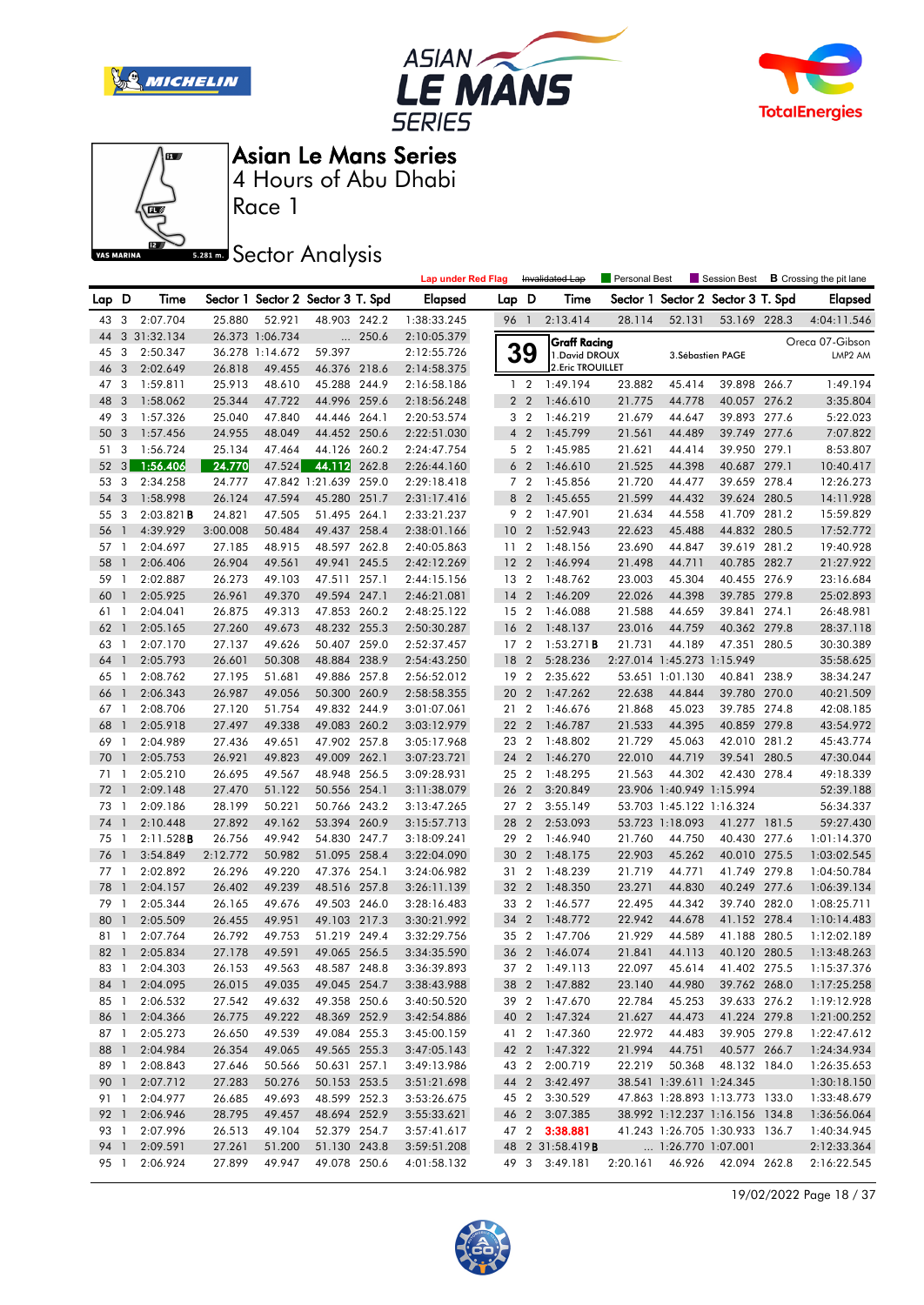







Race 1

# **Sector Analysis**

|       |                     |                                         |                    |                  |                                   |       | <b>Lap under Red Flag</b>  |                  |                | Invalidated Lap           | Personal Best             |                          | Session Best                      |       | <b>B</b> Crossing the pit lane |
|-------|---------------------|-----------------------------------------|--------------------|------------------|-----------------------------------|-------|----------------------------|------------------|----------------|---------------------------|---------------------------|--------------------------|-----------------------------------|-------|--------------------------------|
| Lap D |                     | Time                                    |                    |                  | Sector 1 Sector 2 Sector 3 T. Spd |       | Elapsed                    | Lap D            |                | Time                      |                           |                          | Sector 1 Sector 2 Sector 3 T. Spd |       | <b>Elapsed</b>                 |
| 50 3  |                     | 1:49.321                                | 22.934             | 45.319           | 41.068 279.1                      |       | 2:18:11.866                | $103 \quad 1$    |                | 1:44.758                  | 21.440                    | 44.022                   | 39.296 282.7                      |       | 3:54:17.781                    |
| 51    | 3                   | 1:48.845                                | 22.309             | 45.267           | 41.269 279.8                      |       | 2:20:00.711                | $104$ 1          |                | 1:44.895                  | 21.824                    | 43.943                   | 39.128 282.0                      |       | 3:56:02.676                    |
| 52    | 3                   | 1:48.735                                | 22.324             | 45.004           | 41.407 278.4                      |       | 2:21:49.446                | $105-1$          |                | 1:44.915                  | 21.207                    | 44.857                   | 38.851                            | 281.2 | 3:57:47.591                    |
| 53    | -3                  | 1:47.425                                | 22.176             | 44.827           | 40.422 280.5                      |       | 2:23:36.871                | 106              | $\overline{1}$ | 1:44.293                  | 21.142                    | 43.694                   | 39.457 279.8                      |       | 3:59:31.884                    |
| 54    | 3                   | 1:48.134                                | 22.441             | 44.959           | 40.734 279.1                      |       | 2:25:25.005                | 107 <sub>1</sub> |                | 1:44.655                  | 21.849                    | 43.989                   | 38.817 282.0                      |       | 4:01:16.539                    |
| 55    | 3                   | 1:47.345                                | 22.029             | 44.683           | 40.633 279.1                      |       | 2:27:12.350                | 108              | $\overline{1}$ | 1:46.335                  | 21.355                    | 45.012                   | 39.968 242.2                      |       | 4:03:02.874                    |
| 56    | 3                   | 1:48.783                                | 22.092             | 44.701           | 41.990 279.8                      |       | 2:29:01.133                | 109 1            |                | 1:45.753                  | 21.360                    | 44.486                   | 39.907 258.4                      |       | 4:04:48.627                    |
| 57    | - 3                 | 1:48.262                                | 22.047             | 44.441           | 41.774 280.5                      |       | 2:30:49.395                |                  |                |                           | <b>Optimum Motorsport</b> |                          |                                   |       | McLaren 720S GT3               |
| 58    | 3                   | 1:46.804                                | 21.864             | 44.590           | 40.350 279.8                      |       | 2:32:36.199                |                  | 42             | 1. Nick MOSS              |                           | 3.Joe OSBORNE            |                                   |       | GT                             |
| 59    | 3                   | 1:46.939                                | 21.833             | 44.960           | 40.146 281.2                      |       | 2:34:23.138                |                  |                | 2.Andrew WATSON           |                           |                          |                                   |       |                                |
| 60    | 3                   | 1:45.952                                | 21.902             | 44.268           | 39.782 279.1                      |       | 2:36:09.090                |                  | $1\quad1$      | 2:10.108                  | 33.074                    | 50.199                   | 46.835 251.2                      |       | 2:10.108                       |
| 61    | 3                   | 1:46.973                                | 21.860             | 44.352           | 40.761 278.4                      |       | 2:37:56.063                | 2 <sub>1</sub>   |                | 1:59.882                  | 25.397                    | 49.424                   | 45.061 257.1                      |       | 4:09.990                       |
| 62    | 3                   | 1:46.836                                | 21.844             | 44.343           | 40.649 279.8                      |       | 2:39:42.899                | 3 <sup>1</sup>   |                | 1:55.717                  | 24.706                    | 47.720                   | 43.291 257.8                      |       | 6:05.707                       |
| 63    | 3                   | 1:48.508                                | 23.460             | 44.859           | 40.189 279.1                      |       | 2:41:31.407                | $4-1$            |                | 1:57.054                  | 24.567                    | 48.295                   | 44.192 257.8                      |       | 8:02.761                       |
| 64    | 3                   | 1:49.172                                | 22.745             | 44.974           | 41.453 279.1                      |       | 2:43:20.579                | 5 <sup>1</sup>   |                | 1:58.499                  | 24.856                    | 48.838                   | 44.805 248.8                      |       | 10:01.260                      |
| 65    | -3                  | 1:50.191                                | 23.524             | 45.057           | 41.610 278.4                      |       | 2:45:10.770                |                  | 6 1            | 1:57.775                  | 24.953                    | 48.441                   | 44.381 259.6                      |       | 11:59.035                      |
| 66    | 3                   | 1:49.021                                | 21.991             | 44.908           | 42.122 280.5                      |       | 2:46:59.791                | 7 <sup>1</sup>   |                | 1:58.339                  | 24.761                    | 49.631                   | 43.947 255.3                      |       | 13:57.374                      |
| 67    | 3                   | 1:52.318                                | 23.419             | 46.615           | 42.284 270.7                      |       | 2:48:52.109                | $8-1$            |                | 1:56.605                  | 24.783                    | 48.073                   | 43.749 259.6                      |       | 15:53.979                      |
| 68    | 3                   | 1:52.336B                               | 22.731             | 44.782           | 44.823 281.2                      |       | 2:50:44.445                | 9                | $\overline{1}$ | 2:00.353                  | 25.275                    | 48.337                   | 46.741                            | 251.2 | 17:54.332                      |
| 69    | $\overline{1}$      | 3:35.128                                | 2:11.000           | 45.198           | 38.930 275.5                      |       | 2:54:19.573                | 10 <sub>1</sub>  |                | 1:57.214                  | 24.662                    | 47.812                   | 44.740 259.6                      |       | 19:51.546                      |
| 70    | $\overline{1}$      | 1:43.138                                | 21.595             | 43.884           | 37.659 279.1                      |       | 2:56:02.711                | 111              |                | 1:55.978                  | 24.658                    | 47.587                   | 43.733 260.2                      |       | 21:47.524                      |
| 71    | $\overline{1}$      | 1:43.440                                | 21.805             | 43.801           | 37.834 279.1                      |       | 2:57:46.151                | 12 <sub>1</sub>  |                | 1:57.236                  | 25.063                    | 48.352                   | 43.821                            | 259.6 | 23:44.760                      |
| 72    | -1                  | 1:42.412                                | 21.228             | 43.589           | 37.595 279.1                      |       | 2:59:28.563                | $13-1$           |                | 1:58.310                  | 24.821                    | 48.338                   | 45.151 259.6                      |       | 25:43.070                      |
| 73 1  |                     | 1:44.874                                | 21.258             | 43.593           | 40.023 279.8                      |       | 3:01:13.437                | $14-1$           |                | 1:55.589                  | 24.653                    | 47.873                   | 43.063 258.4                      |       | 27:38.659                      |
| 74    | $\overline{1}$      | 1:45.172                                | 21.304             | 43.726           | 40.142 280.5                      |       | 3:02:58.609                | $15-1$           |                | 1:56.247                  | 24.470                    | 47.757                   | 44.020 259.0                      |       | 29:34.906                      |
| 75    | $\overline{1}$      | 1:44.035                                | 21.406             | 44.954           | 37.675 281.2                      |       | 3:04:42.644                | 16 1             |                | 3:08.826                  |                           | 24.684 1:28.316 1:15.826 |                                   |       | 32:43.732                      |
| 76    | $\overline{1}$      | 1:42.664                                | 21.159             | 43.757           | 37.748 281.2                      |       | 3:06:25.308                | 17               | $\blacksquare$ | 3:54.603                  |                           | 53.284 1:45.246 1:16.073 |                                   |       | 36:38.335                      |
| 77 1  |                     | 1:44.772                                | 21.509             | 44.242           | 39.021 270.0                      |       | 3:08:10.080                | 18 1             |                | 2:20.085                  | 46.921                    | 48.771                   | 44.393 257.1                      |       | 38:58.420                      |
| 78    | $\overline{1}$      | 1:43.472                                | 21.177             | 43.582           | 38.713 282.0                      |       | 3:09:53.552                | 19               | $\overline{1}$ | 1:56.549                  | 24.650                    | 47.881                   | 44.018 258.4                      |       | 40:54.969                      |
| 79    | $\overline{1}$      | 1:46.479                                | 22.224             | 44.612           | 39.643 282.0                      |       | 3:11:40.031                | 20 1             |                | 1:56.359                  | 24.770                    | 47.945                   | 43.644 258.4                      |       | 42:51.328                      |
| 80    | $\overline{1}$      | 1:43.859                                | 21.647             | 43.828           | 38.384 281.2                      |       | 3:13:23.890                | 211              |                | 1:56.291                  | 24.304                    | 47.594                   | 44.393 259.0                      |       | 44:47.619                      |
| 81 1  |                     | 1:44.176                                | 21.483             | 44.135           | 38.558 279.8                      |       | 3:15:08.066                | 22 1             |                | 1:55.672                  | 24.411                    | 47.528                   | 43.733 259.0                      |       | 46:43.291                      |
| 82    | $\overline{1}$      | 1:43.509                                | 21.245             | 44.802           | 37.462                            | 279.8 | 3:16:51.575                | 23 1             |                | 1:55.792                  | 24.507                    | 47.699                   | 43.586 259.0                      |       | 48:39.083                      |
| 83    | $\overline{1}$      | 1:42.275                                | 21.121             | 43.623           | 37.531                            | 280.5 | 3:18:33.850                | 24 1             |                | 2:35.997                  | 24.565                    |                          | 55.318 1:16.114 259.0             |       | 51:15.080                      |
| 84    | $\overline{1}$      | 1:43.131                                | 21.152             | 43.986           | 37.993 279.8                      |       | 3:20:16.981                | $25-1$           |                | $4:00.260$ B              |                           | 53.246 1:44.876 1:22.138 |                                   |       | 55:15.340                      |
| 85    | - 1                 | 1:43.015                                | 21.118             | 43.626           | 38.271 280.5                      |       | 3:21:59.996                | 26 2             |                | 4:18.739                  | 2:23.940 1:12.350         |                          | 42.449 205.7                      |       | 59:34.079                      |
| 86    | $\overline{1}$      | 1:45.565                                | 23.243             | 44.027           | 38.295 280.5                      |       | 3:23:45.561                | 27 <sub>2</sub>  |                | 1:54.297                  | 24.247                    | 47.552                   | 42.498 257.1                      |       | 1:01:28.376                    |
| 87    | - 1<br>$\mathbf{1}$ | 1:43.207                                | 21.798             | 43.566           | 37.843 282.0                      |       | 3:25:28.768                | 28 2             |                | 1:53.739                  | 23.909                    | 47.598                   | 42.232 255.9<br>42.018 257.8      |       | 1:03:22.115                    |
| 88    |                     | 1:43.728                                | 21.635             | 43.990<br>43.794 | 38.103 281.2<br>37.867 282.0      |       | 3:27:12.496                | 29               | $\overline{2}$ | 1:53.382                  | 24.033<br>24.071          | 47.331                   |                                   |       | 1:05:15.497                    |
| 89 1  |                     | 1:42.994<br>90 1 1:42.690               | 21.333             | 21.540 43.535    | 37.615 280.5                      |       | 3:28:55.490                | 30 2             |                | 1:53.476<br>31 2 1:55.397 | 24.212                    | 47.273                   | 42.132 258.4<br>43.379 257.1      |       | 1:07:08.973                    |
|       |                     |                                         |                    |                  |                                   |       | 3:30:38.180                |                  |                | 32 2 1:53.659             | 24.062                    | 47.806<br>47.264         | 42.333 259.0                      |       | 1:09:04.370<br>1:10:58.029     |
|       |                     | 91 1 1:48.795 <b>B</b><br>92 1 2:43.567 | 21.749<br>1:21.599 | 43.612<br>44.204 | 43.434 282.7<br>37.764 281.2      |       | 3:32:26.975<br>3:35:10.542 |                  |                | 33 2 1:53.591             | 24.041                    | 47.561                   | 41.989 258.4                      |       |                                |
|       |                     | 93 1 1:43.796                           | 22.192             | 44.058           | 37.546 282.7                      |       |                            |                  |                | 34 2 1:53.355             | 23.929                    | 47.284                   | 42.142 259.0                      |       | 1:12:51.620<br>1:14:44.975     |
|       |                     | 94 1 1:44.381                           | 21.720             | 44.754           | 37.907 282.0                      |       | 3:36:54.338<br>3:38:38.719 |                  |                | 35 2 1:53.553             | 24.052                    | 47.219                   | 42.282 259.0                      |       | 1:16:38.528                    |
|       |                     | 95 1 1:43.855                           | 22.077             | 43.747           | 38.031 282.0                      |       | 3:40:22.574                |                  |                | 36 2 1:53.866             | 24.150                    | 47.286                   | 42.430 259.6                      |       | 1:18:32.394                    |
|       |                     | 96 1 1:44.309                           | 21.234             | 44.037           | 39.038 282.0                      |       | 3:42:06.883                |                  |                | 37 2 1:54.749             | 24.923                    | 47.478                   | 42.348 261.5                      |       | 1:20:27.143                    |
|       |                     | 97 1 1:45.524                           | 21.213             | 44.102           | 40.209 283.5                      |       | 3:43:52.407                |                  |                | 38 2 1:57.199             | 24.338                    | 48.344                   | 44.517 261.5                      |       | 1:22:24.342                    |
|       |                     | 98 1 1:43.573                           | 21.328             | 44.064           | 38.181 283.5                      |       | 3:45:35.980                |                  |                | 39 2 1:53.905             | 24.321                    | 47.284                   | 42.300 259.0                      |       | 1:24:18.247                    |
|       |                     | 99 1 1:44.666                           | 21.599             | 44.276           | 38.791 279.1                      |       | 3:47:20.646                |                  | 40 2           | 2:07.335                  | 24.141                    | 50.040                   | 53.154 259.0                      |       | 1:26:25.582                    |
|       |                     | 100 1 1:44.658                          | 21.476             | 44.144           | 39.038 278.4                      |       | 3:49:05.304                |                  |                | 41 2 3:44.905             |                           | 40.160 1:38.689 1:26.056 |                                   |       | 1:30:10.487                    |
|       |                     | 101 1:44.083                            | 21.631             | 44.017           | 38.435 282.0                      |       | 3:50:49.387                |                  |                | 42 2 3:28.739             |                           | 49.304 1:26.394 1:13.041 |                                   |       | 1:33:39.226                    |
|       |                     | 102 1 1:43.636                          | 21.227             | 43.851           | 38.558 281.2                      |       | 3:52:33.023                |                  |                | 43 2 2:30.509             |                           | 39.322 1:07.494          | 43.693 148.8                      |       | 1:36:09.735                    |
|       |                     |                                         |                    |                  |                                   |       |                            |                  |                |                           |                           |                          |                                   |       |                                |

19/02/2022 Page 19 / 37

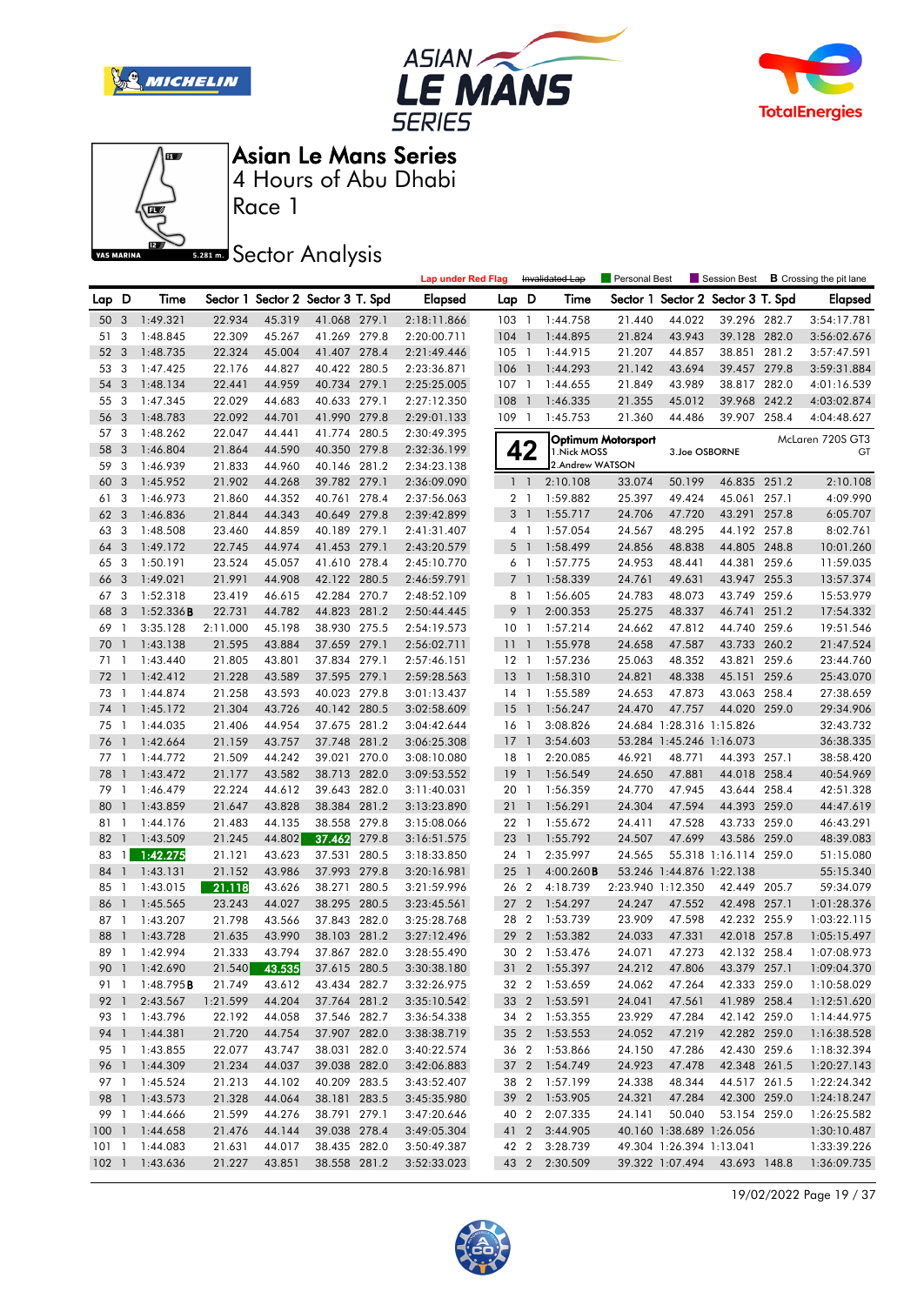







Race 1

## **Sector Analysis**

|          |                |                      |                  |                  |                                   |       | <b>Lap under Red Flag</b>  |                 |                         | Invalidated Lap       | Personal Best |                            | Session Best             |       | <b>B</b> Crossing the pit lane |
|----------|----------------|----------------------|------------------|------------------|-----------------------------------|-------|----------------------------|-----------------|-------------------------|-----------------------|---------------|----------------------------|--------------------------|-------|--------------------------------|
| Lap D    |                | Time                 |                  |                  | Sector 1 Sector 2 Sector 3 T. Spd |       | <b>Elapsed</b>             | Lap D           |                         | Time                  | Sector 1      |                            | Sector 2 Sector 3 T. Spd |       | <b>Elapsed</b>                 |
| 44       | 2              | 2:00.836             | 24.579           |                  |                                   | 257.1 | 1:38:10.571                | 97              | $\mathbf{3}$            | 1:53.048              | 23.903        | 47.083                     | 42.062 260.2             |       | 3:52:57.587                    |
| 45       |                | 2 31:32.390          | 24.471           | 54.459           | $\ddotsc$                         | 244.3 | 2:09:42.961                | 98              | 3                       | 1:53.194              | 23.951        | 46.999                     | 42.244 260.2             |       | 3:54:50.781                    |
| 46       | $\overline{2}$ | 2:59.201             |                  | 36.409 1:23.162  | 59.630                            |       | 2:12:42.162                | 99              | 3                       | 1:54.083              | 24.409        | 47.412                     | 42.262 262.1             |       | 3:56:44.864                    |
| 47       | $\overline{2}$ | 1:57.410             | 25.660           | 48.425           | 43.325 259.0                      |       | 2:14:39.572                | 100             | 3                       | 1:53.492              | 24.037        | 47.122                     | 42.333 262.1             |       | 3:58:38.356                    |
| 48       | $\overline{2}$ | 1:55.975             | 24.326           | 48.380           | 43.269 259.6                      |       | 2:16:35.547                | 101             | $\overline{\mathbf{3}}$ | 1:53.560              | 24.006        | 47.416                     | 42.138 260.9             |       | 4:00:31.916                    |
| 49       | $\overline{2}$ | 1:54.276             | 24.234           | 47.108           | 42.934 262.8                      |       | 2:18:29.823                | 1023            |                         | 1:54.086              | 24.022        | 47.676                     | 42.388 261.5             |       | 4:02:26.002                    |
| 50       | $\overline{2}$ | 1:56.151             | 24.436           | 47.998           | 43.717 264.1                      |       | 2:20:25.974                | 1033            |                         | 1:53.774              | 24.183        | 47.123                     | 42.468 263.4             |       | 4:04:19.776                    |
| 51       | $\overline{2}$ | 1:54.683             | 24.261           | 47.866           | 42.556 244.3                      |       | 2:22:20.657                |                 |                         | <b>ARC Bratislava</b> |               |                            |                          |       | Ligier JSP217-Gibson           |
| 52       | $\overline{2}$ | 1:53.291             | 23.967           | 47.168           | 42.156 260.9                      |       | 2:24:13.948                |                 | 44                      | 1. Miroslav KONOPKA   |               | 3.John CORBETT             |                          |       | LMP2 AM                        |
| 53       | $\overline{2}$ | 1:53.477             | 23.950           | 47.054           | 42.473 262.1                      |       | 2:26:07.425                |                 |                         | 2. Neale MUSTON       |               |                            |                          |       |                                |
| 54       | $\overline{2}$ | 1:54.374             | 24.206           | 47.346           | 42.822 263.4                      |       | 2:28:01.799                |                 | $1\quad 2$              | 1:52.512              | 25.567        | 46.345                     | 40.600 252.9             |       | 1:52.512                       |
| 55       | $\overline{2}$ | 1:56.772B            | 24.077           | 47.323           | 45.372 262.1                      |       | 2:29:58.571                |                 | 2 <sub>2</sub>          | 1:49.110              | 22.516        | 45.442                     | 41.152 277.6             |       | 3:41.622                       |
| 56       | 3              | 3:38.991             | 2:10.188         | 47.208           | 41.595 257.1                      |       | 2:33:37.562                | 3               | $\overline{2}$          | 1:48.964              | 22.428        | 45.843                     | 40.693 277.6             |       | 5:30.586                       |
| 57       | 3              | 1:52.298             | 23.748           | 47.009           | 41.541 257.8                      |       | 2:35:29.860                |                 | 4 <sup>2</sup>          | 1:48.903              | 22.963        | 45.157                     | 40.783 278.4             |       | 7:19.489                       |
| 58       | 3              | 1:52.417             | 23.816           | 47.083           | 41.518 258.4                      |       | 2:37:22.277                |                 | 5 <sub>2</sub>          | 1:48.133              | 22.323        | 45.841                     | 39.969 277.6             |       | 9:07.622                       |
| 59       | 3              | 1:52.937             | 23.856           | 47.280           | 41.801 259.6                      |       | 2:39:15.214                |                 | 6 <sub>2</sub>          | 1:48.016              | 22.231        | 45.297                     | 40.488 279.1             |       | 10:55.638                      |
| 60       | 3              | 1:53.605             | 24.038           | 47.190           | 42.377 261.5                      |       | 2:41:08.819                |                 | 7 <sub>2</sub>          | 1:47.951              | 22.295        | 45.040                     | 40.616 279.8             |       | 12:43.589                      |
| 61       | 3              | 1:53.339             | 24.120           | 47.373           | 41.846 259.6                      |       | 2:43:02.158                | 8               | $\overline{2}$          | 1:47.783              | 22.274        | 45.715                     | 39.794 280.5             |       | 14:31.372                      |
| 62       | 3              | 1:53.043             | 23.903           | 47.124           | 42.016 258.4                      |       | 2:44:55.201                |                 | 9 2                     | 1:48.551              | 22.778        | 45.562                     | 40.211 277.6             |       | 16:19.923                      |
| 63       | 3              | 1:53.370             | 24.018           | 47.237           | 42.115 260.2                      |       | 2:46:48.571                | 10 <sub>2</sub> |                         | 1:48.337              | 22.209        | 45.228                     | 40.900 280.5             |       | 18:08.260                      |
| 64       | 3              | 1:53.609             | 24.012           | 47.346           | 42.251 259.6                      |       | 2:48:42.180                | 11              | $\overline{2}$          | 1:50.305              | 22.898        | 45.696                     | 41.711 279.8             |       | 19:58.565                      |
| 65       | -3             | 1:53.539             | 24.075           | 47.255           | 42.209 260.2                      |       | 2:50:35.719                | 12              | $\overline{2}$          | 1:50.912              | 23.750        | 45.411                     | 41.751 277.6             |       | 21:49.477                      |
| 66       | 3              | 1:53.618             | 24.189           | 47.224           | 42.205 261.5                      |       | 2:52:29.337                | 13 2            |                         | 1:52.564              | 22.873        | 46.431                     | 43.260 278.4             |       | 23:42.041                      |
| 67       | 3              | 1:54.385             | 24.007           | 47.765           | 42.613 260.9                      |       | 2:54:23.722                | 14              | $\overline{2}$          | 1:46.961              | 22.191        | 45.159                     | 39.611                   | 279.8 | 25:29.002                      |
| 68       | 3              | 1:54.410             | 23.997           | 47.407           | 43.006 261.5                      |       | 2:56:18.132                | 15 <sub>2</sub> |                         | 1:48.976              | 22.189        | 44.647                     | 42.140 279.8             |       | 27:17.978                      |
| 69       | 3              | 1:53.882             | 24.183           | 47.249           | 42.450 260.9                      |       | 2:58:12.014                | 16              | $\overline{2}$          | 1:52.187              | 22.178        | 45.600                     | 44.409 275.5             |       | 29:10.165                      |
| 70       | -3<br>3        | 1:53.976             | 24.200<br>24.089 | 46.957           | 42.819 260.9                      |       | 3:00:05.990                | 17 <sub>2</sub> | $\overline{2}$          | 2:25.223B             | 22.651        | 2:25.555 1:44.934 1:17.151 | 47.049 1:15.523 278.4    |       | 31:35.388                      |
| 71<br>72 | 3              | 1:53.578<br>1:53.491 | 24.088           | 47.135<br>47.194 | 42.354 260.9<br>42.209 259.6      |       | 3:01:59.568<br>3:03:53.059 | 18<br>19        | $\overline{2}$          | 5:27.640<br>1:59.715  | 32.377        | 46.271                     | 41.067 252.9             |       | 37:03.028<br>39:02.743         |
| 73       | 3              | 1:53.864             | 24.289           | 47.263           | 42.312 260.2                      |       | 3:05:46.923                | 20              | $\overline{2}$          | 1:49.266              | 22.354        | 45.388                     | 41.524 274.1             |       | 40:52.009                      |
| 74       | 3              | 1:53.600             | 24.281           | 47.290           | 42.029 260.9                      |       | 3:07:40.523                | 21 2            |                         | 1:47.314              | 22.117        | 45.316                     | 39.881 276.2             |       | 42:39.323                      |
| 75       | 3              | 1:53.728             | 24.224           | 47.377           | 42.127 260.9                      |       | 3:09:34.251                | 22              | $\overline{2}$          | 1:51.380              | 22.552        | 44.980                     | 43.848 281.2             |       | 44:30.703                      |
| 76       | 3              | 1:55.810             | 24.153           | 48.053           | 43.604 261.5                      |       | 3:11:30.061                | 23 2            |                         | 1:51.395              | 23.840        | 46.989                     | 40.566 272.0             |       | 46:22.098                      |
| 77       | 3              | 1:53.587             | 24.147           | 47.316           | 42.124 261.5                      |       | 3:13:23.648                | 24              | $\overline{2}$          | 1:47.248              | 22.034        | 45.002                     | 40.212 279.1             |       | 48:09.346                      |
| 78       | 3              | 1:53.556             | 24.130           | 47.145           | 42.281 260.9                      |       | 3:15:17.204                | 25 2            |                         | 2:03.413              | 24.219        | 45.660                     | 53.534 276.9             |       | 50:12.759                      |
| 79       | 3              | 1:54.067             | 24.399           | 47.298           | 42.370 259.6                      |       | 3:17:11.271                | 26 2            |                         | 3:53.868              |               | 52.981 1:44.674 1:16.213   |                          |       | 54:06.627                      |
| 80       | 3              | 1:53.426             | 23.976           | 47.326           | 42.124 261.5                      |       | 3:19:04.697                | 27 2            |                         | 3:56.079B             |               | 53.837 1:45.263 1:16.979   |                          |       | 58:02.706                      |
| 81       | 3              | 1:53.238             | 24.030           | 47.114           | 42.094 260.9                      |       | 3:20:57.935                | 28              | $\overline{2}$          | 2:36.446              | 1:07.616      | 46.061                     | 42.769 247.7             |       | 1:00:39.152                    |
| 82       | 3              | 1:53.198             | 24.020           | 47.133           | 42.045 262.1                      |       | 3:22:51.133                | 29 2            |                         | 1:54.001              | 23.200        | 47.274                     | 43.527 254.1             |       | 1:02:33.153                    |
| 83       | $\overline{3}$ | 1:53.557             | 24.182           | 47.261           | 42.114 260.9                      |       | 3:24:44.690                | 30 2            |                         | 1:52.022              | 23.350        | 46.588                     | 42.084 273.4             |       | 1:04:25.175                    |
| 84       |                | 3 1:55.787 <b>B</b>  | 24.064           | 47.179           | 44.544 260.2                      |       | 3:26:40.477                |                 |                         | 31 2 1:48.924         | 22.682        | 45.487                     | 40.755 276.9             |       | 1:06:14.099                    |
| 85 3     |                | 3:37.864             | 2:08.871         | 47.244           | 41.749 258.4                      |       | 3:30:18.341                |                 |                         | 32 2 1:48.643         | 22.425        | 45.483                     | 40.735 277.6             |       | 1:08:02.742                    |
| 86 3     |                | 1:52.829             | 24.277           | 47.070           | 41.482 259.6                      |       | 3:32:11.170                |                 |                         | 33 2 1:49.561         | 22.570        | 45.156                     | 41.835 277.6             |       | 1:09:52.303                    |
| 87 3     |                | 1:52.471             | 23.917           | 46.918           | 41.636 259.6                      |       | 3:34:03.641                |                 |                         | 34 2 1:48.663         | 22.540        | 45.170                     | 40.953 277.6             |       | 1:11:40.966                    |
| 88 3     |                | 1:52.520             | 23.823           | 47.135           | 41.562 261.5                      |       | 3:35:56.161                |                 |                         | 35 2 1:49.765         | 23.490        | 45.316                     | 40.959 277.6             |       | 1:13:30.731                    |
| 89 3     |                | 1:52.646             | 23.819           | 46.926           | 41.901 260.9                      |       | 3:37:48.807                |                 |                         | 36 2 1:48.464         | 22.873        | 45.235                     | 40.356 276.2             |       | 1:15:19.195                    |
| 90 3     |                | 1:52.947             | 23.985           | 47.065           | 41.897 262.1                      |       | 3:39:41.754                |                 |                         | 37 2 1:48.660         | 22.612        | 45.710                     | 40.338 274.8             |       | 1:17:07.855                    |
| 91 3     |                | 1:53.866             | 23.929           | 46.900           | 43.037 261.5                      |       | 3:41:35.620                |                 |                         | 38 2 1:51.779         | 23.176        | 45.518                     | 43.085 275.5             |       | 1:18:59.634                    |
| 92 3     |                | 1:53.968             | 23.989           | 47.668           | 42.311 262.8                      |       | 3:43:29.588                |                 |                         | 39 2 1:48.971         | 22.521        | 45.045                     | 41.405 276.9             |       | 1:20:48.605                    |
| 93       | $\mathbf{3}$   | 1:53.236             | 24.044           | 47.154           | 42.038 262.1                      |       | 3:45:22.824                |                 |                         | 40 2 1:50.784         | 22.255        | 45.526                     | 43.003 270.0             |       | 1:22:39.389                    |
| 94 3     |                | 1:53.900             | 23.943           | 47.348           | 42.609 262.1                      |       | 3:47:16.724                |                 |                         | 41 2 1:47.925         | 22.458        | 45.431                     | 40.036 268.7             |       | 1:24:27.314                    |
| 95 3     |                | 1:54.688             | 24.152           | 47.554           | 42.982 264.1                      |       | 3:49:11.412                |                 |                         | 42 2 2:00.654         | 22.280        | 47.459                     | 50.915 270.0             |       | 1:26:27.968                    |
| 96 3     |                | 1:53.127             | 23.946           | 47.120           | 42.061 260.2                      |       | 3:51:04.539                |                 |                         | 43 2 3:45.659         |               | 40.766 1:38.967 1:25.926   |                          |       | 1:30:13.627                    |

19/02/2022 Page 20 / 37

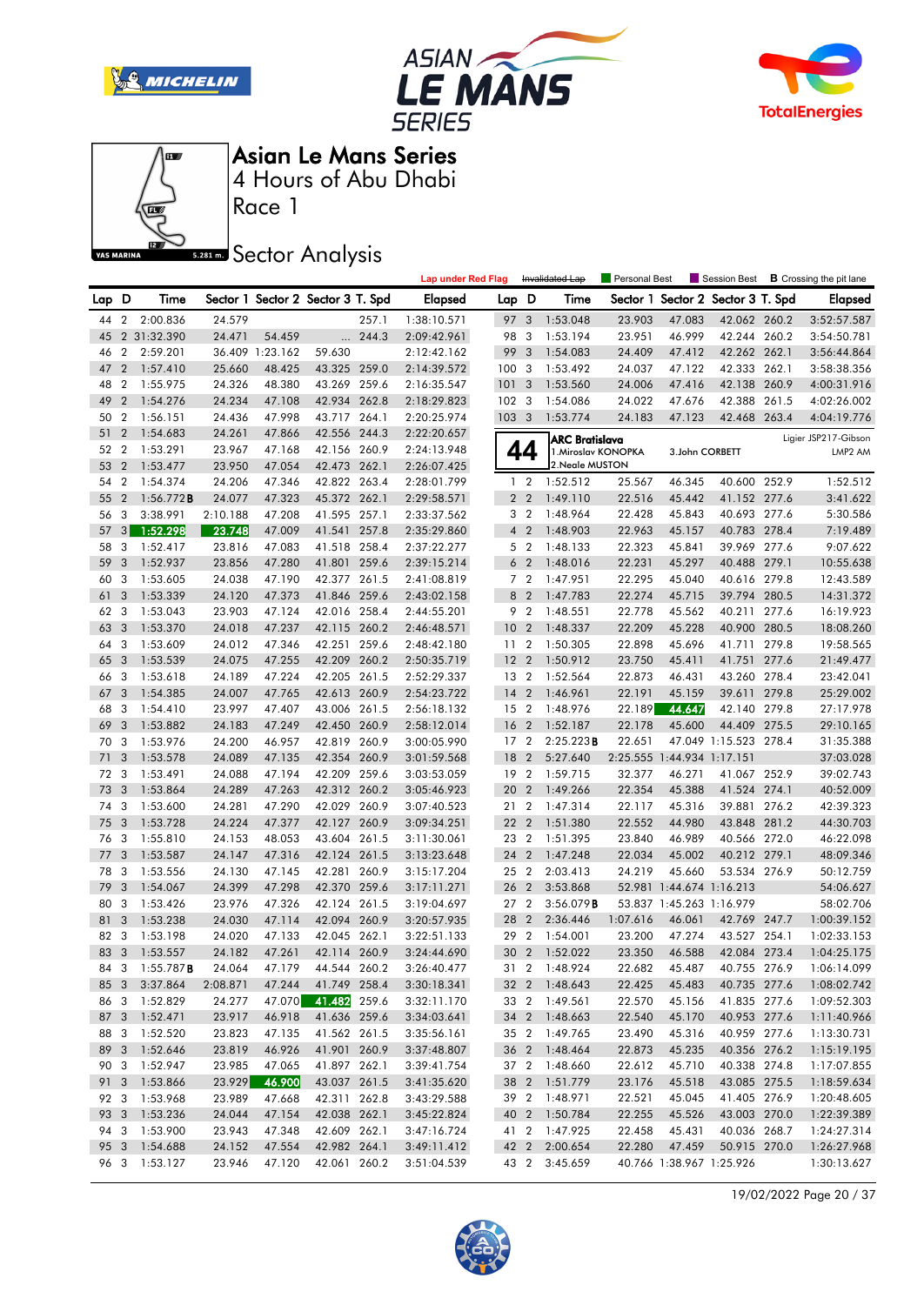







Race 1

## **Sector Analysis**

|       |                |                     |          |                          |                                   |       | <b>Lap under Red Flag</b> |                 |                         | Invalidated Lap | Personal Best          |                            |                                   |       | Session Best <b>B</b> Crossing the pit lane |
|-------|----------------|---------------------|----------|--------------------------|-----------------------------------|-------|---------------------------|-----------------|-------------------------|-----------------|------------------------|----------------------------|-----------------------------------|-------|---------------------------------------------|
| Lap D |                | Time                |          |                          | Sector 1 Sector 2 Sector 3 T. Spd |       | <b>Elapsed</b>            | Lap D           |                         | Time            |                        |                            | Sector 1 Sector 2 Sector 3 T. Spd |       | <b>Elapsed</b>                              |
| 44 2  |                | 3:28.728            |          | 48.390 1:26.946 1:13.392 |                                   |       | 1:33:42.355               | 97 1            |                         | 1:52.817        | 23.480                 | 45.679                     | 43.658 276.9                      |       | 3:47:03.057                                 |
| 45    | $\overline{2}$ | 2:30.554            |          | 39.830 1:05.211          | 45.513 126.9                      |       | 1:36:12.909               | 98 1            |                         | 1:49.905        | 23.197                 | 45.418                     | 41.290 277.6                      |       | 3:48:52.962                                 |
| 46    | $\overline{2}$ | 2:03.917            | 24.915   | 52.510                   | 46.492 210.1                      |       | 1:38:16.826               | 99 1            |                         | 1:50.155        | 23.164                 | 46.217                     | 40.774 276.2                      |       | 3:50:43.117                                 |
| 47    |                | 2 31:31.637         | 24.743   | 50.894                   |                                   | 228.3 | 2:09:48.463               | 100             | $\overline{1}$          | 1:49.697        | 22.671                 | 45.655                     | 41.371 276.2                      |       | 3:52:32.814                                 |
| 48    | $\overline{2}$ | $2:58.503$ <b>B</b> |          | 36.238 1:21.528 1:00.737 |                                   |       | 2:12:46.966               | 1011            |                         | 1:51.295        | 23.409                 | 46.311                     | 41.575 264.7                      |       | 3:54:24.109                                 |
| 49    | 3              | 3:46.314            | 2:15.661 | 48.607                   | 42.046 229.3                      |       | 2:16:33.280               | 102             | $\overline{1}$          | 1:50.778        | 23.064                 | 45.591                     | 42.123 273.4                      |       | 3:56:14.887                                 |
| 50    | 3              | 1:53.721            | 23.193   | 47.528                   | 43.000 251.7                      |       | 2:18:27.001               | $103-1$         |                         | 2:11.051        |                        | 23.024 1:04.937            | 43.090 277.6                      |       | 3:58:25.938                                 |
| 51    | -3             | 1:48.623            | 22.196   | 45.425                   | 41.002 276.2                      |       | 2:20:15.624               | $104$ 1         |                         | 1:51.767        | 23.726                 | 46.154                     | 41.887 272.0                      |       | 4:00:17.705                                 |
| 52    | 3              | 1:48.261            | 22.810   | 45.629                   | 39.822 274.8                      |       | 2:22:03.885               | $105$ 1         |                         | 1:51.921        | 23.651                 | 45.998                     | 42.272 276.2                      |       | 4:02:09.626                                 |
| 53    | 3              | 1:46.549            | 21.876   | 45.024                   | 39.649 275.5                      |       | 2:23:50.434               | 106 1           |                         | 1:56.204        | 25.728                 | 46.435                     | 44.041 272.7                      |       | 4:04:05.830                                 |
| 54    | 3              | 1:48.509            | 21.983   | 46.067                   | 40.459 276.9                      |       | 2:25:38.943               |                 |                         |                 | Saalocin by Kox Racing |                            |                                   |       | Porsche 911 GT3 R                           |
| 55    | -3             | 1:47.484            | 22.302   | 45.148                   | 40.034 275.5                      |       | 2:27:26.427               |                 | 48                      | 1. Nico PRONK   |                        | 3. Peter KOX               |                                   |       | GT                                          |
| 56    | 3              | 1:47.075            | 21.825   | 45.072                   | 40.178 276.9                      |       | 2:29:13.502               |                 |                         | 2.Stephane KOX  |                        |                            |                                   |       |                                             |
| 57    | 3              | 1:47.927            | 21.930   | 45.795                   | 40.202 275.5                      |       | 2:31:01.429               |                 | 1 <sub>3</sub>          | 2:07.521        | 32.667                 | 50.189                     | 44.665 241.6                      |       | 2:07.521                                    |
| 58    | 3              | 1:46.861            | 22.067   | 45.075                   | 39.719 277.6                      |       | 2:32:48.290               |                 | 2 <sub>3</sub>          | 1:57.978        | 24.869                 | 48.943                     | 44.166 259.0                      |       | 4:05.499                                    |
| 59    | -3             | 1:47.303            | 22.479   | 45.246                   | 39.578 277.6                      |       | 2:34:35.593               |                 | 3 <sub>3</sub>          | 1:56.281        | 24.694                 | 48.318                     | 43.269 255.9                      |       | 6:01.780                                    |
| 60    | 3              | 1:48.150            | 22.165   | 46.027                   | 39.958 270.7                      |       | 2:36:23.743               |                 | $4 \quad 3$             | 1:55.346        | 24.420                 | 47.907                     | 43.019 255.3                      |       | 7:57.126                                    |
| 61    | 3              | 1:46.866            | 21.893   | 45.208                   | 39.765 275.5                      |       | 2:38:10.609               |                 | 5 <sub>3</sub>          | 1:57.018        | 24.733                 | 47.958                     | 44.327 255.3                      |       | 9:54.144                                    |
| 62    | 3              | 1:47.451            | 22.019   | 45.685                   | 39.747 279.1                      |       | 2:39:58.060               |                 | 6 <sub>3</sub>          | 1:55.900        | 24.851                 | 47.794                     | 43.255 256.5                      |       | 11:50.044                                   |
| 63    | 3              | 1:46.233            | 22.151   | 44.886                   | 39.196                            | 275.5 | 2:41:44.293               |                 | 7 <sub>3</sub>          | 1:55.401        | 24.576                 | 47.830                     | 42.995 255.3                      |       | 13:45.445                                   |
| 64    | 3              | 1:47.732            | 21.712   | 44.866                   | 41.154                            | 274.8 | 2:43:32.025               | 8               | $\overline{\mathbf{3}}$ | 1:56.291        | 24.491                 | 47.831                     | 43.969 254.7                      |       | 15:41.736                                   |
| 65    | 3              | 1:48.264            | 23.543   | 45.083                   | 39.638                            | 276.9 | 2:45:20.289               | 9               | 3                       | 1:55.756        | 24.748                 | 48.051                     | 42.957 253.5                      |       | 17:37.492                                   |
| 66    | 3              | 1:49.529            | 22.750   | 45.350                   | 41.429 279.8                      |       | 2:47:09.818               | 10              | $\overline{\mathbf{3}}$ | 1:55.252        | 24.340                 | 47.765                     | 43.147 256.5                      |       | 19:32.744                                   |
| 67    | -3             | 1:47.099            | 22.395   | 45.323                   | 39.381 266.0                      |       | 2:48:56.917               | 11 <sub>3</sub> |                         | 1:56.347        | 24.451                 | 47.776                     | 44.120 257.1                      |       | 21:29.091                                   |
| 68    | 3              | 1:47.298            | 21.758   | 45.470                   | 40.070 280.5                      |       | 2:50:44.215               | 12 <sup>3</sup> |                         | 1:55.627        | 24.531                 | 47.816                     | 43.280 258.4                      |       | 23:24.718                                   |
| 69    | 3              | 1:48.699            | 22.589   | 45.050                   | 41.060 277.6                      |       | 2:52:32.914               | 13 <sub>3</sub> |                         | 1:56.098        | 24.814                 | 47.837                     | 43.447                            | 259.0 | 25:20.816                                   |
| 70    | 3              | 1:49.491            | 22.142   | 45.832                   | 41.517 272.7                      |       | 2:54:22.405               | 14 <sup>3</sup> |                         | 1:57.918        | 24.830                 | 48.380                     | 44.708 255.3                      |       | 27:18.734                                   |
| 71    | -3             | $1:52.002$ <b>B</b> | 21.958   | 44.669                   | 45.375 276.9                      |       | 2:56:14.407               | 15 <sup>3</sup> |                         | 1:56.193        | 24.695                 | 47.688                     | 43.810 259.0                      |       | 29:14.927                                   |
| 72    | 3              | 2:49.494            | 1:23.659 | 45.668                   | 40.167 275.5                      |       | 2:59:03.901               | 16              | 3                       | 2:46.252        |                        |                            | 24.697 1:05.317 1:16.238 256.5    |       | 32:01.179                                   |
| 73    | 3              | 1:47.857            | 22.444   | 45.808                   | 39.605 276.9                      |       | 3:00:51.758               | 17 <sub>3</sub> |                         | 3:54.987        |                        | 53.382 1:45.682 1:15.923   |                                   |       | 35:56.166                                   |
| 74    | 3              | 1:47.279            | 22.038   | 45.176                   | 40.065 275.5                      |       | 3:02:39.037               | 18              | $\overline{\mathbf{3}}$ | 2:43.892        |                        | 53.413 1:06.126            | 44.353 234.3                      |       | 38:40.058                                   |
| 75 3  |                | 1:47.005            | 22.075   | 45.219                   | 39.711 276.2                      |       | 3:04:26.042               | 19 <sup>3</sup> |                         | 1:56.394        | 24.905                 | 48.002                     | 43.487 258.4                      |       | 40:36.452                                   |
| 76    | 3              | 1:50.041            | 23.136   | 45.568                   | 41.337 279.1                      |       | 3:06:16.083               | 20 3            |                         | 1:56.183        | 24.626                 | 47.696                     | 43.861                            | 256.5 | 42:32.635                                   |
| 77    | 3              | 1:47.508            | 21.853   | 45.570                   | 40.085 276.9                      |       | 3:08:03.591               | 21 3            |                         | 1:56.729        | 24.838                 | 48.177                     | 43.714 258.4                      |       | 44:29.364                                   |
| 78    | -3             | 1:49.571            | 22.257   | 45.230                   | 42.084 279.1                      |       | 3:09:53.162               | 22              | 3                       | 1:57.420        | 24.950                 | 48.647                     | 43.823 247.7                      |       | 46:26.784                                   |
| 79    | -3             | 1:48.546            | 22.192   | 45.828                   | 40.526 278.4                      |       | 3:11:41.708               | 23 3            |                         | 1:55.640        | 24.715                 | 47.731                     | 43.194 256.5                      |       | 48:22.424                                   |
| 80    | 3              | 1:52.580            | 23.917   | 45.966                   | 42.697 270.7                      |       | 3:13:34.288               | 24 3            |                         | 2:20.227B       | 24.521                 |                            | 47.741 1:07.965 257.1             |       | 50:42.651                                   |
| 81    | 3              | 1:47.396            | 22.273   | 45.338                   | 39.785 260.9                      |       | 3:15:21.684               | 25 2            |                         | 5:29.362        |                        | 2:26.279 1:46.216 1:16.867 |                                   |       | 56:12.013                                   |
| 82    | $\overline{3}$ | 1:50.648            | 23.252   | 46.130                   | 41.266 277.6                      |       | 3:17:12.332               | 26              | $\overline{2}$          | 3:06.362        |                        | 53.841 1:26.564            | 45.957                            |       | 59:18.375                                   |
| 83 3  |                | 1:49.021            | 22.953   | 45.821                   | 40.247 276.2                      |       | 3:19:01.353               | 27 2            |                         | 1:59.386        | 25.687                 | 48.982                     | 44.717 254.7                      |       | 1:01:17.761                                 |
|       |                | 84 3 1:51.824B      | 21.752   | 44.996                   | 45.076 277.6                      |       | 3:20:53.177               |                 |                         | 28 2 1:57.010   | 25.115                 | 48.013                     | 43.882 254.1                      |       | 1:03:14.771                                 |
| 85 1  |                | 3:47.640            | 2:18.550 | 47.256                   | 41.834 262.1                      |       | 3:24:40.817               |                 |                         | 29 2 1:57.163   | 24.835                 | 48.038                     | 44.290 254.7                      |       | 1:05:11.934                                 |
|       |                | 86 1 1:50.880       | 23.686   | 45.908                   | 41.286 272.7                      |       | 3:26:31.697               |                 |                         | 30 2 1:55.773   | 24.675                 | 47.877                     | 43.221 255.9                      |       | 1:07:07.707                                 |
|       |                | 87 1 1:51.363       | 23.367   | 45.956                   | 42.040 275.5                      |       | 3:28:23.060               |                 |                         | 31 2 1:57.330   | 24.890                 | 47.998                     | 44.442 255.3                      |       | 1:09:05.037                                 |
|       |                | 88 1 1:53.123       | 23.746   | 46.509                   | 42.868 266.0                      |       | 3:30:16.183               |                 |                         | 32 2 1:56.784   | 24.802                 | 47.762                     | 44.220 255.9                      |       | 1:11:01.821                                 |
|       |                | 89 1 1:52.789       | 23.507   | 46.835                   | 42.447 244.3                      |       | 3:32:08.972               |                 |                         | 33 2 1:56.759   | 25.016                 | 48.272                     | 43.471 254.1                      |       | 1:12:58.580                                 |
|       |                | 90 1 1:51.892       | 23.508   | 45.939                   | 42.445 275.5                      |       | 3:34:00.864               |                 |                         | 34 2 1:56.124   | 24.603                 | 48.102                     | 43.419 255.9                      |       | 1:14:54.704                                 |
|       |                | 91 1 1:52.223       | 23.537   | 46.625                   | 42.061 273.4                      |       | 3:35:53.087               |                 |                         | 35 2 1:55.740   | 24.789                 | 47.734                     | 43.217 255.9                      |       | 1:16:50.444                                 |
|       |                | 92 1 1:51.332       | 23.527   | 46.045                   | 41.760 274.1                      |       | 3:37:44.419               |                 |                         | 36 2 1:55.692   | 24.575                 | 47.697                     | 43.420 255.9                      |       | 1:18:46.136                                 |
| 93 1  |                | 1:50.556            | 23.157   | 45.830                   | 41.569 275.5                      |       | 3:39:34.975               |                 |                         | 37 2 1:56.295   | 24.560                 | 47.891                     | 43.844 255.9                      |       | 1:20:42.431                                 |
|       |                | 94 1 1:50.607       | 23.254   | 45.865                   | 41.488 276.9                      |       | 3:41:25.582               |                 |                         | 38 2 2:00.059   | 24.717                 | 49.316                     | 46.026 243.8                      |       | 1:22:42.490                                 |
|       |                | 95 1 1:52.426       | 23.633   | 46.460                   | 42.333 274.8                      |       | 3:43:18.008               |                 |                         | 39 2 2:00.080   | 24.849                 | 48.878                     | 46.353 243.8                      |       | 1:24:42.570                                 |
|       |                | 96 1 1:52.232       | 23.123   | 46.104                   | 43.005 276.2                      |       | 3:45:10.240               |                 |                         | 40 2 2:03.241   | 24.871                 | 50.430                     | 47.940 226.4                      |       | 1:26:45.811                                 |
|       |                |                     |          |                          |                                   |       |                           |                 |                         |                 |                        |                            |                                   |       |                                             |

19/02/2022 Page 21 / 37

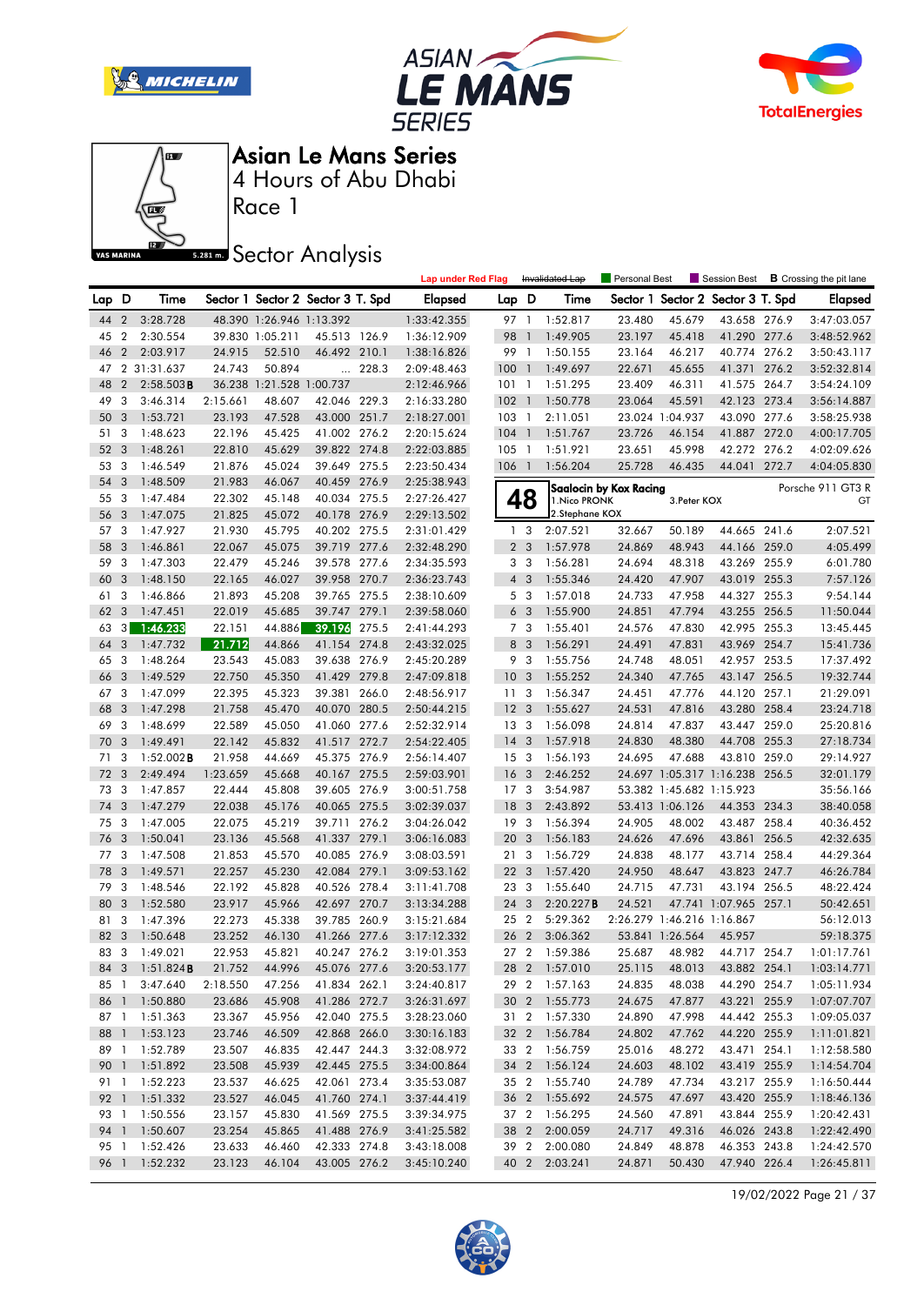







Race 1

**Sector Analysis** 

|              |                |                           |          |                          |                                   |       | <b>Lap under Red Flag</b> |                 |                         | Invalidated Lap    | Personal Best |                            | Session Best                      |       | <b>B</b> Crossing the pit lane |
|--------------|----------------|---------------------------|----------|--------------------------|-----------------------------------|-------|---------------------------|-----------------|-------------------------|--------------------|---------------|----------------------------|-----------------------------------|-------|--------------------------------|
| Lap D        |                | Time                      |          |                          | Sector 1 Sector 2 Sector 3 T. Spd |       | <b>Elapsed</b>            | Lap D           |                         | Time               |               |                            | Sector 1 Sector 2 Sector 3 T. Spd |       | <b>Elapsed</b>                 |
| 41           | $\overline{2}$ | 3:33.867                  |          |                          | 29.633 1:40.030 1:24.204 125.3    |       | 1:30:19.678               | 94 1            |                         | 2:04.141           | 26.345        | 49.085                     | 48.711 255.9                      |       | 3:52:40.298                    |
| 42           | $\overline{2}$ | 3:30.291                  |          |                          | 47.663 1:29.080 1:13.548 131.5    |       | 1:33:49.969               | 95              | $\overline{1}$          | 2:04.334           | 27.062        | 50.232                     | 47.040 252.9                      |       | 3:54:44.632                    |
| 43           | $\overline{2}$ | 2:29.306                  |          | 38.713 1:02.666          | 47.927 138.5                      |       | 1:36:19.275               | 96              | $\overline{1}$          | 2:04.880           | 26.439        | 49.907                     | 48.534 253.5                      |       | 3:56:49.512                    |
| 44           | $\overline{2}$ | 2:05.948                  | 25.653   | 52.816                   | 47.479 250.6                      |       | 1:38:25.223               | 97 1            |                         | 2:04.120           | 26.423        | 49.631                     | 48.066 255.3                      |       | 3:58:53.632                    |
| 45           |                | 2 31:32.209               | 25.625   | 51.778                   | $\cdots$                          | 253.5 | 2:09:57.432               | 98              | $\overline{1}$          | 2:05.254           | 26.645        | 49.571                     | 49.038 255.3                      |       | 4:00:58.886                    |
| 46           | $\overline{2}$ | 2:56.812B                 |          | 35.428 1:18.443 1:02.941 |                                   |       | 2:12:54.244               | 99              | $\overline{1}$          | 2:06.781           | 26.467        | 50.453                     | 49.861                            | 255.3 | 4:03:05.667                    |
| 47           | 3              | 3:43.290                  | 2:11.747 | 48.350                   | 43.193 257.8                      |       | 2:16:37.534               | 100             | $\overline{1}$          | 2:05.167           | 27.245        | 49.735                     | 48.187 254.7                      |       | 4:05:10.834                    |
| 48           | 3              | 1:55.409                  | 24.711   | 47.850                   | 42.848 260.2                      |       | 2:18:32.943               |                 |                         | Hiah Class Racina  |               |                            |                                   |       | Oreca 07-Gibson                |
| 49           | 3              | 1:55.486                  | 24.431   | 47.803                   | 43.252 262.1                      |       | 2:20:28.429               |                 | 49                      | 1. Dennis ANDERSEN |               | 3.Kevin WEEDA              |                                   |       | LMP2 AM                        |
| 50           | 3              | 1:58.302                  | 24.837   | 49.413                   | 44.052 251.2                      |       | 2:22:26.731               |                 |                         | 2.Anders FJORDBACH |               |                            |                                   |       |                                |
| 51           | 3              | 1:55.145                  | 24.425   | 47.486                   | 43.234 259.0                      |       | 2:24:21.876               |                 | 1 <sub>3</sub>          | 1:52.005           | 25.002        | 46.171                     | 40.832 266.0                      |       | 1:52.005                       |
| 52           | 3              | 1:56.304                  | 24.427   | 48.178                   | 43.699 259.6                      |       | 2:26:18.180               |                 | 2 <sub>3</sub>          | 1:49.257           | 22.515        | 45.568                     | 41.174 270.7                      |       | 3:41.262                       |
| 53           | 3              | 1:55.391                  | 24.393   | 47.574                   | 43.424 259.6                      |       | 2:28:13.571               |                 | 3 <sub>3</sub>          | 1:49.017           | 22.161        | 45.902                     | 40.954 274.8                      |       | 5:30.279                       |
| 54           | 3              | 1:54.823                  | 24.487   | 47.768                   | 42.568 256.5                      |       | 2:30:08.394               | $\overline{4}$  | 3                       | 1:48.842           | 22.155        | 45.581                     | 41.106 276.2                      |       | 7:19.121                       |
| 55           | 3              | 1:54.357                  | 24.295   | 47.466                   | 42.596 260.9                      |       | 2:32:02.751               |                 | 5 <sub>3</sub>          | 1:48.041           | 21.963        | 45.124                     | 40.954 278.4                      |       | 9:07.162                       |
| 56           | 3              | 1:54.621                  | 24.437   | 47.478                   | 42.706 257.1                      |       | 2:33:57.372               |                 | 6 <sub>3</sub>          | 1:47.874           | 21.771        | 45.491                     | 40.612 278.4                      |       | 10:55.036                      |
| 57           | 3              | 1:55.272                  | 24.381   | 47.942                   | 42.949 258.4                      |       | 2:35:52.644               |                 | 7 <sub>3</sub>          | 1:47.936           | 21.938        | 45.368                     | 40.630 276.9                      |       | 12:42.972                      |
| 58           | 3              | 1:54.587                  | 24.339   | 47.405                   | 42.843 260.2                      |       | 2:37:47.231               | 8               | $\overline{3}$          | 1:47.548           | 21.726        | 45.037                     | 40.785 277.6                      |       | 14:30.520                      |
| 59           | 3              | 1:54.709                  | 24.379   | 47.335                   | 42.995 259.6                      |       | 2:39:41.940               | 9               | $\overline{\mathbf{3}}$ | 1:48.745           | 23.144        | 45.617                     | 39.984 277.6                      |       | 16:19.265                      |
| 60           | 3              | 1:54.711                  | 24.342   | 47.641                   | 42.728 259.0                      |       | 2:41:36.651               | 10              | $\overline{3}$          | 1:48.795           | 21.874        | 45.051                     | 41.870 277.6                      |       | 18:08.060                      |
| 61           | 3              | 1:54.883                  | 24.634   | 47.451                   | 42.798 256.5                      |       | 2:43:31.534               | 11              | -3                      | 1:49.302           | 21.780        | 45.012                     | 42.510 279.1                      |       | 19:57.362                      |
| 62           | 3              | 1:56.421                  | 25.125   | 48.158                   | 43.138 257.8                      |       | 2:45:27.955               | 12              | $\overline{\mathbf{3}}$ | 1:51.277           | 23.193        | 45.575                     | 42.509 274.1                      |       | 21:48.639                      |
| 63           | 3              | 1:56.569                  | 24.925   | 48.892                   | 42.752 255.9                      |       | 2:47:24.524               | 13 <sub>3</sub> |                         | 1:51.053           | 23.462        | 46.201                     | 41.390 243.2                      |       | 23:39.692                      |
| 64           | 3              | 1:54.468                  | 24.307   | 47.549                   | 42.612 255.3                      |       | 2:49:18.992               | 14              | 3                       | 1:46.904           | 22.154        | 44.757                     | 39.993 279.1                      |       | 25:26.596                      |
| 65           | 3              | 1:55.034                  | 24.436   | 47.689                   | 42.909 257.1                      |       | 2:51:14.026               | 15              | $\mathbf{3}$            | 1:48.445           | 21.716        | 45.299                     | 41.430 268.0                      |       | 27:15.041                      |
| 66           | 3              | 1:54.919                  | 24.894   | 47.294                   | 42.731 257.8                      |       | 2:53:08.945               | 16              | $\overline{\mathbf{3}}$ | 1:53.868           | 22.613        | 47.932                     | 43.323 257.8                      |       | 29:08.909                      |
| 67           | 3              | 1:54.398                  | 24.268   | 47.516                   | 42.614 257.1                      |       | 2:55:03.343               | 17 <sub>3</sub> |                         | 2:31.552B          | 23.869        |                            | 48.637 1:19.046 266.7             |       | 31:40.461                      |
| 68           | 3              | 1:54.245                  | 24.168   | 47.409                   | 42.668 257.8                      |       | 2:56:57.588               | 18              | 3                       | 5:37.507           |               | 2:34.753 1:45.454 1:17.300 |                                   |       | 37:17.968                      |
| 69           | 3              | 1:54.730                  | 24.316   | 47.406                   | 43.008 258.4                      |       | 2:58:52.318               | 19              | $\overline{\mathbf{3}}$ | 1:55.670           | 25.469        | 47.566                     | 42.635 253.5                      |       | 39:13.638                      |
| 70           | 3              | 1:54.769                  | 24.373   | 47.879                   | 42.517                            | 258.4 | 3:00:47.087               | 20              | 3                       | 1:51.908           | 22.692        | 46.716                     | 42.500 257.1                      |       | 41:05.546                      |
| 71           | 3              | 1:55.244                  | 24.406   | 47.738                   | 43.100 257.8                      |       | 3:02:42.331               | 21 3            |                         | 1:50.245           | 22.776        | 45.983                     | 41.486 266.7                      |       | 42:55.791                      |
| 72           | 3              | 1:57.961B                 | 24.359   | 47.562                   | 46.040 257.1                      |       | 3:04:40.292               | 22 3            |                         | 1:49.759           | 22.134        | 45.735                     | 41.890 273.4                      |       | 44:45.550                      |
| 73           | $\mathbf{1}$   | 4:21.941                  | 2:44.627 | 50.054                   | 47.260 252.3                      |       | 3:09:02.233               | 23 3            |                         | 1:51.139           | 23.070        | 46.111                     | 41.958 271.4                      |       | 46:36.689                      |
| 74           | $\overline{1}$ | 2:04.219                  | 26.421   | 49.520                   | 48.278                            | 253.5 | 3:11:06.452               | 24 3            |                         | 1:49.833           | 22.757        | 45.520                     | 41.556 275.5                      |       | 48:26.522                      |
| 75           | $\overline{1}$ | 2:05.007                  | 26.565   | 50.018                   | 48.424 252.3                      |       | 3:13:11.459               | 25 3            |                         | 2:15.510B          | 21.962        |                            | 46.067 1:07.481 264.7             |       | 50:42.032                      |
| 76           | $\overline{1}$ | 2:05.468                  | 27.035   | 49.903                   | 48.530 235.3                      |       | 3:15:16.927               | 26              | $\overline{1}$          | 5:31.557           |               | 2:28.365 1:45.845 1:17.347 |                                   |       | 56:13.589                      |
| 77           | $\overline{1}$ | 2:08.474                  | 27.647   | 51.186                   | 49.641 252.9                      |       | 3:17:25.401               | 27 1            |                         | 3:01.447           |               | 54.488 1:25.313            | 41.646                            |       | 59:15.036                      |
| 78           | $\mathbf{1}$   | 2:04.701                  | 27.632   | 49.647                   | 47.422 254.1                      |       | 3:19:30.102               | 28              | $\overline{1}$          | 1:47.990           | 22.250        | 44.783                     | 40.957 274.8                      |       | 1:01:03.026                    |
| 79           | -1             | 2:07.879                  | 27.182   | 50.625                   | 50.072 252.9                      |       | 3:21:37.981               | 29              | $\overline{1}$          | 1:49.787           | 22.411        | 45.478                     | 41.898 274.1                      |       | 1:02:52.813                    |
| 80           | $\overline{1}$ | 2:05.908                  | 26.825   | 49.820                   | 49.263 247.1                      |       | 3:23:43.889               |                 |                         | 30 1 1:50.188      | 22.202        | 45.565                     | 42.421 276.2                      |       | 1:04:43.001                    |
|              |                | 81 1 2:05.460             | 27.268   | 50.048                   | 48.144 255.3                      |       | 3:25:49.349               |                 |                         | 31 1 1:48.399      | 21.981        | 44.838                     | 41.580 277.6                      |       | 1:06:31.400                    |
| 82 1         |                | 2:03.901                  | 26.209   | 49.025                   | 48.667 253.5                      |       | 3:27:53.250               |                 |                         | 32 1 1:47.531      | 21.912        | 45.057                     | 40.562 279.1                      |       | 1:08:18.931                    |
| 83 1         |                | 2:00.978                  | 26.010   | 49.264                   | 45.704 254.1                      |       | 3:29:54.228               |                 |                         | 33 1 1:46.586      | 22.028        | 44.624                     | 39.934 278.4                      |       | 1:10:05.517                    |
| 84 1         |                | 2:02.353                  | 26.853   | 49.062                   | 46.438 255.3                      |       | 3:31:56.581               |                 |                         | 34 1 1:46.150      | 21.886        | 44.419                     | 39.845 277.6                      |       | 1:11:51.667                    |
| 85 1         |                | 2:01.634                  | 26.315   |                          | 45.993 235.3                      |       | 3:33:58.215               |                 |                         | 35 1 1:48.323      | 22.071        | 44.884                     | 41.368 279.1                      |       |                                |
|              |                |                           | 26.193   | 49.326                   | 46.954 238.9                      |       |                           |                 |                         |                    | 22.504        |                            | 40.342 279.1                      |       | 1:13:39.990                    |
| 86 1         |                | 2:03.653<br>87 1 2:03.581 |          | 50.506                   | 46.708 256.5                      |       | 3:36:01.868               |                 |                         | 36 1 1:47.758      |               | 44.912                     |                                   |       | 1:15:27.748                    |
|              |                |                           | 28.076   | 48.797                   |                                   |       | 3:38:05.449               |                 |                         | 37 1 1:47.238      | 22.515        | 44.789                     | 39.934 278.4                      |       | 1:17:14.986                    |
| 88 1         |                | 2:04.700                  | 26.726   | 50.395                   | 47.579 255.9                      |       | 3:40:10.149               |                 |                         | 38 1 1:46.706      | 21.972        | 44.417                     | 40.317 278.4                      |       | 1:19:01.692                    |
| 89 1<br>90 1 |                | 2:03.253                  | 26.022   | 49.767                   | 47.464 257.1                      |       | 3:42:13.402               |                 |                         | 39 1 1:51.074      | 24.596        | 45.269                     | 41.209 278.4<br>41.612 279.8      |       | 1:20:52.766                    |
|              |                | 2:08.107                  | 26.104   | 51.534                   | 50.469 226.4                      |       | 3:44:21.509               |                 |                         | 40 1 1:48.711      | 22.395        | 44.704                     |                                   |       | 1:22:41.477                    |
|              |                | 91 1 2:05.069             | 26.623   | 50.195                   | 48.251 248.3                      |       | 3:46:26.578               |                 |                         | 41 1 1:47.815      | 23.058        | 44.634                     | 40.123 278.4                      |       | 1:24:29.292                    |
| 92 1         |                | 2:04.213                  | 26.792   | 49.762                   | 47.659 241.1                      |       | 3:48:30.791               | 42 1            |                         | 2:01.016           | 21.928        | 48.144                     | 50.944 231.3                      |       | 1:26:30.308                    |
|              |                | 93 1 2:05.366             | 27.071   | 50.080                   | 48.215 227.8                      |       | 3:50:36.157               |                 |                         | 43 1 3:45.420      |               | 41.175 1:38.623 1:25.622   |                                   |       | 1:30:15.728                    |

19/02/2022 Page 22 / 37

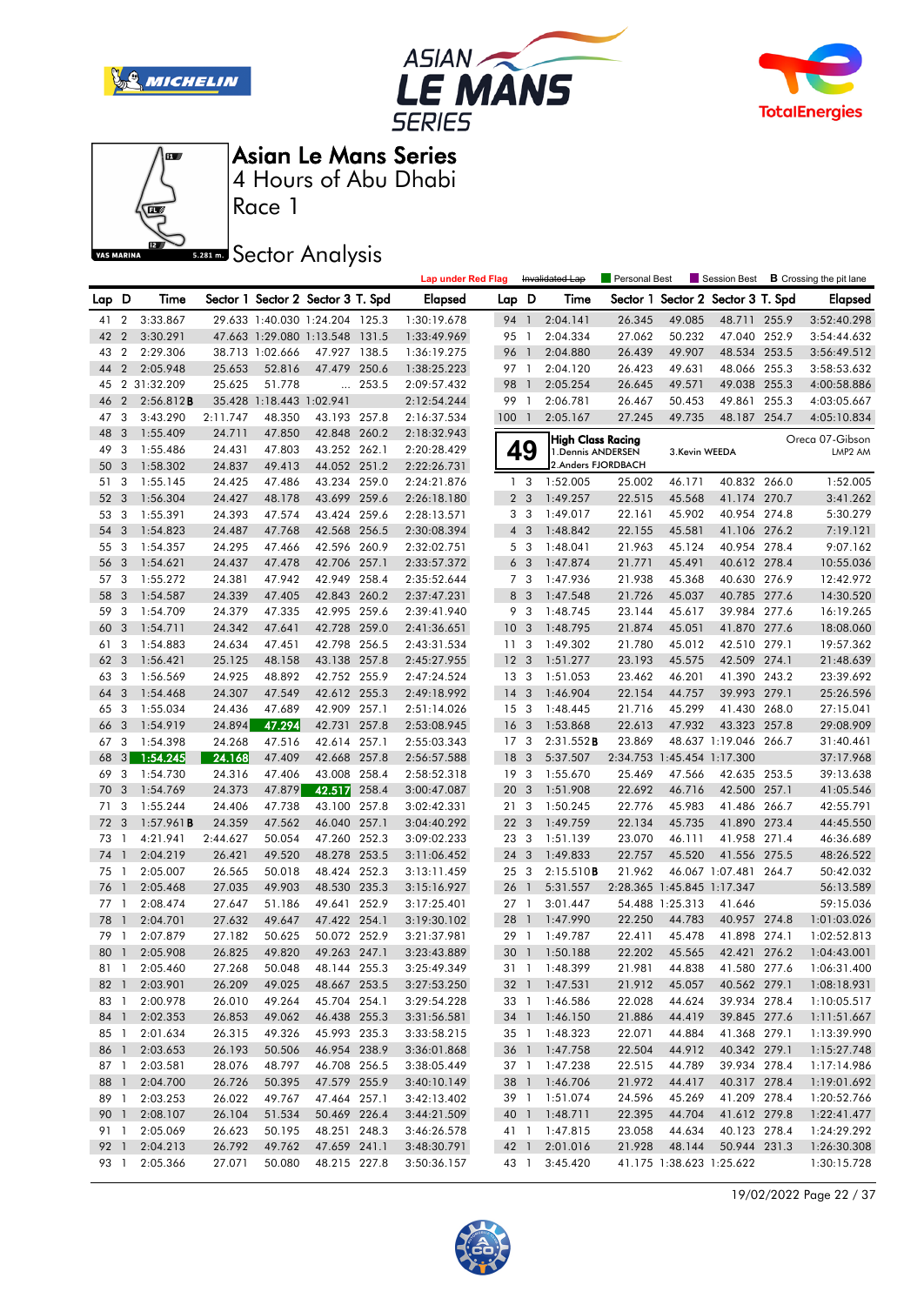







Race 1

**Sector Analysis** 

|          |                                  |                      |                  |                          |                                   |       | <b>Lap under Red Flag</b>  |                 |                         | Invalidated Lap      | Personal Best            |                          |                                   |       | Session Best <b>B</b> Crossing the pit lane |
|----------|----------------------------------|----------------------|------------------|--------------------------|-----------------------------------|-------|----------------------------|-----------------|-------------------------|----------------------|--------------------------|--------------------------|-----------------------------------|-------|---------------------------------------------|
| Lap D    |                                  | Time                 |                  |                          | Sector 1 Sector 2 Sector 3 T. Spd |       | <b>Elapsed</b>             | Lap D           |                         | Time                 |                          |                          | Sector 1 Sector 2 Sector 3 T. Spd |       | <b>Elapsed</b>                              |
| 44 1     |                                  | 3:29.115             |                  | 48.506 1:26.631 1:13.978 |                                   |       | 1:33:44.843                | 97 2            |                         | 1:44.554             | 21.292                   | 44.133                   | 39.129 279.1                      |       | 3:43:51.017                                 |
| 45       | -1                               | 2:30.753             |                  | 39.103 1:04.870          | 46.780 135.5                      |       | 1:36:15.596                | 98 2            |                         | 1:44.455             | 21.368                   | 44.113                   | 38.974 281.2                      |       | 3:45:35.472                                 |
| 46       | $\overline{1}$                   | 2:03.960             | 25.330           | 51.596                   | 47.034 234.8                      |       | 1:38:19.556                | 99              | $\overline{2}$          | 1:44.655             | 21.722                   | 44.320                   | 38.613 278.4                      |       | 3:47:20.127                                 |
| 47       |                                  | 1 31:34.689          | 24.944           | 50.338                   |                                   | 247.7 | 2:09:54.245                | 100             | $\overline{2}$          | 1:45.894             | 21.365                   | 44.385                   | 40.144 279.8                      |       | 3:49:06.021                                 |
| 48       | $\mathbf{1}$                     | 2:52.029             |                  | 32.792 1:21.882          | 57.355                            |       | 2:12:46.274                | 1012            |                         | 1:45.443             | 22.617                   | 44.256                   | 38.570 279.1                      |       | 3:50:51.464                                 |
| 49       | -1                               | 1:55.570             | 23.932           | 47.787                   | 43.851 239.5                      |       | 2:14:41.844                | 102 2           |                         | 1:44.183             | 21.393                   | 43.998                   | 38.792 280.5                      |       | 3:52:35.647                                 |
| 50       | $\overline{1}$                   | 1:52.286             | 23.366           | 46.926                   | 41.994 229.8                      |       | 2:16:34.130                | 103 2           |                         | 1:44.663             | 21.412                   | 44.422                   | 38.829 283.5                      |       | 3:54:20.310                                 |
| 51 1     |                                  | 1:55.395B            | 23.637           | 46.167                   | 45.591 276.9                      |       | 2:18:29.525                | 1042            |                         | 1:46.631             | 22.147                   | 44.783                   | 39.701 262.8                      |       | 3:56:06.941                                 |
| 52       | $\overline{1}$                   | 2:54.034             | 1:27.143         | 46.330                   | 40.561 270.7                      |       | 2:21:23.559                | 105 2           |                         | 1:45.472             | 21.529                   | 44.314                   | 39.629 280.5                      |       | 3:57:52.413                                 |
| 53       | $\overline{1}$                   | 1:47.719             | 22.305           | 44.957                   | 40.457 278.4                      |       | 2:23:11.278                | 106 2           |                         | 1:44.909             | 22.228                   | 44.322                   | 38.359                            | 280.5 | 3:59:37.322                                 |
| 54       | $\overline{1}$                   | 1:48.127             | 22.855           | 45.266                   | 40.006 276.9                      |       | 2:24:59.405                | 107 2           |                         | 1:45.901             | 21.758                   | 44.486                   | 39.657 276.2                      |       | 4:01:23.223                                 |
| 55       | $\overline{1}$                   | 1:47.332             | 22.137           | 44.757                   | 40.438 278.4                      |       | 2:26:46.737                | 108 2           |                         | 1:48.828             | 21.593                   | 44.220                   | 43.015 281.2                      |       | 4:03:12.051                                 |
| 56       | $\overline{1}$                   | 1:47.886             | 22.428           | 44.935                   | 40.523 279.1                      |       | 2:28:34.623                |                 |                         | <b>AF Corse</b>      |                          |                          |                                   |       | Ferrari 488 GT3                             |
| 57       | $\overline{1}$                   | 1:51.205             | 24.628           | 45.074                   | 41.503 279.1                      |       | 2:30:25.828                | 51              |                         |                      | 1. Alessandro PIER GUIDI |                          | 3. Francesco PIOVANETTI           |       | GT                                          |
| 58       | $\mathbf{1}$                     | 1:47.661             | 22.313           | 44.910                   | 40.438 276.9                      |       | 2:32:13.489                |                 |                         | 2. Victor GOMEZ      |                          |                          |                                   |       |                                             |
| 59       | $\overline{1}$                   | 1:47.682             | 22.208           | 45.180                   | 40.294 278.4                      |       | 2:34:01.171                |                 | 1 <sub>3</sub>          | 2:11.733             | 32.176                   | 53.650                   | 45.907 227.8                      |       | 2:11.733                                    |
| 60       | $\mathbf{1}$                     | 1:48.827             | 22.187           | 45.108                   | 41.532 277.6                      |       | 2:35:49.998                |                 | 2 <sub>3</sub>          | 1:59.514             | 25.161                   | 49.094                   | 45.259 251.7                      |       | 4:11.247                                    |
| 61       | -1                               | 1:48.897             | 22.464           | 45.252                   | 41.181 273.4                      |       | 2:37:38.895                |                 | 3 <sub>3</sub>          | 1:57.988             | 24.926                   | 48.632                   | 44.430 257.8                      |       | 6:09.235                                    |
| 62       | $\mathbf{1}$                     | 1:49.548             | 23.399           | 45.163                   | 40.986 278.4                      |       | 2:39:28.443                |                 | $4 \quad 3$             | 1:59.191             | 25.177                   | 48.611                   | 45.403 258.4                      |       | 8:08.426                                    |
| 63       | $\overline{1}$                   | 1:50.311             | 22.322           | 45.263                   | 42.726 279.8                      |       | 2:41:18.754                |                 | 5 3                     | 1:58.199             | 25.317                   | 48.390                   | 44.492 257.8                      |       | 10:06.625                                   |
| 64       | $\overline{1}$                   | 1:49.055             | 22.989           | 45.236                   | 40.830 277.6                      |       | 2:43:07.809                |                 | 6 <sub>3</sub>          | 1:57.329             | 24.894                   | 48.279                   | 44.156 257.8                      |       | 12:03.954                                   |
| 65       | $\overline{1}$                   | 1:49.777             | 22.639           | 45.392                   | 41.746 275.5                      |       | 2:44:57.586                |                 | 7 <sub>3</sub>          | 1:57.863             | 25.024                   | 48.521                   | 44.318 257.8                      |       | 14:01.817                                   |
| 66       | $\overline{1}$                   | 1:48.047             | 22.493           | 45.010                   | 40.544 277.6                      |       | 2:46:45.633                |                 | 8 3                     | 1:57.580             | 24.816                   | 48.661                   | 44.103 264.7                      |       | 15:59.397                                   |
| 67 1     |                                  | 1:52.565B            | 22.574           | 45.103                   | 44.888 272.7                      |       | 2:48:38.198                |                 | 9 3                     | 1:57.958             | 25.216                   | 48.237                   | 44.505 257.8                      |       | 17:57.355                                   |
| 68       | $\overline{2}$                   | 3:32.827             | 2:10.634         | 44.647                   | 37.546 264.7                      |       | 2:52:11.025                | 10 <sub>3</sub> |                         | 1:59.183             | 25.215                   | 49.521                   | 44.447 258.4                      |       | 19:56.538                                   |
| 69       | $\overline{2}$                   | 1:44.260             | 22.190           | 43.985                   | 38.085 276.9                      |       | 2:53:55.285                | 11              | $\overline{\mathbf{3}}$ | 1:58.593             | 25.834                   | 48.425                   | 44.334 257.8                      |       | 21:55.131                                   |
| 70       | 2 <sub>1</sub>                   | 1:42.408             | 21.197           | 43.795                   | 37.416                            | 276.9 | 2:55:37.693                | 12 <sup>3</sup> |                         | 1:57.651             | 24.921                   | 48.388                   | 44.342 259.0                      |       | 23:52.782                                   |
| 71       | $\overline{2}$                   | 1:44.124             | 21.277           | 43.973                   | 38.874 278.4                      |       | 2:57:21.817                | 13 <sub>3</sub> |                         | 1:58.742             | 24.891                   | 48.823                   | 45.028 257.1                      |       | 25:51.524                                   |
| 72       | $\overline{2}$                   | 1:43.113             | 21.210           | 43.965                   | 37.938 280.5                      |       | 2:59:04.930                | $14 \quad 3$    |                         | 1:57.087             | 24.996                   | 48.166                   | 43.925 257.1                      |       | 27:48.611                                   |
| 73       | $\overline{2}$                   | 1:44.355             | 21.717           | 44.942                   | 37.696 280.5                      |       | 3:00:49.285                | 15 3            |                         | 1:57.387             | 24.900                   | 48.129                   | 44.358 257.1                      |       | 29:45.998                                   |
| 74       | $\overline{2}$                   | 1:45.285             | 22.002           | 44.275                   | 39.008 278.4                      |       | 3:02:34.570                | 16 <sub>3</sub> |                         | 3:22.002             |                          | 25.034 1:39.864 1:17.104 |                                   |       | 33:08.000                                   |
| 75 2     |                                  | 1:45.935             | 21.405           | 43.967                   | 40.563 279.8                      |       | 3:04:20.505                | 17 <sub>3</sub> |                         | 3:55.468             |                          | 53.363 1:45.745 1:16.360 |                                   |       | 37:03.468                                   |
| 76       | $\overline{2}$                   | 1:44.407             | 21.269           | 43.711                   | 39.427 280.5                      |       | 3:06:04.912                | 18 <sup>3</sup> |                         | 2:09.905             | 35.139                   | 48.747                   | 46.019 258.4                      |       | 39:13.373                                   |
| 77       | $\overline{2}$                   | 1:46.313             | 22.473           | 44.565                   | 39.275 278.4                      |       | 3:07:51.225                | 19 <sup>3</sup> |                         | 2:06.914             | 26.014                   | 55.848                   | 45.052 248.3                      |       | 41:20.287                                   |
| 78       | $\overline{2}$                   | 1:46.189             | 22.928           | 44.039                   | 39.222 280.5                      |       | 3:09:37.414                | 20              | 3                       | 1:57.850             | 25.310                   | 48.327                   | 44.213 256.5                      |       | 43:18.137                                   |
| 79       | $\overline{2}$                   | 1:45.214             | 22.220           | 44.843                   | 38.151 276.9                      |       | 3:11:22.628                | 213             |                         | 1:58.156             | 25.311                   | 48.325                   | 44.520 256.5                      |       | 45:16.293                                   |
| 80       | $\overline{2}$<br>$\overline{2}$ | 1:43.272             | 21.330           | 43.868                   | 38.074 279.1                      |       | 3:13:05.900                | 22 3<br>23 3    |                         | 1:58.384             | 25.280                   | 48.258<br>48.392         | 44.846 255.3                      |       | 47:14.677<br>49:12.957                      |
| 81<br>82 | $\overline{2}$                   | 1:42.779<br>1:42.922 | 21.281<br>21.190 | 44.014<br>43.913         | 37.484 279.1<br>37.819 279.8      |       | 3:14:48.679<br>3:16:31.601 | 24              | 3                       | 1:58.280<br>3:19.533 | 25.500                   | 24.658 1:39.328 1:15.547 | 44.388 255.3                      |       | 52:32.490                                   |
| 83 2     |                                  | 1:43.738             | 21.223           | 43.843                   | 38.672 281.2                      |       | 3:18:15.339                | 25 3            |                         | 3:54.980B            |                          | 53.379 1:45.269 1:16.332 |                                   |       | 56:27.470                                   |
|          |                                  | 84 2 1:44.709        | 21.457           | 44.223                   | 39.029 278.4                      |       | 3:20:00.048                |                 |                         | 26 2 4:11.507        | 2:37.780                 | 49.486                   |                                   |       | 44.241 254.1 1:00:38.977                    |
|          |                                  | 85 2 1:45.007        | 22.674           | 44.369                   | 37.964 279.1                      |       | 3:21:45.055                |                 |                         | 27 2 1:57.361        | 24.814                   | 48.361                   | 44.186 253.5                      |       | 1:02:36.338                                 |
|          |                                  | 86 2 1:44.872        | 22.246           | 44.040                   | 38.586 281.2                      |       | 3:23:29.927                |                 |                         | 28 2 1:56.036        | 24.603                   | 48.390                   | 43.043 255.9                      |       | 1:04:32.374                                 |
|          |                                  | 87 2 1:44.702        | 21.210           | 44.596                   | 38.896 263.4                      |       | 3:25:14.629                |                 |                         | 29 2 1:55.881        | 24.635                   | 48.110                   | 43.136 255.9                      |       | 1:06:28.255                                 |
|          |                                  | 88 2 1:43.361        | 21.459           | 44.271                   | 37.631 279.1                      |       | 3:26:57.990                |                 |                         | 30 2 1:56.535        | 24.560                   | 48.129                   | 43.846 252.9                      |       | 1:08:24.790                                 |
|          |                                  | 89 2 1:42.960        | 21.112           | 43.609                   | 38.239 279.8                      |       | 3:28:40.950                |                 |                         | 31 2 1:57.740        | 25.088                   | 47.938                   | 44.714 256.5                      |       | 1:10:22.530                                 |
|          |                                  | 90 2 1:47.359B       | 21.385           | 43.973                   | 42.001 282.7                      |       | 3:30:28.309                |                 |                         | 32 2 1:56.478        | 25.251                   | 48.140                   | 43.087 255.9                      |       | 1:12:19.008                                 |
|          |                                  | 91 2 2:52.604        | 1:29.227         | 44.295                   | 39.082 278.4                      |       | 3:33:20.913                |                 |                         | 33 2 1:55.301        | 24.395                   | 47.802                   | 43.104 253.5                      |       | 1:14:14.309                                 |
|          |                                  | 92 2 1:45.381        | 21.428           | 44.415                   | 39.538 279.8                      |       | 3:35:06.294                |                 |                         | 34 2 1:56.009        | 24.462                   | 48.358                   | 43.189 253.5                      |       | 1:16:10.318                                 |
| 93 2     |                                  | 1:45.481             | 21.375           | 44.101                   | 40.005 279.1                      |       | 3:36:51.775                |                 |                         | 35 2 1:56.080        | 24.645                   | 48.505                   | 42.930 255.3                      |       | 1:18:06.398                                 |
|          |                                  | 94 2 1:45.762        | 22.532           | 44.317                   | 38.913 279.1                      |       | 3:38:37.537                |                 |                         | 36 2 1:55.532        | 24.427                   | 48.138                   | 42.967 256.5                      |       | 1:20:01.930                                 |
|          |                                  | 95 2 1:44.381        | 21.661           | 44.656                   | 38.064 261.5                      |       | 3:40:21.918                |                 |                         | 37 2 1:55.287        | 24.359                   | 48.012                   | 42.916 255.9                      |       | 1:21:57.217                                 |
|          |                                  | 96 2 1:44.545        | 21.312           | 44.361                   | 38.872 279.8                      |       | 3:42:06.463                |                 |                         | 38 2 1:55.384        | 24.424                   | 47.928                   | 43.032 255.9                      |       | 1:23:52.601                                 |
|          |                                  |                      |                  |                          |                                   |       |                            |                 |                         |                      |                          |                          |                                   |       |                                             |

19/02/2022 Page 23 / 37

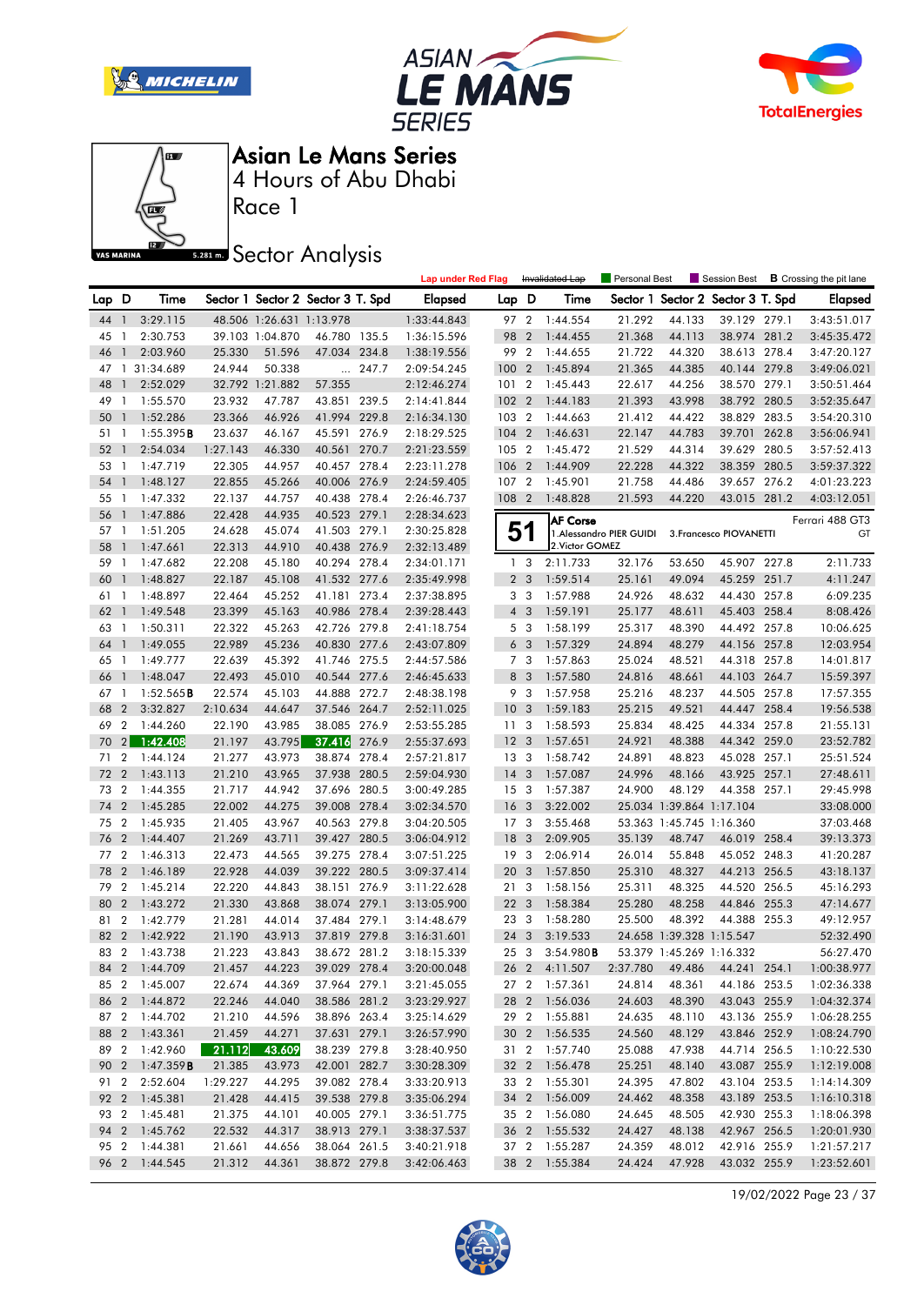







Race 1

## **Sector Analysis**

|       |                |                        |          |                            |                                   |       | <b>Lap under Red Flag</b> |                 |                | Invalidated Lap     | Personal Best |                            |                                   |       | Session Best <b>B</b> Crossing the pit lane |
|-------|----------------|------------------------|----------|----------------------------|-----------------------------------|-------|---------------------------|-----------------|----------------|---------------------|---------------|----------------------------|-----------------------------------|-------|---------------------------------------------|
| Lap D |                | Time                   |          |                            | Sector 1 Sector 2 Sector 3 T. Spd |       | <b>Elapsed</b>            | Lap D           |                | Time                |               |                            | Sector 1 Sector 2 Sector 3 T. Spd |       | <b>Elapsed</b>                              |
| 39 2  |                | 2:00.591               | 24.201   | 47.992                     | 48.398 255.9                      |       | 1:25:53.192               |                 | 92 1           | 1:53.743            | 23.947        | 47.550                     | 42.246 255.3                      |       | 3:46:27.615                                 |
| 40    | $\overline{2}$ | 3:34.112               |          | 53.220 1:48.845            | 52.047                            |       | 1:29:27.304               | 93 1            |                | 1:54.636            | 25.025        | 47.598                     | 42.013 257.8                      |       | 3:48:22.251                                 |
| 41    | $\overline{2}$ | 2:15.429               | 28.914   | 51.678                     | 54.837 217.7                      |       | 1:31:42.733               | 94 1            |                | 1:53.863            | 24.370        | 47.468                     | 42.025 259.0                      |       | 3:50:16.114                                 |
| 42    | $\overline{2}$ | 2:23.214               | 29.135   |                            | 50.453 1:03.626 229.3             |       | 1:34:05.947               | 95 1            |                | 1:55.626            | 24.002        | 48.355                     | 43.269 256.5                      |       | 3:52:11.740                                 |
| 43    | $\overline{2}$ | 2:56.732               |          |                            | 39.185 1:04.037 1:13.510 154.7    |       | 1:37:02.679               | 96 1            |                | 1:53.836            | 24.352        | 47.353                     | 42.131 259.0                      |       | 3:54:05.576                                 |
| 44    | $\overline{2}$ | 3:47.675               |          | 41.947 1:30.771 1:34.957   |                                   |       | 1:40:50.354               | 97 1            |                | 1:53.760            | 24.017        | 47.585                     | 42.158 260.2                      |       | 3:55:59.336                                 |
| 45    |                | 2 31:45.802            |          | $\ldots$ 1:26.500 1:03.032 |                                   |       | 2:12:36.156               | 98 1            |                | 1:54.092            | 24.066        | 47.361                     | 42.665 260.2                      |       | 3:57:53.428                                 |
| 46    | $\overline{2}$ | 1:58.163               | 25.527   | 48.451                     | 44.185 253.5                      |       | 2:14:34.319               | 99 1            |                | 1:55.181            | 24.138        | 48.064                     | 42.979 256.5                      |       | 3:59:48.609                                 |
| 47    | $\overline{2}$ | 1:56.230               | 24.874   | 47.917                     | 43.439 255.3                      |       | 2:16:30.549               | 1001            |                | 1:53.470            | 24.026        | 47.394                     | 42.050 258.4                      |       | 4:01:42.079                                 |
| 48    | $\overline{2}$ | 1:58.221               | 24.494   | 49.032                     | 44.695 259.6                      |       | 2:18:28.770               | 101 1           |                | 1:55.062            | 24.082        | 48.002                     | 42.978 256.5                      |       | 4:03:37.141                                 |
| 49    | $\overline{2}$ | 1:56.938               | 24.815   | 48.446                     | 43.677 257.8                      |       | 2:20:25.708               |                 |                | Rinaldi Racing      |               |                            |                                   |       | Ferrari 488 GT3                             |
| 50    | $\overline{2}$ | 1:56.926               | 24.344   | 48.023                     | 44.559 260.2                      |       | 2:22:22.634               |                 | 55             | 1. Rino MASTRONARDI |               | 3.Davide RIGON             |                                   |       | GT                                          |
| 51    | $\overline{2}$ | 1:56.018               | 24.615   | 48.079                     | 43.324 259.0                      |       | 2:24:18.652               |                 |                | 2. David PEREL      |               |                            |                                   |       |                                             |
| 52    | $\overline{2}$ | 1:55.638               | 24.407   | 47.438                     | 43.793 255.9                      |       | 2:26:14.290               |                 | $1\quad1$      | 2:06.757            | 30.596        | 51.316                     | 44.845 232.8                      |       | 2:06.757                                    |
| 53    | $\overline{2}$ | 1:59.570B              | 24.572   | 47.859                     | 47.139 256.5                      |       | 2:28:13.860               |                 | 2 <sub>1</sub> | 1:58.279            | 25.359        | 49.083                     | 43.837 257.1                      |       | 4:05.036                                    |
| 54    | $\mathbf{1}$   | 3:41.976               | 2:11.163 | 48.756                     | 42.057 257.8                      |       | 2:31:55.836               |                 | 3 <sup>1</sup> | 1:55.016            | 24.452        | 47.749                     | 42.815 259.0                      |       | 6:00.052                                    |
| 55    | $\overline{1}$ | 1:53.281               | 24.041   | 47.607                     | 41.633                            | 255.9 | 2:33:49.117               |                 | $4-1$          | 1:55.853            | 24.327        | 47.615                     | 43.911 258.4                      |       | 7:55.905                                    |
| 56    | $\overline{1}$ | 1:53.533               | 24.009   | 47.694                     | 41.830 254.1                      |       | 2:35:42.650               |                 | 5 <sub>1</sub> | 1:55.059            | 24.357        | 48.173                     | 42.529 255.9                      |       | 9:50.964                                    |
| 57    | -1             | 1:53.028               | 23.916   | 47.454                     | 41.658                            | 256.5 | 2:37:35.678               |                 | 6 1            | 1:54.597            | 24.209        | 47.694                     | 42.694 257.8                      |       | 11:45.561                                   |
| 58    | $\mathbf{1}$   | 1:53.788               | 23.948   | 47.305                     | 42.535 256.5                      |       | 2:39:29.466               |                 | 7 <sup>1</sup> | 1:55.694            | 24.269        | 48.035                     | 43.390 256.5                      |       | 13:41.255                                   |
| 59    | -1             | 1:53.644               | 24.005   | 47.454                     | 42.185 257.1                      |       | 2:41:23.110               |                 | 8 1            | 1:55.428            | 24.517        | 48.079                     | 42.832 258.4                      |       | 15:36.683                                   |
| 60    | $\overline{1}$ | 1:53.541               | 24.026   | 47.526                     | 41.989 256.5                      |       | 2:43:16.651               | 9               | $\overline{1}$ | 1:55.533            | 24.470        | 47.782                     | 43.281 258.4                      |       | 17:32.216                                   |
| 61    | -1             | 1:55.335               | 24.140   | 47.933                     | 43.262 254.1                      |       | 2:45:11.986               | 10 <sub>1</sub> |                | 1:56.902            | 24.948        | 48.561                     | 43.393 257.8                      |       | 19:29.118                                   |
| 62    | -1             | 1:54.118               | 24.070   | 47.764                     | 42.284 257.8                      |       | 2:47:06.104               | 11 <sub>1</sub> |                | 1:57.086            | 24.772        | 47.936                     | 44.378 258.4                      |       | 21:26.204                                   |
| 63    | -1             | 1:53.837               | 24.165   | 47.547                     | 42.125 257.1                      |       | 2:48:59.941               | $12-1$          |                | 1:56.272            | 24.617        | 48.464                     | 43.191 260.9                      |       | 23:22.476                                   |
| 64    | $\overline{1}$ | 1:53.883               | 24.035   | 47.630                     | 42.218 253.5                      |       | 2:50:53.824               | 13              | $\overline{1}$ | 1:55.228            | 24.628        | 47.659                     | 42.941                            | 257.8 | 25:17.704                                   |
| 65    | -1             | 1:53.740               | 24.041   | 47.548                     | 42.151 256.5                      |       | 2:52:47.564               | $14-1$          |                | 1:55.501            | 24.529        | 48.072                     | 42.900 256.5                      |       | 27:13.205                                   |
| 66    | $\overline{1}$ | 1:54.306               | 23.986   | 47.521                     | 42.799 257.1                      |       | 2:54:41.870               | $15-1$          |                | 1:58.345            | 24.576        | 48.471                     | 45.298 258.4                      |       | 29:11.550                                   |
| 67    | -1             | 1:54.456               | 24.118   | 48.033                     | 42.305 251.7                      |       | 2:56:36.326               | 16 1            |                | 2:44.171B           |               |                            | 24.679 1:03.283 1:16.209 257.1    |       | 31:55.721                                   |
| 68    | $\overline{1}$ | 1:53.601               | 24.054   | 47.530                     | 42.017 259.0                      |       | 2:58:29.927               | 17              | $\overline{1}$ | 5:25.753            |               | 2:25.275 1:45.578 1:14.900 |                                   |       | 37:21.474                                   |
| 69    | -1             | 1:53.761               | 24.020   | 47.435                     | 42.306 255.9                      |       | 3:00:23.688               | 18 1            |                | 1:56.363            | 25.965        | 47.833                     | 42.565 253.5                      |       | 39:17.837                                   |
| 70    | $\overline{1}$ | 1:54.292               | 24.418   | 47.572                     | 42.302 257.8                      |       | 3:02:17.980               | $19-1$          |                | 1:54.848            | 24.560        | 48.354                     | 41.934 255.3                      |       | 41:12.685                                   |
| 71    | -1             | 1:53.805               | 24.130   | 47.530                     | 42.145 257.1                      |       | 3:04:11.785               | 20 1            |                | 1:53.897            | 24.105        | 47.488                     | 42.304 255.9                      |       | 43:06.582                                   |
| 72    | $\overline{1}$ | 1:54.713               | 24.230   | 47.833                     | 42.650 259.0                      |       | 3:06:06.498               | 211             |                | 1:54.516            | 24.103        | 47.497                     | 42.916 257.1                      |       | 45:01.098                                   |
| 73    | $\overline{1}$ | 1:54.317               | 24.105   | 47.930                     | 42.282 258.4                      |       | 3:08:00.815               | 22 1            |                | 1:55.244            | 24.313        | 47.787                     | 43.144 256.5                      |       | 46:56.342                                   |
| 74    | $\overline{1}$ | 1:54.179               | 24.192   | 47.570                     | 42.417 259.0                      |       | 3:09:54.994               | 23 1            |                | 1:57.573            | 25.085        | 49.362                     | 43.126 257.1                      |       | 48:53.915                                   |
| 75    | $\overline{1}$ | 1:54.251               | 24.092   | 47.716                     | 42.443 256.5                      |       | 3:11:49.245               | 24 1            |                | 2:51.417            |               |                            | 25.192 1:09.889 1:16.336 254.1    |       | 51:45.332                                   |
| 76    | $\overline{1}$ | 1:55.404               | 24.262   | 47.653                     | 43.489 258.4                      |       | 3:13:44.649               | $25 \quad 1$    |                | 3:54.423            |               | 53.374 1:45.122 1:15.927   |                                   |       | 55:39.755                                   |
| 77 1  |                | 1:54.274               | 24.269   | 47.674                     | 42.331 255.3                      |       | 3:15:38.923               | 26 1            |                | 3:22.644            |               | 53.312 1:45.157            | 44.175                            |       | 59:02.399                                   |
|       |                | 78 1 1:57.518 <b>B</b> | 24.218   | 47.825                     | 45.475 258.4                      |       | 3:17:36.441               |                 |                | 27 1 1:55.735       | 24.658        | 47.932                     | 43.145 255.3                      |       | 1:00:58.134                                 |
|       |                | 79 1 2:22.190          | 51.735   | 48.150                     | 42.305 255.9                      |       | 3:19:58.631               |                 |                | 28 1 1:57.436       |               | 24.788 48.271              | 44.377 254.7                      |       | 1:02:55.570                                 |
|       |                | 80 1 1:54.522          | 24.164   | 48.011                     | 42.347 254.7                      |       | 3:21:53.153               |                 |                | 29 1 1:55.554       | 24.417        | 48.174                     | 42.963 255.9                      |       | 1:04:51.124                                 |
|       |                | 81 1 1:54.212          | 24.132   | 47.535                     | 42.545 256.5                      |       | 3:23:47.365               |                 |                | 30 1 1:54.409       | 24.166        | 47.860                     | 42.383 255.9                      |       | 1:06:45.533                                 |
|       |                | 82 1 1:54.320          | 24.163   | 47.737                     | 42.420 255.9                      |       | 3:25:41.685               |                 |                | 31 1 1:54.318       | 24.159        | 47.581                     | 42.578 255.9                      |       | 1:08:39.851                                 |
|       |                | 83 1 1:57.442 <b>B</b> | 24.241   | 47.610                     | 45.591 259.0                      |       | 3:27:39.127               |                 |                | 32 1 1:54.112       | 24.059        | 47.571                     | 42.482 255.3                      |       | 1:10:33.963                                 |
|       |                | 84 1 3:40.492          | 2:10.021 | 48.046                     | 42.425 252.9                      |       | 3:31:19.619               |                 |                | 33 1 1:55.217       | 24.133        | 48.248                     | 42.836 255.3                      |       | 1:12:29.180                                 |
|       |                | 85 1 1:53.612          | 24.283   | 47.621                     | 41.708 257.1                      |       | 3:33:13.231               |                 |                | 34 1 1:54.497       | 24.158        | 47.447                     | 42.892 256.5                      |       | 1:14:23.677                                 |
|       |                | 86 1 1:53.000          | 23.938   | 47.418                     | 41.644 254.1                      |       | 3:35:06.231               |                 |                | 35 1 1:56.331       | 24.884        | 48.779                     | 42.668 255.9                      |       | 1:16:20.008                                 |
|       |                | 87 1 1:53.016          | 23.845   | 47.450                     | 41.721 255.3                      |       | 3:36:59.247               |                 |                | 36 1 1:54.432       | 24.210        | 47.627                     | 42.595 256.5                      |       | 1:18:14.440                                 |
|       |                | 88 1 1:54.106          | 23.874   | 47.721                     | 42.511 254.1                      |       | 3:38:53.353               |                 |                | 37 1 1:54.557       | 24.045        | 47.806                     | 42.706 255.9                      |       | 1:20:08.997                                 |
|       |                | 89 1 1:54.043          | 23.915   | 47.317                     | 42.811 259.0                      |       | 3:40:47.396               |                 |                | 38 1 1:54.961       | 24.267        | 47.965                     | 42.729 257.1                      |       | 1:22:03.958                                 |
|       |                | 90 1 1:53.304          | 24.055   | 47.358                     | 41.891 256.5                      |       | 3:42:40.700               |                 |                | 39 1 1:55.561       | 24.263        | 48.799                     | 42.499 256.5                      |       | 1:23:59.519                                 |
|       |                | 91 1 1:53.172          | 23.880   | 47.315                     | 41.977 257.1                      |       | 3:44:33.872               |                 |                | 40 1 2:19.092       | 24.111        |                            | 47.460 1:07.521 256.5             |       | 1:26:18.611                                 |

19/02/2022 Page 24 / 37

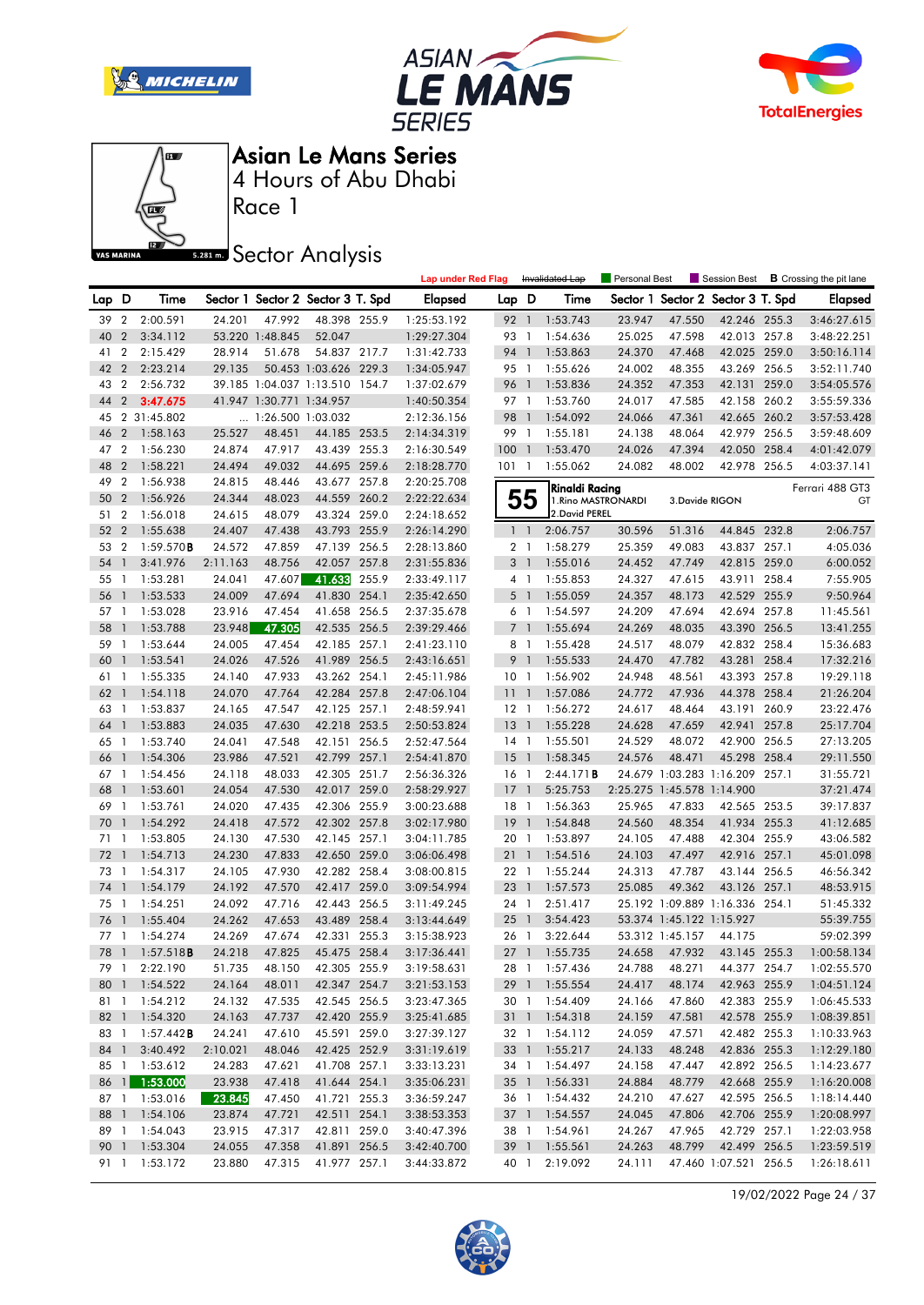







Race 1

## **Sector Analysis**

|          |                                  |                         |          |                  |                                   |       | <b>Lap under Red Flag</b>  |                         |                | Invalidated Lap           | Personal Best      |                          |                                   |       | Session Best <b>B</b> Crossing the pit lane |
|----------|----------------------------------|-------------------------|----------|------------------|-----------------------------------|-------|----------------------------|-------------------------|----------------|---------------------------|--------------------|--------------------------|-----------------------------------|-------|---------------------------------------------|
| Lap D    |                                  | Time                    |          |                  | Sector 1 Sector 2 Sector 3 T. Spd |       | <b>Elapsed</b>             | Lap D                   |                | Time                      |                    |                          | Sector 1 Sector 2 Sector 3 T. Spd |       | <b>Elapsed</b>                              |
| 411      |                                  | 3:13.057                |          | 41.009 1:39.058  | 52.990                            |       | 1:29:31.668                | 94 3                    |                | 1:53.170                  | 23.857             | 47.383                   | 41.930 257.8                      |       | 3:47:39.570                                 |
| 42       | $\overline{1}$                   | 2:13.416                | 26.924   | 51.599           | 54.893 221.3                      |       | 1:31:45.084                | 95 3                    |                | 1:53.625                  | 24.149             | 47.430                   | 42.046 257.8                      |       | 3:49:33.195                                 |
| 43       | $\overline{1}$                   | 2:24.389                | 29.259   |                  | 51.280 1:03.850 223.6             |       | 1:34:09.473                | 96 3                    |                | 1:53.354                  | 24.063             | 47.413                   | 41.878 258.4                      |       | 3:51:26.549                                 |
| 44       | -1                               | 2:56.489                |          |                  | 39.460 1:03.255 1:13.774 167.4    |       | 1:37:05.962                | 97                      | 3              | 1:53.714                  | 24.020             | 47.504                   | 42.190 258.4                      |       | 3:53:20.263                                 |
| 45       | $\mathbf{1}$                     | 3:53.552                |          |                  | 42.658 1:33.838 1:37.056 139.5    |       | 1:40:59.514                | 98 3                    |                | 1:53.491                  | 23.899             | 47.641                   | 41.951 259.0                      |       | 3:55:13.754                                 |
| 46       |                                  | $1 \frac{31:44.238}{B}$ |          |                  | 1:25.814 1:05.767 121.8           |       | 2:12:43.752                | 99                      | 3              | 1:53.393                  | 23.859             | 47.480                   | 42.054 259.0                      |       | 3:57:07.147                                 |
| 47       | $\overline{2}$                   | 3:41.232                | 2:10.640 | 48.388           | 42.204 256.5                      |       | 2:16:24.984                | 1003                    |                | 1:53.625                  | 23.905             | 47.432                   | 42.288 257.8                      |       | 3:59:00.772                                 |
| 48       | $\overline{2}$                   | 1:54.829                | 24.805   | 48.105           | 41.919 253.5                      |       | 2:18:19.813                | 101                     | 3              | 1:53.981                  | 23.946             | 47.347                   | 42.688 258.4                      |       | 4:00:54.753                                 |
| 49       | $\overline{2}$                   | 1:54.412                | 24.132   | 48.345           | 41.935 257.1                      |       | 2:20:14.225                | 102 <sub>3</sub>        |                | 1:53.649                  | 23.991             | 47.362                   | 42.296 259.6                      |       | 4:02:48.402                                 |
| 50       | $\overline{2}$                   | 1:53.507                | 23.994   | 47.527           | 41.986 256.5                      |       | 2:22:07.732                | 1033                    |                | 1:54.166                  | 24.690             | 47.282                   | 42.194 259.6                      |       | 4:04:42.568                                 |
| 51       | $\overline{2}$                   | 1:53.456                | 24.005   | 47.428           | 42.023 255.9                      |       | 2:24:01.188                |                         |                | <b>Kessel Racing</b>      |                    |                          |                                   |       | Ferrari 488 GT3                             |
| 52       | $\overline{2}$                   | 1:53.319                | 23.849   | 47.485           | 41.985 255.3                      |       | 2:25:54.507                |                         | 57             | 1. Roman ZIEMIAN          |                    | 3. Axcil JEFFERIES       |                                   |       | GT AM                                       |
| 53       | $\overline{2}$                   | 1:54.035                | 24.427   | 47.486           | 42.122 255.9                      |       | 2:27:48.542                |                         |                | 2. Francesco ZOLLO        |                    |                          |                                   |       |                                             |
| 54       | $\overline{2}$                   | 1:54.222                | 24.239   | 47.701           | 42.282 257.1                      |       | 2:29:42.764                |                         | $1\quad$       | 2:39.304                  |                    | 31.819 1:23.101          | 44.384 239.5                      |       | 2:39.304                                    |
| 55       | $\overline{2}$                   | 1:53.981                | 24.099   | 47.655           | 42.227 256.5                      |       | 2:31:36.745                | 2 <sup>1</sup>          |                | 1:58.041                  | 25.148             | 48.809                   | 44.084 254.1                      |       | 4:37.345                                    |
| 56       | $\overline{2}$                   | 1:54.534                | 24.424   | 47.631           | 42.479 255.9                      |       | 2:33:31.279                |                         | 3 1            | 1:57.481                  | 25.130             | 48.632                   | 43.719 255.3                      |       | 6:34.826                                    |
| 57       | $\overline{2}$                   | 1:54.027                | 24.095   | 47.617           | 42.315 255.3                      |       | 2:35:25.306                |                         | 4 <sup>1</sup> | 1:59.005                  | 25.252             | 48.626                   | 45.127 254.7                      |       | 8:33.831                                    |
| 58       | $\overline{2}$                   | 1:53.971                | 24.097   | 47.618           | 42.256 255.9                      |       | 2:37:19.277                |                         | 5 <sub>1</sub> | 1:59.258                  | 25.855             | 48.611                   | 44.792 254.7                      |       | 10:33.089                                   |
| 59       | $\overline{2}$                   | 1:55.144                | 24.947   | 47.972           | 42.225 256.5                      |       | 2:39:14.421                |                         | 6 <sup>1</sup> | 1:58.202                  | 25.368             | 48.726                   | 44.108 255.3                      |       | 12:31.291                                   |
| 60       | $\overline{2}$                   | 1:54.156                | 24.211   | 47.475           | 42.470 256.5                      |       | 2:41:08.577                |                         | 7 <sub>1</sub> | 1:58.155                  | 25.195             | 48.544                   | 44.416 255.3                      |       | 14:29.446                                   |
| 61       | $\overline{2}$                   | 1:54.735                | 24.094   | 48.336           | 42.305 254.7                      |       | 2:43:03.312                | 8 1                     |                | 1:58.999                  | 26.245             | 48.485                   | 44.269 255.3                      |       | 16:28.445                                   |
| 62       | $\overline{2}$                   | 1:54.114                | 24.073   | 47.684           | 42.357 256.5                      |       | 2:44:57.426                | 9                       | $\overline{1}$ | 1:58.284                  | 25.138             | 48.404                   | 44.742 256.5                      |       | 18:26.729                                   |
| 63       | $\overline{2}$                   | 1:54.112                | 24.283   | 47.499           | 42.330 257.1                      |       | 2:46:51.538                | 10                      | $\overline{1}$ | 1:58.479                  | 25.063             | 48.233                   | 45.183 255.9                      |       | 20:25.208                                   |
| 64       | $\overline{2}$                   | 1:53.987                | 24.089   | 47.495           | 42.403 256.5                      |       | 2:48:45.525                | 111                     |                | 1:57.792                  | 25.186             | 48.157                   | 44.449 255.9                      |       | 22:23.000                                   |
| 65       | $\overline{2}$                   | 1:54.730                | 24.109   | 48.180           | 42.441                            | 251.7 | 2:50:40.255                | $12-1$                  |                | 1:58.286                  | 25.257             | 48.517                   | 44.512 256.5                      |       | 24:21.286                                   |
| 66       | $\overline{2}$                   | 1:54.790                | 24.121   | 47.778           | 42.891 257.1                      |       | 2:52:35.045                | $13-1$                  |                | 1:57.243                  | 25.338             | 48.131                   | 43.774 256.5                      |       | 26:18.529                                   |
| 67       | $\overline{2}$                   | 1:54.399                | 24.433   | 47.531           | 42.435 256.5                      |       | 2:54:29.444                | $14-1$                  |                | 1:59.150                  | 26.488             | 48.402                   | 44.260 257.8                      |       | 28:17.679                                   |
| 68       | $\overline{2}$                   | 1:54.117                | 24.088   | 47.626           | 42.403 255.3                      |       | 2:56:23.561                | $15-1$                  |                | 1:58.223                  | 24.918             | 48.291                   | 45.014 257.1                      |       | 30:15.902                                   |
| 69       | $\overline{2}$                   | 1:53.979                | 23.994   | 47.585           | 42.400 257.1                      |       | 2:58:17.540                | 16                      | $\overline{1}$ | 3:53.288                  |                    | 51.719 1:45.425 1:16.144 |                                   |       | 34:09.190                                   |
| 70       | $\overline{2}$                   | 1:54.156                | 24.167   | 47.585           | 42.404                            | 257.1 | 3:00:11.696                | $17-1$                  |                | 3:39.141                  |                    | 53.366 1:45.387 1:00.388 |                                   |       | 37:48.331                                   |
| 71       | $\overline{2}$                   | 1:53.941                | 24.122   | 47.469           | 42.350 256.5                      |       | 3:02:05.637                | 18                      | $\overline{1}$ | 1:59.917                  | 25.246             | 50.108                   | 44.563 255.3                      |       | 39:48.248                                   |
| 72       | $\overline{2}$                   | 1:55.062                | 24.139   | 47.657           | 43.266 257.1                      |       | 3:04:00.699                | 19 1                    |                | 1:57.286                  | 25.268             | 48.178                   | 43.840 257.1                      |       | 41:45.534                                   |
| 73       | $\overline{2}$                   | 1:55.598                | 24.698   | 48.404           | 42.496 257.8                      |       | 3:05:56.297                | 201                     |                | 1:57.669                  | 24.890             | 48.107                   | 44.672 257.1                      |       | 43:43.203                                   |
| 74       | $\overline{2}$                   | 1:54.215                | 24.162   | 47.590           | 42.463 259.0                      |       | 3:07:50.512                | 21 1                    |                | 1:56.962                  | 25.204             | 48.057                   | 43.701                            | 257.8 | 45:40.165                                   |
| 75       | $\overline{2}$                   | 1:55.878                | 24.721   | 47.627           | 43.530 259.0                      |       | 3:09:46.390                | 22 1                    |                | 1:57.461                  | 24.848             | 48.339                   | 44.274 256.5                      |       | 47:37.626                                   |
| 76 2     |                                  | 1:54.947                | 24.335   | 47.730           | 42.882 257.8                      |       | 3:11:41.337                | 23 1                    |                | 1:57.441                  | 25.522             | 48.095                   | 43.824 257.1                      |       | 49:35.067                                   |
| 77       | $\overline{2}$                   | 1:55.657                | 24.668   | 48.469           | 42.520 260.2                      |       | 3:13:36.994                | 24 1                    |                | 3:43.964                  |                    | 42.764 1:45.182 1:16.018 |                                   |       | 53:19.031                                   |
| 78<br>79 | $\overline{2}$<br>$\overline{2}$ | 1:54.536                | 24.128   | 47.755           | 42.653 256.5                      |       | 3:15:31.530                | 25 1<br>26 <sub>2</sub> |                | 3:54.615B<br>3:49.276     |                    | 53.347 1:45.195 1:16.073 |                                   |       | 57:13.646                                   |
| 80 3     |                                  | 1:56.902B<br>3:40.435   | 24.112   | 47.504<br>47.846 | 45.286 258.4<br>42.213 256.5      |       | 3:17:28.432                |                         |                |                           | 2:16.661<br>25.006 | 49.220<br>47.989         | 43.395 248.3<br>42.897 256.5      |       | 1:01:02.922<br>1:02:58.814                  |
|          |                                  | 81 3 1:52.597           | 2:10.376 | 23.904 47.152    | 41.541 256.5                      |       | 3:21:08.867<br>3:23:01.464 | 27 2                    |                | 1:55.892<br>28 2 1:55.498 | 24.725             | 47.932                   | 42.841 258.4                      |       | 1:04:54.312                                 |
|          |                                  | 82 3 1:52.638           | 23.785   | 47.221           | 41.632 256.5                      |       | 3:24:54.102                |                         |                | 29 2 1:59.070             | 24.660             | 48.308                   | 46.102 257.8                      |       | 1:06:53.382                                 |
| 83 3     |                                  | 1:52.827                | 23.870   | 47.218           | 41.739 255.9                      |       | 3:26:46.929                |                         |                | 30 2 1:56.150             | 24.965             | 48.122                   | 43.063 257.1                      |       | 1:08:49.532                                 |
| 84 3     |                                  | 1:53.740                | 24.289   | 47.436           | 42.015 257.1                      |       | 3:28:40.669                |                         |                | 31 2 1:55.912             | 24.882             | 48.163                   | 42.867 257.8                      |       | 1:10:45.444                                 |
|          |                                  | 85 3 1:53.962           | 24.522   | 47.423           | 42.017 257.8                      |       | 3:30:34.631                |                         |                | 32 2 1:56.084             | 24.727             | 48.267                   | 43.090 257.1                      |       | 1:12:41.528                                 |
| 86 3     |                                  | 1:54.149                | 23.924   | 47.501           | 42.724 258.4                      |       | 3:32:28.780                |                         |                | 33 2 1:56.380             | 24.895             | 48.320                   | 43.165 257.8                      |       | 1:14:37.908                                 |
|          |                                  | 87 3 1:53.247           | 24.194   | 47.198           | 41.855 258.4                      |       | 3:34:22.027                |                         |                | 34 2 1:56.921             | 24.996             | 47.923                   | 44.002 257.8                      |       | 1:16:34.829                                 |
| 88 3     |                                  | 1:53.457                | 23.916   | 47.407           | 42.134 257.8                      |       | 3:36:15.484                |                         |                | 35 2 1:57.077             | 25.354             | 48.373                   | 43.350 257.1                      |       | 1:18:31.906                                 |
| 89 3     |                                  | 1:55.605                | 25.333   | 48.046           | 42.226 258.4                      |       | 3:38:11.089                |                         |                | 36 2 1:57.085             | 24.765             | 48.628                   | 43.692 259.0                      |       | 1:20:28.991                                 |
| 90 3     |                                  | 1:53.660                | 24.064   | 47.591           | 42.005 258.4                      |       | 3:40:04.749                |                         |                | 37 2 1:55.861             | 24.741             | 47.947                   | 43.173 257.8                      |       | 1:22:24.852                                 |
| 91 3     |                                  | 1:53.641                | 23.921   | 47.622           | 42.098 255.3                      |       | 3:41:58.390                |                         |                | 38 2 1:57.218             | 25.084             | 48.204                   | 43.930 258.4                      |       | 1:24:22.070                                 |
| 92 3     |                                  | 1:54.318                | 23.937   | 47.438           | 42.943 259.6                      |       | 3:43:52.708                |                         |                | 39 2 2:05.360             | 24.973             | 48.814                   | 51.573 257.1                      |       | 1:26:27.430                                 |
|          |                                  | 93 3 1:53.692           | 24.045   | 47.543           | 42.104 258.4                      |       | 3:45:46.400                |                         |                | 40 2 3:45.358             |                    | 40.807 1:38.679 1:25.872 |                                   |       | 1:30:12.788                                 |
|          |                                  |                         |          |                  |                                   |       |                            |                         |                |                           |                    |                          |                                   |       |                                             |

19/02/2022 Page 25 / 37

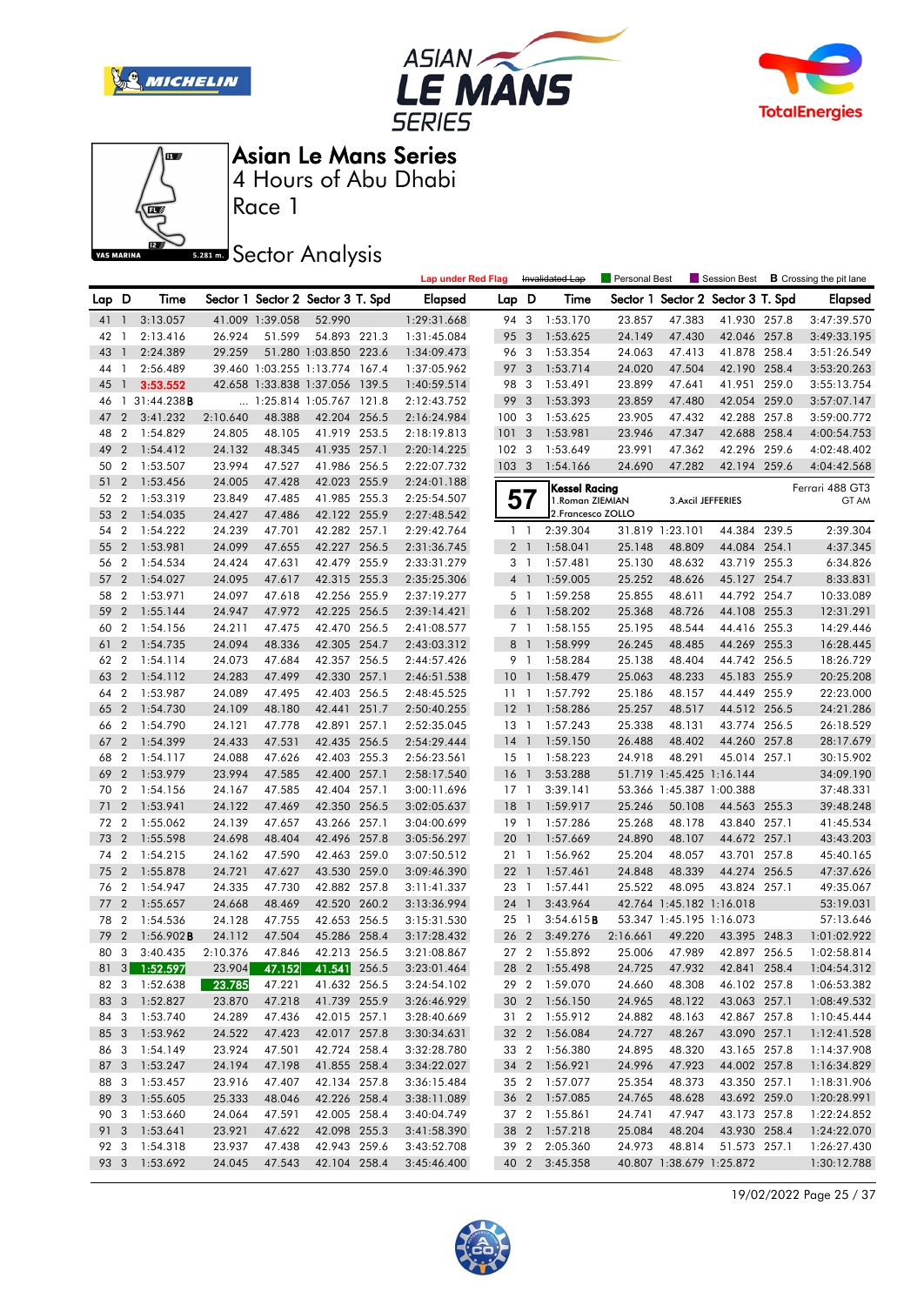







Race 1

**Sector Analysis** 

|       |                |               |          |                          |                                   |       | <b>Lap under Red Flag</b> |                 |                         | Invalidated Lap                    | Personal Best       |                          | Session Best                      |       | <b>B</b> Crossing the pit lane |
|-------|----------------|---------------|----------|--------------------------|-----------------------------------|-------|---------------------------|-----------------|-------------------------|------------------------------------|---------------------|--------------------------|-----------------------------------|-------|--------------------------------|
| Lap D |                | Time          |          |                          | Sector 1 Sector 2 Sector 3 T. Spd |       | <b>Elapsed</b>            | Lap D           |                         | Time                               |                     |                          | Sector 1 Sector 2 Sector 3 T. Spd |       | <b>Elapsed</b>                 |
| 41    | $\overline{2}$ | 3:28.755      |          | 48.827 1:26.610 1:13.318 |                                   |       | 1:33:41.543               | 94 3            |                         | 1:54.023                           | 24.031              | 47.457                   | 42.535 259.0                      |       | 3:49:59.300                    |
| 42    | $\overline{2}$ | 2:30.762      |          | 39.868 1:05.425          | 45.469                            | 139.0 | 1:36:12.305               | 95 3            |                         | 1:53.975                           | 24.049              | 47.513                   | 42.413 259.6                      |       | 3:51:53.275                    |
| 43    | $\overline{2}$ | 2:03.772      | 25.333   | 51.754                   | 46.685 256.5                      |       | 1:38:16.077               | 96 3            |                         | 1:53.697                           | 24.069              | 47.250                   | 42.378 259.0                      |       | 3:53:46.972                    |
| 44    |                | 2 31:29.705   | 25.273   | 50.531                   | $\cdots$                          | 256.5 | 2:09:45.782               | 97 3            |                         | 1:54.768                           | 24.004              | 47.536                   | 43.228 255.3                      |       | 3:55:41.740                    |
| 45    | $\overline{2}$ | 2:57.071      |          | 36.102 1:22.536          | 58.433                            |       | 2:12:42.853               | 98              | $\overline{\mathbf{3}}$ | 1:54.446                           | 24.079              | 47.408                   | 42.959 260.2                      |       | 3:57:36.186                    |
| 46    | $\overline{2}$ | 1:59.887      | 25.829   | 49.084                   | 44.974 259.0                      |       | 2:14:42.740               | 99              | -3                      | 1:54.025                           | 24.132              | 47.423                   | 42.470 260.2                      |       | 3:59:30.211                    |
| 47    | $\overline{2}$ | 1:56.824      | 25.232   | 47.935                   | 43.657 259.0                      |       | 2:16:39.564               | 100             | $\overline{3}$          | 1:54.408                           | 24.291              | 47.326                   | 42.791                            | 260.2 | 4:01:24.619                    |
| 48    | $\overline{2}$ | 2:01.571B     | 25.049   | 48.751                   | 47.771 244.9                      |       | 2:18:41.135               | 1013            |                         | 1:53.698                           | 24.097              | 47.397                   | 42.204 260.2                      |       | 4:03:18.317                    |
| 49    | 3              | 3:43.030      | 2:11.763 | 48.352                   | 42.915 259.0                      |       | 2:22:24.165               |                 |                         |                                    |                     |                          |                                   |       |                                |
| 50    | 3              | 1:56.567      | 24.466   | 48.336                   | 43.765 228.8                      |       | 2:24:20.732               |                 | 59                      | Garage 59<br>1. Nicolai KJAERGAARD |                     | 3. James VOWLES          |                                   |       | McLaren 720S GT3<br>GT         |
| 51    | 3              | 1:55.020      | 24.345   | 47.818                   | 42.857 257.8                      |       | 2:26:15.752               |                 |                         |                                    | 2. Manuel MALDONADO |                          |                                   |       |                                |
| 52    | 3              | 1:55.054      | 24.386   | 48.071                   | 42.597 260.2                      |       | 2:28:10.806               |                 | 1 <sub>3</sub>          | 2:14.277                           | 34.362              | 52.612                   | 47.303 224.1                      |       | 2:14.277                       |
| 53    | 3              | 1:53.225      | 23.866   | 47.232                   | 42.127 258.4                      |       | 2:30:04.031               |                 | 2 <sub>3</sub>          | 1:59.214                           | 25.212              | 48.709                   | 45.293 257.8                      |       | 4:13.491                       |
| 54    | 3              | 1:54.261      | 24.176   | 47.654                   | 42.431                            | 259.0 | 2:31:58.292               | 3               | $\overline{\mathbf{3}}$ | 1:57.693                           | 24.931              | 48.052                   | 44.710 258.4                      |       | 6:11.184                       |
| 55    | 3              | 1:55.261      | 24.045   | 47.318                   | 43.898                            | 259.6 | 2:33:53.553               | 4               | -3                      | 2:00.141                           | 25.759              | 49.416                   | 44.966 258.4                      |       | 8:11.325                       |
| 56    | 3              | 1:54.120      | 24.324   | 47.588                   | 42.208 257.8                      |       | 2:35:47.673               | 5               | $\overline{\mathbf{3}}$ | 2:01.980                           | 27.022              | 48.584                   | 46.374 258.4                      |       | 10:13.305                      |
| 57    | 3              | 1:55.682      | 23.990   | 47.551                   | 44.141 258.4                      |       | 2:37:43.355               |                 | 6 <sub>3</sub>          | 1:59.515                           | 26.039              | 48.565                   | 44.911 259.0                      |       | 12:12.820                      |
| 58    | 3              | 1:54.133      | 24.127   | 47.608                   | 42.398 259.0                      |       | 2:39:37.488               | $\overline{7}$  | 3                       | 1:58.908                           | 25.509              | 48.265                   | 45.134                            | 258.4 | 14:11.728                      |
| 59    | 3              | 1:53.658      | 24.030   | 47.288                   | 42.340 259.6                      |       | 2:41:31.146               | 8               | $\overline{\mathbf{3}}$ | 1:58.209                           | 25.184              | 48.463                   | 44.562 257.8                      |       | 16:09.937                      |
| 60    | 3              | 1:53.922      | 24.264   | 47.305                   | 42.353 260.2                      |       | 2:43:25.068               | 9               | 3                       | 1:57.999                           | 24.852              | 48.269                   | 44.878 258.4                      |       | 18:07.936                      |
| 61    | 3              | 1:54.434      | 24.035   | 47.522                   | 42.877 259.0                      |       | 2:45:19.502               | 10 <sub>3</sub> |                         | 1:59.664                           | 25.548              | 49.203                   | 44.913 258.4                      |       | 20:07.600                      |
| 62    | 3              | 1:54.551      | 24.645   | 47.525                   | 42.381 259.0                      |       | 2:47:14.053               | 11              | 3                       | 1:57.546                           | 25.047              | 47.968                   | 44.531                            | 258.4 | 22:05.146                      |
| 63    | 3              | 1:53.867      | 24.103   | 47.499                   | 42.265 258.4                      |       | 2:49:07.920               | 12 <sup>3</sup> |                         | 1:58.504                           | 25.267              | 48.306                   | 44.931 260.2                      |       | 24:03.650                      |
| 64    | 3              | 1:53.808      | 24.145   | 47.448                   | 42.215 259.0                      |       | 2:51:01.728               | 13              | $\overline{\mathbf{3}}$ | 1:57.758                           | 24.874              | 48.026                   | 44.858 259.0                      |       | 26:01.408                      |
| 65    | 3              | 1:53.753      | 24.213   | 47.402                   | 42.138 259.0                      |       | 2:52:55.481               | 14              | 3                       | 1:58.967                           | 24.926              | 47.988                   | 46.053 259.0                      |       | 28:00.375                      |
| 66    | 3              | 1:53.734      | 24.093   | 47.430                   | 42.211 259.0                      |       | 2:54:49.215               | 15              | $\overline{\mathbf{3}}$ | 1:58.788                           | 25.053              | 48.475                   | 45.260 259.0                      |       | 29:59.163                      |
| 67    | 3              | 1:55.029      | 24.142   | 48.393                   | 42.494 254.1                      |       | 2:56:44.244               | 16 <sub>3</sub> |                         | 3:33.000                           |                     | 31.462 1:45.554 1:15.984 |                                   |       | 33:32.163                      |
| 68    | 3              | 1:53.902      | 24.086   | 47.589                   | 42.227                            | 258.4 | 2:58:38.146               | 17              | 3                       | 3:51.929                           |                     | 53.085 1:45.277 1:13.567 |                                   |       | 37:24.092                      |
| 69    | 3              | 1:55.024      | 24.677   | 47.648                   | 42.699 250.6                      |       | 3:00:33.170               | 18 3            |                         | 1:59.945                           | 25.977              | 48.572                   | 45.396 256.5                      |       | 39:24.037                      |
| 70    | 3              | 1:55.042      | 24.293   | 48.467                   | 42.282 258.4                      |       | 3:02:28.212               | 19              | 3                       | 1:58.078                           | 25.107              | 48.269                   | 44.702 258.4                      |       | 41:22.115                      |
| 71    | 3              | 1:55.602      | 24.112   | 47.882                   | 43.608 257.8                      |       | 3:04:23.814               | 20 3            |                         | 1:58.592                           | 25.088              | 48.217                   | 45.287 259.0                      |       | 43:20.707                      |
| 72    | 3              | 1:58.364B     | 24.291   | 48.411                   | 45.662 249.4                      |       | 3:06:22.178               | 213             |                         | 1:57.079                           | 24.924              | 47.971                   | 44.184 260.2                      |       | 45:17.786                      |
| 73    | 3              | 3:40.223      | 2:11.040 | 47.466                   | 41.717                            | 256.5 | 3:10:02.401               | 22 3            |                         | 1:57.560                           | 24.781              | 48.076                   | 44.703 258.4                      |       | 47:15.346                      |
| 74    | 3              | 1:53.142      | 23.893   | 47.483                   | 41.766                            | 257.1 | 3:11:55.543               | 23              | $\overline{\mathbf{3}}$ | 1:59.496                           | 26.048              | 48.684                   | 44.764 247.7                      |       | 49:14.842                      |
| 75    | 3              | 1:53.280      | 23.890   | 47.370                   | 42.020 257.1                      |       | 3:13:48.823               | 24 3            |                         | 3:18.355                           |                     | 24.823 1:37.925 1:15.607 |                                   |       | 52:33.197                      |
| 76    | 3              | 1:53.924      | 24.233   | 47.829                   | 41.862 245.5                      |       | 3:15:42.747               | 25              | $\overline{\mathbf{3}}$ | 3:55.523B                          |                     | 53.155 1:45.228 1:17.140 |                                   |       | 56:28.720                      |
| 77    | 3              | 1:53.411      | 23.907   | 47.362                   | 42.142 259.0                      |       | 3:17:36.158               | 26 2            |                         | 3:45.996                           | 2:13.564            | 48.838                   | 43.594 255.9                      |       | 1:00:14.716                    |
| 78    | 3              | 1:53.934      | 24.247   | 47.484                   | 42.203 257.8                      |       | 3:19:30.092               | 27              | $\overline{2}$          | 1:55.487                           | 24.534              | 47.901                   | 43.052 256.5                      |       | 1:02:10.203                    |
| 79    | 3              | 1:53.783      | 24.127   | 47.616                   | 42.040 257.8                      |       | 3:21:23.875               | 28 2            |                         | 1:54.965                           | 24.442              | 47.676                   | 42.847 257.8                      |       | 1:04:05.168                    |
| 80    | $\mathbf{3}$   | 1:53.912      | 23.876   | 47.419                   | 42.617 258.4                      |       | 3:23:17.787               |                 |                         | 29 2 1:55.999                      | 24.585              | 47.796                   | 43.618 257.8                      |       | 1:06:01.167                    |
|       |                | 81 3 1:53.763 | 24.316   | 47.329                   | 42.118 257.1                      |       | 3:25:11.550               |                 |                         | 30 2 1:55.477                      | 24.445              | 48.077                   | 42.955 259.6                      |       | 1:07:56.644                    |
|       |                | 82 3 1:54.271 | 23.948   | 47.623                   | 42.700 257.8                      |       | 3:27:05.821               |                 |                         | 31 2 1:56.179                      | 24.427              | 48.024                   | 43.728 257.8                      |       | 1:09:52.823                    |
| 83 3  |                | 1:55.007      | 24.072   | 47.383                   | 43.552 258.4                      |       | 3:29:00.828               |                 |                         | 32 2 1:56.063                      | 24.559              | 48.321                   | 43.183 257.8                      |       | 1:11:48.886                    |
| 84 3  |                | 1:53.865      | 24.157   | 47.443                   | 42.265 257.8                      |       | 3:30:54.693               |                 |                         | 33 2 1:56.266                      | 24.512              | 48.270                   | 43.484 258.4                      |       | 1:13:45.152                    |
| 85 3  |                | 1:54.103      | 24.176   | 47.510                   | 42.417 257.8                      |       | 3:32:48.796               |                 |                         | 34 2 1:56.398                      | 24.470              | 48.302                   | 43.626 252.9                      |       | 1:15:41.550                    |
| 86 3  |                | 1:54.498      | 24.159   | 47.503                   | 42.836 257.1                      |       | 3:34:43.294               |                 |                         | 35 2 1:57.186                      | 24.587              | 49.085                   | 43.514 257.8                      |       | 1:17:38.736                    |
| 87 3  |                | 1:55.016      | 24.751   | 47.449                   | 42.816 258.4                      |       | 3:36:38.310               |                 |                         | 36 2 1:55.680                      | 24.492              | 47.961                   | 43.227 257.8                      |       | 1:19:34.416                    |
|       |                | 88 3 1:54.158 | 24.163   | 47.522                   | 42.473 257.8                      |       | 3:38:32.468               |                 |                         | 37 2 1:55.813                      | 24.512              | 47.783                   | 43.518 257.1                      |       | 1:21:30.229                    |
| 89 3  |                | 1:55.338      | 24.207   | 47.968                   | 43.163 259.0                      |       | 3:40:27.806               |                 |                         | 38 2 1:55.922                      | 24.510              | 48.257                   | 43.155 256.5                      |       | 1:23:26.151                    |
| 90 3  |                | 1:54.182      | 24.096   | 47.633                   | 42.453 259.0                      |       | 3:42:21.988               | 39 2            |                         | 2:01.442                           | 24.559              | 47.975                   | 48.908 256.5                      |       | 1:25:27.593                    |
| 91 3  |                | 1:54.261      | 24.064   | 47.424                   | 42.773 260.2                      |       | 3:44:16.249               |                 |                         | 40 2 2:08.727                      | 27.375              | 53.623                   | 47.729 228.3                      |       | 1:27:36.320                    |
| 92 3  |                | 1:55.135      | 24.265   | 48.242                   | 42.628 244.9                      |       | 3:46:11.384               |                 |                         | 41 2 2:58.738                      |                     |                          | 25.369 1:07.031 1:26.338 252.3    |       | 1:30:35.058                    |
|       |                | 93 3 1:53.893 | 24.196   | 47.418                   | 42.279 259.6                      |       | 3:48:05.277               |                 |                         | 42 2 3:26.655                      |                     |                          | 45.515 1:28.448 1:12.692 125.3    |       | 1:34:01.713                    |
|       |                |               |          |                          |                                   |       |                           |                 |                         |                                    |                     |                          |                                   |       |                                |

19/02/2022 Page 26 / 37

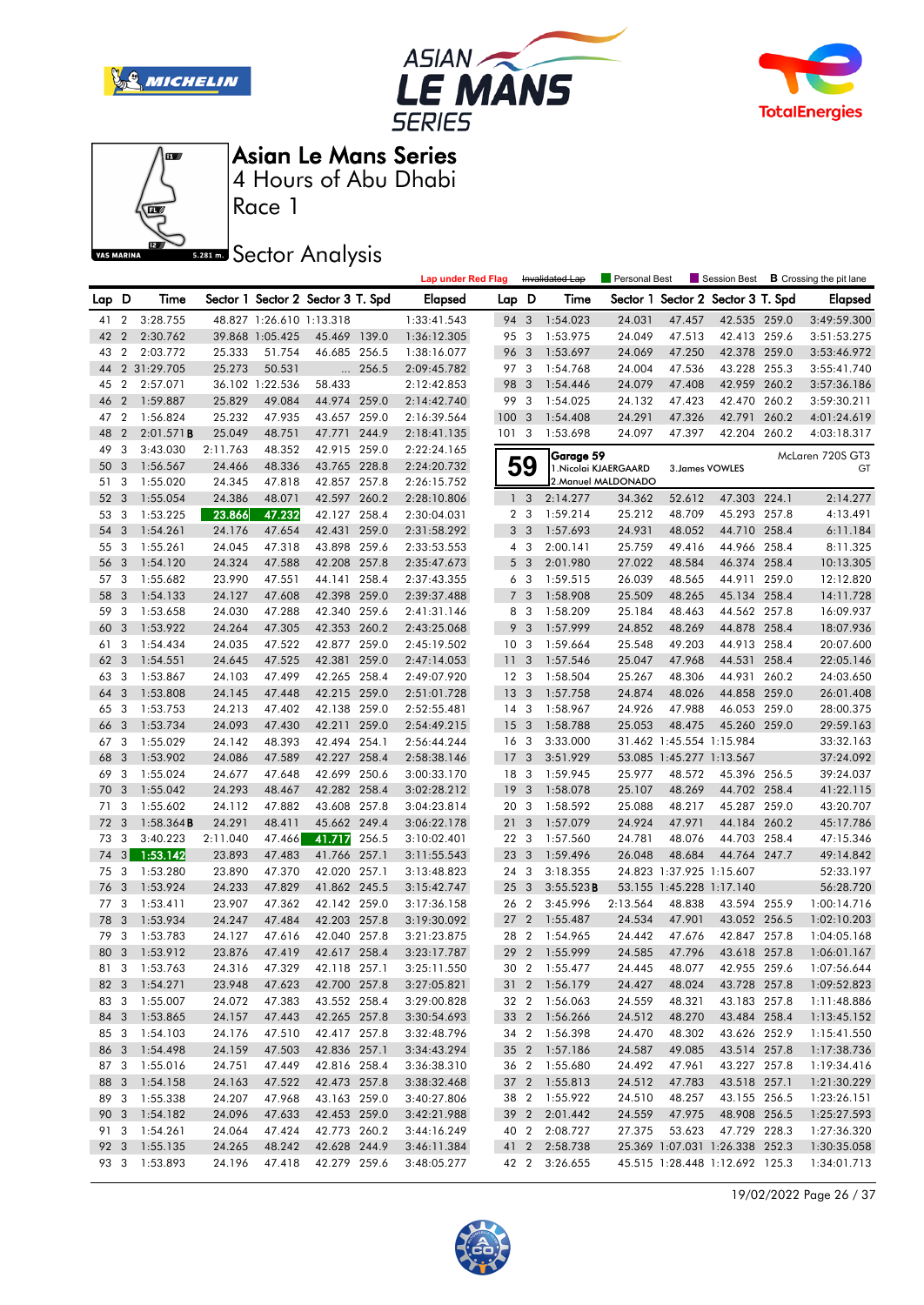







Race 1

**Sector Analysis** 

|       |                |                        |          |                                   |                              |       | <b>Lap under Red Flag</b> |                  |                | Invalidated Lap        | Personal Best           |                            | Session Best                          |       | <b>B</b> Crossing the pit lane |
|-------|----------------|------------------------|----------|-----------------------------------|------------------------------|-------|---------------------------|------------------|----------------|------------------------|-------------------------|----------------------------|---------------------------------------|-------|--------------------------------|
| Lap D |                | Time                   |          | Sector 1 Sector 2 Sector 3 T. Spd |                              |       | <b>Elapsed</b>            | Lap D            |                | Time                   |                         |                            | Sector 1 Sector 2 Sector 3 T. Spd     |       | <b>Elapsed</b>                 |
| 43 2  |                | 2:38.462               |          | 38.878 1:04.366                   | 55.218 191.5                 |       | 1:36:40.175               | 96 1             |                | 1:54.295               | 24.072                  | 47.448                     | 42.775 259.6                          |       | 3:52:23.553                    |
| 44    | $\overline{2}$ | 2:05.936               | 25.256   | 53.498                            | 47.182 248.3                 |       | 1:38:46.111               | 97 1             |                | 1:54.963               | 24.413                  | 47.818                     | 42.732 260.2                          |       | 3:54:18.516                    |
| 45    |                | 2 31:31.386            |          | 24.954 1:03.734                   | $\cdots$                     | 200.7 | 2:10:17.497               | 98 1             |                | 1:54.886               | 24.157                  | 47.895                     | 42.834 259.6                          |       | 3:56:13.402                    |
| 46    | $\overline{2}$ | 2:43.589               |          | 32.100 1:11.781                   | 59.708                       |       | 2:13:01.086               | 99               | $\mathbf{1}$   | 2:02.318               | 24.153                  | 54.025                     | 44.140 259.6                          |       | 3:58:15.720                    |
| 47    | $\overline{2}$ | 1:57.687               | 25.217   | 48.341                            | 44.129 255.3                 |       | 2:14:58.773               | 1001             |                | 1:58.603               | 25.159                  | 48.832                     | 44.612 244.9                          |       | 4:00:14.323                    |
| 48    | $\overline{2}$ | 1:57.110               | 25.596   | 48.096                            | 43.418 259.0                 |       | 2:16:55.883               | 101              | $\overline{1}$ | 1:57.439               | 26.021                  | 48.286                     | 43.132 249.4                          |       | 4:02:11.762                    |
| 49    | $\overline{2}$ | 1:57.285               | 24.596   | 48.284                            | 44.405 258.4                 |       | 2:18:53.168               | 102 <sub>1</sub> |                | 1:56.386               | 24.608                  | 48.126                     | 43.652 252.3                          |       | 4:04:08.148                    |
| 50    | $\overline{2}$ | 1:56.094               | 24.725   | 48.217                            | 43.152 257.1                 |       | 2:20:49.262               |                  |                | <b>YC Panda Racing</b> |                         |                            |                                       |       | Audi R8 LMS GT3 EVO            |
| 51    | $\overline{2}$ | 1:55.861               | 24.555   | 47.947                            | 43.359 259.6                 |       | 2:22:45.123               |                  | 66             | 1. Douglas KHOO        |                         |                            |                                       |       | GT AM                          |
| 52    | $\overline{2}$ | 1:54.799               | 24.264   | 47.383                            | 43.152 260.2                 |       | 2:24:39.922               |                  |                |                        | 2. Jean-François BRUNOT |                            |                                       |       |                                |
| 53    | $\overline{2}$ | 1:54.496               | 24.426   | 47.489                            | 42.581 259.6                 |       | 2:26:34.418               |                  | $1\quad2$      | 2:10.625               | 33.070                  | 52.454                     | 45.101 228.8                          |       | 2:10.625                       |
| 54    | $\overline{2}$ | 1:55.672               | 24.825   | 48.014                            | 42.833 259.0                 |       | 2:28:30.090               |                  | 2 <sub>2</sub> | 1:59.763               | 25.253                  | 49.417                     | 45.093 230.8                          |       | 4:10.388                       |
| 55    | $\overline{2}$ | $2:01.053$ B           | 24.584   | 47.501                            | 48.968 259.0                 |       | 2:30:31.143               |                  | 3 <sub>2</sub> | 1:58.216               | 24.672                  | 48.942                     | 44.602 257.1                          |       | 6:08.604                       |
| 56    | $\overline{1}$ | 3:41.928               | 2:12.295 | 47.560                            | 42.073 255.9                 |       | 2:34:13.071               |                  | 4 <sup>2</sup> | 1:57.533               | 25.387                  | 48.314                     | 43.832 255.3                          |       | 8:06.137                       |
| 57    | $\mathbf{1}$   | 1:53.869               | 23.936   | 47.877                            | 42.056 255.9                 |       | 2:36:06.940               |                  | 5 <sub>2</sub> | 1:56.831               | 24.925                  | 48.211                     | 43.695 255.9                          |       | 10:02.968                      |
| 58    | - 1            | 1:54.774               | 23.963   | 48.353                            | 42.458 257.8                 |       | 2:38:01.714               |                  | 6 <sub>2</sub> | 1:57.781               | 24.641                  | 49.595                     | 43.545 254.1                          |       | 12:00.749                      |
| 59    | $\mathbf{1}$   | 1:54.476               | 24.347   | 47.485                            | 42.644 257.1                 |       | 2:39:56.190               |                  | 7 <sub>2</sub> | 1:57.277               | 24.663                  | 48.521                     | 44.093 255.9                          |       | 13:58.026                      |
| 60    | -1             | 1:55.101               | 24.102   | 48.445                            | 42.554 257.8                 |       | 2:41:51.291               |                  | 8 2            | 1:56.388               | 24.603                  | 48.177                     | 43.608 262.1                          |       | 15:54.414                      |
| 61    | $\mathbf{1}$   | 1:53.650               | 24.117   | 47.269                            | 42.264 257.1                 |       | 2:43:44.941               | 9                | $\overline{2}$ | 2:00.429               | 25.010                  | 48.941                     | 46.478 261.5                          |       | 17:54.843                      |
| 62    | - 1            | 1:54.186               | 24.096   | 47.803                            | 42.287 257.1                 |       | 2:45:39.127               | 10 <sub>2</sub>  |                | 1:57.337               | 24.844                  | 48.844                     | 43.649 255.3                          |       | 19:52.180                      |
| 63    | $\mathbf{1}$   | 1:55.600               | 24.620   | 48.547                            | 42.433 243.2                 |       | 2:47:34.727               | 11               | $\overline{2}$ | 2:20.337B              | 24.995                  |                            | 48.217 1:07.125 256.5                 |       | 22:12.517                      |
| 64    | $\overline{1}$ | 1:55.253               | 24.214   | 48.513                            | 42.526 257.1                 |       | 2:49:29.980               | 12 2             |                | 3:56.359               | 2:22.627                | 50.004                     | 43.728 241.6                          |       | 26:08.876                      |
| 65    | $\mathbf{1}$   | 1:54.261               | 24.196   | 47.703                            | 42.362 256.5                 |       | 2:51:24.241               | 13 <sub>2</sub>  |                | 1:57.318               | 25.405                  | 48.158                     | 43.755 255.3                          |       | 28:06.194                      |
| 66    | $\overline{1}$ | 1:54.626               | 24.155   | 47.533                            | 42.938 257.8                 |       | 2:53:18.867               | 14 2             |                | 1:57.232               | 24.658                  | 48.173                     | 44.401 258.4                          |       | 30:03.426                      |
| 67    | $\mathbf{1}$   | 1:54.482               | 24.572   | 47.368                            | 42.542 257.1                 |       | 2:55:13.349               | 15 <sub>2</sub>  |                | 3:42.149               |                         | 40.970 1:44.989 1:16.190   |                                       |       | 33:45.575                      |
| 68    | -1             | 1:54.083               | 24.210   | 47.467                            | 42.406 257.8                 |       | 2:57:07.432               | 16 2             |                | 3:46.246               |                         | 53.458 1:45.520 1:07.268   |                                       |       | 37:31.821                      |
| 69    | $\mathbf{1}$   | 1:54.622               | 24.290   | 47.836                            | 42.496 257.1                 |       | 2:59:02.054               | 17               | $\overline{2}$ | 1:58.567               | 25.178                  | 49.487                     | 43.902 253.5                          |       | 39:30.388                      |
| 70    | $\overline{1}$ | 1:55.960               | 24.348   | 48.457                            | 43.155 258.4                 |       | 3:00:58.014               | 18 2             |                | 1:56.771               | 25.040                  | 48.171                     | 43.560 258.4                          |       | 41:27.159                      |
| 71    | $\overline{1}$ | 1:54.858               | 24.345   | 47.609                            | 42.904 257.1                 |       | 3:02:52.872               | 19               | $\overline{2}$ | 1:57.195               | 24.794                  | 48.514                     | 43.887                                | 259.0 | 43:24.354                      |
| 72    | $\overline{1}$ | 1:55.792               | 24.417   | 48.557                            | 42.818                       | 254.7 | 3:04:48.664               | 20               | $\overline{2}$ | 1:56.337               | 24.922                  | 48.050                     | 43.365 257.8                          |       | 45:20.691                      |
| 73    | $\overline{1}$ | 1:54.247               | 24.094   | 47.577                            | 42.576 258.4                 |       | 3:06:42.911               | 21               | $\overline{2}$ | 1:58.380               | 24.993                  | 48.623                     | 44.764 255.9                          |       | 47:19.071                      |
| 74 1  |                | 1:54.461               | 24.603   | 47.421                            | 42.437 258.4                 |       | 3:08:37.372               | 22 2             |                | 1:57.253               | 24.827                  | 48.101                     | 44.325 259.0                          |       | 49:16.324                      |
| 75    | $\overline{1}$ | 1:54.718               | 24.107   | 48.011                            | 42.600 258.4                 |       | 3:10:32.090               | 23 2             |                | 3:20.097B              |                         | 25.772 1:38.260 1:16.065   |                                       |       | 52:36.421                      |
| 76    | $\overline{1}$ | 1:54.430               | 24.113   | 47.706                            | 42.611                       | 257.8 | 3:12:26.520               | 24 1             |                | 5:48.775               |                         | 2:44.855 1:48.571 1:15.349 |                                       |       | 58:25.196                      |
| 77    | $\mathbf{1}$   | 1:54.803               | 24.436   | 47.655                            | 42.712 258.4                 |       | 3:14:21.323               | 25               | $\mathbf{1}$   | 2:08.957               | 28.452                  | 51.388                     | 49.117 254.7                          |       | 1:00:34.153                    |
| 78    | $\overline{1}$ | 1:54.361               | 24.195   | 47.523                            | 42.643 256.5                 |       | 3:16:15.684               | 26 1             |                | 2:06.251               | 26.767                  | 51.035                     | 48.449 258.4                          |       | 1:02:40.404                    |
| 79    | $\overline{1}$ | 1:53.887               | 24.093   | 47.297                            | 42.497 258.4                 |       | 3:18:09.571               | $27-1$           |                | 2:07.927               | 26.236                  | 50.429                     | 51.262 255.9                          |       | 1:04:48.331                    |
| 80    | $\overline{1}$ | 1:54.123               | 24.109   | 47.459                            | 42.555 259.0                 |       | 3:20:03.694               | 28 1             |                | 2:07.291               | 26.967                  | 50.823                     | 49.501                                | 255.9 | 1:06:55.622                    |
| 81    | $\mathbf{1}$   | 1:54.724               | 24.063   | 47.417                            | 43.244 259.0                 |       | 3:21:58.418               | 29               | $\mathbf{1}$   | 2:03.353               | 26.203                  | 50.361                     | 46.789 254.1                          |       | 1:08:58.975                    |
| 82 1  |                | 1:55.086               | 24.723   | 47.680                            | 42.683 258.4                 |       | 3:23:53.504               | 30 1             |                | 2:03.943               | 25.785                  | 50.012                     | 48.146 256.5                          |       | 1:11:02.918                    |
|       |                | 83 1 1:59.351 <b>B</b> | 25.117   | 47.646                            | 46.588 259.0                 |       | 3:25:52.855               |                  |                | 31 1 2:05.394          | 26.623                  | 50.697                     | 48.074 255.9                          |       | 1:13:08.312                    |
|       |                | 84 1 3:40.751          | 2:10.844 | 47.895                            | 42.012 254.1                 |       | 3:29:33.606               |                  | 32 1           | 2:07.083               | 26.092                  | 50.338                     | 50.653 257.8                          |       | 1:15:15.395                    |
|       |                | 85 1 1:53.726          | 24.093   | 47.536                            | 42.097 257.1                 |       | 3:31:27.332               |                  | 33 1           | 2:04.615               | 25.901                  | 50.046                     | 48.668 255.9                          |       | 1:17:20.010                    |
|       |                | 86 1 1:53.507          | 24.031   | 47.424                            | 42.052 257.8                 |       | 3:33:20.839               |                  | 34 1           | 2:06.406               | 27.097                  | 50.487                     | 48.822 254.7                          |       | 1:19:26.416                    |
|       |                | 87 1 1:53.663          | 24.016   | 47.405                            | 42.242 258.4                 |       | 3:35:14.502               |                  |                | 35 1 2:07.997          | 28.441                  | 50.039                     | 49.517 255.9                          |       | 1:21:34.413                    |
|       |                | 88 1 1:53.655          | 23.943   | 47.245                            | 42.467 258.4                 |       | 3:37:08.157               |                  | 36 1           | 2:06.046               | 26.289                  | 49.728                     | 50.029 255.3                          |       | 1:23:40.459                    |
|       |                | 89 1 1:53.748          | 24.050   |                                   | 42.347 259.0                 |       | 3:39:01.905               |                  |                |                        | 26.627                  | 50.122                     | 55.380 257.1                          |       |                                |
|       |                |                        |          | 47.351                            |                              |       |                           |                  |                | 37 1 2:12.129          |                         | 53.222 1:49.035            |                                       |       | 1:25:52.588                    |
|       |                | 90 1 1:54.379          | 24.075   | 47.597                            | 42.707 259.6                 |       | 3:40:56.284               |                  | 38 1           | 3:34.515               |                         | 51.523                     | 52.258                                |       | 1:29:27.103                    |
|       |                | 91 1 1:53.720          | 23.991   | 47.394                            | 42.335 259.6                 |       | 3:42:50.004               | $39 \quad 1$     |                | 2:15.410<br>2:22.752   | 28.940<br>29.011        |                            | 54.947 251.2<br>50.562 1:03.179 252.9 |       | 1:31:42.513                    |
|       |                | 92 1 1:53.855          | 24.022   | 47.284                            | 42.549 259.0                 |       | 3:44:43.859               |                  | 40 1           |                        |                         |                            | 39.024 1:04.460 1:13.120 162.4        |       | 1:34:05.265                    |
|       |                | 93 1 1:53.956          | 24.028   | 47.495                            | 42.433 258.4<br>42.435 259.0 |       | 3:46:37.815               |                  |                | 41 1 2:56.604          |                         |                            |                                       |       | 1:37:01.869                    |
|       |                | 94 1 1:54.145          | 24.002   | 47.708                            |                              |       | 3:48:31.960               |                  | 42 1           | 3:46.388               |                         | 41.893 1:29.845 1:34.650   |                                       |       | 1:40:48.257                    |
|       |                | 95 1 1:57.298          | 25.080   | 49.431                            | 42.787 258.4                 |       | 3:50:29.258               |                  |                | 43 1 31:47.734         |                         | $\ldots$ 1:26.790 1:03.770 |                                       |       | 2:12:35.991                    |

19/02/2022 Page 27 / 37

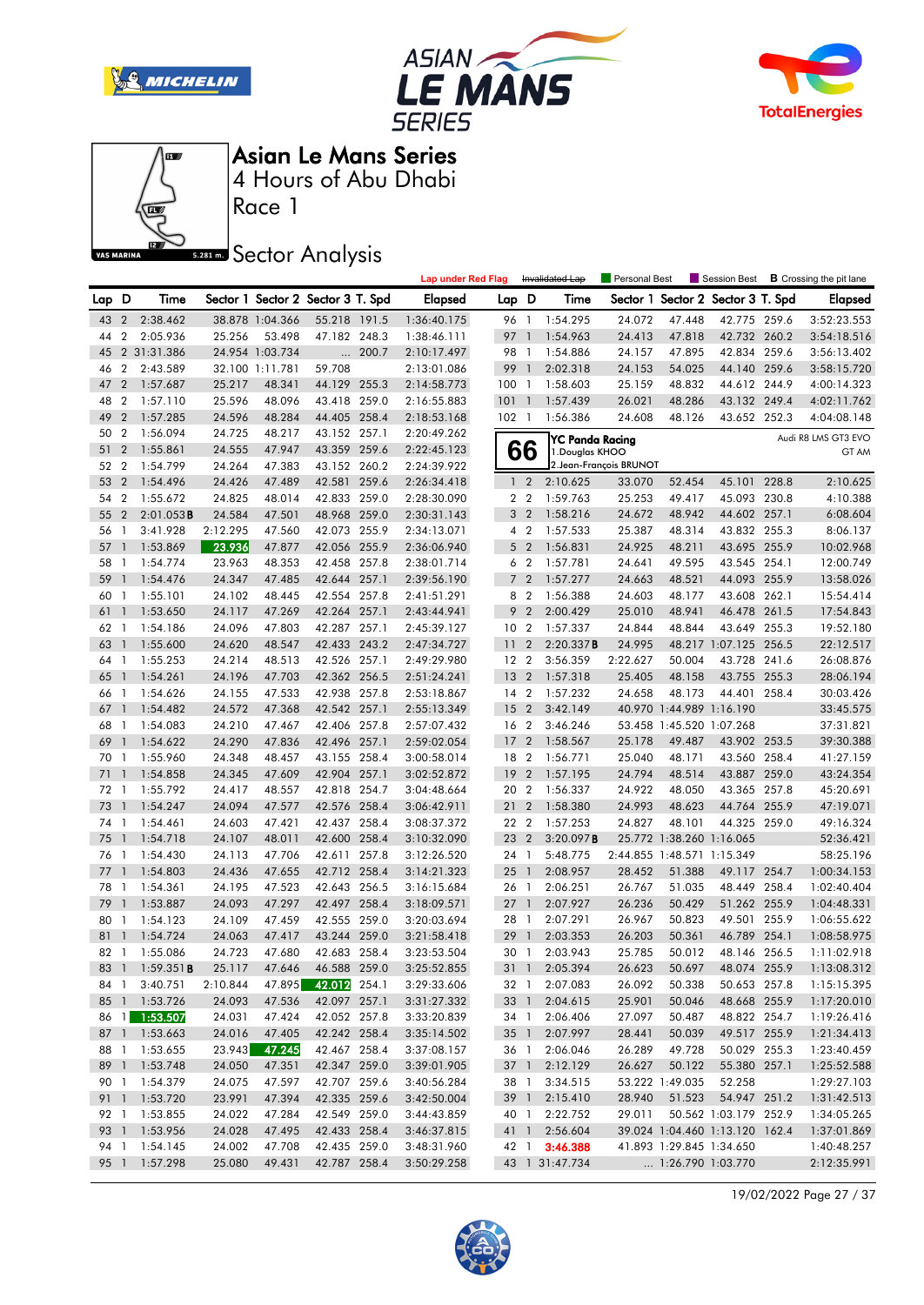







Race 1

## **Sector Analysis**

|          |                                |                       |                  |                  |                                   |       | <b>Lap under Red Flag</b>  |                 |                 | Invalidated Lap      | <b>Personal Best</b> |                          | Session Best                      |       | <b>B</b> Crossing the pit lane |
|----------|--------------------------------|-----------------------|------------------|------------------|-----------------------------------|-------|----------------------------|-----------------|-----------------|----------------------|----------------------|--------------------------|-----------------------------------|-------|--------------------------------|
| Lap D    |                                | Time                  |                  |                  | Sector 1 Sector 2 Sector 3 T. Spd |       | <b>Elapsed</b>             | Lap D           |                 | Time                 |                      |                          | Sector 1 Sector 2 Sector 3 T. Spd |       | <b>Elapsed</b>                 |
| 44 1     |                                | 2:14.164              | 29.099           | 54.011           | 51.054 254.7                      |       | 2:14:50.155                |                 |                 | Oman Racing          |                      |                          |                                   |       | Aston Martin Vantage AMR GT3   |
| 45       | $\mathbf{1}$                   | 2:05.663              | 26.582           | 51.242           | 47.839 252.3                      |       | 2:16:55.818                |                 | 69              | 1. Ahmad AL HARTHY   |                      |                          | 3. Charlie EASTWOOD               |       | GT                             |
| 46       | - 1                            | 2:06.969              | 27.917           | 50.688           | 48.364 257.1                      |       | 2:19:02.787                |                 |                 | 2.Sam DE HAAN        |                      |                          |                                   |       |                                |
| 47       | $\mathbf{1}$                   | 2:02.234              | 26.187           | 49.640           | 46.407 259.0                      |       | 2:21:05.021                |                 | 1 <sub>2</sub>  | 2:03.173             | 29.532               | 49.590                   | 44.051 254.7                      |       | 2:03.173                       |
| 48       | - 1                            | 2:02.444              | 25.652           | 49.817           | 46.975 258.4                      |       | 2:23:07.465                |                 | 2 <sub>2</sub>  | 1:56.742             | 24.734               | 48.078                   | 43.930 260.2                      |       | 3:59.915                       |
| 49       | $\mathbf{1}$                   | 2:08.499B             | 25.729           | 50.126           | 52.644 256.5                      |       | 2:25:15.964                |                 | 3 <sub>2</sub>  | 1:55.894             | 24.547               | 47.640                   | 43.707 260.9                      |       | 5:55.809                       |
| 50       | $\overline{2}$                 | 3:47.950              | 2:12.767         | 49.222           | 45.961 251.7                      |       | 2:29:03.914                |                 | 4 <sup>2</sup>  | 1:55.718             | 24.409               | 47.690                   | 43.619 260.9                      |       | 7:51.527                       |
| 51       | $\overline{2}$                 | 1:57.273              | 24.780           | 48.212           | 44.281 252.9                      |       | 2:31:01.187                |                 | 5 <sub>2</sub>  | 1:55.343             | 24.370               | 47.569                   | 43.404 261.5                      |       | 9:46.870                       |
| 52       | $\overline{2}$                 | 1:55.649              | 24.867           | 47.744           | 43.038                            | 257.8 | 2:32:56.836                |                 | 6 <sub>2</sub>  | 1:55.481             | 24.475               | 47.435                   | 43.571 262.8                      |       | 11:42.351                      |
| 53       | $\overline{2}$                 | 1:56.144              | 24.579           | 48.124           | 43.441                            | 257.8 | 2:34:52.980                | $\overline{7}$  | $\overline{2}$  | 1:55.575             | 24.387               | 47.593                   | 43.595 261.5                      |       | 13:37.926                      |
| 54       | $\overline{2}$                 | 1:55.350              | 24.756           | 47.892           | 42.702                            | 255.9 | 2:36:48.330                |                 | 8 2             | 1:55.682             | 24.279               | 47.760                   | 43.643 260.2                      |       | 15:33.608                      |
| 55       | $\overline{2}$                 | 1:55.497              | 24.602           | 47.929           | 42.966 255.3                      |       | 2:38:43.827                | 9               | $\overline{2}$  | 1:57.421             | 24.491               | 47.961                   | 44.969 262.1                      |       | 17:31.029                      |
| 56       | $\overline{2}$                 | 1:56.323              | 24.736           | 48.402           | 43.185 258.4                      |       | 2:40:40.150                |                 | 10 <sub>2</sub> | 1:56.341             | 24.492               | 47.795                   | 44.054 263.4                      |       | 19:27.370                      |
| 57       | $\overline{2}$                 | 1:56.048              | 24.586           | 48.410           | 43.052 256.5                      |       | 2:42:36.198                | 11              | $\overline{2}$  | 1:58.656             | 24.773               | 49.046                   | 44.837                            | 260.2 | 21:26.026                      |
| 58       | $\boldsymbol{2}$               | 1:56.343              | 25.008           | 48.027           | 43.308                            | 255.9 | 2:44:32.541                |                 | 12 2            | 1:57.477             | 24.550               | 48.887                   | 44.040 258.4                      |       | 23:23.503                      |
| 59       | $\overline{2}$                 | 1:56.163              | 24.398           | 48.140           | 43.625 257.1                      |       | 2:46:28.704                | 13 <sub>2</sub> |                 | 1:56.626             | 24.862               | 47.784                   | 43.980 264.1                      |       | 25:20.129                      |
| 60       | $\overline{2}$                 | 1:56.626              | 24.736           | 48.251           | 43.639 257.8                      |       | 2:48:25.330                |                 | 14 2            | 1:59.460             | 24.805               | 48.736                   | 45.919 257.1                      |       | 27:19.589                      |
| 61       | $\overline{2}$                 | 1:56.139              | 24.567           | 47.950           | 43.622 255.9                      |       | 2:50:21.469                | 15              | $\overline{2}$  | 1:56.634             | 24.757               | 47.573                   | 44.304 264.1                      |       | 29:16.223                      |
| 62       | $\overline{2}$                 | 1:56.246              | 24.603           | 48.324           | 43.319 255.3                      |       | 2:52:17.715                |                 | 16 2            | 2:47.300             |                      |                          | 24.778 1:06.854 1:15.668 264.1    |       | 32:03.523                      |
| 63       | $\overline{2}$                 | 1:56.934              | 24.731           | 48.119           | 44.084 257.1                      |       | 2:54:14.649                | 17              | $\overline{2}$  | 3:53.941             |                      | 53.177 1:44.599 1:16.165 |                                   |       | 35:57.464                      |
| 64       | $\overline{2}$                 | 1:55.681              | 24.590           | 48.044           | 43.047 258.4                      |       | 2:56:10.330                |                 | 18 2            | 2:42.390             |                      | 53.422 1:04.518          | 44.450 243.2                      |       | 38:39.854                      |
| 65       | $\overline{2}$                 | 1:57.826              | 24.786           | 48.869           | 44.171                            | 255.9 | 2:58:08.156                | 19              | $\overline{2}$  | 1:56.256             | 24.774               | 47.844                   | 43.638 262.1                      |       | 40:36.110                      |
| 66       | $\overline{2}$                 | 1:56.094              | 24.546           | 48.142           | 43.406 257.1                      |       | 3:00:04.250                |                 | 20 2            | 1:56.175             | 24.574               | 47.674                   | 43.927 262.1                      |       | 42:32.285                      |
| 67       | $\overline{2}$                 | 1:56.769              | 24.592           | 48.121           | 44.056 257.8                      |       | 3:02:01.019                | 21              | $\overline{2}$  | 1:56.647             | 24.578               | 47.582                   | 44.487 262.1                      |       | 44:28.932                      |
| 68       | $\overline{2}$                 | 1:59.088              | 25.318           | 49.981           | 43.789 241.1                      |       | 3:04:00.107                |                 | 22 2            | 1:57.369             | 24.899               | 48.317                   | 44.153 262.1                      |       | 46:26.301                      |
| 69       | $\overline{2}$                 | 1:58.800              | 25.135           | 49.216           | 44.449                            | 250.6 | 3:05:58.907                | 23 2            |                 | 1:55.525             | 24.531               | 47.462                   | 43.532 262.1                      |       | 48:21.826                      |
| 70       | $\overline{2}$                 | 1:57.174              | 24.725           | 48.071           | 44.378 257.8                      |       | 3:07:56.081                |                 | 24 2            | 2:16.654             | 24.504               |                          | 47.592 1:04.558 262.1             |       | 50:38.480                      |
| 71       | $\overline{2}$                 | 1:56.868              | 24.909           | 48.628           | 43.331                            | 244.9 | 3:09:52.949                |                 | 25 2            | 3:54.154             |                      | 53.178 1:44.736 1:16.240 |                                   |       | 54:32.634                      |
| 72       | $\overline{2}$                 | 2:16.173              | 25.376           |                  | 48.611 1:02.186 257.8             |       | 3:12:09.122                |                 | 26 2            | 3:52.645             |                      | 53.518 1:45.109 1:14.018 |                                   |       | 58:25.279                      |
| 73       | $\overline{2}$                 | 2:00.576              | 26.234           | 49.595           | 44.747 246.6                      |       | 3:14:09.698                | 27              | $\overline{2}$  | 1:57.269             | 25.037               | 47.976                   | 44.256 257.8                      |       | 1:00:22.548                    |
| 74       | $\overline{2}$                 | 1:57.525              | 25.193           | 48.189           | 44.143 257.8                      |       | 3:16:07.223                |                 | 28 2            | $2:00.163$ <b>B</b>  | 24.659               | 47.607                   | 47.897 260.9                      |       | 1:02:22.711                    |
| 75       | $\overline{2}$                 | 1:57.214              | 24.915           | 48.373           | 43.926 259.0                      |       | 3:18:04.437                | 29              | $\overline{1}$  | 3:41.478             | 2:10.677             | 47.996                   | 42.805 257.8                      |       | 1:06:04.189                    |
| 76       | $\overline{2}$                 | 1:56.341              | 24.778           | 48.235           | 43.328 259.0                      |       | 3:20:00.778                |                 | 30 1            | 1:54.211             | 24.342               | 47.287                   | 42.582 262.1                      |       | 1:07:58.400                    |
| 77       | $\overline{2}$                 | 1:57.270              | 24.905<br>25.033 | 48.565           | 43.800 260.2                      |       | 3:21:58.048                | 31              | $\overline{1}$  | 1:54.941             | 24.131               | 46.911                   | 43.899 263.4                      |       | 1:09:53.341                    |
| 78       | $\overline{2}$<br>$\mathbf{1}$ | 2:02.219B             |                  | 49.803           | 47.383 247.1                      |       | 3:24:00.267                |                 | 32 1            | 1:53.959<br>1:54.552 | 24.223               | 47.075                   | 42.661 261.5                      |       | 1:11:47.300                    |
| 79       | $\overline{1}$                 | 3:53.612              | 2:08.528         | 53.627           | 51.457 254.1                      |       | 3:27:53.879                | 33 1<br>34 1    |                 |                      | 24.036               | 47.008<br>47.149         | 43.508 263.4<br>44.691 262.1      |       | 1:13:41.852<br>1:15:37.967     |
| 80<br>81 | $\mathbf{1}$                   | 2:05.913<br>2:08.896B | 27.360           | 51.077           | 47.476 256.5<br>52.205 255.3      |       | 3:29:59.792                | 35              | $\overline{1}$  | 1:56.115             | 24.275<br>24.601     | 47.405                   |                                   |       |                                |
| 82       | -1                             | 2:32.637              | 26.422<br>54.630 | 50.269<br>50.908 | 47.099 257.1                      |       | 3:32:08.688<br>3:34:41.325 | 36 1            |                 | 1:55.072<br>1:54.860 | 24.266               | 47.192                   | 43.066 262.8<br>43.402 264.7      |       | 1:17:33.039<br>1:19:27.899     |
| 83       | $\overline{1}$                 | 2:06.383              | 27.327           | 50.348           | 48.708 257.8                      |       | 3:36:47.708                |                 |                 | 37 1 1:55.054        | 24.376               | 47.281                   | 43.397 263.4                      |       | 1:21:22.953                    |
|          |                                | 84 1 2:07.386         | 26.459           | 51.752           | 49.175 252.9                      |       | 3:38:55.094                |                 |                 | 38 1 1:55.024        | 24.392               | 47.527                   | 43.105 263.4                      |       | 1:23:17.977                    |
|          |                                | 85 1 2:05.721         | 27.953           | 50.016           | 47.752 259.6                      |       | 3:41:00.815                |                 |                 | 39 1 1:56.205        | 24.200               | 48.176                   | 43.829 263.4                      |       | 1:25:14.182                    |
| 86 1     |                                | 2:05.862              | 26.323           | 49.479           | 50.060 259.0                      |       | 3:43:06.677                |                 |                 | 40 1 2:05.621        | 25.459               | 50.301                   | 49.861 205.3                      |       | 1:27:19.803                    |
|          |                                | 87 1 2:05.978         | 26.416           | 51.182           | 48.380 258.4                      |       | 3:45:12.655                |                 |                 | 41 1 3:11.325        |                      | 25.415 1:20.656 1:25.254 |                                   |       | 1:30:31.128                    |
|          |                                | 88 1 2:07.812         | 28.064           | 51.591           | 48.157 242.2                      |       | 3:47:20.467                |                 |                 | 42 1 3:27.563        |                      |                          | 45.724 1:28.989 1:12.850 178.5    |       | 1:33:58.691                    |
|          |                                | 89 1 2:08.777         | 27.486           | 51.361           | 49.930 257.8                      |       | 3:49:29.244                |                 | 43 1            | 2:38.327             |                      | 39.416 1:05.421          | 53.490 186.5                      |       | 1:36:37.018                    |
|          |                                | 90 1 2:04.947         | 27.914           | 49.973           | 47.060 260.9                      |       | 3:51:34.191                |                 |                 | 44 1 1:58.939        |                      | 25.034 49.633            | 44.272 262.1                      |       | 1:38:35.957                    |
| 91 1     |                                | 2:03.109              | 26.575           | 49.498           | 47.036 259.0                      |       | 3:53:37.300                |                 |                 | 45 1 31:37.308       |                      | 25.415 1:11.512          |                                   | 217.3 | 2:10:13.265                    |
| 92 1     |                                | 2:05.664              | 27.398           | 49.584           | 48.682 258.4                      |       | 3:55:42.964                |                 |                 | 46 1 2:46.100        |                      | 33.632 1:13.524          | 58.944                            |       | 2:12:59.365                    |
|          | 93 1                           | 2:06.450              | 26.184           | 52.570           | 47.696 260.9                      |       | 3:57:49.414                |                 |                 | 47 1 1:55.472        | 24.424               | 47.710                   | 43.338 247.7                      |       | 2:14:54.837                    |
|          |                                | 94 1 2:11.139         | 27.246           | 52.058           | 51.835 257.1                      |       | 4:00:00.553                |                 |                 | 48 1 1:54.754        | 24.273               | 47.616                   | 42.865 259.6                      |       | 2:16:49.591                    |
| 95 1     |                                | 2:06.978              | 26.607           | 50.742           | 49.629 255.9                      |       | 4:02:07.531                |                 |                 | 49 1 1:53.818        | 23.889               | 46.984                   | 42.945 266.7                      |       | 2:18:43.409                    |
| 96 1     |                                | 2:07.766              | 27.618           | 51.249           | 48.899 244.3                      |       | 4:04:15.297                |                 |                 | 50 1 1:53.748        | 24.087               | 46.868                   | 42.793 266.0                      |       | 2:20:37.157                    |

19/02/2022 Page 28 / 37

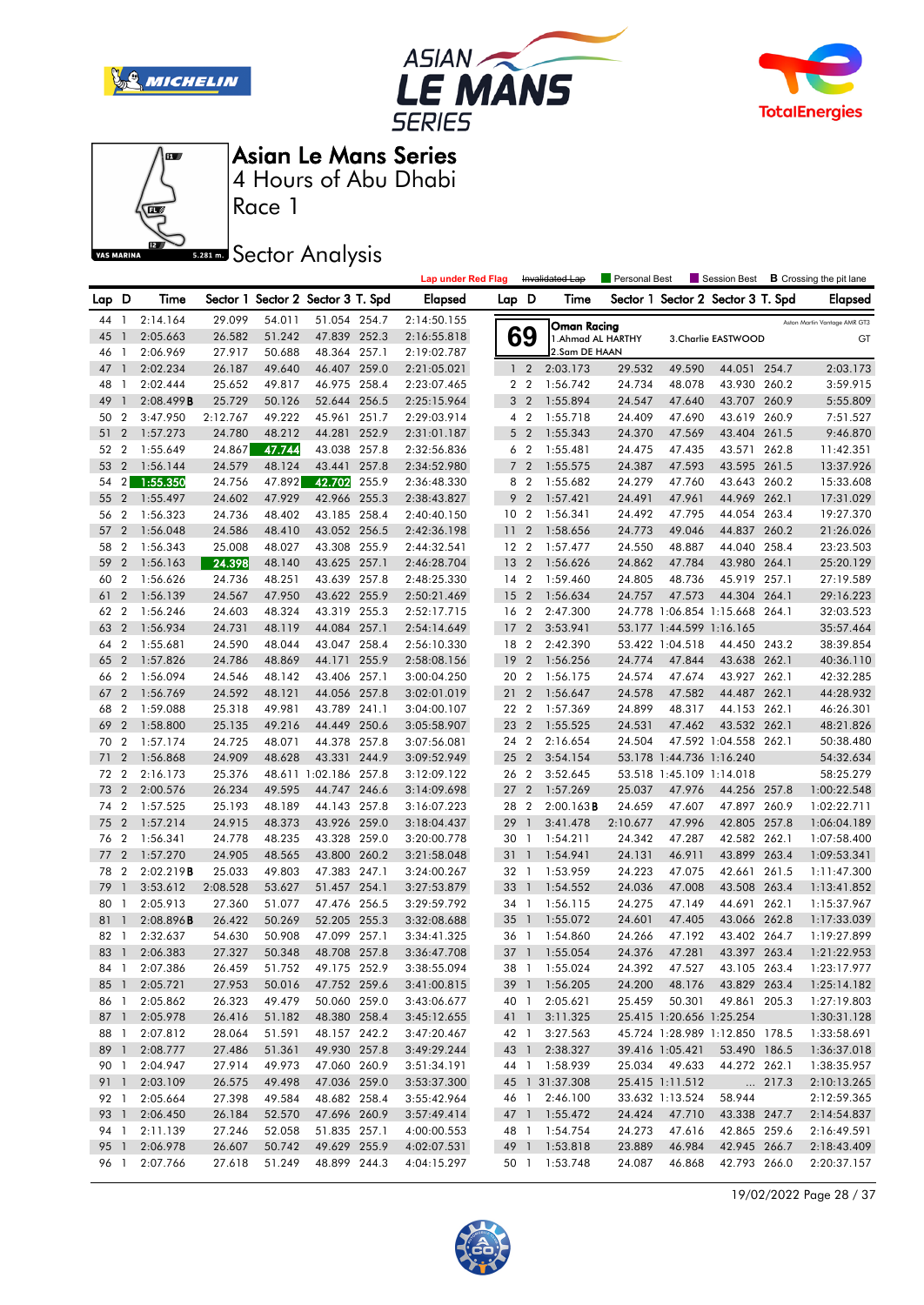







Race 1

## **Sector Analysis**

|       |                |                     |          |        |                                   |       | <b>Lap under Red Flag</b> |                 |                | Invalidated Lap      | Personal Best              |                            | Session Best                      |       | <b>B</b> Crossing the pit lane |
|-------|----------------|---------------------|----------|--------|-----------------------------------|-------|---------------------------|-----------------|----------------|----------------------|----------------------------|----------------------------|-----------------------------------|-------|--------------------------------|
| Lap D |                | Time                |          |        | Sector 1 Sector 2 Sector 3 T. Spd |       | <b>Elapsed</b>            | Lap D           |                | Time                 |                            |                            | Sector 1 Sector 2 Sector 3 T. Spd |       | <b>Elapsed</b>                 |
| 51 1  |                | 1:53.650            | 24.115   | 46.754 | 42.781 266.0                      |       | 2:22:30.807               |                 |                |                      | Koiranen Kemppi Motorsport |                            |                                   |       | Duqueine M30-D08-Nissan        |
| 52    | -1             | 1:53.491            | 23.879   | 46.663 | 42.949 266.0                      |       | 2:24:24.298               |                 | 72             | 1.Tomi VEIJALAINEN   |                            |                            | 3. Nikita ALEKSANDROV             |       | LMP3                           |
| 53    | $\overline{1}$ | 1:54.657            | 24.577   | 46.817 | 43.263 266.0                      |       | 2:26:18.955               |                 |                | 2. Jesse SALMENAUTIO |                            |                            |                                   |       |                                |
| 54    | -1             | 1:54.970            | 24.140   | 47.405 | 43.425 250.6                      |       | 2:28:13.925               |                 | 1 <sub>2</sub> | 1:57.679             | 26.844                     | 48.585                     | 42.250 241.6                      |       | 1:57.679                       |
| 55    | $\mathbf{1}$   | 1:53.954            | 24.174   | 47.052 | 42.728 262.8                      |       | 2:30:07.879               |                 | 2 <sub>2</sub> | 1:51.983             | 23.453                     | 46.928                     | 41.602 256.5                      |       | 3:49.662                       |
| 56    | -1             | 1:53.712            | 24.111   | 46.733 | 42.868 266.0                      |       | 2:32:01.591               |                 | 3 <sub>2</sub> | 1:51.323             | 23.235                     | 46.623                     | 41.465 263.4                      |       | 5:40.985                       |
| 57    | $\overline{1}$ | 1:53.940            | 24.116   | 46.974 | 42.850 264.7                      |       | 2:33:55.531               | $\overline{4}$  | $\overline{2}$ | 1:51.010             | 23.085                     | 46.487                     | 41.438 264.1                      |       | 7:31.995                       |
| 58    | - 1            | 1:55.359            | 24.165   | 46.856 | 44.338 267.3                      |       | 2:35:50.890               |                 | 5 <sub>2</sub> | 1:51.373             | 23.370                     | 46.489                     | 41.514 266.0                      |       | 9:23.368                       |
| 59    | $\mathbf{1}$   | $1:57.807$ <b>B</b> | 24.101   | 47.466 | 46.240 262.8                      |       | 2:37:48.697               |                 | 6 <sub>2</sub> | 1:51.093             | 23.424                     | 46.353                     | 41.316                            | 265.4 | 11:14.461                      |
| 60    | 3              | 3:40.842            | 2:10.815 | 47.609 | 42.418 259.6                      |       | 2:41:29.539               |                 | 7 <sub>2</sub> | 1:51.294             | 23.198                     | 46.589                     | 41.507 265.4                      |       | 13:05.755                      |
| 61    | 3              | 1:53.124            | 23.750   | 47.146 | 42.228 252.9                      |       | 2:43:22.663               | 8               | $\overline{2}$ | 1:51.559             | 23.236                     | 46.752                     | 41.571                            | 266.0 | 14:57.314                      |
| 62    | 3              | 1:53.496            | 23.884   | 47.139 | 42.473 262.1                      |       | 2:45:16.159               |                 | 9 <sub>2</sub> | 1:51.521             | 23.201                     | 46.697                     | 41.623 264.7                      |       | 16:48.835                      |
| 63    | 3              | 1:53.536            | 23.822   | 47.608 | 42.106                            | 257.1 | 2:47:09.695               | 10 <sub>2</sub> |                | 1:51.413             | 23.394                     | 46.481                     | 41.538 264.7                      |       | 18:40.248                      |
| 64    | 3              | 1:53.012            | 23.824   | 46.855 | 42.333 264.1                      |       | 2:49:02.707               | 11              | $\overline{2}$ | 1:51.897             | 23.286                     | 46.832                     | 41.779 265.4                      |       | 20:32.145                      |
| 65    | 3              | 1:53.158            | 23.870   | 46.956 | 42.332 264.7                      |       | 2:50:55.865               | 12              | $\overline{2}$ | 1:51.858             | 23.202                     | 46.757                     | 41.899                            | 264.1 | 22:24.003                      |
| 66    | -3             | 1:52.962            | 23.777   | 46.846 | 42.339 263.4                      |       | 2:52:48.827               | 13 2            |                | 1:52.836             | 24.213                     | 46.762                     | 41.861 266.0                      |       | 24:16.839                      |
| 67    | 3              | 1:53.531            | 23.764   | 46.866 | 42.901                            | 264.7 | 2:54:42.358               | $14 \quad 2$    |                | 1:52.283             | 23.400                     | 46.717                     | 42.166 261.5                      |       | 26:09.122                      |
| 68    | 3              | 1:53.308            | 23.984   | 47.120 | 42.204 262.8                      |       | 2:56:35.666               | 15 2            |                | 1:51.924             | 23.632                     | 46.637                     | 41.655 265.4                      |       | 28:01.046                      |
| 69    | 3              | 1:53.230            | 23.681   | 47.127 | 42.422 262.8                      |       | 2:58:28.896               | 16 <sub>2</sub> |                | 1:54.056             | 24.281                     | 46.916                     | 42.859 262.8                      |       | 29:55.102                      |
| 70    | 3              | 1:53.406            | 23.863   | 47.161 | 42.382 262.1                      |       | 3:00:22.302               | 17 <sub>2</sub> |                | 3:26.618B            |                            | 24.308 1:44.854 1:17.456   |                                   |       | 33:21.720                      |
| 71    | 3              | 1:54.207            | 23.822   | 47.033 | 43.352 262.8                      |       | 3:02:16.509               | 18              | $\overline{2}$ | 4:27.825             |                            | 1:44.639 1:46.254          | 56.932                            |       | 37:49.545                      |
| 72    | 3              | 1:53.291            | 23.851   | 46.961 | 42.479                            | 263.4 | 3:04:09.800               | 19              | $\overline{2}$ | 1:53.473             | 24.110                     | 47.673                     | 41.690 261.5                      |       | 39:43.018                      |
| 73    | 3              | 1:53.501            | 23.968   | 46.947 | 42.586 264.1                      |       | 3:06:03.301               | 20              | $\overline{2}$ | 1:52.451             | 23.394                     | 46.775                     | 42.282 264.1                      |       | 41:35.469                      |
| 74    | -3             | 1:54.252            | 23.914   | 47.667 | 42.671 264.7                      |       | 3:07:57.553               | 21 2            |                | 1:51.553             | 23.434                     | 46.592                     | 41.527 264.1                      |       | 43:27.022                      |
| 75    | 3              | 1:53.764            | 23.951   | 47.064 | 42.749                            | 264.7 | 3:09:51.317               | 22 2            |                | 1:55.081             | 23.583                     | 47.725                     | 43.773 250.0                      |       | 45:22.103                      |
| 76    | 3              | 1:54.386            | 23.819   | 47.706 | 42.861 264.1                      |       | 3:11:45.703               | 23 2            |                | 1:53.426             | 23.950                     | 46.753                     | 42.723 265.4                      |       | 47:15.529                      |
| 77    | 3              | 1:54.206            | 24.026   | 47.222 | 42.958 265.4                      |       | 3:13:39.909               | 24 2            |                | 1:53.321             | 24.703                     | 47.028                     | 41.590 263.4                      |       | 49:08.850                      |
| 78    | 3              | 1:53.379            | 24.009   | 46.841 | 42.529 264.7                      |       | 3:15:33.288               | 25 2            |                | 3:10.024             |                            | 23.487 1:30.199 1:16.338   |                                   |       | 52:18.874                      |
| 79    | 3              | 1:53.294            | 23.873   | 46.890 | 42.531                            | 265.4 | 3:17:26.582               | 26 2            |                | 3:57.702             |                            | 53.172 1:47.302 1:17.228   |                                   |       | 56:16.576                      |
| 80    | 3              | 1:53.584            | 24.125   | 46.888 | 42.571                            | 264.1 | 3:19:20.166               | 27 2            |                | 3:02.387             |                            | 54.431 1:25.210            | 42.746                            |       | 59:18.963                      |
| 81    | 3              | 1:53.114            | 23.791   | 46.905 | 42.418 264.1                      |       | 3:21:13.280               | 28              | $\overline{2}$ | 1:54.568             | 25.056                     | 47.524                     | 41.988 262.8                      |       | 1:01:13.531                    |
| 82    | 3              | 1:52.849            | 23.705   | 46.828 | 42.316 264.1                      |       | 3:23:06.129               | 29 2            |                | 1:52.980             | 23.717                     | 47.316                     | 41.947 261.5                      |       | 1:03:06.511                    |
| 83    | 3              | 1:52.932            | 23.729   | 46.808 | 42.395 264.1                      |       | 3:24:59.061               | 30 2            |                | 1:53.046             | 23.564                     | 47.604                     | 41.878 262.8                      |       | 1:04:59.557                    |
| 84    | 3              | 1:56.724B           | 23.977   | 47.466 | 45.281                            | 262.1 | 3:26:55.785               | 31 2            |                | 1:54.686             | 23.403                     | 46.821                     | 44.462 266.0                      |       | 1:06:54.243                    |
| 85    | 3              | 3:41.681            | 2:11.665 | 47.856 | 42.160 260.9                      |       | 3:30:37.466               | 32              | $\overline{2}$ | 1:52.278             | 23.955                     | 46.609                     | 41.714 266.0                      |       | 1:08:46.521                    |
| 86    | 3              | 1:53.357            | 24.351   | 46.991 | 42.015 262.8                      |       | 3:32:30.823               | 33 2            |                | 1:52.108             | 24.101                     | 46.593                     | 41.414 265.4                      |       | 1:10:38.629                    |
| 87    | 3              | 1:52.601            | 23.879   | 46.766 | 41.956 264.1                      |       | 3:34:23.424               | 34 2            |                | 1:52.768             | 23.347                     | 46.837                     | 42.584 266.7                      |       | 1:12:31.397                    |
| 88    | 3              | 1:52.480            | 23.645   | 46.602 | 42.233 264.7                      |       | 3:36:15.904               | 35 2            |                | 1:52.485             | 23.138                     | 46.586                     | 42.761                            | 255.9 | 1:14:23.882                    |
| 89    | 3              | 1:54.505            | 24.807   | 47.096 | 42.602 263.4                      |       | 3:38:10.409               | 36              | $\overline{2}$ | 1:55.827B            | 23.501                     | 46.844                     | 45.482 266.7                      |       | 1:16:19.709                    |
| 90 3  |                | 1:52.819            | 23.642   | 47.076 | 42.101 264.7                      |       | 3:40:03.228               | 373             |                | 3:52.858             | 2:21.382                   | 48.452                     | 43.024 255.9                      |       | 1:20:12.567                    |
|       |                | 91 3 1:52.785       | 24.198   |        | 46.758 41.829 265.4               |       | 3:41:56.013               |                 |                | 38 3 1:53.341        |                            |                            | 24.019 47.459 41.863 262.1        |       | 1:22:05.908                    |
|       |                | 92 3 1:52.830       | 23.576   | 47.098 | 42.156 254.7                      |       | 3:43:48.843               |                 |                | 39 3 1:52.383        | 23.332                     |                            | 47.259 41.792 262.1               |       | 1:23:58.291                    |
|       |                | 93 3 1:52.418       | 23.598   | 46.778 | 42.042 266.7                      |       | 3:45:41.261               |                 |                | 40 3 2:19.486        | 23.753                     |                            | 47.697 1:08.036 259.0             |       | 1:26:17.777                    |
|       |                | 94 3 1:52.589       | 23.652   | 46.699 | 42.238 265.4                      |       | 3:47:33.850               |                 |                | 41 3 3:11.906        |                            | 40.860 1:38.401            | 52.645                            |       | 1:29:29.683                    |
|       |                | 95 3 1:53.190       | 23.729   | 46.759 | 42.702 265.4                      |       | 3:49:27.040               |                 |                | 42 3 2:14.102        | 27.952                     |                            | 51.695 54.455 236.3               |       | 1:31:43.785                    |
| 96 3  |                | 1:53.586            | 23.720   | 46.975 | 42.891 265.4                      |       | 3:51:20.626               | 43 3            |                | 2:23.731             | 29.429                     |                            | 51.128 1:03.174 231.3             |       | 1:34:07.516                    |
|       |                | 97 3 1:53.534       | 23.993   | 46.949 | 42.592 262.8                      |       | 3:53:14.160               |                 |                | 44 3 2:57.150        |                            |                            | 39.961 1:03.312 1:13.877 156.5    |       | 1:37:04.666                    |
| 98 3  |                | 1:53.665            | 23.894   | 47.006 | 42.765 260.2                      |       | 3:55:07.825               |                 |                | 45 3 3:51.301        |                            |                            | 42.138 1:32.380 1:36.783 124.0    |       | 1:40:55.967                    |
|       |                | 99 3 1:53.931       | 23.899   | 47.275 | 42.757 263.4                      |       | 3:57:01.756               |                 |                | 46 3 31:41.165       |                            | $\ldots$ 1:26.421 1:01.623 |                                   |       | 2:12:37.132                    |
| 1003  |                | 1:53.945            | 23.859   | 47.380 | 42.706 268.0                      |       | 3:58:55.701               |                 |                | 47 3 1:57.871        | 25.946                     | 48.245                     | 43.680 246.6                      |       | 2:14:35.003                    |
|       |                | 101 3 1:53.655      | 24.206   | 47.080 | 42.369 264.1                      |       | 4:00:49.356               |                 |                | 48 3 1:56.341        | 24.646                     | 48.867                     | 42.828 253.5                      |       | 2:16:31.344                    |
|       |                | 102 3 1:52.965      | 23.805   | 46.932 | 42.228 264.1                      |       | 4:02:42.321               |                 |                | 49 3 1:56.628        | 23.967                     | 49.122                     | 43.539 244.9                      |       | 2:18:27.972                    |
|       |                | 103 3 1:52.931      | 23.615   | 46.982 | 42.334 264.1                      |       | 4:04:35.252               |                 |                | 50 3 1:52.355        | 23.549                     | 46.885                     | 41.921 264.7                      |       | 2:20:20.327                    |
|       |                |                     |          |        |                                   |       |                           |                 |                |                      |                            |                            |                                   |       |                                |

19/02/2022 Page 29 / 37

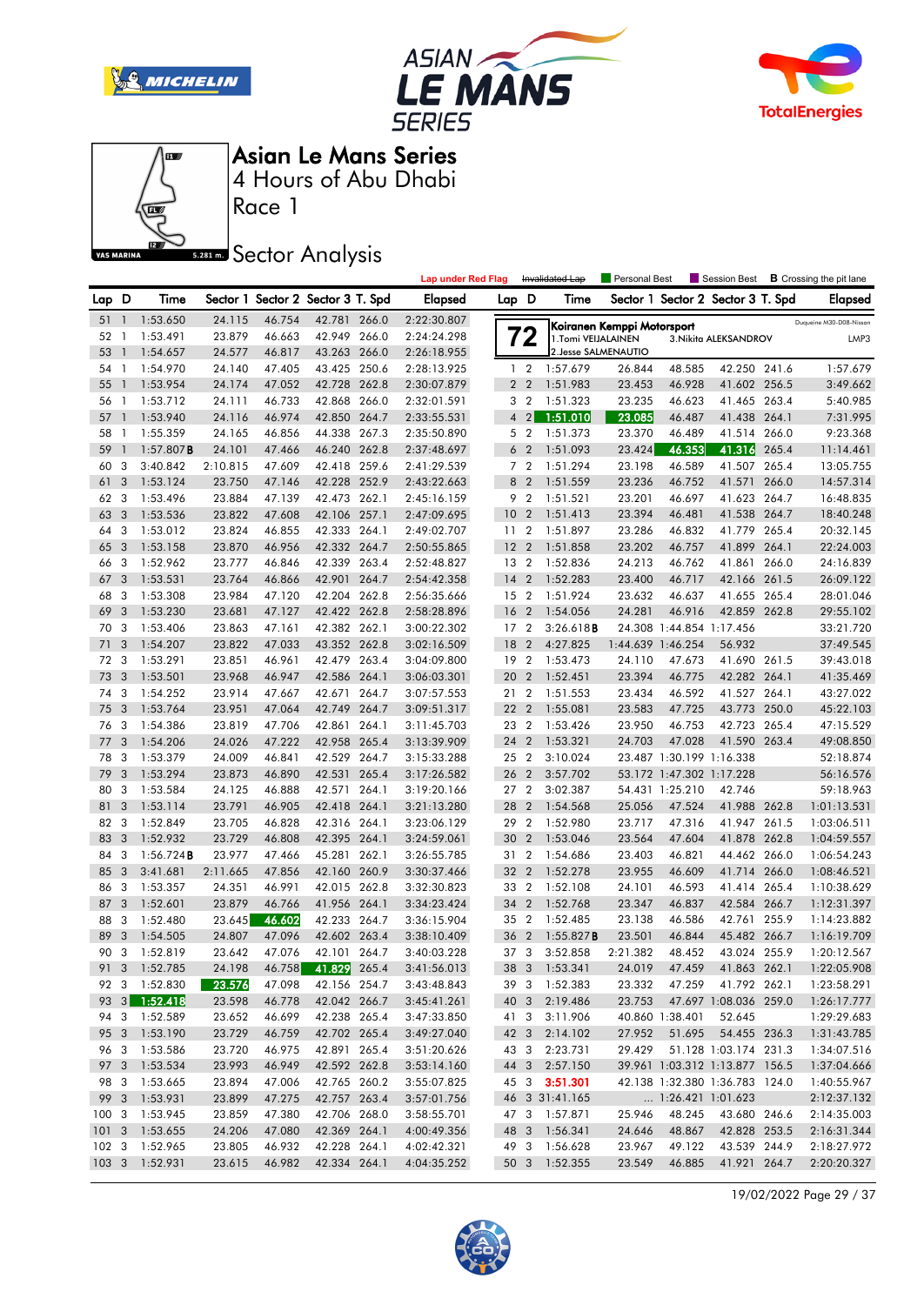







Race 1

**Sector Analysis** 

|       |                |                     |                                          |        |                                   |       | <b>Lap under Red Flag</b> |                 |                | Invalidated Lap      | Personal Best    |                          |                                   |       | Session Best <b>B</b> Crossing the pit lane |
|-------|----------------|---------------------|------------------------------------------|--------|-----------------------------------|-------|---------------------------|-----------------|----------------|----------------------|------------------|--------------------------|-----------------------------------|-------|---------------------------------------------|
| Lap D |                | Time                |                                          |        | Sector 1 Sector 2 Sector 3 T. Spd |       | <b>Elapsed</b>            | Lap D           |                | Time                 |                  |                          | Sector 1 Sector 2 Sector 3 T. Spd |       | <b>Elapsed</b>                              |
| 51    | 3              | 1:53.015            | 23.210                                   | 47.065 | 42.740 251.7                      |       | 2:22:13.342               |                 | $1\quad1$      | 2:14.910             | 31.311           | 58.676                   | 44.923 213.9                      |       | 2:14.910                                    |
| 52    | 3              | 1:58.412B           | 23.683                                   | 47.455 | 47.274 261.5                      |       | 2:24:11.754               | 2 <sub>1</sub>  |                | 1:59.494             | 25.477           | 49.460                   | 44.557 249.4                      |       | 4:14.404                                    |
| 53    | -1             | 4:22.326            | 2:46.364                                 | 50.859 | 45.103 231.8                      |       | 2:28:34.080               |                 | 3 1            | 1:57.619             | 24.894           | 48.398                   | 44.327 255.3                      |       | 6:12.023                                    |
| 54    | $\mathbf{1}$   | 1:57.817            | 24.982                                   | 48.387 | 44.448 254.7                      |       | 2:30:31.897               | $4-1$           |                | 1:59.482             | 25.551           | 49.915                   | 44.016 251.2                      |       | 8:11.505                                    |
| 55    | $\overline{1}$ | 1:58.531            | 25.334                                   | 48.614 | 44.583 246.6                      |       | 2:32:30.428               |                 | 5 <sub>1</sub> | 1:57.200             | 25.024           | 48.661                   | 43.515 254.7                      |       | 10:08.705                                   |
| 56    | $\mathbf{1}$   | 1:59.017            | 25.337                                   | 49.060 | 44.620 247.1                      |       | 2:34:29.445               | $6-1$           |                | 1:57.135             | 24.738           | 48.768                   | 43.629 257.1                      |       | 12:05.840                                   |
| 57 1  |                | 2:00.925            | 25.161                                   | 48.463 | 47.301 249.4                      |       | 2:36:30.370               |                 | 7 1            | 1:58.039             | 25.597           | 48.904                   | 43.538 252.3                      |       | 14:03.879                                   |
| 58    | $\mathbf{1}$   | 1:57.252            | 25.230                                   | 48.134 | 43.888 254.7                      |       | 2:38:27.622               | 8 <sup>1</sup>  |                | 1:57.672             | 24.980           | 48.351                   | 44.341 255.3                      |       | 16:01.551                                   |
| 59    | $\mathbf{1}$   | 1:57.128            | 25.132                                   | 47.893 | 44.103 256.5                      |       | 2:40:24.750               | 9 1             |                | 1:56.741             | 24.616           | 48.399                   | 43.726 255.9                      |       | 17:58.292                                   |
| 60    | $\mathbf{1}$   | 1:57.075            | 25.031                                   | 48.222 | 43.822 250.0                      |       | 2:42:21.825               | 10              | $\overline{1}$ | 1:57.097             | 24.773           | 48.668                   | 43.656 256.5                      |       | 19:55.389                                   |
| 61    | $\overline{1}$ | 1:58.519            | 25.263                                   | 49.489 | 43.767 225.0                      |       | 2:44:20.344               | 111             |                | 1:57.594             | 24.563           | 48.537                   | 44.494 256.5                      |       | 21:52.983                                   |
| 62    | $\mathbf{1}$   | 1:56.984            | 24.733                                   | 48.405 | 43.846 222.2                      |       | 2:46:17.328               | $12-1$          |                | 1:58.042             | 24.834           | 49.342                   | 43.866 253.5                      |       | 23:51.025                                   |
| 63    | $\mathbf{1}$   | 1:57.619            | 24.712                                   | 48.374 | 44.533 256.5                      |       | 2:48:14.947               | $13-1$          |                | 1:57.114             | 24.931           | 48.338                   | 43.845 255.3                      |       | 25:48.139                                   |
| 64    | $\mathbf{1}$   | 1:56.813            | 24.657                                   | 48.180 | 43.976 254.7                      |       | 2:50:11.760               | $14-1$          |                | 1:57.354             | 25.129           | 48.621                   | 43.604 254.7                      |       | 27:45.493                                   |
| 65 1  |                | 1:57.130            | 24.663                                   | 48.036 | 44.431 256.5                      |       | 2:52:08.890               | $15-1$          |                | 1:56.757             | 24.712           | 48.396                   | 43.649 254.7                      |       | 29:42.250                                   |
| 66    | $\mathbf{1}$   | 1:56.410            | 25.039                                   | 48.011 | 43.360 254.7                      |       | 2:54:05.300               | 16 <sub>1</sub> |                | 3:21.761             |                  | 25.075 1:40.134 1:16.552 |                                   |       | 33:04.011                                   |
| 67    | $\mathbf{1}$   | 1:55.947            | 24.704                                   | 47.808 | 43.435 255.9                      |       | 2:56:01.247               | $17-1$          |                | 3:55.942             |                  | 53.623 1:45.976 1:16.343 |                                   |       | 36:59.953                                   |
| 68    | $\mathbf{1}$   | 1:56.598            | 25.438                                   | 47.636 | 43.524 257.8                      |       | 2:57:57.845               | 18              | $\overline{1}$ | 2:08.472             | 35.458           | 48.895                   | 44.119 253.5                      |       | 39:08.425                                   |
| 69    | $\overline{1}$ | 1:55.895            | 24.712                                   | 47.608 | 43.575 254.7                      |       | 2:59:53.740               | $19-1$          |                | 1:56.886             | 24.926           | 48.311                   | 43.649 254.7                      |       | 41:05.311                                   |
| 70    | $\mathbf{1}$   | 1:57.151            | 24.744                                   | 47.907 | 44.500 255.9                      |       | 3:01:50.891               | 201             |                | 1:57.356             | 25.118           | 48.459                   | 43.779 254.7                      |       | 43:02.667                                   |
| 71    | $\overline{1}$ | 1:58.197            | 24.939                                   | 49.304 | 43.954 201.1                      |       | 3:03:49.088               | 21 1            |                | 1:59.381             | 25.607           | 48.984                   | 44.790 255.3                      |       | 45:02.048                                   |
| 72    | $\overline{1}$ | 1:56.560            | 24.821                                   | 47.973 | 43.766 249.4                      |       | 3:05:45.648               | $22 \quad 1$    |                | 1:57.353             | 24.782           | 48.300                   | 44.271 255.3                      |       | 46:59.401                                   |
| 73 1  |                | 2:00.369            | 25.011                                   | 49.013 | 46.345 243.2                      |       | 3:07:46.017               | 23 1            |                | 1:56.814             | 24.815           | 48.070                   | 43.929 255.3                      |       | 48:56.215                                   |
| 74    | $\mathbf{1}$   | 1:59.802            | 25.615                                   | 49.036 | 45.151 254.1                      |       | 3:09:45.819               | $24 \quad 1$    |                | 2:52.555             |                  |                          | 24.736 1:11.359 1:16.460 239.5    |       | 51:48.770                                   |
| 75    | $\overline{1}$ | 1:59.465            | 26.360                                   | 48.080 | 45.025 244.9                      |       | 3:11:45.284               | 25 1            |                | 3:54.825B            |                  | 53.554 1:45.438 1:15.833 |                                   |       | 55:43.595                                   |
| 76    | $\mathbf{1}$   | 2:01.955            | 25.941                                   | 48.500 | 47.514 247.7                      |       | 3:13:47.239               | 26 2            |                | 4:00.433             | 2:23.620         | 54.182                   | 42.631 254.1                      |       | 59:44.028                                   |
| 77 1  |                | $2:06.031$ <b>B</b> | 25.210                                   | 49.453 | 51.368 234.8                      |       | 3:15:53.270               | 27 <sub>2</sub> |                | 1:55.070             | 24.220           | 47.819                   | 43.031 258.4                      |       | 1:01:39.098                                 |
| 78    | $\mathbf{1}$   | 2:28.267            | 53.253                                   | 49.558 | 45.456 241.6                      |       | 3:18:21.537               | 28 2            |                | 1:54.637             | 24.093           | 47.936                   | 42.608 257.1                      |       | 1:03:33.735                                 |
| 79    | -1             | 1:58.024            | 25.150                                   | 48.063 | 44.811                            | 249.4 | 3:20:19.561               | 29 2            |                | 1:55.290             | 24.755           | 47.553                   | 42.982 257.1                      |       | 1:05:29.025                                 |
| 80    | $\mathbf{1}$   | 1:59.939            | 25.233                                   | 48.281 | 46.425 257.1                      |       | 3:22:19.500               | 30 2            |                | 1:54.741             | 24.151           | 47.838                   | 42.752 257.1                      |       | 1:07:23.766                                 |
| 81    | -1             | 2:05.666B           | 25.377                                   | 48.568 | 51.721 241.6                      |       | 3:24:25.166               | 31 2            |                | 1:54.035             | 24.086           | 47.365                   | 42.584 257.8                      |       | 1:09:17.801                                 |
| 82    | $\mathbf{1}$   | 3:50.041            | 2:14.209                                 | 49.767 | 46.065 235.8                      |       | 3:28:15.207               | 32 2            |                | 1:54.607             | 24.024           | 48.240                   | 42.343 255.9                      |       | 1:11:12.408                                 |
| 83    | -1             | 2:01.629            | 25.730                                   | 49.560 | 46.339 237.4                      |       | 3:30:16.836               | 33 2            |                | 1:54.552             | 23.975           | 47.424                   | 43.153 255.9                      |       | 1:13:06.960                                 |
| 84    | $\mathbf{1}$   | 1:58.772            | 25.662                                   | 48.700 | 44.410 246.6                      |       | 3:32:15.608               | 34 2            |                | 1:54.081             | 24.002           | 47.794                   | 42.285 255.3                      |       | 1:15:01.041                                 |
| 85    | $\mathbf{1}$   | 1:59.905            | 25.245                                   | 49.201 | 45.459 246.0                      |       | 3:34:15.513               | 35 2            |                | 1:54.256             | 23.882           | 47.812                   | 42.562 257.1                      |       | 1:16:55.297                                 |
| 86    | $\overline{1}$ | 1:59.588            | 25.356                                   | 49.358 | 44.874 242.7                      |       | 3:36:15.101               | 36 2            |                | 1:53.816             | 23.936           | 47.642                   | 42.238 255.3                      |       | 1:18:49.113                                 |
| 87    | $\mathbf{1}$   | 2:03.353            | 25.568                                   | 49.285 | 48.500 240.0                      |       | 3:38:18.454               | 37 2            |                | 1:53.814             | 23.901           | 47.654                   | 42.259 255.9                      |       | 1:20:42.927                                 |
| 88    | $\mathbf{1}$   | 1:58.226            | 25.357                                   | 48.379 | 44.490 248.8                      |       | 3:40:16.680               | 38              | $\overline{2}$ | 1:54.762             | 24.302           | 47.877                   | 42.583 255.3                      |       | 1:22:37.689                                 |
| 89    | $\mathbf{1}$   | 1:58.769            | 25.274                                   | 48.779 | 44.716 238.9                      |       | 3:42:15.449               | 39 2            |                | 1:54.407             | 23.907           | 47.880                   | 42.620 256.5                      |       | 1:24:32.096                                 |
| 90 1  |                | 1:58.785            | 25.158                                   | 48.998 | 44.629 238.4                      |       | 3:44:14.234               |                 |                | 40 2 2:02.375        | 24.104           | 49.062                   | 49.209 239.5                      |       | 1:26:34.471                                 |
| 91 1  |                | 2:01.400            | 26.116                                   | 50.825 | 44.459 238.4                      |       | 3:46:15.634               |                 |                | 41 2 3:42.072        |                  |                          | 37.973 1:38.887 1:25.212 128.3    |       | 1:30:16.543                                 |
| 92 1  |                | 2:00.585            | 25.076                                   | 50.356 | 45.153 237.9                      |       | 3:48:16.219               |                 |                | 42 2 3:28.999        |                  |                          | 48.432 1:26.628 1:13.939 121.1    |       | 1:33:45.542                                 |
| 93 1  |                | 1:57.713            | 24.964                                   | 48.128 | 44.621 242.7                      |       | 3:50:13.932               | 43 2            |                | 2:30.559             |                  | 38.986 1:04.857          | 46.716 124.7                      |       | 1:36:16.101                                 |
| 94 1  |                | 2:00.401            | 25.187                                   | 49.823 | 45.391 233.3                      |       | 3:52:14.333               |                 |                | 44 2 2:03.842        | 25.285           | 52.283                   | 46.274 252.9                      |       | 1:38:19.943                                 |
| 95 1  |                | 2:00.369            | 25.119                                   | 48.190 | 47.060 246.0                      |       | 3:54:14.702               |                 |                | 45 2 31:35.095       | 24.916           | 50.769                   |                                   | 254.1 | 2:09:55.038                                 |
| 96 1  |                | 2:02.931            | 25.573                                   | 49.759 | 47.599 228.8                      |       | 3:56:17.633               | 46 2            |                | 2:51.590             |                  | 32.830 1:21.687          | 57.073                            |       | 2:12:46.628                                 |
| 97 1  |                | 2:03.362            | 25.471                                   | 50.504 | 47.387 229.3                      |       | 3:58:20.995               | 472             |                | 1:58.796             | 24.664           | 48.145                   | 45.987 259.6                      |       | 2:14:45.424                                 |
| 98 1  |                | 2:01.981            | 26.150                                   | 49.471 | 46.360 231.3                      |       | 4:00:22.976               | 48 2            |                | 1:54.876             | 24.264           | 47.846                   | 42.766 259.0                      |       | 2:16:40.300                                 |
| 99 1  |                | 1:59.385            | 25.549                                   | 49.243 | 44.593 244.3                      |       | 4:02:22.361               | 49 2            |                | 1:54.421             | 24.380           | 47.683                   | 42.358 259.0                      |       | 2:18:34.721                                 |
| 1001  |                | 2:02.037            | 25.439                                   | 51.723 | 44.875 190.1                      |       | 4:04:24.398               | 50 2<br>51 2    |                | 1:54.044             | 23.931           | 47.295                   | 42.818 260.2                      |       | 2:20:28.765                                 |
|       |                | Kessel Racing       |                                          |        |                                   |       | Ferrari 488 GT3           | 52 2            |                | 1:56.943<br>1:55.420 | 24.542<br>24.063 | 49.329<br>47.651         | 43.072 257.1<br>43.706 262.1      |       | 2:22:25.708<br>2:24:21.128                  |
|       | 74             | 2. David FUMANELLI  | 1. Michael BRONISZEWSKI 3. Mikkel JENSEN |        |                                   |       | GT                        | 53 2            |                | 1:54.967             | 24.432           | 47.670                   | 42.865 258.4                      |       | 2:26:16.095                                 |
|       |                |                     |                                          |        |                                   |       |                           |                 |                |                      |                  |                          |                                   |       |                                             |

19/02/2022 Page 30 / 37

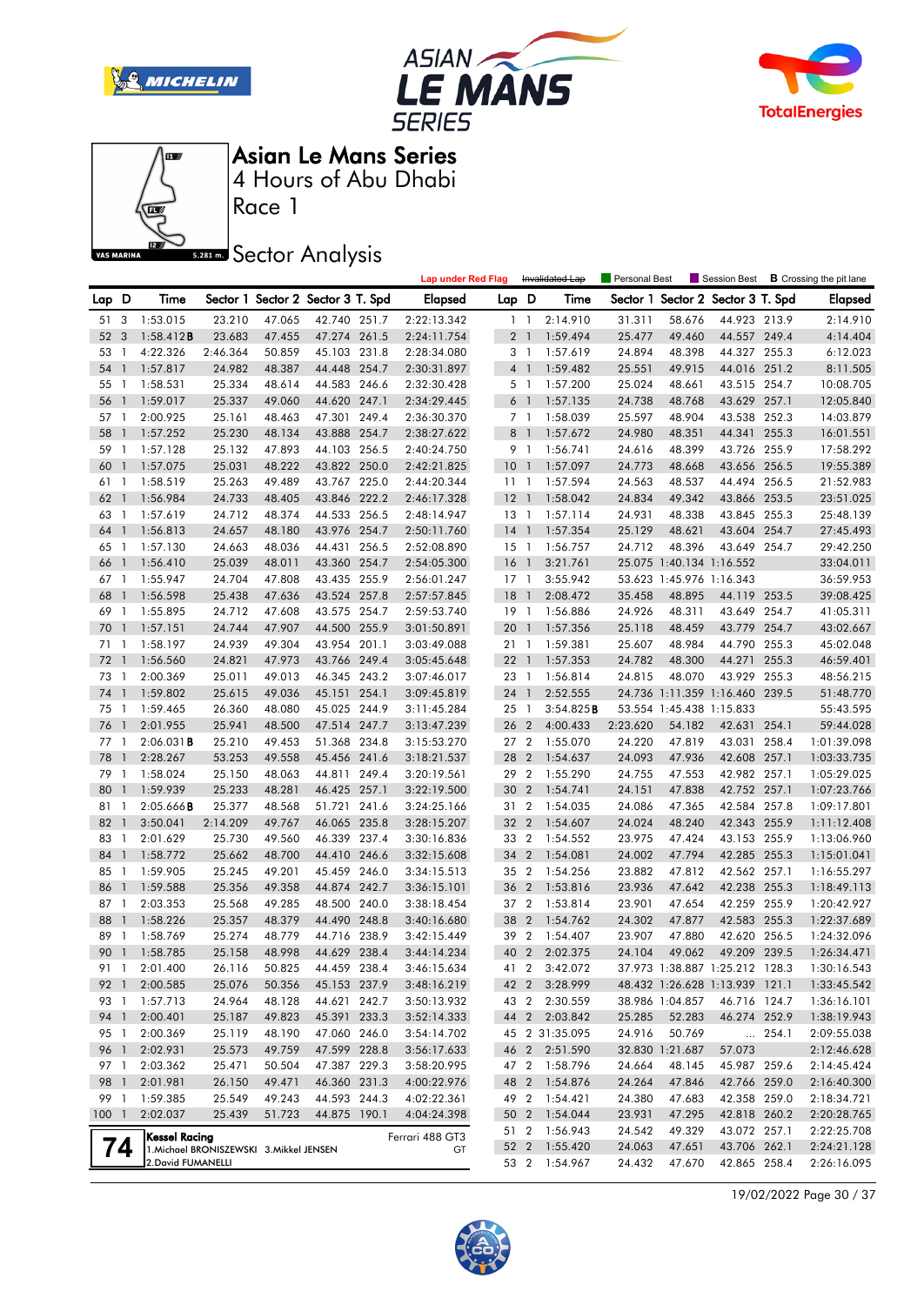







Race 1

## **Sector Analysis**

|       |                |                                         |          |              |                                   |       | <b>Lap under Red Flag</b>    |                 |                 | Invalidated Lap           | <b>Personal Best</b> |                          |                              |               | Session Best <b>B</b> Crossing the pit lane |
|-------|----------------|-----------------------------------------|----------|--------------|-----------------------------------|-------|------------------------------|-----------------|-----------------|---------------------------|----------------------|--------------------------|------------------------------|---------------|---------------------------------------------|
| Lap D |                | Time                                    |          |              | Sector 1 Sector 2 Sector 3 T. Spd |       | <b>Elapsed</b>               | Lap D           |                 | Time                      | Sector 1             |                          | Sector 2 Sector 3 T. Spd     |               | <b>Elapsed</b>                              |
| 54    | $\overline{2}$ | 1:55.225                                | 24.131   | 48.400       | 42.694 245.5                      |       | 2:28:11.320                  |                 | 2 <sub>2</sub>  | 1:57.215                  | 24.537               | 49.480                   | 43.198 254.1                 |               | 4:02.856                                    |
| 55    | $\overline{2}$ | 1:53.533                                | 23.866   | 47.418       | 42.249 260.9                      |       | 2:30:04.853                  |                 | 3 <sub>2</sub>  | 1:55.415                  | 24.225               | 48.007                   | 43.183 238.9                 |               | 5:58.271                                    |
| 56    | $\overline{2}$ | 1:56.404B                               | 23.898   | 47.319       | 45.187 261.5                      |       | 2:32:01.257                  |                 | 4 <sup>2</sup>  | 1:55.027                  | 24.365               | 47.692                   | 42.970 251.7                 |               | 7:53.298                                    |
| 57    | 3              | 3:43.213                                | 2:11.799 | 48.301       | 43.113 254.7                      |       | 2:35:44.470                  |                 | 5 <sub>2</sub>  | 1:55.716                  | 24.317               | 48.597                   | 42.802 260.2                 |               | 9:49.014                                    |
| 58    | 3              | 1:54.017                                | 24.085   | 47.353       | 42.579 256.5                      |       | 2:37:38.487                  |                 | 6 <sub>2</sub>  | 1:54.460                  | 24.050               | 47.484                   | 42.926 260.9                 |               | 11:43.474                                   |
| 59    | 3              | 1:53.891                                | 24.608   | 47.386       | 41.897 257.1                      |       | 2:39:32.378                  |                 | 7 <sup>2</sup>  | 1:55.336                  | 24.086               | 47.847                   | 43.403 261.5                 |               | 13:38.810                                   |
| 60    | 3              | 1:53.324                                | 24.018   | 47.327       | 41.979 257.8                      |       | 2:41:25.702                  |                 | 8 2             | 1:55.106                  | 24.237               | 47.657                   | 43.212 260.9                 |               | 15:33.916                                   |
| 61    | 3              | 1:54.511                                | 24.206   | 48.137       | 42.168 257.1                      |       | 2:43:20.213                  |                 | 9 <sub>2</sub>  | 1:56.434                  | 24.429               | 47.902                   | 44.103 254.1                 |               | 17:30.350                                   |
| 62    | 3              | 1:54.560                                | 24.655   | 47.727       | 42.178 257.8                      |       | 2:45:14.773                  | 10              | $\overline{2}$  | 1:54.817                  | 24.294               | 47.563                   | 42.960 260.9                 |               | 19:25.167                                   |
| 63    | 3              | 1:53.441                                | 23.958   | 47.323       | 42.160 257.1                      |       | 2:47:08.214                  | 11              | $\overline{2}$  | 1:54.689                  | 24.203               | 47.655                   | 42.831 260.2                 |               | 21:19.856                                   |
| 64    | 3              | 1:54.004                                | 24.048   | 47.564       | 42.392 257.8                      |       | 2:49:02.218                  | 12 <sub>2</sub> |                 | 1:54.734                  | 24.233               | 47.376                   | 43.125 260.2                 |               | 23:14.590                                   |
| 65    | 3              | 1:54.327                                | 24.125   | 47.904       | 42.298 245.5                      |       | 2:50:56.545                  |                 | 13 2            | 1:55.240                  | 24.228               | 47.478                   | 43.534 259.6                 |               | 25:09.830                                   |
| 66    | 3              | 1:53.553                                | 24.006   | 47.375       | 42.172 255.9                      |       | 2:52:50.098                  | 14              | $\overline{2}$  | 1:54.755                  | 24.242               | 47.511                   | 43.002 259.0                 |               | 27:04.585                                   |
| 67    | 3              | 1:53.489                                | 23.983   | 47.382       | 42.124 256.5                      |       | 2:54:43.587                  |                 | 15 <sub>2</sub> | 1:55.815                  | 24.253               | 47.964                   | 43.598 260.2                 |               | 29:00.400                                   |
| 68    | 3              | 1:53.785                                | 24.177   | 47.445       | 42.163 258.4                      |       | 2:56:37.372                  | 16              | $\overline{2}$  | 2:24.540                  | 24.336               |                          | 47.672 1:12.532 260.2        |               | 31:24.940                                   |
| 69    | 3              | 1:53.516                                | 23.962   | 47.437       | 42.117 259.0                      |       | 2:58:30.888                  |                 | 17 <sup>2</sup> | 3:57.283                  |                      | 53.148 1:46.941 1:17.194 |                              |               | 35:22.223                                   |
| 70    | 3              | 1:54.110                                | 24.146   | 47.631       | 42.333 250.6                      |       | 3:00:24.998                  | 18              | $\overline{2}$  | 3:01.156                  |                      | 53.420 1:24.284          | 43.452                       |               | 38:23.379                                   |
| 71    | 3              | 1:53.804                                | 24.019   | 47.432       | 42.353 257.8                      |       | 3:02:18.802                  | 19 2            |                 | 1:54.965                  | 24.344               | 47.415                   | 43.206 258.4                 |               | 40:18.344                                   |
| 72    | 3              | 1:53.965                                | 24.144   | 47.510       | 42.311 259.0                      |       | 3:04:12.767                  | 20              | $\overline{2}$  | 1:55.614                  | 24.946               | 47.944                   | 42.724 260.9                 |               | 42:13.958                                   |
| 73    | 3              | 1:55.160                                | 24.834   | 47.595       | 42.731 259.0                      |       | 3:06:07.927                  | 21              | $\overline{2}$  | 1:54.641                  | 24.178               | 47.762                   | 42.701 260.2                 |               | 44:08.599                                   |
| 74    | 3              | 1:53.956                                | 24.139   | 47.511       | 42.306 258.4                      |       | 3:08:01.883                  |                 | 22 2            | 1:54.104                  | 24.099               | 47.373                   | 42.632 259.6                 |               | 46:02.703                                   |
| 75    | 3              | 1:54.189                                | 24.026   | 47.723       | 42.440 259.6                      |       | 3:09:56.072                  |                 | 23 2            | 1:53.925                  | 24.100               | 47.239                   | 42.586 259.6                 |               | 47:56.628                                   |
| 76    | 3              | 2:13.319B                               | 24.154   |              | 47.305 1:01.860 259.6             |       | 3:12:09.391                  |                 | 24 2            | 1:56.716                  | 23.983               | 47.304                   | 45.429 260.2                 |               | 49:53.344                                   |
| 77    | 3              | 3:39.396                                | 2:09.687 | 47.875       | 41.834 254.1                      |       | 3:15:48.787                  |                 | 25 2            | 3:54.770B                 |                      | 52.945 1:44.359 1:17.466 |                              |               | 53:48.114                                   |
| 78    | 3              | 1:52.858                                | 23.822   | 47.238       | 41.798                            | 258.4 | 3:17:41.645                  | 26 1            |                 | 5:13.670                  | 2:39.240 1:46.876    |                          | 47.554                       |               | 59:01.784                                   |
| 79    | 3              | 1:53.765                                | 23.936   | 47.348       | 42.481 257.8                      |       | 3:19:35.410                  | 27 1            |                 | 1:56.092                  | 24.660               | 47.768                   | 43.664 259.6                 |               | 1:00:57.876                                 |
| 80    | 3              | 1:53.687                                | 24.001   | 47.879       | 41.807 257.8                      |       | 3:21:29.097                  | 28 1            |                 | 1:56.854                  | 24.792               | 47.667                   | 44.395 259.6                 |               | 1:02:54.730                                 |
| 81    | 3              | 1:53.464                                | 23.829   | 47.491       | 42.144 255.9                      |       | 3:23:22.561                  | 29 1            |                 | 1:58.003                  | 24.642               | 48.683                   | 44.678 257.1                 |               | 1:04:52.733                                 |
| 82    | 3              | 1:53.475                                | 23.966   | 47.426       | 42.083 256.5                      |       | 3:25:16.036                  | 30              | $\overline{1}$  | 1:57.365                  | 24.778               | 48.228                   | 44.359 262.8                 |               | 1:06:50.098                                 |
| 83    | 3              | 1:54.041                                | 23.931   | 47.907       | 42.203 255.9                      |       | 3:27:10.077                  | 31 1            |                 | 1:55.825                  | 24.585               | 47.499                   | 43.741 261.5                 |               | 1:08:45.923                                 |
| 84    | 3              | 1:53.413                                | 23.951   | 47.394       | 42.068 257.1                      |       | 3:29:03.490                  | 32 1            |                 | 1:57.398                  | 24.655               | 48.431                   | 44.312 260.9                 |               | 1:10:43.321                                 |
| 85    | 3              | 1:53.895                                | 24.040   | 47.644       | 42.211 255.9                      |       | 3:30:57.385                  | 33 1            |                 | 1:56.014                  | 25.124               | 47.256                   | 43.634 260.2                 |               | 1:12:39.335                                 |
| 86    | 3              | 1:53.662                                | 23.986   | 47.431       | 42.245 257.1                      |       | 3:32:51.047                  | 34 1            |                 | 1:56.881                  | 25.180               | 47.786                   | 43.915 260.2                 |               | 1:14:36.216                                 |
| 87    | 3              | 1:53.840                                | 24.083   | 47.405       | 42.352 257.1                      |       | 3:34:44.887                  | 35 1            |                 | 1:56.280                  | 24.837               | 47.578                   | 43.865 259.6                 |               | 1:16:32.496                                 |
| 88    | 3              | 1:54.248                                | 24.054   | 47.457       | 42.737 257.8                      |       | 3:36:39.135                  | 36 1            |                 | 1:56.741                  | 25.260               | 47.704                   | 43.777 260.2                 |               | 1:18:29.237                                 |
| 89    | 3              | 1:53.785                                | 24.063   | 47.352       | 42.370 257.1                      |       | 3:38:32.920                  | 37 1            |                 | 1:56.125                  | 24.823               | 47.608                   | 43.694 259.6                 |               | 1:20:25.362                                 |
| 90    | 3              | 1:54.258                                | 24.076   | 47.743       | 42.439 258.4                      |       | 3:40:27.178                  | 38              | $\overline{1}$  | 1:58.948                  | 25.018               | 49.381                   | 44.549 244.9                 |               | 1:22:24.310                                 |
| 91    | 3              | 1:53.704                                | 24.032   | 47.502       | 42.170 257.8                      |       | 3:42:20.882                  | 39 1            |                 | 1:57.932                  | 25.325               | 47.588                   | 45.019 259.6                 |               | 1:24:22.242                                 |
| 92    | 3              | 1:54.296                                | 24.079   | 47.532       | 42.685 257.1                      |       | 3:44:15.178                  | 40              | $\overline{1}$  | 2:07.423                  | 26.060               | 50.165                   | 51.198 260.9                 |               | 1:26:29.665                                 |
| 93    | 3              | 1:55.040                                | 25.158   | 47.764       | 42.118 257.1                      |       | 3:46:10.218                  | 41 1            |                 | 3:45.162                  |                      | 41.120 1:38.592 1:25.450 |                              |               | 1:30:14.827                                 |
|       |                | 94 3 1:54.108                           | 24.350   | 47.585       | 42.173 256.5                      |       | 3:48:04.326                  |                 | 42 1            | 3:29.163                  |                      | 48.766 1:26.438 1:13.959 |                              |               | 1:33:43.990                                 |
|       |                | 95 3 1:53.851                           | 23.956   | 47.593       | 42.302 255.9                      |       | 3:49:58.177                  |                 |                 | 43 1 2:31.104             |                      | 39.323 1:04.836          | 46.945 136.5                 |               | 1:36:15.094                                 |
| 96 3  |                | 1:53.782                                | 23.991   | 47.565       | 42.226 255.9                      |       | 3:51:51.959                  |                 | 44 1            | 2:03.879                  | 25.519               | 51.129                   | 47.231 259.6                 |               | 1:38:18.973                                 |
| 97 3  |                | 1:53.621                                | 23.939   | 47.475       | 42.207 257.1                      |       | 3:53:45.580                  |                 |                 | 45 1 31:30.797            | 25.059               | 49.859                   |                              | $\dots$ 261.5 | 2:09:49.770                                 |
| 98 3  |                | 1:55.204                                | 23.992   | 47.317       | 43.895 257.8                      |       | 3:55:40.784                  |                 | 46 1            | 2:55.306                  |                      | 36.198 1:21.823          | 57.285                       |               | 2:12:45.076                                 |
| 99 3  |                | 1:53.863                                | 24.095   | 47.278       | 42.490 259.0                      |       | 3:57:34.647                  |                 | 47 1            | 2:06.107 <b>B</b>         | 24.975               | 48.889                   | 52.243 244.3                 |               | 2:14:51.183                                 |
| 1003  |                | 1:54.044                                | 24.046   | 47.555       | 42.443 257.8                      |       | 3:59:28.691                  |                 | 48 3            | 3:40.930                  | 2:10.760             | 47.845                   | 42.325 260.9                 |               | 2:18:32.113                                 |
| 101 3 |                | 1:54.229                                | 24.059   | 47.597       | 42.573 258.4                      |       | 4:01:22.920                  |                 | 493             | 1:54.659                  | 23.838               | 47.649                   | 43.172 256.5                 |               | 2:20:26.772                                 |
| 1023  |                | 1:54.011                                | 24.219   | 47.504       | 42.288 257.8                      |       | 4:03:16.931                  |                 | 50 3            | 1:54.635                  | 24.422               | 47.423                   | 42.790 262.1                 |               | 2:22:21.407                                 |
|       |                | <b>D'Station Racing</b>                 |          |              |                                   |       | Aston Martin Vantage AMR GT3 |                 | 513             | 1:53.165<br>52 3 1:53.470 | 23.749<br>23.791     | 46.910                   | 42.506 264.1                 |               | 2:24:14.572                                 |
|       |                | 1. Satoshi HOSHINO<br>2. Tomonobu FUJII |          | 3.Tom GAMBLE |                                   |       | GT                           |                 |                 | 53 3 1:54.084             | 23.752               | 47.016<br>47.829         | 42.663 264.7<br>42.503 252.3 |               | 2:26:08.042                                 |
|       | $1\quad 2$     | 2:05.641                                | 30.217   | 51.691       | 43.733 232.3                      |       | 2:05.641                     |                 |                 | 54 3 1:54.302             | 24.132               | 47.139                   | 43.031 263.4                 |               | 2:28:02.126<br>2:29:56.428                  |
|       |                |                                         |          |              |                                   |       |                              |                 |                 |                           |                      |                          |                              |               |                                             |

19/02/2022 Page 31 / 37

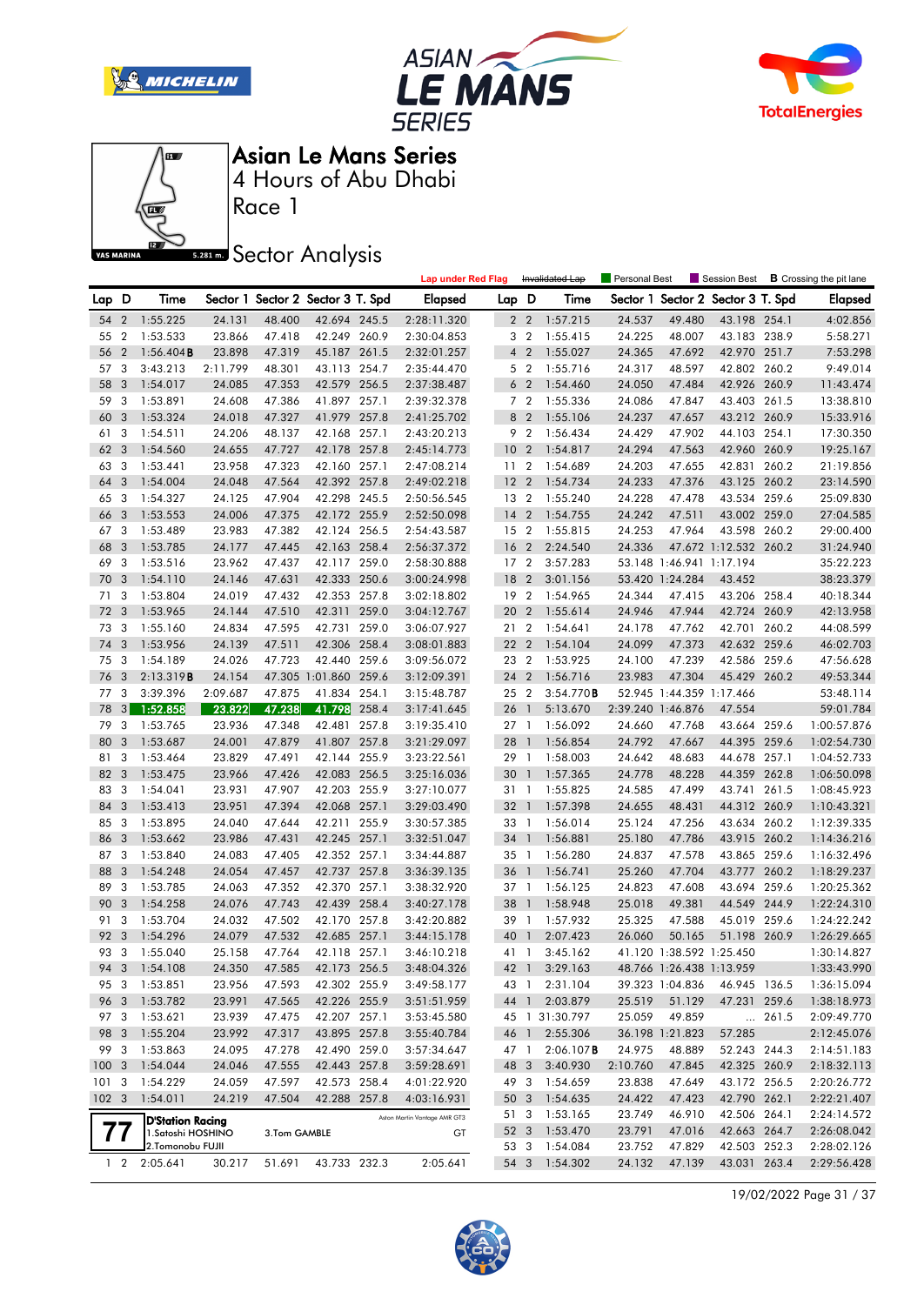







Race 1

## **Sector Analysis**

|                  |    |                   |          |        |                                   |       | <b>Lap under Red Flag</b> |                 |                         | Invalidated Lap | <b>Personal Best</b>       |                          | Session Best                   |       | <b>B</b> Crossing the pit lane |
|------------------|----|-------------------|----------|--------|-----------------------------------|-------|---------------------------|-----------------|-------------------------|-----------------|----------------------------|--------------------------|--------------------------------|-------|--------------------------------|
| Lap D            |    | Time              |          |        | Sector 1 Sector 2 Sector 3 T. Spd |       | <b>Elapsed</b>            | Lap D           |                         | Time            | Sector 1                   |                          | Sector 2 Sector 3 T. Spd       |       | <b>Elapsed</b>                 |
| 55               | 3  | 1:53.886          | 24.356   | 47.199 | 42.331 260.9                      |       | 2:31:50.314               |                 | 2 <sub>3</sub>          | 1:56.691        | 24.849                     | 48.265                   | 43.577 257.8                   |       | 4:05.794                       |
| 56               | 3  | 1:53.279          | 23.858   | 47.196 | 42.225 261.5                      |       | 2:33:43.593               | 3               | $\overline{3}$          | 1:55.028        | 24.527                     | 47.989                   | 42.512 259.0                   |       | 6:00.822                       |
| 57               | 3  | 1:53.408          | 23.902   | 47.095 | 42.411 262.1                      |       | 2:35:37.001               |                 | $4\quad 3$              | 1:55.402        | 24.432                     | 47.575                   | 43.395 257.8                   |       | 7:56.224                       |
| 58               | 3  | 1:53.333          | 23.944   | 46.954 | 42.435 261.5                      |       | 2:37:30.334               | 5               | $\overline{\mathbf{3}}$ | 1:55.750        | 24.390                     | 48.344                   | 43.016 259.0                   |       | 9:51.974                       |
| 59               | 3  | 1:53.919          | 23.984   | 47.124 | 42.811 260.9                      |       | 2:39:24.253               |                 | 6 3                     | 1:54.222        | 24.280                     | 47.536                   | 42.406 259.0                   |       | 11:46.196                      |
| 60               | 3  | 1:53.339          | 24.006   | 47.017 | 42.316 261.5                      |       | 2:41:17.592               |                 | 7 <sup>3</sup>          | 1:55.333        | 24.269                     | 47.563                   | 43.501 260.2                   |       | 13:41.529                      |
| 61               | 3  | 1:53.847          | 23.931   | 47.423 | 42.493 263.4                      |       | 2:43:11.439               |                 | 83                      | 1:55.500        | 24.443                     | 48.008                   | 43.049 260.2                   |       | 15:37.029                      |
| 62               | 3  | 1:53.337          | 23.929   | 47.083 | 42.325 261.5                      |       | 2:45:04.776               | 9               | $\mathbf{3}$            | 1:55.489        | 24.453                     | 47.899                   | 43.137 260.9                   |       | 17:32.518                      |
| 63               | 3  | 1:53.469          | 23.897   | 47.087 | 42.485 261.5                      |       | 2:46:58.245               | 10              | $\overline{3}$          | 1:56.359        | 24.775                     | 48.222                   | 43.362 255.3                   |       | 19:28.877                      |
| 64               | 3  | 1:53.518          | 23.970   | 47.018 | 42.530 261.5                      |       | 2:48:51.763               | 11              | 3                       | 1:56.477        | 24.621                     | 47.987                   | 43.869 260.9                   |       | 21:25.354                      |
| 65               | 3  | 1:54.580          | 24.544   | 47.214 | 42.822 261.5                      |       | 2:50:46.343               | 12 <sup>3</sup> |                         | 1:56.844        | 24.694                     | 48.969                   | 43.181 259.0                   |       | 23:22.198                      |
| 66               | 3  | 1:53.279          | 23.906   | 47.080 | 42.293 261.5                      |       | 2:52:39.622               | 13 <sup>3</sup> |                         | 1:55.155        | 24.532                     | 47.617                   | 43.006 259.6                   |       | 25:17.353                      |
| 67               | 3  | 1:53.261          | 24.114   | 46.829 | 42.318 262.1                      |       | 2:54:32.883               | 14 <sup>3</sup> |                         | 1:55.379        | 24.576                     | 47.613                   | 43.190 259.0                   |       | 27:12.732                      |
| 68               | 3  | 1:53.279          | 23.985   | 46.937 | 42.357 261.5                      |       | 2:56:26.162               | 15 <sub>3</sub> |                         | 1:58.570        | 24.683                     | 48.222                   | 45.665 260.2                   |       | 29:11.302                      |
| 69               | 3  | 1:53.094          | 23.939   | 46.840 | 42.315 263.4                      |       | 2:58:19.256               | 16 <sub>3</sub> |                         | 2:38.324B       | 24.456                     |                          | 57.911 1:15.957 264.1          |       | 31:49.626                      |
| 70               | 3  | 1:53.626          | 24.047   | 46.936 | 42.643 262.8                      |       | 3:00:12.882               | 17              | $\overline{3}$          | 5:25.580        | 2:23.192 1:45.581 1:16.807 |                          |                                |       | 37:15.206                      |
| 71               | 3  | 1:53.764          | 24.077   | 47.048 | 42.639 264.1                      |       | 3:02:06.646               | 18 3            |                         | 1:59.827        | 28.192                     | 48.759                   | 42.876 256.5                   |       | 39:15.033                      |
| 72               | 3  | 1:54.472          | 23.986   | 47.242 | 43.244 252.3                      |       | 3:04:01.118               | 19              | $\overline{3}$          | 1:54.526        | 24.517                     | 47.770                   | 42.239 256.5                   |       | 41:09.559                      |
| 73               | 3  | 1:54.600          | 24.553   | 47.614 | 42.433 263.4                      |       | 3:05:55.718               | 203             |                         | 1:55.064        | 24.341                     | 47.399                   | 43.324 259.0                   |       | 43:04.623                      |
| 74               | 3  | 1:53.447          | 23.908   | 47.118 | 42.421                            | 264.1 | 3:07:49.165               | 21 <sub>3</sub> |                         | 1:55.925        | 24.957                     | 47.751                   | 43.217 260.2                   |       | 45:00.548                      |
| 75               | 3  | 1:54.162          | 23.893   | 47.389 | 42.880                            | 266.7 | 3:09:43.327               | 22 3            |                         | 1:55.451        | 24.526                     | 47.422                   | 43.503 258.4                   |       | 46:55.999                      |
| 76               | 3  | 1:53.827          | 23.996   | 47.055 | 42.776 262.8                      |       | 3:11:37.154               | 23 3            |                         | 1:54.701        | 24.609                     | 47.403                   | 42.689 259.0                   |       | 48:50.700                      |
| 77               | 3  | 1:54.128          | 24.075   | 47.759 | 42.294 264.7                      |       | 3:13:31.282               | 24 3            |                         | 2:48.652        |                            |                          | 24.063 1:08.380 1:16.209 256.5 |       | 51:39.352                      |
| 78               | 3  | 1:53.267          | 23.930   | 46.768 | 42.569 263.4                      |       | 3:15:24.549               | 25 <sub>3</sub> |                         | 3:54.659        |                            | 53.330 1:44.978 1:16.351 |                                |       | 55:34.011                      |
| 79               | 3  | 1:53.049          | 23.857   | 46.944 | 42.248 264.7                      |       | 3:17:17.598               | 26 3            |                         | 3:26.332        |                            | 53.740 1:46.803          | 45.789                         |       | 59:00.343                      |
| 80               | 3  | 1:55.710B         | 23.848   | 46.854 | 45.008 264.1                      |       | 3:19:13.308               | 27              | $\overline{3}$          | 1:55.317        | 24.767                     | 47.791                   | 42.759 253.5                   |       | 1:00:55.660                    |
| 81               | 3  | 3:39.601          | 2:10.655 | 47.189 | 41.757 262.1                      |       | 3:22:52.909               | 28 3            |                         | 1:54.108        | 24.307                     | 47.359                   | 42.442 256.5                   |       | 1:02:49.768                    |
| 82               | 3  | 1:53.049          | 23.786   | 46.778 | 42.485 264.7                      |       | 3:24:45.958               | 29              | $\mathbf{3}$            | 1:55.559        | 24.431                     | 48.195                   | 42.933 258.4                   |       | 1:04:45.327                    |
| 83               | 3  | 1:53.317          | 24.589   | 47.019 | 41.709                            | 262.1 | 3:26:39.275               | 30              | 3                       | 1:53.479        | 24.047                     | 47.284                   | 42.148 257.1                   |       | 1:06:38.806                    |
| 84               | 3  | 1:52.364          | 23.663   | 46.841 | 41.860 262.1                      |       | 3:28:31.639               | 31              | 3                       | 1:54.682        | 24.473                     | 47.403                   | 42.806 257.8                   |       | 1:08:33.488                    |
| 85               | 3  | 1:52.590          | 23.737   | 46.892 | 41.961 262.8                      |       | 3:30:24.229               | 32 3            |                         | 1:54.292        | 24.212                     | 47.471                   | 42.609 260.2                   |       | 1:10:27.780                    |
| 86               | 3  | 1:52.681          | 23.982   | 46.795 | 41.904 262.1                      |       | 3:32:16.910               | 33 3            |                         | 1:54.123        | 24.165                     | 47.294                   | 42.664                         | 257.1 | 1:12:21.903                    |
| 87               | 3  | 1:52.875          | 23.998   | 46.898 | 41.979 262.1                      |       | 3:34:09.785               | 34              | 3                       | 1:55.198        | 24.567                     | 48.014                   | 42.617 257.8                   |       | 1:14:17.101                    |
| 88               | 3  | 1:53.216          | 23.773   | 46.795 | 42.648 262.8                      |       | 3:36:03.001               | 35              | $\overline{\mathbf{3}}$ | 1:53.883        | 24.129                     | 47.250                   | 42.504 257.8                   |       | 1:16:10.984                    |
| 89               | 3  | 1:53.322          | 24.353   | 46.888 | 42.081 262.8                      |       | 3:37:56.323               | 36 3            |                         | 1:53.668        | 24.202                     | 47.373                   | 42.093 257.1                   |       | 1:18:04.652                    |
| 90               | 3  | 1:52.889          | 24.215   | 46.663 | 42.011 264.1                      |       | 3:39:49.212               | 37              | $\mathbf{3}$            | 1:54.016        | 24.183                     | 47.405                   | 42.428 257.1                   |       | 1:19:58.668                    |
| 91               | 3  | 1:53.013          | 23.964   | 46.887 | 42.162 263.4                      |       | 3:41:42.225               | 38              | 3                       | 1:54.172        | 24.524                     | 47.295                   | 42.353 257.8                   |       | 1:21:52.840                    |
| 92               | 3  | 1:52.878          | 23.867   | 46.843 | 42.168 263.4                      |       | 3:43:35.103               | 39              | 3                       | 1:53.461        | 24.086                     | 47.200                   | 42.175 257.1                   |       | 1:23:46.301                    |
| 93               | 3  | 1:52.708          | 23.775   | 46.902 | 42.031 264.1                      |       | 3:45:27.811               | 40              | 3                       | 1:57.805        | 24.178                     | 47.183                   | 46.444 258.4                   |       | 1:25:44.106                    |
| 94               | 3  | 1:53.498          | 23.886   | 46.933 | 42.679 263.4                      |       | 3:47:21.309               | 41 3            |                         | 2:11.663        | 31.620                     | 54.187                   | 45.856 198.2                   |       | 1:27:55.769                    |
|                  |    | 95 3 1:53.560     | 24.423   | 47.025 | 42.112 264.1                      |       | 3:49:14.869               | 42 3            |                         | 2:42.579        | 26.961                     |                          | 51.617 1:24.001 224.5          |       | 1:30:38.348                    |
| 96 3             |    | 1:53.412          | 24.372   | 46.771 | 42.269 263.4                      |       | 3:51:08.281               |                 |                         | 43 3 3:26.073   |                            | 45.203 1:28.482 1:12.388 |                                |       | 1:34:04.421                    |
| 97 3             |    | 1:53.331          | 23.834   | 47.049 | 42.448 262.1                      |       | 3:53:01.612               | 443             |                         | 2:56.445        |                            |                          | 38.689 1:05.004 1:12.752 166.2 |       | 1:37:00.866                    |
| 98               | 3  | 1:56.576B         | 23.916   | 47.084 | 45.576 263.4                      |       | 3:54:58.188               |                 |                         | 45 3 3:44.539   |                            |                          | 40.812 1:29.923 1:33.804 129.0 |       | 1:40:45.405                    |
| 99               | 3  | 2:20.073          | 50.828   | 46.964 | 42.281 265.4                      |       | 3:57:18.261               |                 |                         | 46 3 31:54.692B |                            | 1:27.165 1:09.198        |                                |       | 2:12:40.097                    |
| 1003             |    | 1:53.326          | 23.919   | 46.954 | 42.453 263.4                      |       | 3:59:11.587               | 47 1            |                         | 3:42.157        | 2:09.548                   | 48.999                   | 43.610 256.5                   |       | 2:16:22.254                    |
| 1013             |    | 1:52.980          | 23.875   | 46.823 | 42.282 263.4                      |       | 4:01:04.567               | 48 1            |                         | 1:56.260        | 24.956                     | 48.037                   | 43.267 256.5                   |       | 2:18:18.514                    |
| 102 <sub>3</sub> |    | 1:53.174          | 23.892   | 46.824 | 42.458 264.1                      |       | 4:02:57.741               | 49 1            |                         | 1:56.944        | 25.141                     | 48.879                   | 42.924 259.6                   |       | 2:20:15.458                    |
| 103 3            |    | 1:54.138          | 24.567   | 46.992 | 42.579 264.7                      |       | 4:04:51.879               | 50 1            |                         | 1:55.578        | 24.781                     | 47.917                   | 42.880 257.1                   |       | 2:22:11.036                    |
|                  |    | Garage 59         |          |        |                                   |       | McLaren 720S GT3          | 51 1            |                         | 1:55.400        | 24.528                     | 47.802                   | 43.070 257.1                   |       | 2:24:06.436                    |
|                  | 88 | 1. Alexander WEST |          |        | 3. Marvin KIRCHOFER               |       | GT                        | 52 1            |                         | 1:56.229        | 24.804                     | 47.960                   | 43.465 256.5                   |       | 2:26:02.665                    |
|                  |    | 2. Frankie BIRD   |          |        |                                   |       |                           | 53 1            |                         | 1:56.737        | 24.837                     | 48.490                   | 43.410 257.1                   |       | 2:27:59.402                    |
| 1 <sub>3</sub>   |    | 2:09.103          | 32.266   | 51.508 | 45.329 252.9                      |       | 2:09.103                  |                 |                         | 54 1 1:56.636   | 24.653                     | 48.832                   | 43.151 259.0                   |       | 2:29:56.038                    |

19/02/2022 Page 32 / 37

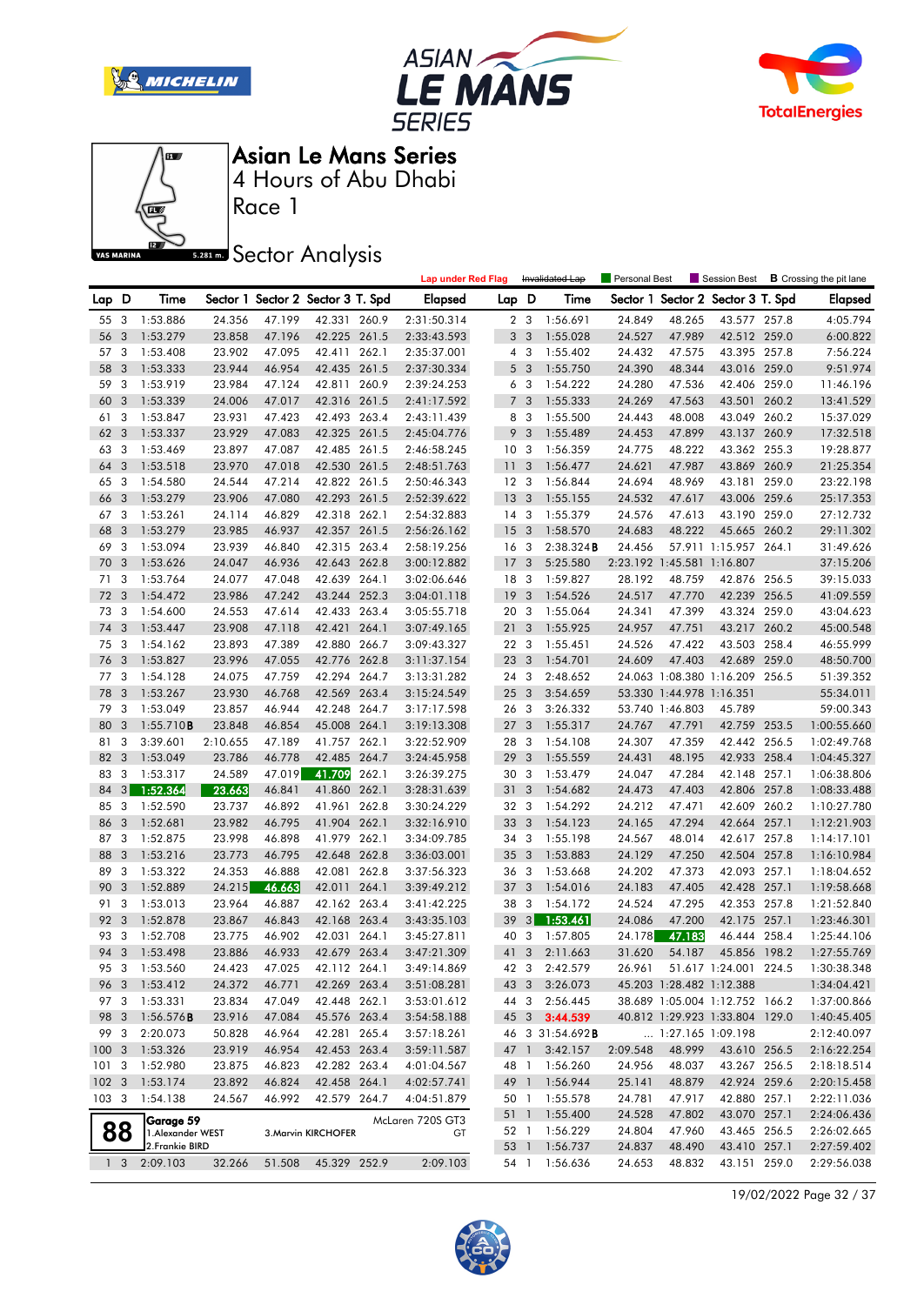







Race 1

## **Sector Analysis**

|       |                |                     |                            |                 |                                   |       | <b>Lap under Red Flag</b> |                 |                         | Invalidated Lap | Personal Best |                            | Session Best                      |       | <b>B</b> Crossing the pit lane |
|-------|----------------|---------------------|----------------------------|-----------------|-----------------------------------|-------|---------------------------|-----------------|-------------------------|-----------------|---------------|----------------------------|-----------------------------------|-------|--------------------------------|
| Lap D |                | Time                |                            |                 | Sector 1 Sector 2 Sector 3 T. Spd |       | <b>Elapsed</b>            | Lap D           |                         | Time            |               |                            | Sector 1 Sector 2 Sector 3 T. Spd |       | Elapsed                        |
| 55 1  |                | 1:56.914            | 24.661                     | 48.640          | 43.613 258.4                      |       | 2:31:52.952               |                 | 3 <sub>3</sub>          | 1:55.642        | 24.607        | 47.717                     | 43.318 260.9                      |       | 5:57.650                       |
| 56    | $\overline{1}$ | 1:55.268            | 24.604                     | 47.807          | 42.857 257.8                      |       | 2:33:48.220               |                 | $4\quad 3$              | 1:55.007        | 24.420        | 47.526                     | 43.061 261.5                      |       | 7:52.657                       |
| 57    | $\overline{1}$ | 1:56.082            | 24.614                     | 47.975          | 43.493 257.1                      |       | 2:35:44.302               |                 | 5 <sub>3</sub>          | 1:55.360        | 24.406        | 47.762                     | 43.192 262.1                      |       | 9:48.017                       |
| 58    | -1             | 1:59.284            | 25.255                     | 48.323          | 45.706 257.1                      |       | 2:37:43.586               |                 | 6 <sub>3</sub>          | 1:56.210        | 24.349        | 48.058                     | 43.803 260.9                      |       | 11:44.227                      |
| 59    | $\mathbf{1}$   | 1:55.556            | 24.805                     | 47.671          | 43.080 259.0                      |       | 2:39:39.142               |                 | 7 <sup>3</sup>          | 1:55.708        | 24.273        | 47.985                     | 43.450 262.1                      |       | 13:39.935                      |
| 60    | $\overline{1}$ | 1:55.927            | 25.044                     | 47.770          | 43.113 257.1                      |       | 2:41:35.069               |                 | 8 3                     | 1:54.840        | 24.265        | 47.625                     | 42.950 260.9                      |       | 15:34.775                      |
| 61    | $\overline{1}$ | 1:55.900            | 24.854                     | 47.738          | 43.308 257.8                      |       | 2:43:30.969               | 9               | $\overline{\mathbf{3}}$ | 1:56.653        | 24.586        | 47.912                     | 44.155 261.5                      |       | 17:31.428                      |
| 62    | - 1            | 1:56.193            | 24.933                     | 47.988          | 43.272 257.8                      |       | 2:45:27.162               | 10 <sub>3</sub> |                         | 1:56.324        | 24.619        | 48.082                     | 43.623 261.5                      |       | 19:27.752                      |
| 63    | $\overline{1}$ | 2:14.284            |                            | 24.930 1:06.233 | 43.121 254.7                      |       | 2:47:41.446               | 11 <sub>3</sub> |                         | 1:57.129        | 24.637        | 48.302                     | 44.190 257.8                      |       | 21:24.881                      |
| 64    | $\overline{1}$ | 1:57.222            | 24.847                     | 47.925          | 44.450 257.1                      |       | 2:49:38.668               | 12 <sup>3</sup> |                         | 1:56.244        | 24.682        | 47.928                     | 43.634 254.7                      |       | 23:21.125                      |
| 65    | $\mathbf{1}$   | 1:56.131            | 24.643                     | 47.896          | 43.592 257.8                      |       | 2:51:34.799               | 13 <sub>3</sub> |                         | 1:55.517        | 24.691        | 47.581                     | 43.245 261.5                      |       | 25:16.642                      |
| 66    | $\overline{1}$ | 1:56.309            | 24.721                     | 48.198          | 43.390 258.4                      |       | 2:53:31.108               | 14 3            |                         | 1:55.444        | 24.540        | 47.552                     | 43.352 261.5                      |       | 27:12.086                      |
| 67    | $\overline{1}$ | 1:55.931            | 24.627                     | 47.991          | 43.313 257.8                      |       | 2:55:27.039               | 15 <sub>3</sub> |                         | 1:56.047        | 24.597        | 47.919                     | 43.531 261.5                      |       | 29:08.133                      |
| 68    | $\overline{1}$ | 1:57.213            | 25.052                     | 47.816          | 44.345 258.4                      |       | 2:57:24.252               | 16 3            |                         | 2:32.803B       | 24.564        |                            | 49.674 1:18.565 263.4             |       | 31:40.936                      |
| 69    | $\mathbf{1}$   | 1:56.068            | 25.190                     | 47.690          | 43.188 258.4                      |       | 2:59:20.320               | 17 <sub>3</sub> |                         | 5:26.133        |               | 2:23.953 1:45.842 1:16.338 |                                   |       | 37:07.069                      |
| 70 1  |                | 1:56.706            | 24.675                     | 48.138          | 43.893 258.4                      |       | 3:01:17.026               | 18 3            |                         | 2:06.020        | 32.113        | 49.695                     | 44.212 260.9                      |       | 39:13.089                      |
| 71    | $\overline{1}$ | 1:56.499            | 24.873                     | 47.724          | 43.902 258.4                      |       | 3:03:13.525               | 19 <sup>3</sup> |                         | 1:55.850        | 25.262        | 47.750                     | 42.838 259.0                      |       | 41:08.939                      |
| 72    | $\overline{1}$ | 1:56.174            | 25.017                     | 47.648          | 43.509 257.8                      |       | 3:05:09.699               | 20 3            |                         | 1:55.529        | 24.547        | 47.621                     | 43.361 260.9                      |       | 43:04.468                      |
| 73    | $\overline{1}$ | 1:56.053            | 24.795                     | 47.781          | 43.477 257.8                      |       | 3:07:05.752               | 21 3            |                         | 1:55.863        | 24.642        | 47.990                     | 43.231 257.8                      |       | 45:00.331                      |
| 74    | $\overline{1}$ | $2:00.852$ <b>B</b> | 24.806                     | 48.045          | 48.001 258.4                      |       | 3:09:06.604               | 22 3            |                         | 1:55.635        | 24.361        | 47.537                     | 43.737 259.0                      |       | 46:55.966                      |
| 75    | $\overline{2}$ | 3:40.828            | 2:10.509                   | 47.698          | 42.621 254.7                      |       | 3:12:47.432               | 23 3            |                         | 1:56.470        | 25.085        | 47.825                     | 43.560 259.6                      |       | 48:52.436                      |
| 76    | $\overline{2}$ | 1:53.772            | 24.187                     | 47.606          | 41.979                            | 256.5 | 3:14:41.204               | 24 3            |                         | 2:52.015        |               |                            | 25.901 1:09.978 1:16.136 243.8    |       | 51:44.451                      |
| 77    | $\overline{2}$ | 1:53.815            | 24.093                     | 47.496          | 42.226 257.8                      |       | 3:16:35.019               | 25 3            |                         | $3:54.886$ B    |               | 53.468 1:45.255 1:16.163   |                                   |       | 55:39.337                      |
| 78 2  |                | 1:53.569            | 24.036                     | 47.356          | 42.177 256.5                      |       | 3:18:28.588               | 26 1            |                         | 4:03.322        | 2:25.835      | 53.840                     | 43.647 255.9                      |       | 59:42.659                      |
| 79    | $\overline{2}$ | 1:53.754            | 24.082                     | 47.439          | 42.233 257.8                      |       | 3:20:22.342               | 271             |                         | 1:54.104        | 24.405        | 47.762                     | 41.937 257.8                      |       | 1:01:36.763                    |
| 80    | $\overline{2}$ | 1:55.213            | 24.142                     | 47.295          | 43.776 258.4                      |       | 3:22:17.555               | 28 1            |                         | 1:53.572        | 24.364        | 47.247                     | 41.961 258.4                      |       | 1:03:30.335                    |
| 81    | $\overline{2}$ | 1:54.408            | 24.207                     | 47.846          | 42.355 257.1                      |       | 3:24:11.963               | 29              | $\overline{1}$          | 1:54.025        | 24.371        | 47.270                     | 42.384 258.4                      |       | 1:05:24.360                    |
| 82    | $\overline{2}$ | 1:54.213            | 24.065                     | 47.271          | 42.877 258.4                      |       | 3:26:06.176               | 30 1            |                         | 1:53.626        | 24.407        | 47.326                     | 41.893 258.4                      |       | 1:07:17.986                    |
| 83    | $\overline{2}$ | 1:53.936            | 24.196                     | 47.447          | 42.293 257.8                      |       | 3:28:00.112               | 31 <sub>1</sub> |                         | 1:54.276        | 24.050        | 48.058                     | 42.168 256.5                      |       | 1:09:12.262                    |
| 84    | $\overline{2}$ | 1:54.452            | 24.045                     | 47.856          | 42.551 259.6                      |       | 3:29:54.564               | 32 1            |                         | 1:53.557        | 24.112        | 47.465                     | 41.980 259.0                      |       | 1:11:05.819                    |
| 85    | $\overline{2}$ | 1:54.533            | 24.584                     | 47.387          | 42.562 258.4                      |       | 3:31:49.097               | 33 1            |                         | 1:53.561        | 24.209        | 47.334                     | 42.018 258.4                      |       | 1:12:59.380                    |
| 86    | $\overline{2}$ | 1:54.306            | 24.045                     | 47.708          | 42.553 258.4                      |       | 3:33:43.403               | 34 1            |                         | 1:53.526        | 24.142        | 47.362                     | 42.022 259.0                      |       | 1:14:52.906                    |
| 87    | $\overline{2}$ | 1:54.575            | 24.168                     | 47.780          | 42.627 258.4                      |       | 3:35:37.978               | $35-1$          |                         | 1:53.752        | 24.142        | 47.312                     | 42.298 257.8                      |       | 1:16:46.658                    |
| 88    | $\overline{2}$ | 1:54.716            | 24.797                     | 47.527          | 42.392 258.4                      |       | 3:37:32.694               | 36 1            |                         | 1:53.310        | 24.014        | 47.357                     | 41.939 258.4                      |       | 1:18:39.968                    |
| 89    | $\overline{2}$ | 1:54.013            | 24.143                     | 47.440          | 42.430 259.0                      |       | 3:39:26.707               | 37              | $\overline{1}$          | 1:53.348        | 24.027        | 47.303                     | 42.018 259.0                      |       | 1:20:33.316                    |
| 90    | $\overline{2}$ | 1:55.111            | 24.199                     | 47.783          | 43.129 259.6                      |       | 3:41:21.818               | 38 1            |                         | 1:54.075        | 24.070        | 47.325                     | 42.680 259.0                      |       | 1:22:27.391                    |
| 91    | $\overline{2}$ | 1:54.498            | 24.269                     | 47.467          | 42.762 259.6                      |       | 3:43:16.316               | 39 1            |                         | 1:54.909        | 24.094        | 47.257                     | 43.558 260.2                      |       | 1:24:22.300                    |
| 92    | $\overline{2}$ | 1:55.253            | 24.234                     | 47.794          | 43.225 259.0                      |       | 3:45:11.569               | 40 1            |                         | 2:04.615        | 24.727        | 47.877                     | 52.011 259.0                      |       | 1:26:26.915                    |
| 93    | $\overline{2}$ | 1:54.480            | 24.423                     | 47.488          | 42.569 259.6                      |       | 3:47:06.049               | 41              | $\mathbf{1}$            | 3:45.253        |               | 40.793 1:38.731 1:25.729   |                                   |       | 1:30:12.168                    |
| 94 2  |                | 1:54.737            | 24.338                     | 47.499          | 42.900 260.2                      |       | 3:49:00.786               | 42 1            |                         | 3:28.668        |               | 48.877 1:26.330 1:13.461   |                                   |       | 1:33:40.836                    |
|       |                | 95 2 1:58.672B      | 24.674                     | 48.057          | 45.941 255.9                      |       | 3:50:59.458               |                 |                         | 43 1 2:29.506   |               | 39.686 1:05.841            |                                   |       | 43.979 136.2 1:36:10.342       |
| 96 2  |                | 2:28.996            | 58.558                     | 47.782          | 42.656 258.4                      |       | 3:53:28.454               |                 | 44 1                    | 2:01.847        | 24.771        | 52.135                     | 44.941 253.5                      |       | 1:38:12.189                    |
| 97 2  |                | 1:55.225            | 24.532                     | 47.674          | 43.019 259.0                      |       | 3:55:23.679               |                 |                         | 45 1 31:32.109  | 24.624        | 53.702                     |                                   | 257.1 | 2:09:44.298                    |
| 98 2  |                | 1:55.326            | 24.569                     | 47.520          | 43.237 260.2                      |       | 3:57:19.005               |                 | 46 1                    | 2:58.007        |               | 36.622 1:22.738            | 58.647                            |       | 2:12:42.305                    |
| 99    | $\overline{2}$ | 1:54.579            | 24.259                     | 47.612          | 42.708 260.9                      |       | 3:59:13.584               |                 |                         | 47 1 1:57.618   | 25.678        | 48.350                     | 43.590 253.5                      |       | 2:14:39.923                    |
| 100   | $\overline{2}$ | 1:54.356            | 24.326                     | 47.335          | 42.695 260.2                      |       | 4:01:07.940               |                 | 48 1                    | 1:55.946        | 24.302        | 48.159                     | 43.485 249.4                      |       | 2:16:35.869                    |
| 1012  |                | 1:55.997            | 24.373                     | 47.864          | 43.760 260.2                      |       | 4:03:03.937               |                 | 49 1                    | 1:54.274        | 24.231        | 47.203                     | 42.840 263.4                      |       | 2:18:30.143                    |
| 102 2 |                | 1:54.449            | 24.349                     | 47.539          | 42.561 260.2                      |       | 4:04:58.386               | 50 1            |                         | 1:56.182        | 24.747        | 48.152                     | 43.283 254.1                      |       | 2:20:26.325                    |
|       |                |                     | <b>Herberth Motorsport</b> |                 |                                   |       | Porsche 911 GT3 R         |                 |                         | 51 1 1:56.526   | 24.585        | 47.252                     | 44.689 264.1                      |       | 2:22:22.851                    |
| 91    |                | 1.Alfred RENAUER    |                            | 3.Ralf BOHN     |                                   |       | GT                        | 52 1            |                         | 1:53.410        | 24.536        | 47.215                     | 41.659 261.5                      |       | 2:24:16.261                    |
|       |                | 2. Robert RENAUER   |                            |                 |                                   |       |                           |                 | 53 1                    | 1:53.034        | 24.121        | 46.946                     | 41.967 262.1                      |       | 2:26:09.295                    |
|       | 1 <sub>3</sub> | 2:04.627            | 30.924                     | 49.213          | 44.490 259.6                      |       | 2:04.627                  | 54 1            |                         | 1:55.540        | 23.912        | 48.630                     | 42.998 265.4                      |       | 2:28:04.835                    |
|       | 2 3            | 1:57.381            | 24.688                     | 49.555          | 43.138 259.0                      |       | 4:02.008                  |                 |                         | 55 1 1:54.161   | 24.724        | 47.214                     | 42.223 262.8                      |       | 2:29:58.996                    |

19/02/2022 Page 33 / 37

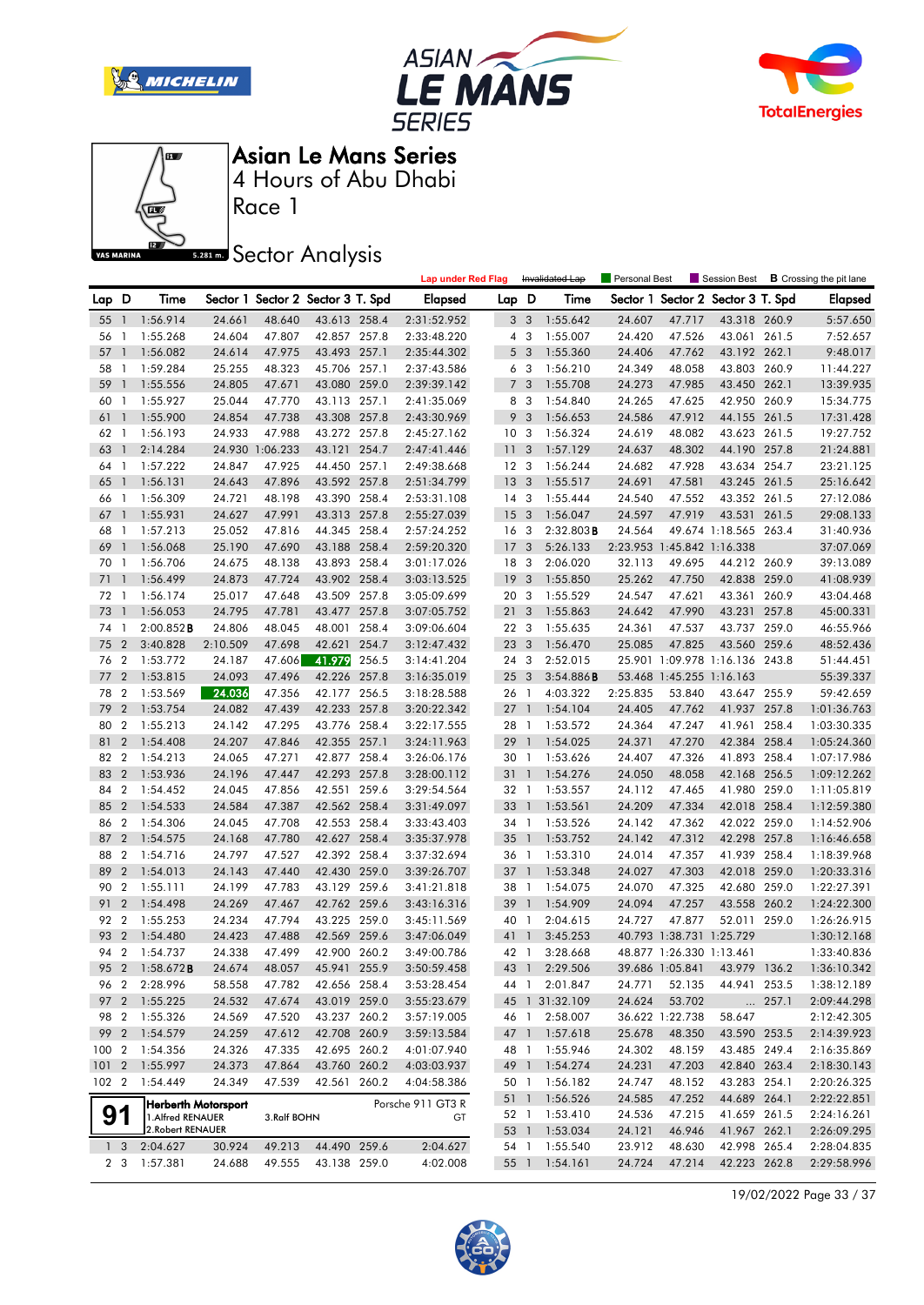







Race 1

## **Sector Analysis**

|                |                  |                     |          |                                   |                    |       | <b>Lap under Red Flag</b>    |                 |                | Invalidated Lap | Personal Best |                            |                                   |       | Session Best <b>B</b> Crossing the pit lane |
|----------------|------------------|---------------------|----------|-----------------------------------|--------------------|-------|------------------------------|-----------------|----------------|-----------------|---------------|----------------------------|-----------------------------------|-------|---------------------------------------------|
| Lap D          |                  | Time                |          | Sector 1 Sector 2 Sector 3 T. Spd |                    |       | <b>Elapsed</b>               | Lap D           |                | Time            |               |                            | Sector 1 Sector 2 Sector 3 T. Spd |       | Elapsed                                     |
| 56 1           |                  | 1:56.943B           | 24.118   | 46.832                            | 45.993 261.5       |       | 2:31:55.939                  |                 | 3 3            | 1:54.211        | 24.115        | 47.487                     | 42.609 259.6                      |       | 5:50.497                                    |
| 57             | $\overline{2}$   | 3:39.594            | 2:10.443 | 47.498                            | 41.653 257.1       |       | 2:35:35.533                  |                 | $4 \quad 3$    | 1:54.048        | 24.221        | 47.342                     | 42.485 261.5                      |       | 7:44.545                                    |
| 58             | $\overline{2}$   | 1:52.060            | 23.701   | 46.889                            | 41.470 258.4       |       | 2:37:27.593                  |                 | 5 <sub>3</sub> | 1:53.910        | 24.099        | 47.245                     | 42.566 260.9                      |       | 9:38.455                                    |
| 59             | $\overline{2}$   | 1:52.185            | 23.779   | 46.920                            | 41.486 258.4       |       | 2:39:19.778                  |                 | 6 <sub>3</sub> | 1:54.234        | 24.189        | 47.337                     | 42.708 261.5                      |       | 11:32.689                                   |
| 60             | $\overline{2}$   | 1:52.594            | 23.847   | 46.962                            | 41.785 259.0       |       | 2:41:12.372                  |                 | 7 3            | 1:54.087        | 24.253        | 47.306                     | 42.528 261.5                      |       | 13:26.776                                   |
| 61             | $\overline{2}$   | 1:52.754            | 23.882   | 46.959                            | 41.913 259.6       |       | 2:43:05.126                  |                 | 8 3            | 1:54.590        | 24.233        | 47.375                     | 42.982 260.9                      |       | 15:21.366                                   |
| 62             | $\overline{2}$   | 1:53.606            | 23.925   | 47.266                            | 42.415 259.0       |       | 2:44:58.732                  |                 | 9 3            | 1:54.571        | 24.252        | 47.468                     | 42.851 261.5                      |       | 17:15.937                                   |
| 63             | $\overline{2}$   | 1:53.703            | 23.950   | 47.146                            | 42.607 261.5       |       | 2:46:52.435                  | 10 <sub>3</sub> |                | 1:54.685        | 24.167        | 47.359                     | 43.159 260.9                      |       | 19:10.622                                   |
| 64             | $\overline{2}$   | 1:53.438            | 23.877   | 47.185                            | 42.376 260.2       |       | 2:48:45.873                  | 11 <sub>3</sub> |                | 1:54.402        | 24.148        | 47.297                     | 42.957 261.5                      |       | 21:05.024                                   |
| 65             | $\overline{2}$   | 1:53.600            | 24.123   | 47.385                            | 42.092 260.9       |       | 2:50:39.473                  | 12 <sub>3</sub> |                | 1:54.236        | 24.200        | 47.170                     | 42.866 260.9                      |       | 22:59.260                                   |
| 66             | $\overline{2}$   | 1:53.417            | 23.815   | 47.011                            | 42.591             | 260.2 | 2:52:32.890                  | 13 <sub>3</sub> |                | 1:54.576        | 24.177        | 47.592                     | 42.807 260.9                      |       | 24:53.836                                   |
| 67             | $\overline{2}$   | 1:54.376            | 24.239   | 47.263                            | 42.874 259.6       |       | 2:54:27.266                  | $14 \quad 3$    |                | 1:54.498        | 24.211        | 47.229                     | 43.058 260.2                      |       | 26:48.334                                   |
| 68             | $\overline{2}$   | 1:53.262            | 23.892   | 47.059                            | 42.311 259.6       |       | 2:56:20.528                  | 15 <sub>3</sub> |                | 1:56.262        | 24.917        | 47.567                     | 43.778 260.9                      |       | 28:44.596                                   |
| 69             | $\overline{2}$   | 1:53.168            | 23.793   | 47.047                            | 42.328 261.5       |       | 2:58:13.696                  | 16 <sub>3</sub> |                | 2:09.648        | 24.304        | 47.463                     | 57.881 261.5                      |       | 30:54.244                                   |
| 70             | $\overline{2}$   | 1:53.458            | 23.863   | 47.017                            | 42.578 261.5       |       | 3:00:07.154                  | 17 <sub>3</sub> |                | 3:52.251        |               | 52.915 1:43.956 1:15.380   |                                   |       | 34:46.495                                   |
| 71             | $\overline{2}$   | 1:54.571            | 24.037   | 47.512                            | 43.022 260.9       |       | 3:02:01.725                  | 18 <sup>3</sup> |                | 3:19.740        |               | 53.308 1:42.716            | 43.716                            |       | 38:06.235                                   |
| 72             | $\overline{2}$   | 1:56.717            | 25.214   | 48.197                            | 43.306 268.7       |       | 3:03:58.442                  | 19 <sup>3</sup> |                | 1:54.347        | 24.354        | 47.172                     | 42.821 260.9                      |       | 40:00.582                                   |
| 73             | $\overline{2}$   | 1:53.412            | 23.893   | 47.011                            | 42.508 261.5       |       | 3:05:51.854                  | 20 <sub>3</sub> |                | 1:53.682        | 23.985        | 47.080                     | 42.617 262.1                      |       | 41:54.264                                   |
| 74             | $\boldsymbol{2}$ | 1:54.407            | 23.978   | 47.668                            | 42.761             | 257.1 | 3:07:46.261                  | 21              | 3              | 1:54.898        | 24.313        | 47.744                     | 42.841                            | 262.1 | 43:49.162                                   |
| 75             | $\overline{2}$   | 1:54.037            | 24.404   | 47.159                            | 42.474 261.5       |       | 3:09:40.298                  | 22 <sub>3</sub> |                | 1:54.250        | 24.072        | 47.114                     | 43.064 262.8                      |       | 45:43.412                                   |
| 76             | $\overline{2}$   | 1:54.221            | 23.843   | 47.248                            | 43.130 261.5       |       | 3:11:34.519                  | 23 3            |                | 1:54.457        | 24.434        | 47.089                     | 42.934 262.8                      |       | 47:37.869                                   |
| 77             | $\overline{2}$   | 1:53.194            | 23.912   | 47.010                            | 42.272 260.9       |       | 3:13:27.713                  | 24 3            |                | 1:53.831        | 24.236        | 47.058                     | 42.537 261.5                      |       | 49:31.700                                   |
| 78             | $\overline{2}$   | 1:53.126            | 23.859   | 47.112                            | 42.155 260.2       |       | 3:15:20.839                  | 25 <sub>3</sub> |                | 3:36.224B       |               | 37.413 1:43.920 1:14.891   |                                   |       | 53:07.924                                   |
| 79             | $\overline{2}$   | 1:53.689            | 24.088   | 47.306                            | 42.295 261.5       |       | 3:17:14.528                  | 26              | $\overline{1}$ | 5:23.589        |               | 2:26.851 1:46.293 1:10.445 |                                   |       | 58:31.513                                   |
| 80             | $\overline{2}$   | 1:53.116            | 23.897   | 47.029                            | 42.190 260.9       |       | 3:19:07.644                  | $27-1$          |                | 1:59.003        | 25.576        | 48.410                     | 45.017 259.0                      |       | 1:00:30.516                                 |
| 81             | $\overline{2}$   | 1:53.085            | 23.889   | 46.988                            | 42.208 260.2       |       | 3:21:00.729                  | 28              | $\overline{1}$ | 1:57.312        | 24.996        | 48.027                     | 44.289 260.9                      |       | 1:02:27.828                                 |
| 82             | $\overline{2}$   | 1:53.560            | 23.988   | 47.135                            | 42.437 263.4       |       | 3:22:54.289                  | 29              | $\overline{1}$ | 1:58.421        | 24.883        | 47.921                     | 45.617 260.9                      |       | 1:04:26.249                                 |
| 83             | $\overline{2}$   | 1:53.342            | 23.940   | 47.083                            | 42.319 261.5       |       | 3:24:47.631                  | 30              | $\overline{1}$ | 1:58.369        | 25.839        | 48.056                     | 44.474 260.9                      |       | 1:06:24.618                                 |
| 84             | $\overline{2}$   | 1:54.278            | 24.068   | 47.152                            | 43.058 263.4       |       | 3:26:41.909                  | 31 1            |                | 1:57.937        | 24.798        | 47.907                     | 45.232 260.9                      |       | 1:08:22.555                                 |
| 85             | $\overline{2}$   | 1:54.624            | 24.611   | 47.311                            | 42.702 262.8       |       | 3:28:36.533                  | 32 <sub>1</sub> |                | 2:00.458        | 26.038        | 48.350                     | 46.070 262.1                      |       | 1:10:23.013                                 |
| 86             | $\overline{2}$   | 1:54.489            | 24.187   | 47.511                            | 42.791 259.6       |       | 3:30:31.022                  | 33 1            |                | 1:58.700        | 25.660        | 48.103                     | 44.937 261.5                      |       | 1:12:21.713                                 |
| 87             | $\overline{2}$   | 1:55.439            | 24.350   | 47.203                            | 43.886 260.9       |       | 3:32:26.461                  | 34 1            |                | 1:59.561        | 26.148        | 48.009                     | 45.404 261.5                      |       | 1:14:21.274                                 |
| 88             | $\overline{2}$   | $1:56.339$ <b>B</b> | 24.029   | 47.009                            | 45.301 262.1       |       | 3:34:22.800                  | 35 1            |                | 2:01.212        | 25.496        | 50.743                     | 44.973 247.1                      |       | 1:16:22.486                                 |
| 89             | $\overline{2}$   | 2:59.373            | 1:30.649 | 47.040                            | 41.684             | 257.8 | 3:37:22.173                  | 36 <sub>1</sub> |                | 1:56.965        | 24.769        | 47.867                     | 44.329 260.9                      |       | 1:18:19.451                                 |
| 90             | $\boldsymbol{2}$ | 1:52.018            | 23.825   | 46.769                            | 41.424             | 259.0 | 3:39:14.191                  | 37 1            |                | 1:58.195        | 25.178        | 48.127                     | 44.890 260.9                      |       | 1:20:17.646                                 |
| 91             | $\overline{2}$   | 1:52.231            | 23.793   | 46.840                            | 41.598 259.6       |       | 3:41:06.422                  | 38              | $\overline{1}$ | 1:57.624        | 24.657        | 48.279                     | 44.688 260.9                      |       | 1:22:15.270                                 |
| 92             | $\overline{2}$   | 1:54.106            | 23.926   | 46.931                            | 43.249 260.9       |       | 3:43:00.528                  | 39 1            |                | 1:57.969        | 24.936        | 48.092                     | 44.941 260.9                      |       | 1:24:13.239                                 |
| 93             | $\overline{2}$   | 1:53.177            | 23.875   | 47.011                            | 42.291 261.5       |       | 3:44:53.705                  | 40              | $\overline{1}$ | 2:09.469        | 26.126        | 50.951                     | 52.392 257.8                      |       | 1:26:22.708                                 |
| 94             | $\overline{2}$   | 1:52.935            | 23.769   | 47.439                            | 41.727 260.9       |       | 3:46:46.640                  | 41 1            |                | 3:13.020        |               | 40.593 1:38.166            | 54.261                            |       | 1:29:35.728                                 |
| 95 2           |                  | 1:52.611            | 23.893   | 46.976                            | 41.742 260.2       |       | 3:48:39.251                  | 42 1            |                | 2:12.472        | 27.285        | 51.559                     | 53.628 228.8                      |       | 1:31:48.200                                 |
| 96             |                  | 2 1:54.525          | 24.025   | 47.230                            | 43.270 260.2       |       | 3:50:33.776                  |                 |                | 43 1 2:24.243   |               |                            | 29.748 51.359 1:03.136 219.5      |       | 1:34:12.443                                 |
| 97 2           |                  | 1:53.688            | 24.082   | 47.302                            | 42.304 260.2       |       | 3:52:27.464                  | 44 1            |                | 2:57.155        |               |                            | 39.695 1:03.243 1:14.217 151.7    |       | 1:37:09.598                                 |
| 98 2           |                  | 1:54.066            | 23.791   | 47.012                            | 43.263 260.9       |       | 3:54:21.530                  | 45 1            |                | 4:05.117        |               |                            | 42.270 1:35.114 1:47.733 186.9    |       | 1:41:14.715                                 |
| 99             | $\overline{2}$   | 1:55.130            | 24.301   | 47.166                            | 43.663 262.8       |       | 3:56:16.660                  |                 |                | 46 1 31:27.306  |               | 1:24.550 1:00.249          |                                   |       | 2:12:42.021                                 |
| 100            | $\boldsymbol{2}$ | 1:54.713            | 23.959   | 48.421                            | 42.333 262.1       |       | 3:58:11.373                  | 47 1            |                | 2:07.999B       | 26.018        | 50.664                     | 51.317 236.3                      |       | 2:14:50.020                                 |
| 101            | $\overline{2}$   | 1:54.700            | 23.936   | 47.236                            | 43.528 260.2       |       | 4:00:06.073                  | 48 2            |                | 3:41.228        | 2:10.827      | 47.613                     | 42.788 260.9                      |       | 2:18:31.248                                 |
| 102 2          |                  | 1:54.247            | 24.094   | 47.292                            | 42.861 261.5       |       | 4:02:00.320                  |                 |                | 49 2 1:56.445   | 24.050        | 48.206                     | 44.189 253.5                      |       | 2:20:27.693                                 |
| 103 2          |                  | 1:56.112            | 25.173   | 47.802                            | 43.137 261.5       |       | 4:03:56.432                  | 50 2            |                | 1:55.397        | 24.348        | 47.012                     | 44.037 262.1                      |       | 2:22:23.090                                 |
|                |                  | <b>TF Sport</b>     |          |                                   |                    |       | Aston Martin Vantage AMR GT3 | 51 2            |                | 1:53.940        | 24.610        | 47.119                     | 42.211 254.7                      |       | 2:24:17.030                                 |
|                | 95               | 1. John HARTSHORNE  |          |                                   | 3. Henrique CHAVES |       | GT                           | 52 2            |                | 1:53.154        | 23.741        | 47.234                     | 42.179 256.5                      |       | 2:26:10.184                                 |
|                |                  | 2. Jonathan ADAM    |          |                                   |                    |       |                              |                 |                | 53 2 1:53.770   | 23.835        | 47.200                     | 42.735 266.7                      |       | 2:28:03.954                                 |
| 1 <sub>3</sub> |                  | 2:00.741            | 28.472   | 48.920                            | 43.349 252.9       |       | 2:00.741                     | 54 2            |                | 1:53.225        | 24.041        | 46.764                     | 42.420 265.4                      |       | 2:29:57.179                                 |
| 2 <sub>3</sub> |                  | 1:55.545            | 25.171   | 47.580                            | 42.794 259.6       |       | 3:56.286                     |                 |                | 55 2 1:53.783   | 24.056        | 47.332                     | 42.395 258.4                      |       | 2:31:50.962                                 |

19/02/2022 Page 34 / 37

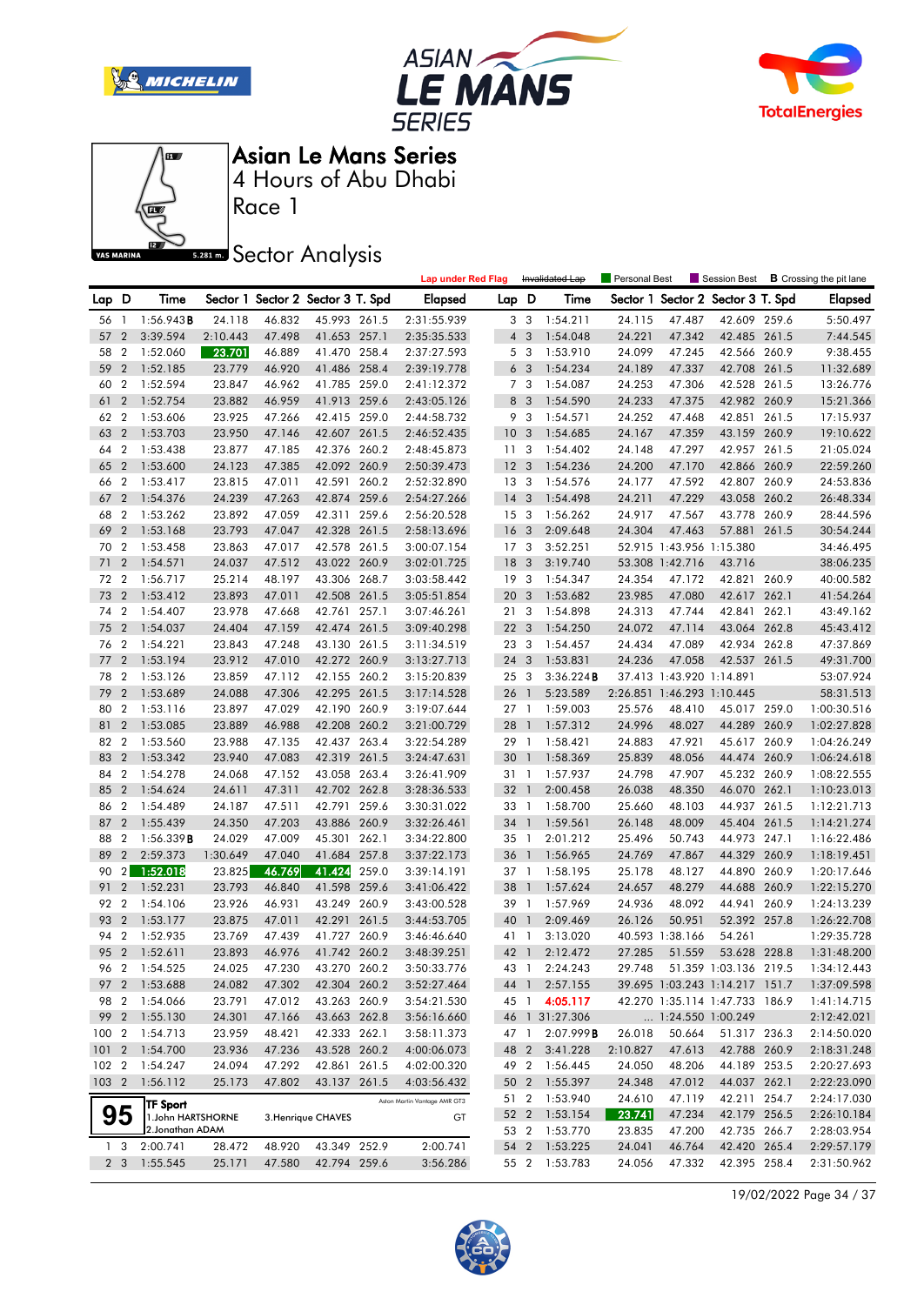







Race 1

## **Sector Analysis**

|       |                |                               |          |                                   |                     |       | <b>Lap under Red Flag</b> |                 |                         | Invalidated Lap        | <b>Personal Best</b> |                          | Session Best                      |       | <b>B</b> Crossing the pit lane |
|-------|----------------|-------------------------------|----------|-----------------------------------|---------------------|-------|---------------------------|-----------------|-------------------------|------------------------|----------------------|--------------------------|-----------------------------------|-------|--------------------------------|
| Lap D |                | Time                          |          | Sector 1 Sector 2 Sector 3 T. Spd |                     |       | <b>Elapsed</b>            | Lap D           |                         | Time                   |                      |                          | Sector 1 Sector 2 Sector 3 T. Spd |       | Elapsed                        |
| 56    | $\overline{2}$ | 1:53.229                      | 23.877   | 46.795                            | 42.557 263.4        |       | 2:33:44.191               |                 | 3 <sub>2</sub>          | 1:58.625               | 24.825               | 49.108                   | 44.692 251.7                      |       | 6:08.311                       |
| 57    | $\overline{2}$ | 1:53.453                      | 23.953   | 46.800                            | 42.700 264.7        |       | 2:35:37.644               | 4               | $\overline{2}$          | 2:00.830               | 26.092               | 50.287                   | 44.451 255.9                      |       | 8:09.141                       |
| 58    | $\overline{2}$ | 1:53.392                      | 24.068   | 46.824                            | 42.500 266.0        |       | 2:37:31.036               |                 | 5 <sub>2</sub>          | 1:58.053               | 25.150               | 48.384                   | 44.519 260.2                      |       | 10:07.194                      |
| 59    | $\overline{2}$ | 1:53.574                      | 23.879   | 46.947                            | 42.748 263.4        |       | 2:39:24.610               |                 | 6 <sub>2</sub>          | 1:57.127               | 24.921               | 48.297                   | 43.909 261.5                      |       | 12:04.321                      |
| 60    | $\overline{2}$ | 1:53.934                      | 24.035   | 46.977                            | 42.922 262.8        |       | 2:41:18.544               | $7^{\circ}$     | $\overline{2}$          | 1:58.885               | 24.831               | 48.963                   | 45.091 249.4                      |       | 14:03.206                      |
| 61    | $\overline{2}$ | 1:53.625                      | 24.208   | 46.624                            | 42.793 264.7        |       | 2:43:12.169               |                 | 8 2                     | 1:57.583               | 24.790               | 48.110                   | 44.683 259.6                      |       | 16:00.789                      |
| 62    | $\overline{2}$ | 1:53.206                      | 23.994   | 46.679                            | 42.533 264.7        |       | 2:45:05.375               | 9               | $\overline{2}$          | 1:57.057               | 25.005               | 48.048                   | 44.004 261.5                      |       | 17:57.846                      |
| 63    | $\overline{2}$ | 1:53.660                      | 24.136   | 46.811                            | 42.713 266.0        |       | 2:46:59.035               | 10 <sub>2</sub> |                         | 1:56.834               | 24.755               | 48.247                   | 43.832 259.6                      |       | 19:54.680                      |
| 64    | $\overline{2}$ | 1:54.530                      | 24.111   | 47.571                            | 42.848 257.8        |       | 2:48:53.565               | 11 <sub>2</sub> |                         | 1:58.681               | 24.780               | 48.403                   | 45.498 260.9                      |       | 21:53.361                      |
| 65    | $\overline{2}$ | 1:54.046                      | 24.119   | 47.240                            | 42.687 264.7        |       | 2:50:47.611               | 12 <sub>2</sub> |                         | 1:57.171               | 25.110               | 48.423                   | 43.638 260.2                      |       | 23:50.532                      |
| 66    | $\overline{2}$ | 1:53.154                      | 23.941   | 46.727                            | 42.486 265.4        |       | 2:52:40.765               | 13              | $\overline{2}$          | $2:00.363$ <b>B</b>    | 24.471               | 48.204                   | 47.688 261.5                      |       | 25:50.895                      |
| 67    | $\overline{2}$ | 1:53.392                      | 23.947   | 47.078                            | 42.367 264.1        |       | 2:54:34.157               | 14 2            |                         | 2:23.075               | 50.750               | 48.137                   | 44.188 257.8                      |       | 28:13.970                      |
| 68    | $\overline{2}$ | 1:53.074                      | 23.864   | 46.754                            | 42.456 264.7        |       | 2:56:27.231               | 15              | $\overline{2}$          | 1:57.046               | 24.835               | 48.085                   | 44.126 258.4                      |       | 30:11.016                      |
| 69    | $\overline{2}$ | 1:52.996                      | 23.815   | 46.805                            | 42.376 264.7        |       | 2:58:20.227               | 16 2            |                         | 3:39.394               |                      | 41.276 1:43.304 1:14.814 |                                   |       | 33:50.410                      |
| 70    | $\overline{2}$ | 1:56.999B                     | 23.996   | 47.750                            | 45.253 255.9        |       | 3:00:17.226               | 17              | $\overline{2}$          | 3:42.547               |                      | 52.049 1:44.228 1:06.270 |                                   |       | 37:32.957                      |
| 71    | 2              | 3:40.556                      | 2:09.679 | 48.305                            | 42.572 261.5        |       | 3:03:57.782               | 18 2            |                         | 1:58.194               | 25.125               | 48.768                   | 44.301 257.1                      |       | 39:31.151                      |
| 72    | 2              | 1:52.614                      | 23.864   | 46.804                            | 41.946              | 262.8 | 3:05:50.396               | 19              | $\overline{2}$          | 1:56.694               | 24.662               | 48.145                   | 43.887 261.5                      |       | 41:27.845                      |
| 73    | $\overline{2}$ | 1:53.441                      | 23.942   | 46.736                            | 42.763 262.8        |       | 3:07:43.837               | 20 2            |                         | 1:57.303               | 25.211               | 48.050                   | 44.042 260.9                      |       | 43:25.148                      |
| 74    | $\overline{2}$ | 1:54.269                      | 24.142   | 46.549                            | 43.578              | 264.1 | 3:09:38.106               | 21 2            |                         | 1:56.758               | 24.881               | 48.003                   | 43.874 261.5                      |       | 45:21.906                      |
| 75    | $\overline{2}$ | 1:53.286                      | 23.974   | 46.654                            | 42.658 264.1        |       | 3:11:31.392               | 22 2            |                         | 1:58.674               | 25.354               | 49.002                   | 44.318 257.1                      |       | 47:20.580                      |
| 76    | $\overline{2}$ | 1:53.116                      | 23.898   | 46.826                            | 42.392 263.4        |       | 3:13:24.508               | 23 2            |                         | 1:56.477               | 24.969               | 48.030                   | 43.478 260.9                      |       | 49:17.057                      |
| 77 2  |                | 1:53.333                      | 23.996   | 46.623                            | 42.714 262.1        |       | 3:15:17.841               |                 | 24 2                    | 3:24.576               |                      | 25.244 1:42.276 1:17.056 |                                   |       | 52:41.633                      |
| 78    | $\overline{2}$ | 1:54.273                      | 24.281   | 46.868                            | 43.124 262.8        |       | 3:17:12.114               | 25 <sub>2</sub> |                         | 3:58.385B              |                      | 53.737 1:46.049 1:18.599 |                                   |       | 56:40.018                      |
| 79    | $\overline{2}$ | 1:53.413                      | 24.260   | 46.597                            | 42.556 264.1        |       | 3:19:05.527               | 26 3            |                         | 3:47.457               | 2:15.459             | 49.010                   | 42.988 252.3                      |       | 1:00:27.475                    |
| 80    | $\overline{2}$ | 1:53.337                      | 24.102   | 46.766                            | 42.469 262.1        |       | 3:20:58.864               | 27 <sub>3</sub> |                         | 1:54.915               | 24.546               | 47.909                   | 42.460 255.9                      |       | 1:02:22.390                    |
| 81    | $\overline{2}$ | 1:53.477                      | 23.992   | 46.860                            | 42.625 264.7        |       | 3:22:52.341               | 28 3            |                         | 1:54.493               | 24.535               | 47.744                   | 42.214 256.5                      |       | 1:04:16.883                    |
| 82    | $\overline{2}$ | 1:53.480                      | 23.934   | 46.685                            | 42.861 265.4        |       | 3:24:45.821               | 29              | $\overline{\mathbf{3}}$ | 1:54.227               | 24.179               | 47.830                   | 42.218 257.1                      |       | 1:06:11.110                    |
| 83    | $\overline{2}$ | 1:54.981                      | 25.157   | 47.004                            | 42.820 264.1        |       | 3:26:40.802               | 30 3            |                         | $1:57.365$ B           | 24.162               | 47.933                   | 45.270 257.1                      |       | 1:08:08.475                    |
| 84    | $\overline{2}$ | 1:53.832                      | 24.352   | 46.824                            | 42.656 266.0        |       | 3:28:34.634               | 31 3            |                         | 2:22.734               | 50.625               | 48.313                   | 43.796 257.1                      |       | 1:10:31.209                    |
| 85    | $\overline{2}$ | 1:55.373                      | 24.119   | 47.643                            | 43.611 250.6        |       | 3:30:30.007               | 32 3            |                         | 1:54.819               | 24.667               | 47.752                   | 42.400 257.1                      |       | 1:12:26.028                    |
| 86    | $\overline{2}$ | 1:55.777                      | 24.056   | 46.897                            | 44.824 266.7        |       | 3:32:25.784               | 33 3            |                         | 1:54.749               | 24.225               | 47.623                   | 42.901 258.4                      |       | 1:14:20.777                    |
| 87    | $\overline{2}$ | 1:53.328                      | 24.077   | 46.813                            | 42.438 264.1        |       | 3:34:19.112               | 34 3            |                         | 1:54.704               | 24.411               | 47.707                   | 42.586 256.5                      |       | 1:16:15.481                    |
| 88    | $\overline{2}$ | 1:53.196                      | 24.026   | 46.791                            | 42.379 264.1        |       | 3:36:12.308               | 35 3            |                         | 1:55.021               | 24.349               | 48.005                   | 42.667 256.5                      |       | 1:18:10.502                    |
| 89    | $\overline{2}$ | 1:53.196                      | 23.855   | 46.709                            | 42.632 264.7        |       | 3:38:05.504               | 36 3            |                         | 1:54.362               | 24.250               | 47.589                   | 42.523 257.8                      |       | 1:20:04.864                    |
| 90    | $\overline{2}$ | 1:53.319                      | 24.066   | 46.743                            | 42.510 266.0        |       | 3:39:58.823               | 37 3            |                         | 1:54.507               | 24.338               | 47.675                   | 42.494 256.5                      |       | 1:21:59.371                    |
| 91    | $\overline{2}$ | 1:53.016                      | 23.986   | 46.604                            | 42.426 264.1        |       | 3:41:51.839               | 38 3            |                         | 1:54.743               | 24.325               | 47.747                   | 42.671                            | 258.4 | 1:23:54.114                    |
| 92    | $\overline{2}$ | 1:53.175                      | 23.919   | 46.839                            | 42.417 264.7        |       | 3:43:45.014               | 39              | $\mathbf{3}$            | 2:04.230               | 24.334               | 47.731                   | 52.165 257.8                      |       | 1:25:58.344                    |
| 93    | $\overline{2}$ | 1:53.969                      | 24.281   | 46.660                            | 43.028 266.0        |       | 3:45:38.983               | 40 3            |                         | 3:29.642               |                      | 48.541 1:48.852          | 52.249                            |       | 1:29:27.986                    |
| 94    | $\overline{2}$ | 1:53.993                      | 24.115   | 47.302                            | 42.576 254.7        |       | 3:47:32.976               | 41              | $\mathbf{3}$            | 2:15.241               | 27.417               | 48.202                   | 59.622 254.1                      |       | 1:31:43.227                    |
| 95    | $\overline{2}$ | 1:53.593                      | 23.940   | 46.705                            | 42.948 264.1        |       | 3:49:26.569               | 42 3            |                         | 2:23.268               | 29.170               |                          | 50.285 1:03.813 233.3             |       | 1:34:06.495                    |
|       |                | 96 2 1:53.844                 | 23.988   | 46.809                            | 43.047 264.7        |       | 3:51:20.413               | 43 3            |                         | 2:56.982               |                      |                          | 39.703 1:03.633 1:13.646 150.0    |       | 1:37:03.477                    |
|       |                | 97 2 1:53.448                 | 24.010   | 46.840                            | 42.598 264.7        |       | 3:53:13.861               |                 |                         | 44 3 3:48.754          |                      |                          | 41.802 1:32.120 1:34.832          |       | 1:40:52.231                    |
|       |                | 98 2 1:53.665                 | 24.015   | 46.911                            | 42.739 264.1        |       | 3:55:07.526               |                 |                         | 45 3 31:44.157         |                      |                          | 1:25.891 1:02.180                 |       | 2:12:36.388                    |
| 99    | $\overline{2}$ | 1:53.970                      | 24.045   | 47.136                            | 42.789 264.7        |       | 3:57:01.496               |                 |                         | 46 3 1:58.285          | 25.552               | 48.658                   | 44.075 257.8                      |       | 2:14:34.673                    |
| 100 2 |                | 1:54.834                      | 24.076   | 47.447                            | 43.311 268.0        |       | 3:58:56.330               |                 |                         | 47 3 1:58.330          | 24.796               | 49.575                   | 43.959 260.2                      |       | 2:16:33.003                    |
| 101 2 |                | 1:53.801                      | 24.039   | 46.971                            | 42.791 262.1        |       | 4:00:50.131               |                 |                         | 48 3 1:56.498          | 24.635               | 47.824                   | 44.039 260.9                      |       | 2:18:29.501                    |
| 1022  |                | 1:53.350                      | 23.965   | 46.826                            | 42.559 266.0        |       | 4:02:43.481               |                 |                         | 49 3 1:57.759          | 24.723               | 49.072                   | 43.964 251.7                      |       | 2:20:27.260                    |
| 103 2 |                | 1:54.000                      | 24.005   | 46.955                            | 43.040 265.4        |       | 4:04:37.481               |                 | 50 3                    | 1:56.632               | 24.560               | 48.519                   | 43.553 260.2                      |       | 2:22:23.892                    |
|       |                |                               |          |                                   |                     |       | Audi R8 LMS GT3 EVO       |                 | 51 3                    | 1:56.628               | 24.538               | 48.155                   | 43.935 262.1                      |       | 2:24:20.520                    |
|       | 96             | Attempto Racing<br>1.Alex AKA |          |                                   | 3. Finlay HUTCHISON |       | GT                        |                 | 523                     | 1:54.913               | 24.408               | 47.556                   | 42.949 260.2                      |       | 2:26:15.433                    |
|       |                | 2. Florian SCHOLZE            |          |                                   |                     |       |                           |                 |                         | 53 3 1:59.399 <b>B</b> | 24.563               | 48.545                   | 46.291 258.4                      |       | 2:28:14.832                    |
|       | $1\quad2$      | 2:09.934                      | 31.869   | 51.744                            | 46.321 252.3        |       | 2:09.934                  |                 | 54 1                    | 3:42.724               | 2:11.787             | 48.598                   | 42.339 257.8                      |       | 2:31:57.556                    |
|       |                | 2 2 1:59.752                  | 25.389   | 49.596                            | 44.767 259.6        |       | 4:09.686                  |                 |                         | 55 1 1:54.548          | 24.029               | 47.458                   | 43.061 259.6                      |       | 2:33:52.104                    |

19/02/2022 Page 35 / 37

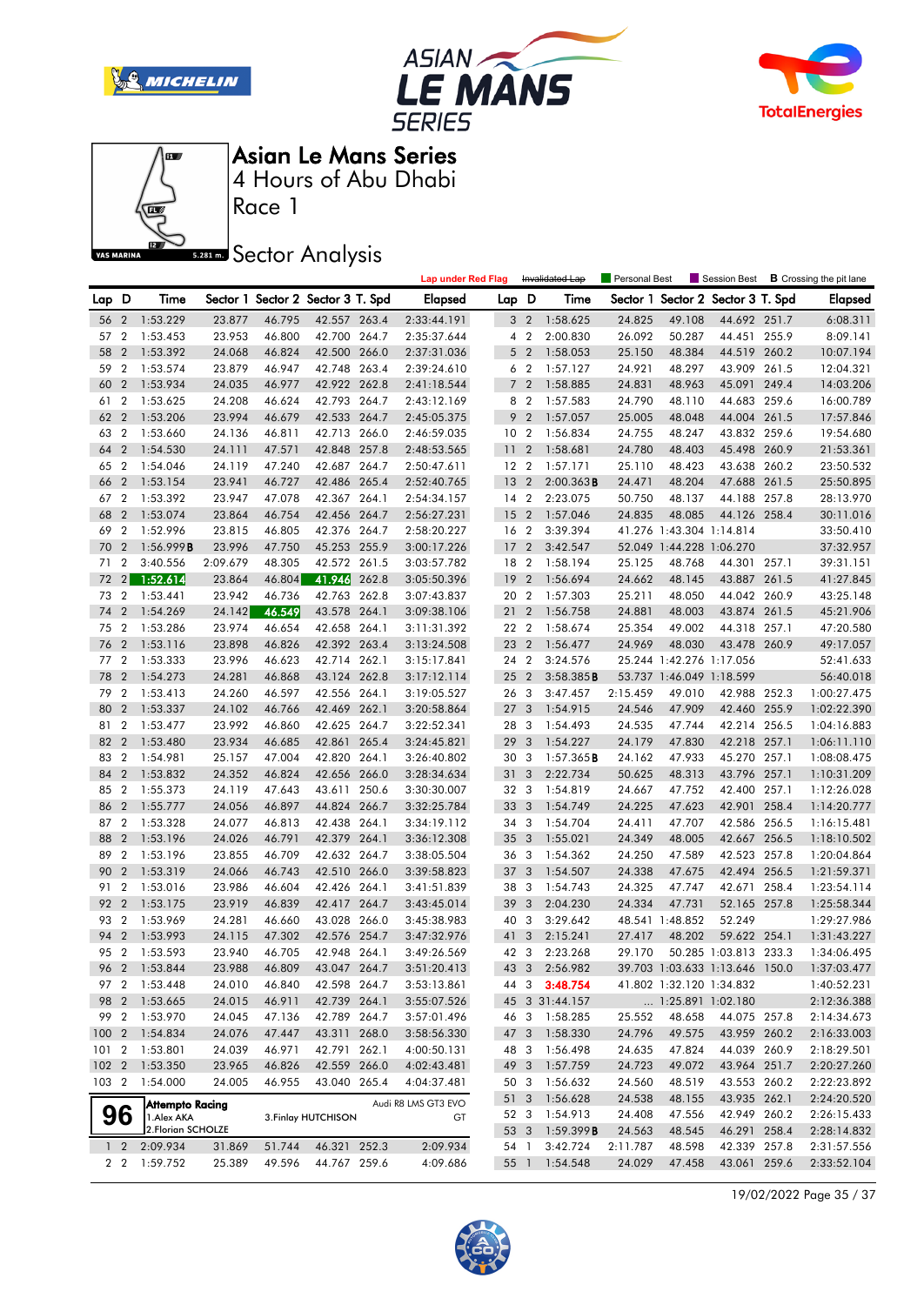







Race 1

## **Sector Analysis**

|                |                |                                   |                     |                                   |                   |       | <b>Lap under Red Flag</b> |                 | Invalidated Lap          |                        | Personal Best    |                          | Session Best                      |                | <b>B</b> Crossing the pit lane |
|----------------|----------------|-----------------------------------|---------------------|-----------------------------------|-------------------|-------|---------------------------|-----------------|--------------------------|------------------------|------------------|--------------------------|-----------------------------------|----------------|--------------------------------|
| Lap D          |                | Time                              |                     | Sector 1 Sector 2 Sector 3 T. Spd |                   |       | <b>Elapsed</b>            | Lap D           |                          | Time                   |                  |                          | Sector 1 Sector 2 Sector 3 T. Spd |                | Elapsed                        |
| 56 1           |                | 1:53.631                          | 23.998              | 47.488                            | 42.145 260.9      |       | 2:35:45.735               |                 | 5 1                      | 1:58.254               | 25.510           | 48.216                   | 44.528 260.9                      |                | 10:07.828                      |
| 57             | $\overline{1}$ | 1:56.673                          | 24.146              | 48.273                            | 44.254 256.5      |       | 2:37:42.408               | $6-1$           |                          | 1:59.979               | 25.532           | 49.635                   | 44.812 225.5                      |                | 12:07.807                      |
| 58             | $\overline{1}$ | 1:54.349                          | 24.117              | 47.407                            | 42.825 259.0      |       | 2:39:36.757               | 7 1             |                          | 1:57.234               | 25.082           | 47.946                   | 44.206 261.5                      |                | 14:05.041                      |
| 59             | $\overline{1}$ | 1:53.474                          | 23.945              | 47.251                            | 42.278 260.9      |       | 2:41:30.231               | 8               | $\overline{1}$           | 1:57.803               | 24.817           | 47.921                   | 45.065 260.2                      |                | 16:02.844                      |
| 60             | -1             | 1:54.031                          | 23.956              | 47.420                            | 42.655 260.2      |       | 2:43:24.262               | 9 1             |                          | 1:57.231               | 25.131           | 47.880                   | 44.220 259.6                      |                | 18:00.075                      |
| 61             | $\overline{1}$ | 1:54.104                          | 24.262              | 47.548                            | 42.294 259.0      |       | 2:45:18.366               | $10-1$          |                          | 2:00.173               | 25.132           | 49.139                   | 45.902 255.9                      |                | 20:00.248                      |
| 62             | $\overline{1}$ | 1:54.241                          | 24.320              | 47.416                            | 42.505 259.6      |       | 2:47:12.607               | 111             |                          | 1:57.975               | 24.985           | 47.933                   | 45.057 260.2                      |                | 21:58.223                      |
| 63             | $\overline{1}$ | 1:53.982                          | 24.156              | 47.484                            | 42.342 259.0      |       | 2:49:06.589               | $12-1$          |                          | 1:57.619               | 24.974           | 47.929                   | 44.716 259.0                      |                | 23:55.842                      |
| 64             | $\overline{1}$ | 1:53.811                          | 24.140              | 47.434                            | 42.237 259.0      |       | 2:51:00.400               | 13 1            |                          | 1:57.750               | 24.973           | 48.276                   | 44.501 250.0                      |                | 25:53.592                      |
| 65             | $\mathbf{1}$   | 1:53.853                          | 24.082              | 47.251                            | 42.520 260.2      |       | 2:52:54.253               | $14-1$          |                          | 1:57.620               | 24.914           | 47.787                   | 44.919 259.6                      |                | 27:51.212                      |
| 66             | -1             | 1:53.978                          | 24.148              | 47.279                            | 42.551 260.9      |       | 2:54:48.231               | $15-1$          |                          | 1:58.157               | 25.025           | 47.661                   | 45.471 258.4                      |                | 29:49.369                      |
| 67             | $\mathbf{1}$   | 1:55.349                          | 24.301              | 47.898                            | 43.150 259.6      |       | 2:56:43.580               | 16              | $\overline{\phantom{a}}$ | 3:23.501               |                  | 26.047 1:41.019 1:16.435 |                                   |                | 33:12.870                      |
| 68             | -1             | 1:54.058                          | 24.280              | 47.379                            | 42.399 259.0      |       | 2:58:37.638               | $17-1$          |                          | 3:56.453               |                  | 53.632 1:45.942 1:16.879 |                                   |                | 37:09.323                      |
| 69             | $\overline{1}$ | 1:55.163                          | 24.268              | 47.292                            | 43.603 259.0      |       | 3:00:32.801               | 18              | $\overline{1}$           | 2:08.113               | 32.589           | 49.646                   | 45.878 240.5                      |                | 39:17.436                      |
| 70             | -1             | 1:54.599                          | 24.195              | 47.794                            | 42.610            | 259.6 | 3:02:27.400               | 19 1            |                          | 2:01.805               | 26.229           | 49.657                   | 45.919 257.8                      |                | 41:19.241                      |
| 71             | $\overline{1}$ | 1:54.859                          | 24.251              | 47.667                            | 42.941 259.6      |       | 3:04:22.259               | 20              | $\overline{\phantom{a}}$ | 1:58.205               | 25.419           | 48.182                   | 44.604 257.8                      |                | 43:17.446                      |
| 72             | - 1            | 1:54.612                          | 24.115              | 47.457                            | 43.040 259.0      |       | 3:06:16.871               | 21 1            |                          | 1:58.601               | 25.073           | 48.386                   | 45.142 244.3                      |                | 45:16.047                      |
| 73             | $\overline{1}$ | 1:55.040                          | 24.209              | 47.807                            | 43.024 260.9      |       | 3:08:11.911               | $22 \quad 1$    |                          | 1:58.527               | 25.223           | 48.302                   | 45.002 257.1                      |                | 47:14.574                      |
| 74             | -1             | 1:53.346                          | 24.093              | 47.237                            | 42.016 260.2      |       | 3:10:05.257               | 23 1            |                          | 2:01.490               | 27.440           | 48.562                   | 45.488 255.9                      |                | 49:16.064                      |
| 75             | $\overline{1}$ | 1:53.986                          | 24.389              | 47.234                            | 42.363 260.2      |       | 3:11:59.243               | 24 1            |                          | 3:25.125               |                  | 25.899 1:42.096 1:17.130 |                                   |                | 52:41.189                      |
| 76             | $\overline{1}$ | 1:53.814                          | 24.217              | 47.337                            | 42.260 259.6      |       | 3:13:53.057               | 25 1            |                          | 3:57.106B              |                  | 53.595 1:46.054 1:17.457 |                                   |                | 56:38.295                      |
| 77             | $\overline{1}$ | 1:54.555                          | 24.228              | 47.511                            | 42.816 260.2      |       | 3:15:47.612               | 26 <sub>3</sub> |                          | 3:57.338               | 2:26.672         | 48.028                   | 42.638 258.4                      |                | 1:00:35.633                    |
| 78             | -1             | 1:53.656                          | 24.105              | 47.223                            | 42.328 259.6      |       | 3:17:41.268               | 27 3            |                          | 1:56.740               | 25.366           | 48.500                   | 42.874 256.5                      |                | 1:02:32.373                    |
| 79             | $\overline{1}$ | 1:53.894                          | 24.090              | 47.315                            | 42.489 259.6      |       | 3:19:35.162               | 28 3            |                          | 1:54.104               | 23.936           | 47.762                   | 42.406 257.1                      |                | 1:04:26.477                    |
| 80             | $\mathbf{1}$   | 1:55.459                          | 24.091              | 48.716                            | 42.652 247.7      |       | 3:21:30.621               | 29 3            |                          | 1:54.667               | 24.884           | 47.460                   | 42.323 257.8                      |                | 1:06:21.144                    |
| 81             | $\overline{1}$ | 1:54.038                          | 24.168              | 47.331                            | 42.539 260.9      |       | 3:23:24.659               | 30              | $\mathbf{3}$             | 1:53.308               | 23.887           | 47.273                   | 42.148 260.2                      |                | 1:08:14.452                    |
| 82             | -1             | 1:54.423                          | 24.140              | 47.650                            | 42.633 254.7      |       | 3:25:19.082               | 31              | 3                        | 1:53.864               | 24.119           | 47.203                   | 42.542 254.7                      |                | 1:10:08.316                    |
| 83             | $\overline{1}$ | 1:56.127B                         | 24.209              | 47.207                            | 44.711 260.2      |       | 3:27:15.209               | 32 3            |                          | 1:54.318               | 23.971           | 47.356                   | 42.991 259.6                      |                | 1:12:02.634                    |
| 84             | $\overline{1}$ | 2:23.634B                         | 50.266              | 47.649                            | 45.719 259.6      |       | 3:29:38.843               | 33 3            |                          | 1:54.458               | 24.151           | 47.662                   | 42.645 259.0                      |                | 1:13:57.092                    |
| 85             | $\overline{1}$ | 3:43.686                          | 2:12.423            | 48.182                            | 43.081            | 252.3 | 3:33:22.529               | 34 <sup>3</sup> |                          | 1:54.046               | 23.955           | 47.470                   | 42.621                            | 259.0          | 1:15:51.138                    |
| 86             | $\mathbf{1}$   | 1:52.889                          | 23.877              | 47.076                            | 41.936            | 260.2 | 3:35:15.418               | 35 3            |                          | 1:53.841               | 24.034           | 47.323                   | 42.484 258.4                      |                | 1:17:44.979                    |
| 87             | $\overline{1}$ | 1:53.044                          | 23.790              | 47.068                            | 42.186 260.9      |       | 3:37:08.462               | 36 3            |                          | 1:53.778               | 24.009           | 47.411                   | 42.358 256.5                      |                | 1:19:38.757                    |
| 88             | -1             | 1:54.157                          | 24.194              | 47.588                            | 42.375 261.5      |       | 3:39:02.619               | 37 3            |                          | 1:54.783               | 24.064           | 47.358                   | 43.361 260.2                      |                | 1:21:33.540                    |
| 89             | $\overline{1}$ | 1:53.953                          | 24.031              | 47.286                            | 42.636 262.1      |       | 3:40:56.572               | 38              | $\mathbf{3}$             | 1:53.850               | 24.068           | 47.409                   | 42.373 257.8                      |                | 1:23:27.390                    |
| 90             | $\overline{1}$ | 1:53.785                          | 24.282              | 46.996                            | 42.507 262.1      |       | 3:42:50.357               | 39 3            |                          | 1:56.427               | 24.100           | 47.449                   | 44.878 259.0                      |                | 1:25:23.817                    |
| 91             | $\overline{1}$ | 1:53.835                          | 24.108              | 47.199                            | 42.528 261.5      |       | 3:44:44.192               | 40 3            |                          | 1:56.973               | 24.654           | 48.011                   | 44.308 257.1                      |                | 1:27:20.790                    |
| 92             | $\overline{1}$ | 1:53.947                          | 24.217              | 47.147                            | 42.583 261.5      |       | 3:46:38.139               | 41 3            |                          | 3:11.908               |                  |                          | 25.544 1:20.884 1:25.480 126.0    |                | 1:30:32.698                    |
| 93             | $\overline{1}$ | 1:54.284                          | 24.775              | 47.090                            | 42.419 260.9      |       | 3:48:32.423               | 42 3            |                          | 3:27.492               |                  |                          | 46.307 1:28.208 1:12.977 166.2    |                | 1:34:00.190                    |
| 94             | $\overline{1}$ | 1:54.865                          | 24.737              | 48.033                            | 42.095 258.4      |       | 3:50:27.288               | 43 3            |                          | 2:34.299               |                  | 39.202 1:04.820          | 50.277 189.5                      |                | 1:36:34.489                    |
| 95 1           |                | 1:54.426                          | 23.988              | 47.951                            | 42.487 259.0      |       | 3:52:21.714               | 44 3            |                          | 2:00.288               | 24.475           | 49.482                   | 46.331 257.8                      |                | 1:38:34.777                    |
|                |                | 96 1 1:53.405                     | 24.092              | 47.235                            | 42.078 260.9      |       | 3:54:15.119               |                 |                          | 45 3 31:36.941         |                  | 26.296 1:11.035          |                                   | $\ldots$ 231.3 | 2:10:11.718                    |
| 97 1           |                | 1:54.789                          | 25.186              | 47.388                            | 42.215 260.2      |       | 3:56:09.908               | 46 3            |                          | 2:46.554               |                  | 33.180 1:14.568          | 58.806                            |                | 2:12:58.272                    |
| 98 1           |                | 1:53.731                          | 24.106              | 47.299                            | 42.326 260.9      |       | 3:58:03.639               | 473             |                          | 1:55.703               | 24.602           | 47.966                   | 43.135 260.2                      |                | 2:14:53.975                    |
| 99             | $\overline{1}$ | 1:54.809                          | 23.986              | 47.289                            | 43.534 260.2      |       | 3:59:58.448               | 48 3            |                          | 1:54.576               | 24.446           | 47.554                   | 42.576 259.6                      |                | 2:16:48.551                    |
| 1001           |                | 1:55.059                          | 24.162              | 47.190                            | 43.707 260.9      |       | 4:01:53.507               | 49 3            |                          | 1:53.779               | 24.010           | 47.368                   | 42.401 262.1                      |                | 2:18:42.330                    |
| 1011           |                | 1:53.379                          | 24.014              | 47.133                            | 42.232 260.2      |       | 4:03:46.886               | 50 3            |                          | 1:53.637               | 24.109           | 47.310                   | 42.218 261.5                      |                | 2:20:35.967                    |
|                |                |                                   | Herberth Motorsport |                                   |                   |       | Porsche 911 GT3 R         | 51 3            |                          | 1:53.615               | 23.973           | 47.090                   | 42.552 262.1                      |                | 2:22:29.582                    |
| 99             |                | 1.Jurgen HARING<br>2.Fin GEHRSITZ |                     |                                   | 3. Marco SEEFRIED |       | GT AM                     | 52 3            |                          | 1:53.781               | 24.188           | 47.100                   | 42.493 261.5                      |                | 2:24:23.363                    |
|                |                |                                   |                     |                                   | 46.173 212.2      |       |                           | 53 3            |                          | 1:55.135               | 23.966           | 47.554                   | 43.615 262.8                      |                | 2:26:18.498                    |
| 1 <sub>1</sub> |                | 2:14.637                          | 33.128              | 55.336                            | 44.828 248.3      |       | 2:14.637<br>4:14.114      | 54 3<br>55 3    |                          | 1:54.799               | 24.204           | 47.003                   | 43.592 265.4<br>42.540 264.7      |                | 2:28:13.297                    |
| 2 1<br>31      |                | 1:59.477<br>1:57.656              | 25.502<br>24.955    | 49.147<br>48.001                  | 44.700 257.8      |       | 6:11.770                  | 56 3            |                          | 1:53.814<br>1:53.903   | 24.151<br>24.156 | 47.123<br>47.097         | 42.650 263.4                      |                | 2:30:07.111<br>2:32:01.014     |
| 4 <sup>1</sup> |                | 1:57.804                          | 25.412              | 48.220                            | 44.172 259.6      |       | 8:09.574                  |                 |                          | 57 3 1:56.438 <b>B</b> | 23.939           | 47.132                   | 45.367 262.1                      |                | 2:33:57.452                    |
|                |                |                                   |                     |                                   |                   |       |                           |                 |                          |                        |                  |                          |                                   |                |                                |

19/02/2022 Page 36 / 37